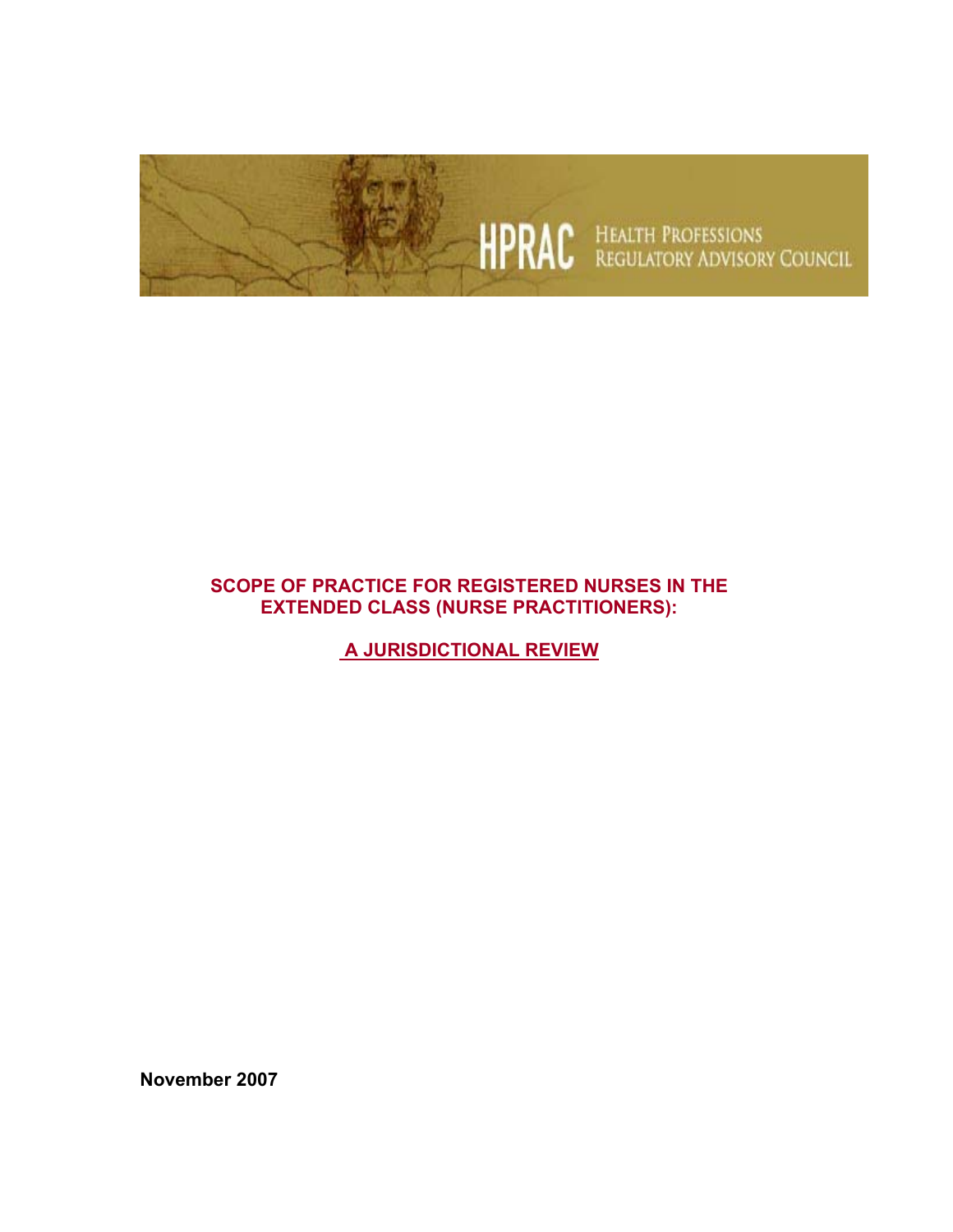### **TABLE OF CONTENTS**

|                                                     | Page |
|-----------------------------------------------------|------|
|                                                     | 3    |
| <b>PART 2 – Canadian Provinces and Territories </b> | 6    |
|                                                     | 6    |
|                                                     | 13   |
|                                                     | 17   |
|                                                     | 24   |
|                                                     | 28   |
|                                                     | 33   |
|                                                     | 37   |
|                                                     | 43   |
|                                                     | 47   |
|                                                     | 51   |
|                                                     |      |
| 12. Northwest Territories and Nunavut  57           |      |
| PART 3 - Selected International Jurisdictions  60   | 60   |
| 2.                                                  |      |

#### **PART 4 – United States – Jurisdictional Overview ……………… 67**

**APPENDIX A** – Canada: Legislation and Policy

**APPENDIX B** – New Zealand and United Kingdom: Legislation and Policy

- **APPENDIX C** Colorado, Michigan and Oregon: Legislation and Policy
- **APPENDIX D −** Summary of Elements of NP Licensure and Regulation in 26 American jurisdictions and the National Council of State Boards of Nursing's Model Nursing Practice Act*,*  and Model Nursing Administrative Rules

#### **APPENDIX E** – The National Organization of Nurse Practitioner Faculties' 2006 Domains and Core Competencies for Nurse Practitioners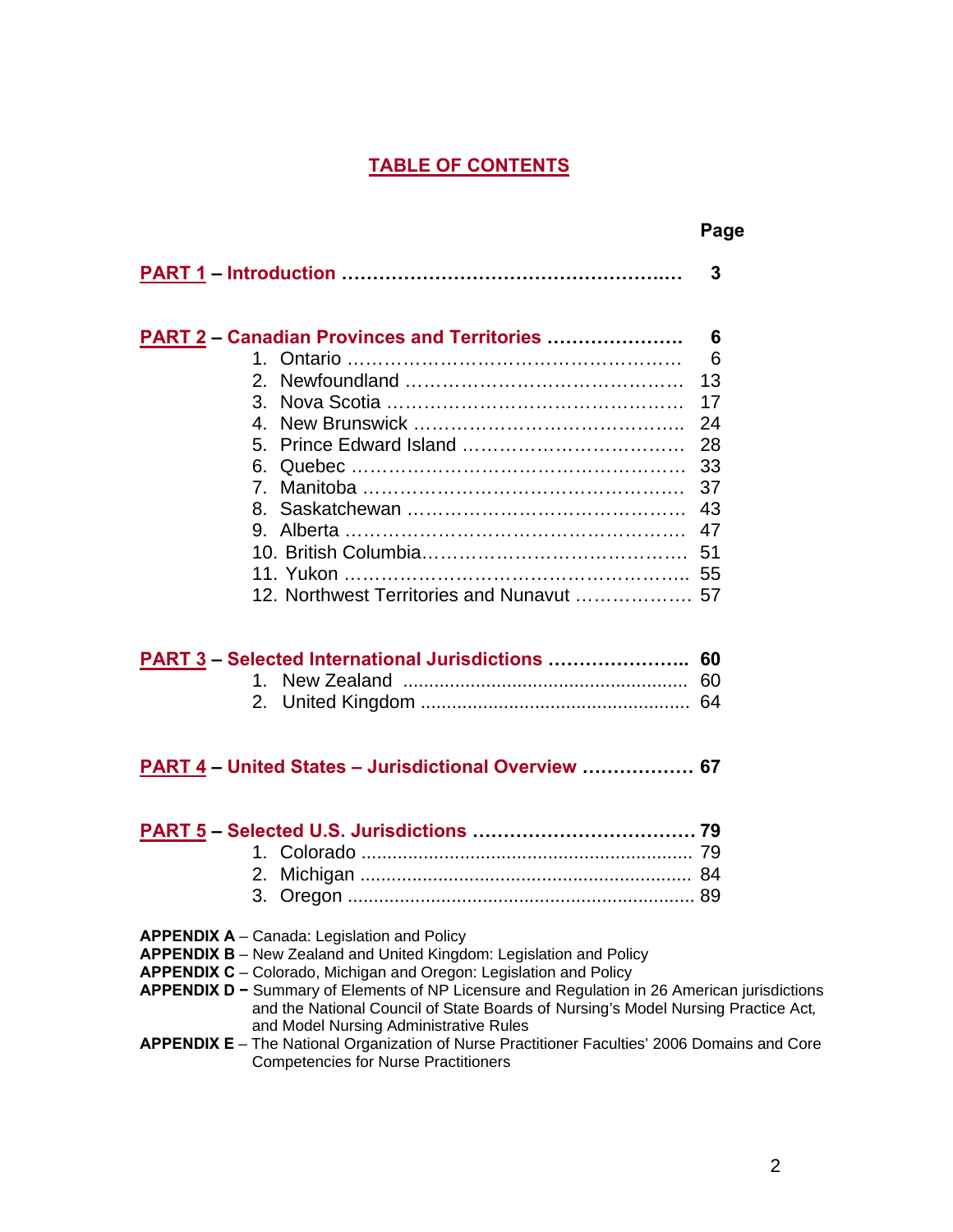### **PART 1 − INTRODUCTION**

#### **Minister's referral to HPRAC**

In June 2007, the Minister of Health and Long-Term Care requested that HPRAC:

undertake a review of the scope of practice for registered nurses in the extended class under the *Nursing Act, 1991* [i.e., nurse practitioners or "NPs"] and include in the review the proposals made by the Council of the College of Nurses of Ontario with respect to controlled acts and the practice of nurses in the extended class.

#### **Purpose of this jurisdictional review**

In Ontario, as in many other jurisdictions, access to high quality nursing care is protected by the creation of self-governing regulatory bodies with a legislated mandate to govern the nursing profession, including nurse practitioners (NPs) in the public interest. This mandate includes establishing requirements for entry to practice, setting parameters for safe and effective nursing practice, establishing requirements for continuing competence and fitness to practice, and administering professional discipline.

The purpose of this jurisdictional review is to provide background information from jurisdictions other than Ontario, in Canada and elsewhere, and outline each jurisdictions' approach taken in the regulation of NP practice. It is intended to serve as a public resource for those seeking to participate in the process established by HPRAC to consider the Minster's request and make recommendations in response to the matters raised.

#### **Scope of this jurisdictional review**

#### **Canada**

<u>.</u>

In Canada, 12 of the 13 provinces and territories have established regulatory regimes for NPs within the profession and practice of nursing<sup>[1](#page-2-0)</sup>. . This jurisdictional review provides summaries of the regulatory approach to NPs in all Canadian provinces and territories, focusing on the following points for each:

• What is the regulatory body?

<span id="page-2-0"></span> $1$  The Yukon territory does not have a regulatory framework for NPs at present.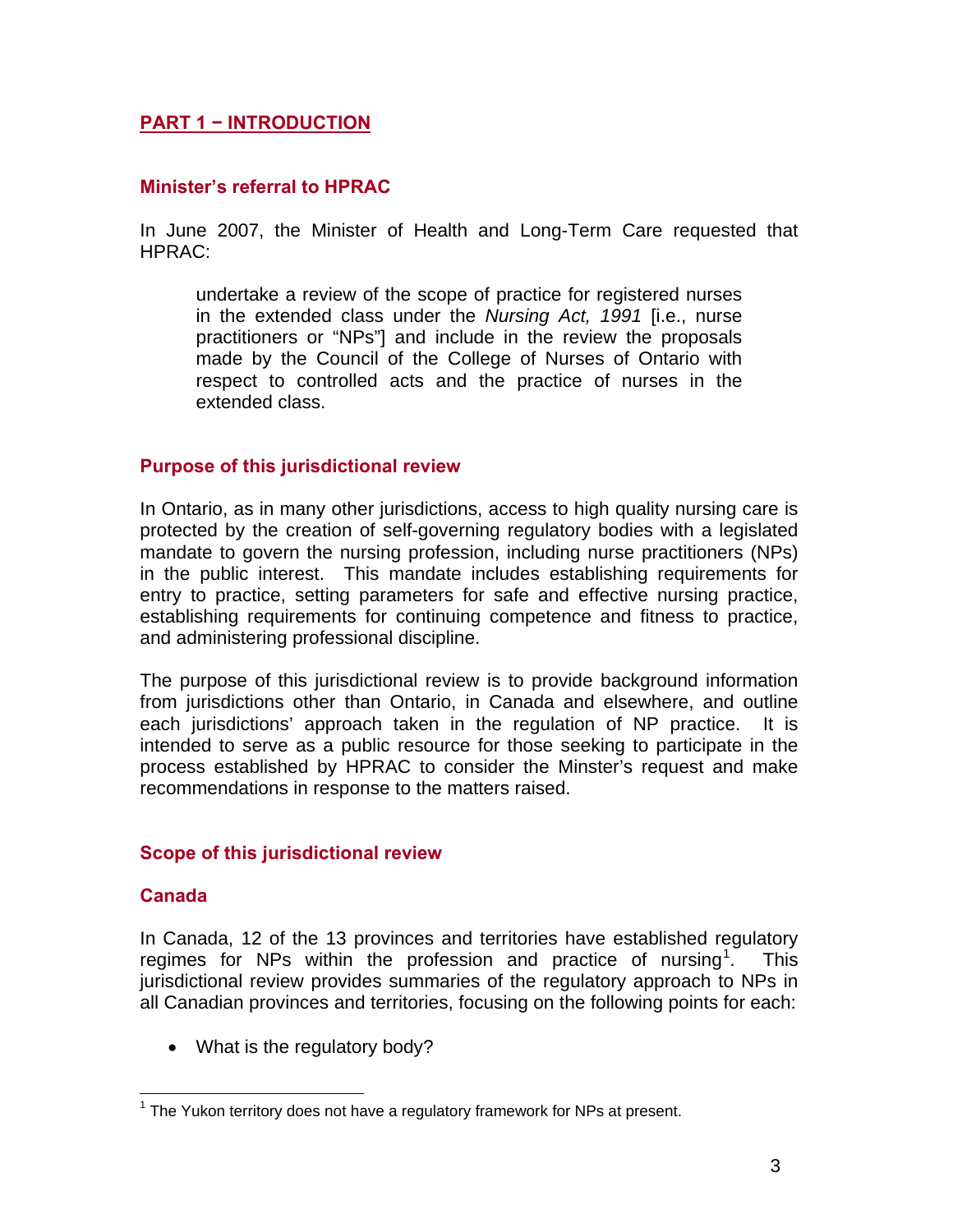- What key legislation establishes the regulatory framework, including both statutes and regulations, as relevant?
- Does the regulatory framework recognize and regulate NPs?
- What classes does the regulatory framework establish (for those in permanent practice)?
- How does the regulatory framework define nursing practice?
- What is the general approach to defining NPs scope of practice?
- What constitutes authorized practice by NPs? (Note that in this regard, the review focuses only on authorized practices NPs may initiate beyond what they would otherwise be permitted as RNs.)
- What entry to practice requirements are established, as set out in the legislation?
- What specialty designations, if any, are available to NPs?
- What title protection, if any, is extended to NPs?
- What continuing competence requirements are set out in the legislation?
- Is mandatory insurance a requirement for NPs?
- Are any legislative reforms anticipated that would significantly alter the regulatory framework for NPs?

### **Selected international jurisdictions**

The second component of the jurisdictional review includes summaries of the regulatory approach to NPs in two unitary states in which the regulatory framework for nurses is national in scope: New Zealand (in which a regulatory framework for NPs has been established); and the United Kingdom (which at present has no regulatory framework for NPs but has established a regulatory mechanism to extend prescriptive authority to registered nurses and certain other non-physicians).

This component of the review provides summaries of the regulatory approaches to NP regulation in these jurisdictions focusing on the same points as set out above for Canadian provinces and territories.

#### **Selected U.S. jurisdictions**

In the U.S., access to high quality nursing care is similarly protected by licensing boards with a legislated mandate to govern the nursing profession (including NPs) in the public interest.

As in Canada, nurses and other health professionals in the U.S. are not regulated at the federal level with one uniform law. They are regulated at the state and district level, meaning that every state and district has its own separate legislative framework for the regulation of nursing practice including NPs.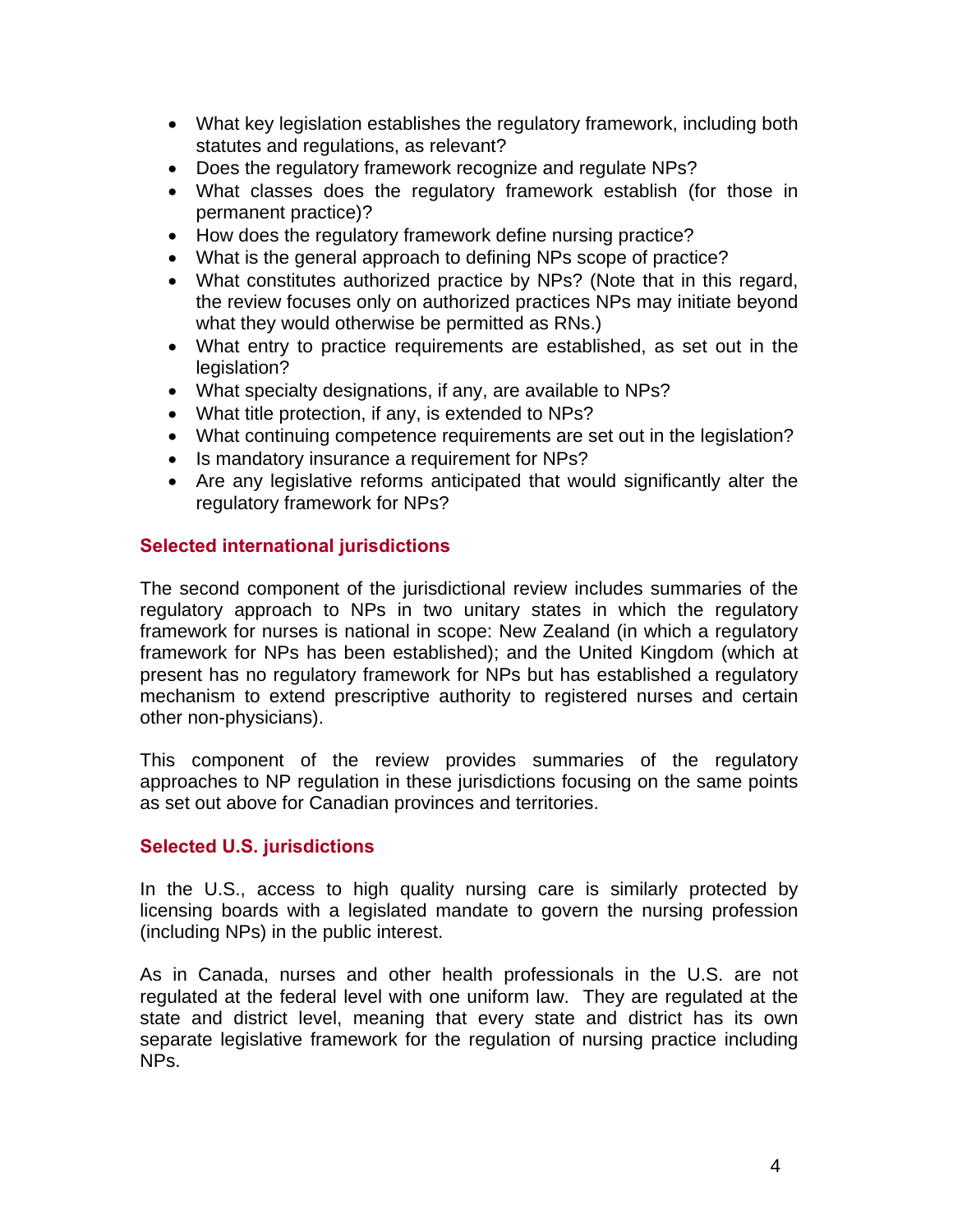The U.S. component of this jurisdictional review does not encompass every state and district. It includes a selection of jurisdictions in which the regulatory framework for NPs allows a greater degree of autonomy than Ontario.

It includes the following:

- A narrative overview of the regulation of NPs in the U.S.;
- Summaries of the regulatory approach to NPs in three states (Colorado, Michigan and Oregon) focusing on the same points as set out above for Canadian provinces and territories;
- A chart summarizing the regulation of NPs in 26 U.S. states, 11 of which do not impose mandatory requirements in legislation for physician involvement in NP practice, and 12 of which do impose such requirements;
- An overview of core competencies for NPs in the US.

#### **Note to readers**

This review does not purport to be exhaustive, but does attempt to provide enough detail about those jurisdictions included that the scope of practice within which NPs work in each of these jurisdictions can be generally understood (including relevant extracts from statutes, regulations and, in some cases, policy statements). The summaries that follow have been prepared on the basis of HPRAC's review of publicly available statutes, regulations and policies pertaining to the jurisdictions covered. While efforts have been made to confirm discreet points with the relevant regulatory bodies in these other jurisdictions, these regulatory bodies have not had the opportunity to review the summaries prepared for accuracy and completeness.

Members of the public using this resource may wish to follow up with individual regulatory authorities for further information on specific points of interest. HPRAC also invites those making submissions in relation to this referral to bring to its attention elements of regulatory frameworks in other jurisdictions that may be of interest to Ontario.

This jurisdictional review does not purport to provide legal advice to any person.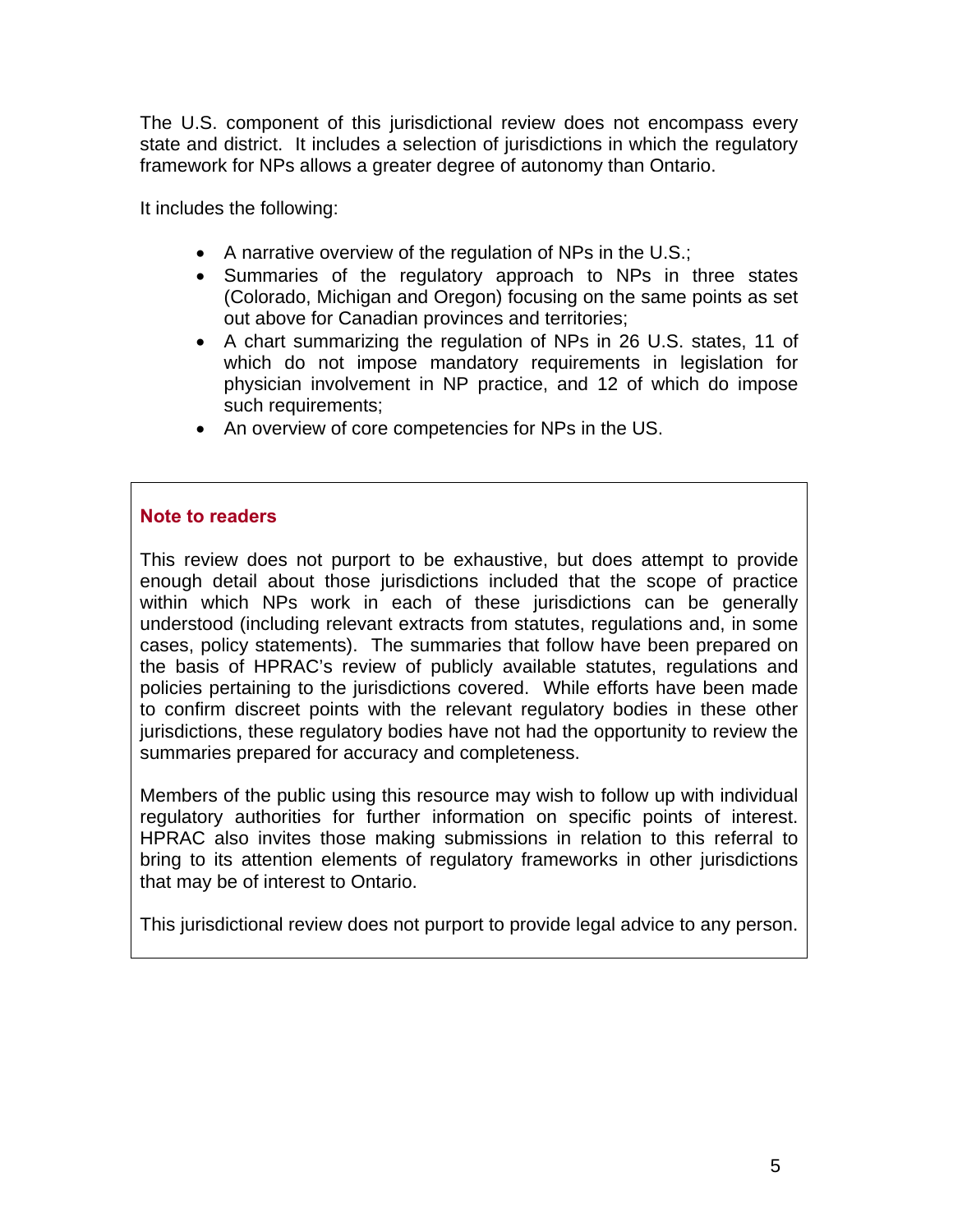## **PART 2 – CANADIAN PROVINCES AND TERRITORIES**

## **1. ONTARIO**

## **Regulatory body**

College of Nurses of Ontario (the "CNO")

The College is governed by a council (the "Council").

## **Legislation**

*Regulated Health Professions Act, 1991*, S.O. 1991, as amended (the "*RHPA*"); O. Reg.107/96 (Controlled Acts)

*Nursing Act, 1991*, S.O. 1991, as amended (the "*Nursing Act* (Ont.)" or the "Act") O. Reg.275/94, as amended (General) (the "Ont. Regulations" or the "Regulations")

### **Regulatory recognition of NPs**

Yes.

### **Classes of registration**

- Registered nurses ("RNs")
- Registered nurses with extended certificates ("NPs")
- Registered practical nurses ("RPNs")

#### **Definitions of nursing practice**

"The practice of nursing is the promotion of health and the assessment of, the provision of care for and the treatment of health conditions by supportive, preventive, therapeutic, palliative and rehabilitative means in order to attain or maintain optimal function."<sup>[2](#page-5-0)</sup>

### **Overview of regulatory approach to NPs scope of practice**

<span id="page-5-0"></span> $\overline{a}$ <sup>2</sup> *Nursing Act (Ont.)*, s.3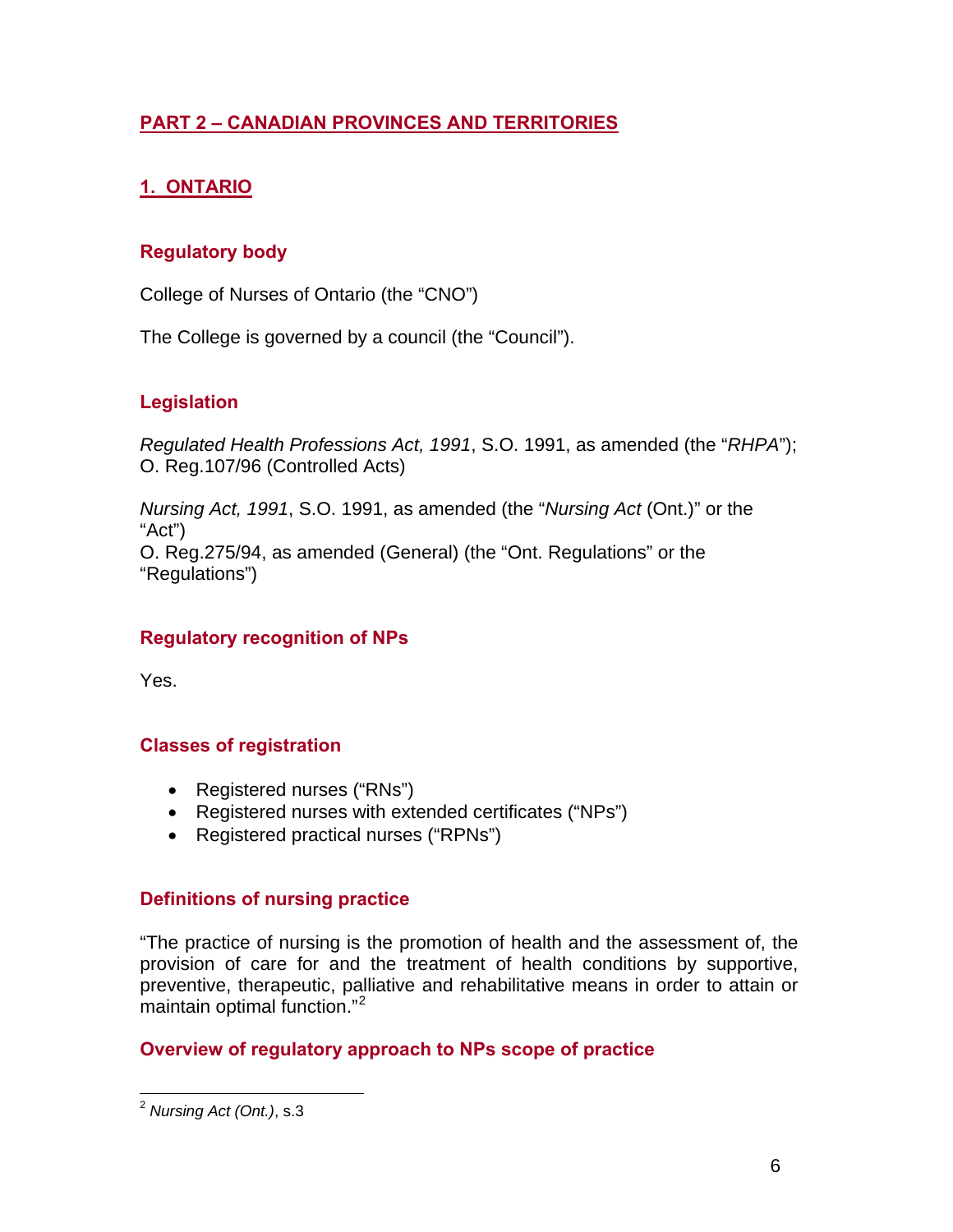The *RHPA*, which governs nursing together with other health professions, prohibits the performance of "controlled acts" listed in s.27(1) of the *RHPA* unless:

- The person is authorized by a health profession act (in the case of a nurse, the *Nursing Act* (Ont.)) to perform the controlled act;
- Performance of the controlled act has been properly delegated to the person in accordance with s.28 of the *RHPA*[3](#page-6-0) ; or
- The circumstances in which the controlled act is performed fall within certain limited exceptions established by the RHPA (such as, for example, rendering first aid or temporary assistance in an emergency).<sup>[4](#page-6-1)</sup>

Those controlled acts that may be performed by NPs are set out in provisions of the *Nursing Act* (Ont.) and regulations under that Act

### **Authorized practice by NPs**

In addition to the regulatory provisions set out below, the College has developed detailed standards entitled, *Practice Standard: Registered Nurses in the Extended Class* (Appendix A - O-1).

#### *Communicating a diagnosis*

NPs may communicate to a patient or to his or her representative a diagnosis made by the NP identifying, as the cause of the patient's symptoms, a disease or disorder that can be identified from,

- (i) the patient's health history,
- (ii) the findings of a comprehensive health examination, or
- (iii) the results of any laboratory tests or other tests and investigations that the member is authorized to order or perform.<sup>[5](#page-6-2)</sup>

An NP is not authorized to communicate a diagnosis under paragraph 1 unless he or she has complied with the prescribed standards of practice respecting consultation with members of other health professions.<sup>[6](#page-6-3)</sup>

The prescribed standards of practice are those set out in the CNO publication, *Standards of Practice for Registered Nurses who hold an extended class* 

<span id="page-6-0"></span> 3 RHPA, s. 29 and 35.

 $<sup>4</sup>$  RHPA, s. 29 and 35.</sup>

<span id="page-6-2"></span><span id="page-6-1"></span><sup>5</sup> *Nursing Act, 1991*, S.O. 1991, c.32, as amended, s.5.1(1) paragraph 1 6 *Nursing Act, 1991*, , s.5.1(2)

<span id="page-6-3"></span>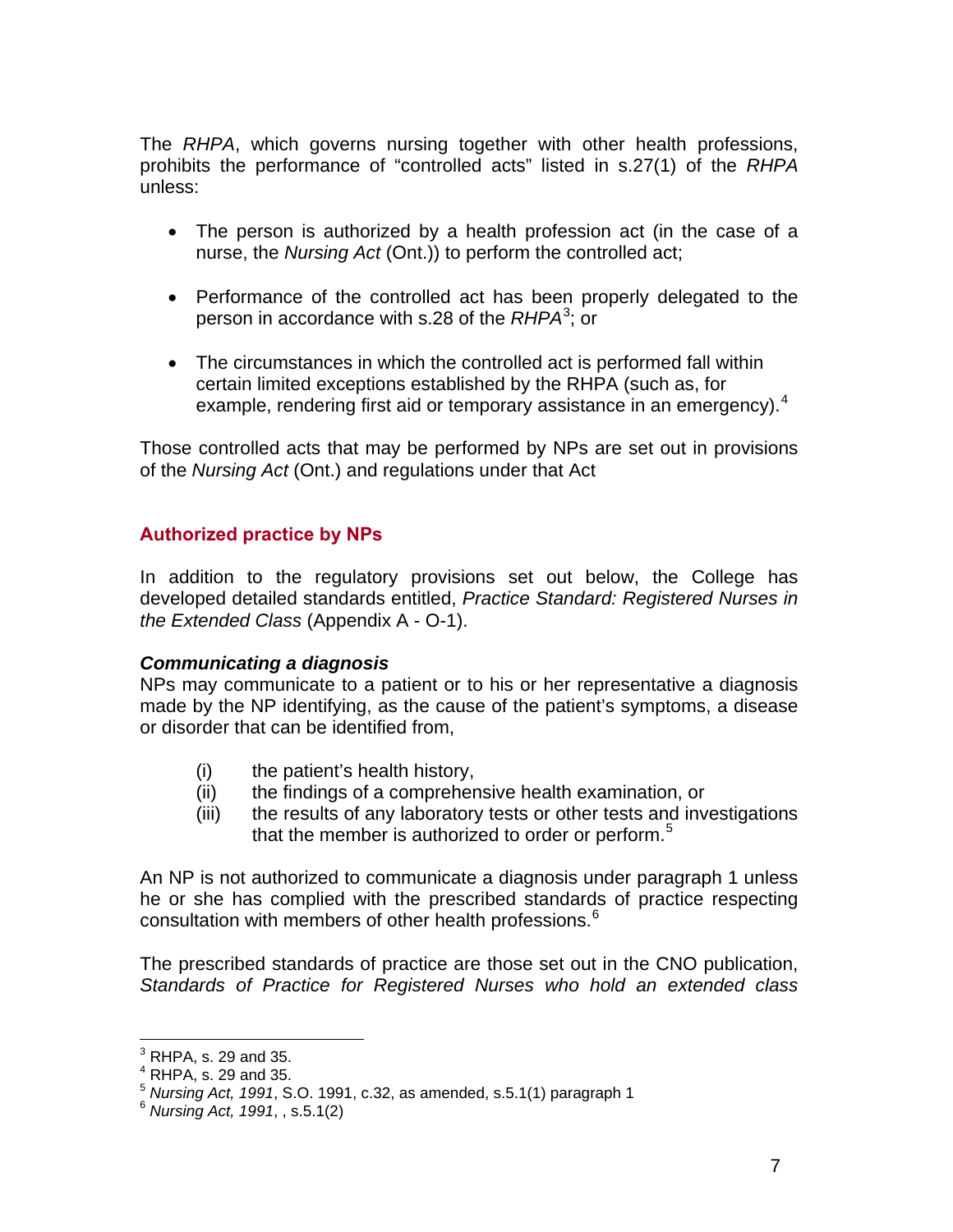*certificate of registration*, as that publication exists and is amended by the CNO from time to time (Appendix A:  $O-1$ ).<sup>[7](#page-7-0)</sup>

### *Forms of Energy*

NPs may order the application of a form of energy prescribed by the regulations under the Act. $8$ 

The Regulations prescribe: the application of sound-waves for diagnostic ultrasound of the abdomen, pelvis and breast.<sup>[9](#page-7-2)</sup>

### *Procedures*

NPs may perform any of the following procedures if they meet prescribed conditions: [1](#page-7-3)0

1. With respect to the care of a wound below the dermis or below the surface of a mucous membrane, any of the following procedures:

- (i) cleansing,
- (ii) soaking,
- (iii) irrigating,
- (iv) probing,
- (v) debriding,
- (vi) packing,
- (vii) dressing,
- (viii) suturing, except below the fascia and except in cases in which there may be underlying damage.
- 2. Venipuncture to establish peripheral intravenous access.

3. Venipuncture to obtain a blood sample for a test set out in Appendix C of Regulation 682, R.R.O. 1990 (Laboratories) made under the *Laboratory and Specimen Collection Centre Licensing Act* (Ontario).

4. A procedure that, for the purpose of assessing or treating an individual or assisting an individual with health management activities, requires putting an instrument,

- (i) beyond the point in the individual's nasal passages where they normally narrow,
- (ii) beyond the individual's larynx, or
- (iii) beyond the opening of the individual's urethra.

 7 O.Reg.275/94, as amended, s.20; Appendix A: O-1

<span id="page-7-1"></span><span id="page-7-0"></span><sup>8</sup> *Nursing Act, 1991*, as amended, s.5.1(1) paragraph 2 9

<span id="page-7-2"></span> $^9$  O.Reg.275/94, as amended, s.18

<span id="page-7-3"></span> $10$  O.Reg.275/94, as amended, s.17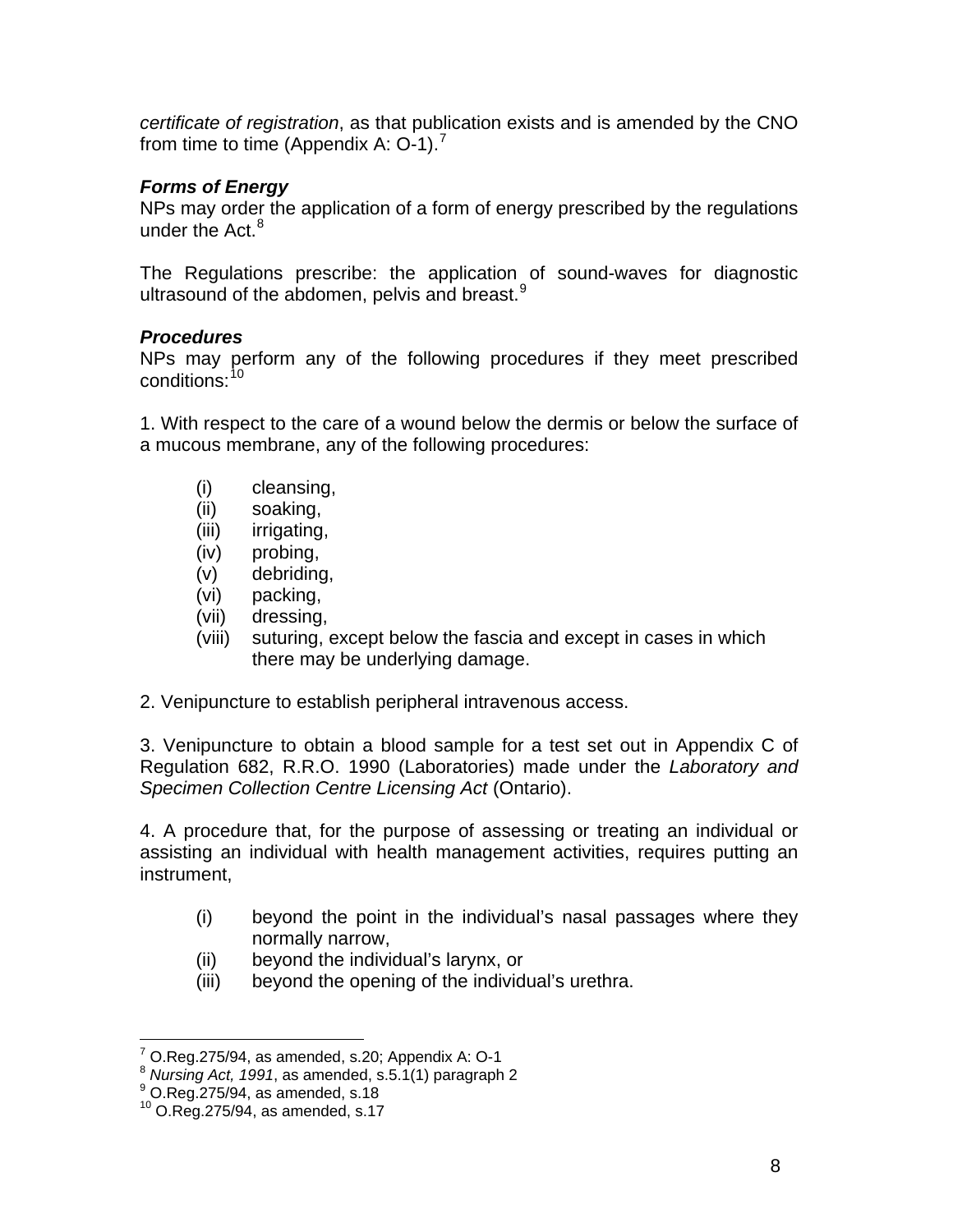5. A procedure that, for the purpose of assessing or treating an individual, assisting an individual with health management activities or making a diagnosis with respect to an individual, requires putting an instrument or finger,

- (i) beyond the individual's anal verge, or
- (ii) into an artificial opening into the individual's body.

6. A procedure that, for the purpose of assessing or treating an individual, assisting an individual with health management activities or making a diagnosis with respect to an individual, requires putting an instrument, hand or finger beyond the individual's labia majora.

The prescribed conditions are:<sup>[1](#page-8-0)1</sup>

- 1. The registered nurse has the knowledge, skill and judgment to perform the procedure safely, effectively and ethically.
- 2. The registered nurse has the knowledge, skill and judgment to determine whether the individual's condition warrants performance of the procedure.
- 3. The registered nurse determines that the individual's condition warrants performance of the procedure, having considered,
	- (i) the known risks and benefits to the individual of performing the procedure,
	- (ii) the predictability of the outcome of performing the procedure,
	- (iii) the safeguards and resources available in the circumstances to safely manage the outcome of performing the procedure, and
	- (iv) other relevant factors specific to the situation.
- 4. The registered nurse accepts accountability for determining that the individual's condition warrants performance of the procedure.

#### *Drugs*

NPs may prescribe a drug designated in the regulations.<sup>[12](#page-8-1)</sup>

The regulations prescribe: immunizing agents as listed in Schedule 2 to O.Reg. 275/94; drugs as listed in Schedule 3 to O.Reg. 275/94, to be prescribed by NPs only in accordance with the circumstances as listed (i.e., for some of the drugs listed, NPs are authorized to order only renewals or in emergency circumstances); and any drug that may be lawfully purchased without

 $11$  O.Reg.275/94, as amended, s.15(5)

<span id="page-8-1"></span><span id="page-8-0"></span><sup>&</sup>lt;sup>12</sup> Nursing Act, 1991, as amended, s.5.1(1) paragraph 3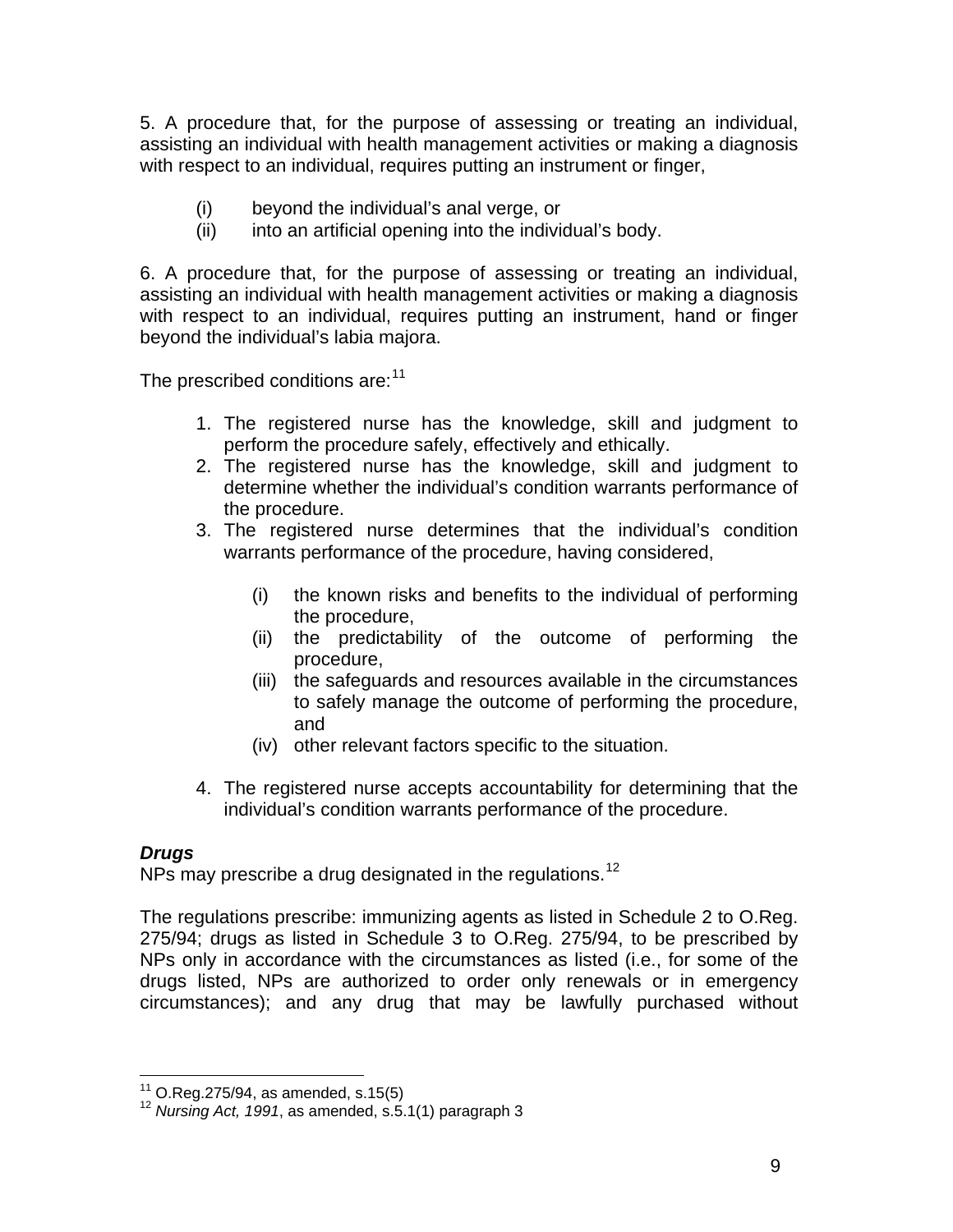prescription.<sup>[1](#page-9-0)3</sup> Copies of the current Schedules 2 and 3 are attached together as Appendix A: O-2.

NPs may administer, by injection or inhalation, a drug that the NP may prescribe as set out above.  $14$  $14$ 

## **Entry to practice requirements for NPs**

In addition to the generally applicable registration requirements for RNs, NPs are required to demonstrate:<sup>[1](#page-9-2)5</sup>

- Graduation from an approved educational program or equivalent;
- Successful completion of approved examination;
- Safe nursing for at least two years, at least one of which must be in the extended role of an NP.

# **Specialty designations for NPs**

A specialty certificate will be issued by the CNO in addition to an extended certificate of registration for that specialty for which the applicant successfully completed the required examinations:<sup>[1](#page-9-3)6</sup>

- Non-acute care specialty of Primary Health Care
- Within acute care, the following specialties:
	- o Paediatrics
	- o Adult
- Anaesthesia

## **Title protection for NPs**

"Nurse practitioner" and "registered nurse" and variations, abbreviations and equivalents in other languages are protected titles.<sup>[17](#page-9-4)</sup> Protected variations of the title "registered nurse" would likely include "registered nurse (extended certificate)" and "registered nurse (extended class)".

- NPs must use the title "Nurse Practitioner" or the abbreviation "NP" when practicing in that role.<sup>[18](#page-9-5)</sup>
- NPs with the following titles may use the corresponding titles when practicing in that role, as follows:

 $\overline{a}$ 

<span id="page-9-2"></span><span id="page-9-1"></span>

<span id="page-9-0"></span><sup>&</sup>lt;sup>13</sup> O.Reg.275/94, as amended, s.19<br><sup>14</sup> Nursing Act, 1991, as amended, s.5.1(1) paragraph 4<br><sup>15</sup> O. Reg. 502/07, s.2 (amending O. Reg.275/94 to add s.11.1)<br><sup>16</sup> O. Reg. 502/07, s.2 (amending O. Reg.275/94 to add s.11.2)<br>

<span id="page-9-3"></span>

<span id="page-9-4"></span>

<span id="page-9-5"></span><sup>18</sup> O. Reg. 502/07, s.2 (amending O. Reg.275/94 to add s.11.4)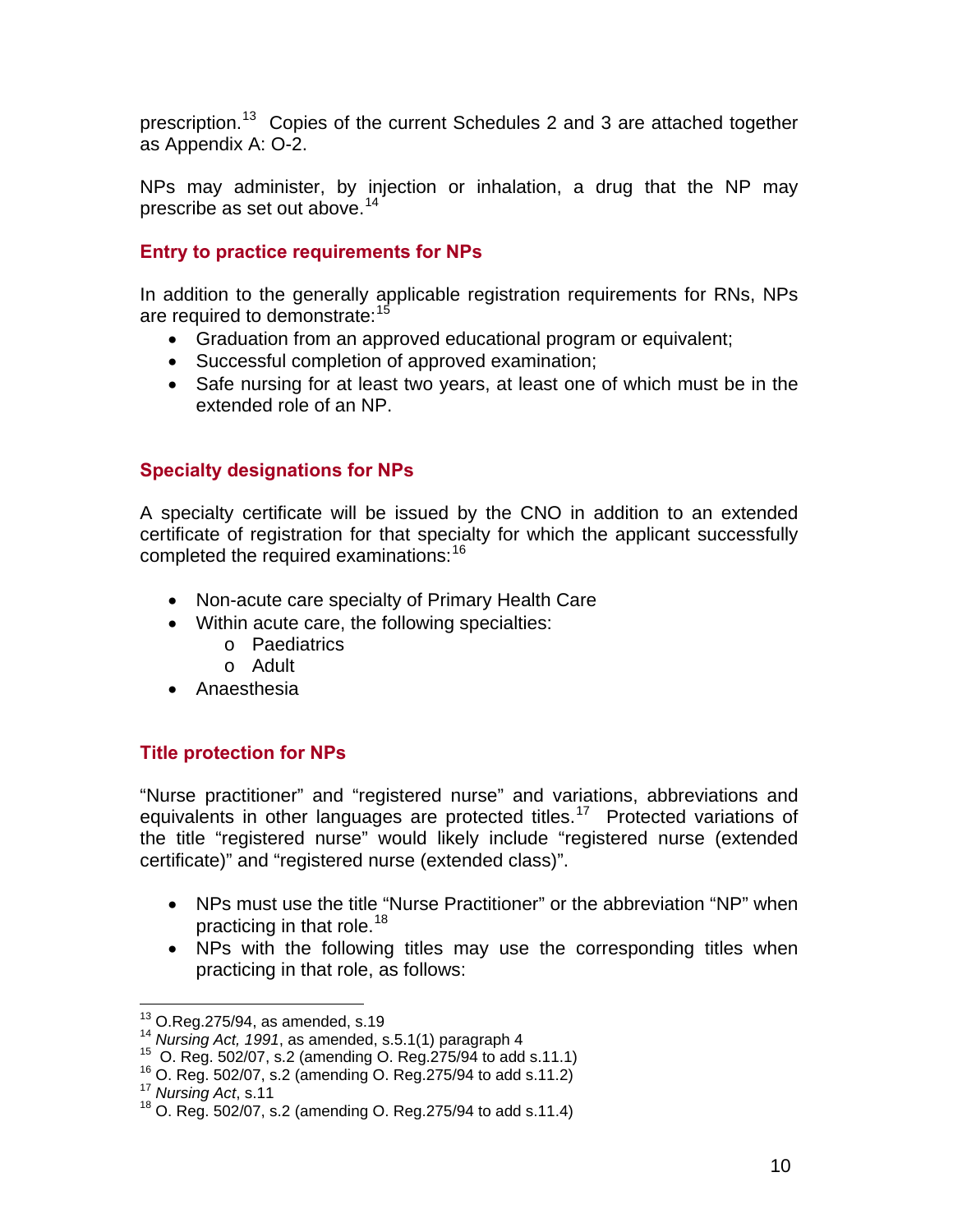- o NPs with a Primary Health Care specialty certificate may use the title "Nurse Practitioner - Primary Health Care" or "NP-PHC";
- o NPs with a Paediatrics specialty certificate may use the title "Nurse Practitioner - Paediatrics" or "NP- Paediatrics";
- o NPs with an Adult specialty certificate may use the title "Nurse Practitioner - Adult" or "NP- Adult";
- o NPs with an Anaesthesia specialty certificate may use the title "Nurse Practitioner - Anaesthesia" or "NP- Anaesthesia".

## **Continuing competence requirements for NPs**

The Regulations establish a Quality Assurance Committee to administer the College's quality assurance program, to consist of the following:<sup>[1](#page-10-0)9</sup>

- reflective practice requirements;
- maintenance of records:
- the assessment of members' competence to practice;
- remediation; and
- the monitoring of members' participation in, and compliance with, the program.

Reflective practice requirements are established by the Regulations for all members of the College including NPs. These provide that every NP (along with all other members of the College) shall complete the following reflective practice requirements on an annual basis:

- 1. Complete a personal assessment of the NP's practice.
- 2. Obtain feedback with respect to the NP's practice from a peer of his or her choice.
- 3. Evaluate the results of the implementation of the previous year's learning plan.
- 4. Develop a learning plan for the current year, based on the information obtained from the personal assessment and the peer feedback and on the evaluation referred to in paragraph 3.
- 5. Implement the learning plan.

NPs are required to complete the reflective practice requirements in accordance with the standards of practice published by the College and provided to each member; to date no such standards have been established.

 $\overline{a}$ 

<span id="page-10-0"></span> $19$  O.Reg.275/94, as amended, s.21-29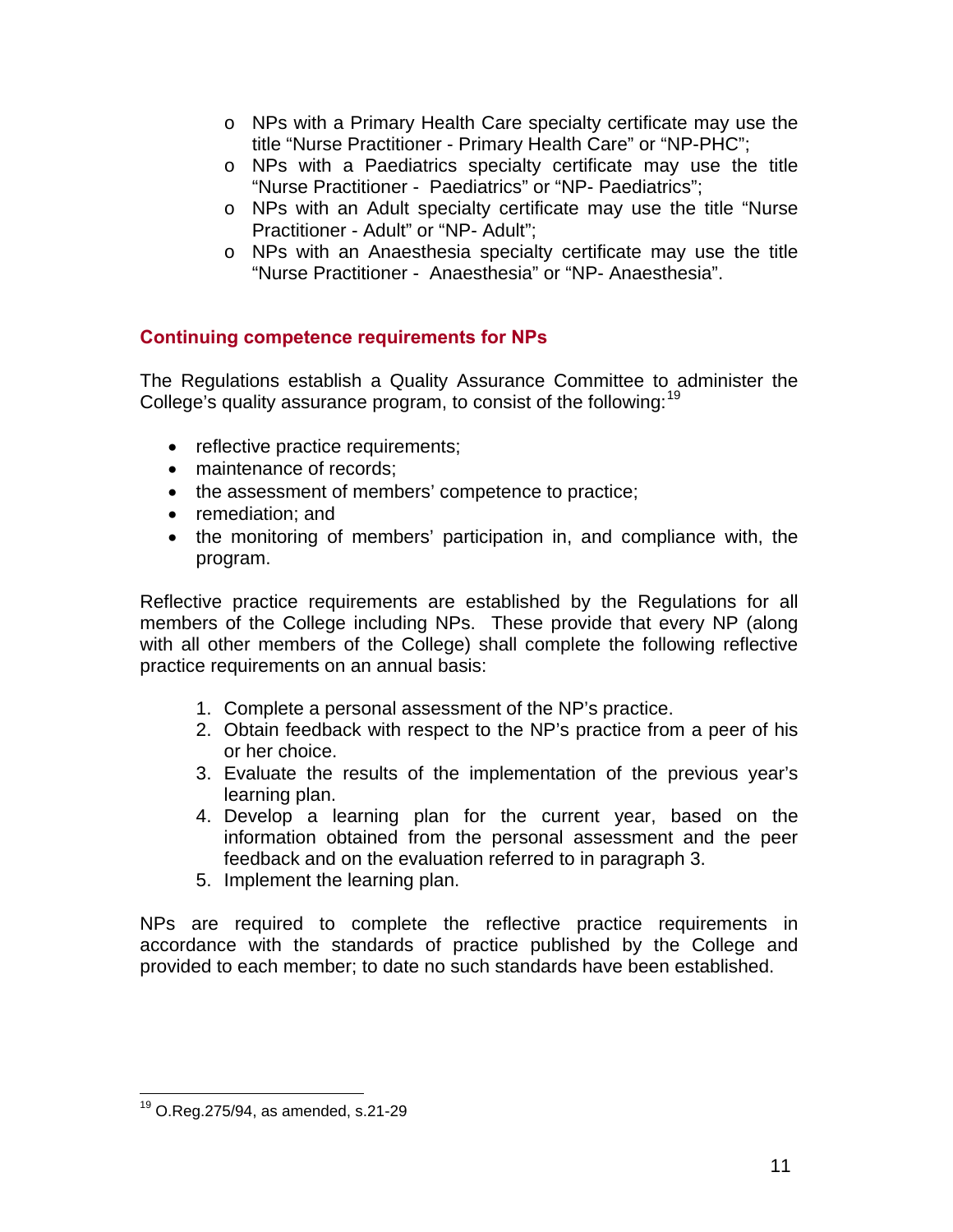## **Insurance requirements for NPs**

There is no mandatory insurance requirement for NPs in Ontario.

### **Anticipated legislative reform**

HPRAC is currently reviewing NPs' scope of practice further to a referral of this issue from the Minister of Health and Long-Term Care.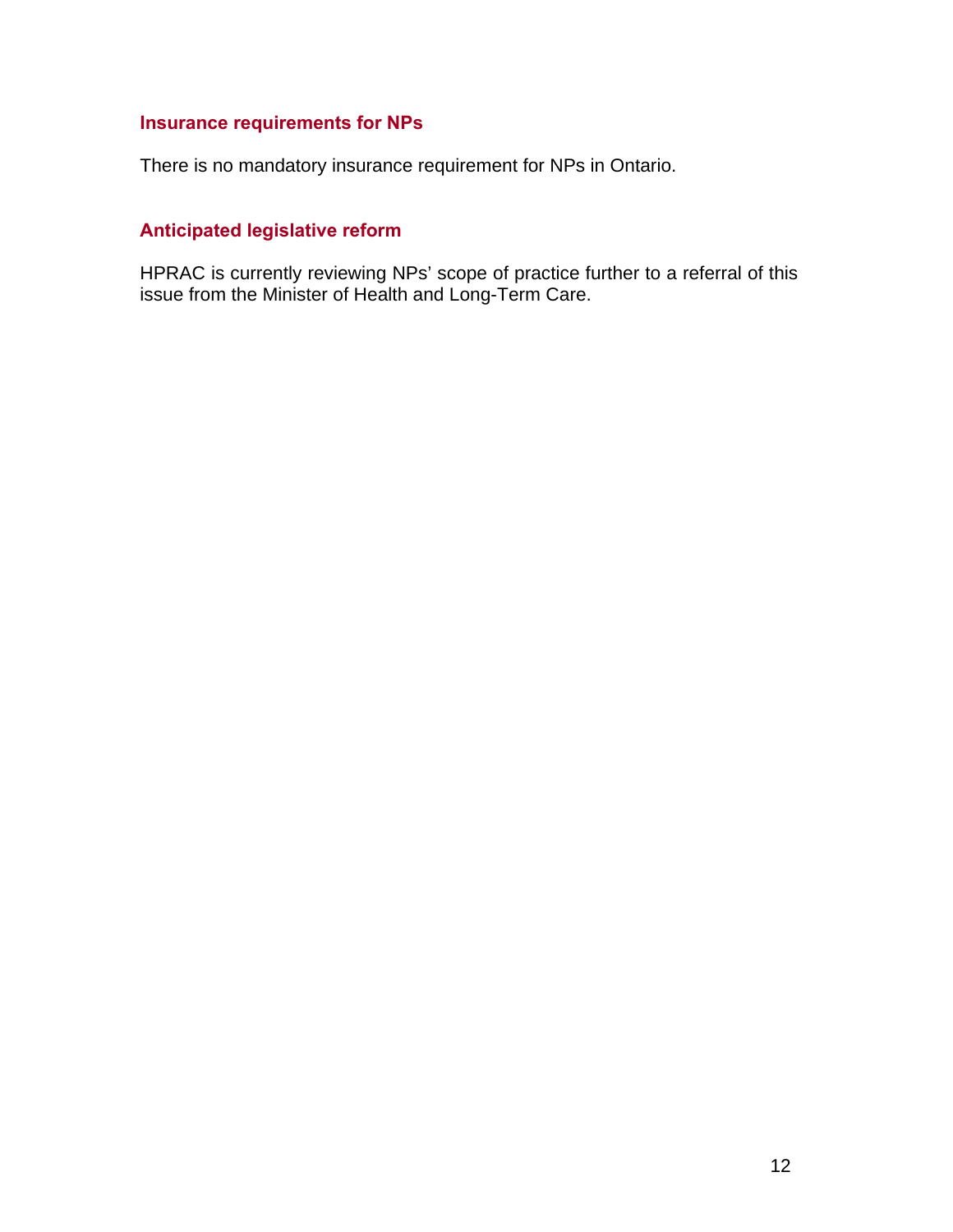### **2. NEWFOUNDLAND AND LABRADOR**

## **Regulatory body**

Association of Registered Nurses of Newfoundland and Labrador (the "Association")

The Association is governed by a council ("Council").

## **Legislation**

*Registered Nurses Act*, R.S.N.L. 1990, c.R-9, as amended (the "*Registered Nurses Act* (NFLD & Lab.)" or the "Act")

Nurse Practitioner Regulations, N.L. R. 65/98 (the "NFLD. & Lab. Regulations" or the "Regulations")

## **Regulatory recognition of NPs**

Yes.

 $\overline{a}$ 

### **Classes of registration for all nurses**

- Registered nurses ("RNs")
- Nurse practitioners ("NPs")

### **Definitions of nursing practice**

Not expressly defined by the Act or the Regulation.

### **Overview of regulatory approach to NP scope of practice**

The Act gives broad authority to NPs as set out in Appendix A: N.L.  $-3.^{20}$  $-3.^{20}$  $-3.^{20}$ 

The Regulations establish detailed requirements that limit this broad authority, which differ between NPs – primary health care and NPs – specialist.

A committee of health care professionals and administrators is required to annually review the activities of NPs and report to Council and to the Minister

<span id="page-12-0"></span><sup>20</sup> *Registered Nurses Act* (Nfld. & Lab.), s.11.1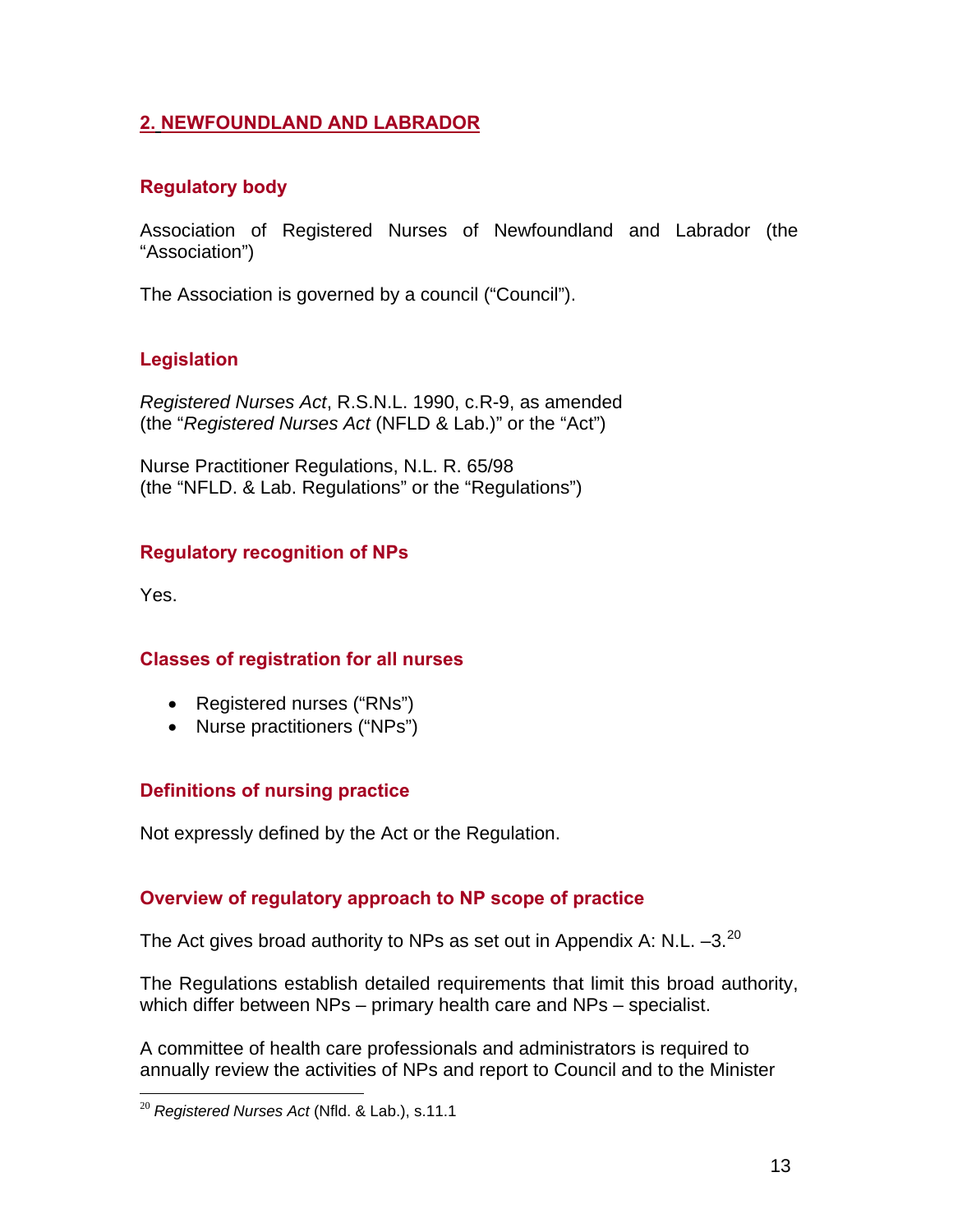responsible for the Act, and has other responsibilities regarding NPs set out in the Regulations. The committee is appointed by the Minister and must  $include:$ <sup>[2](#page-13-0)1</sup>

- A person nominated by the Newfoundland Medical Board;
- A person nominated by the Newfoundland Pharmaceutical Association;
- A person nominated by the Association; and
- Other persons the Minister considers appropriate.

Quorum on votes must include at least one member from each of the first three bodies identified above.

### **Authorized practice by NPs**

- Nurse practitioner primary health care. These NPs must meet the requirements for licensure established by Parts I-V of the Regulation (Appendix A: N.L. -4). These regulatory requirements establish parameters for practice by NPs that include requirements for a mandatory collaborative working relationship with a primary care physician, requirements for consultation and transfer of care, and Schedules (reviewed at least annually by the Committee) as follows:
	- Schedule A Illnesses and injuries expectedly encountered in NP practice;
	- Schedule B Diagnostic tests; and
	- Schedule C Prescriptive authority.<sup>[22](#page-13-1)</sup>
- Nurse practitioner specialist. These NPs must meet the requirements for licensure established by the Association (none specified in the Act or regulations) and must comply with the requirements of Part VI of the Regulation (Appendix A: N.L. -4). These requirements include the need to apply on an individual basis for a practice protocol that is developed by the NP and must be approved by the Committee.<sup>[2](#page-13-2)3</sup>

The Association has developed Guiding Principles serving as a Preamble to Schedules A, B and C of the Regulations (Appendix A: N.L.-5) and *Standards of Practice and Competencies for Nurse Practitioners* (Appendix A: N.L.-6)

 $21$  Registered Nurses Act (Nfld. & Lab.), s.22.1

<span id="page-13-2"></span><span id="page-13-1"></span><span id="page-13-0"></span><sup>&</sup>lt;sup>22</sup> Nfld. & Lab. Regulations, s.3-19.<br><sup>23</sup> Registered Nurses Act (Nfld. & Lab.), s.22.1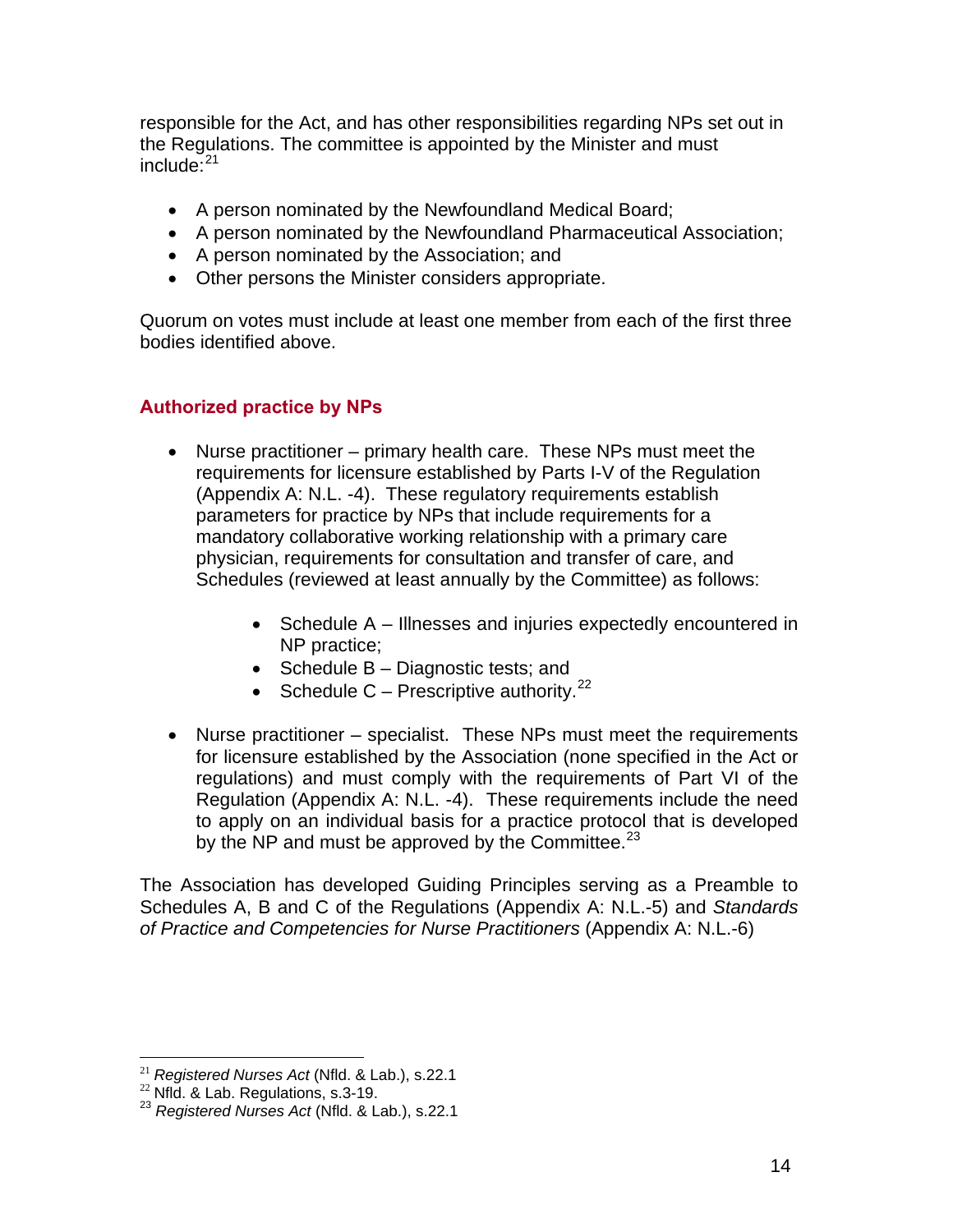#### **Entry to practice requirements for NPs**

In addition to the generally applicable registration requirements for  $RNs:^{24}$  $RNs:^{24}$  $RNs:^{24}$ 

• Other programs provided by schools of nursing approved by the Association necessary to acquire specific licensure, unspecified by the Act or Regulation.

#### **Specialty designations for NPs**

- Nurse practitioner primary health care
- Nurse practitioner specialist

#### **Title protection for NPs**

"Nurse Practitioner" and the initials "N.P.", either alone, or in combination with other words letters or description implying registration under the Act are protected titles.<sup>[2](#page-14-1)5</sup>

#### **Continuing competence requirements for NPs**

Not expressly addressed in the Act or Regulation. The Association's by-law currently purposes an hours requirement to establish continuing competence (1800 hours over three years). Work is underway to develop a more comprehensive program $^{26}$  $^{26}$  $^{26}$ .

#### **Insurance requirements for NPs**

NPs receive mandatory insurance upon licensure by the Association through the Canadian Nurses Protective Society of the Canadian Nurses Association (the "CNPS"), with coverage of \$5 million per occurrence to a maximum of \$5 million per year. Additional insurance is optional<sup>[27](#page-14-3)</sup>.

#### **Anticipated legislative reform**

Significant legislative reform is now underway to amend the Act and Regulations. Anticipated changes include:

<span id="page-14-0"></span><sup>&</sup>lt;sup>24</sup> Registered Nurses Act (Nfld. & Lab), s.9

<span id="page-14-1"></span><sup>&</sup>lt;sup>25</sup> Registered Nurses Act (Nfld. & Lab.), s.18<br><sup>25</sup> Personal communication from an Association representative.<br><sup>27</sup> Personal communication from an Association representative.

<span id="page-14-3"></span><span id="page-14-2"></span>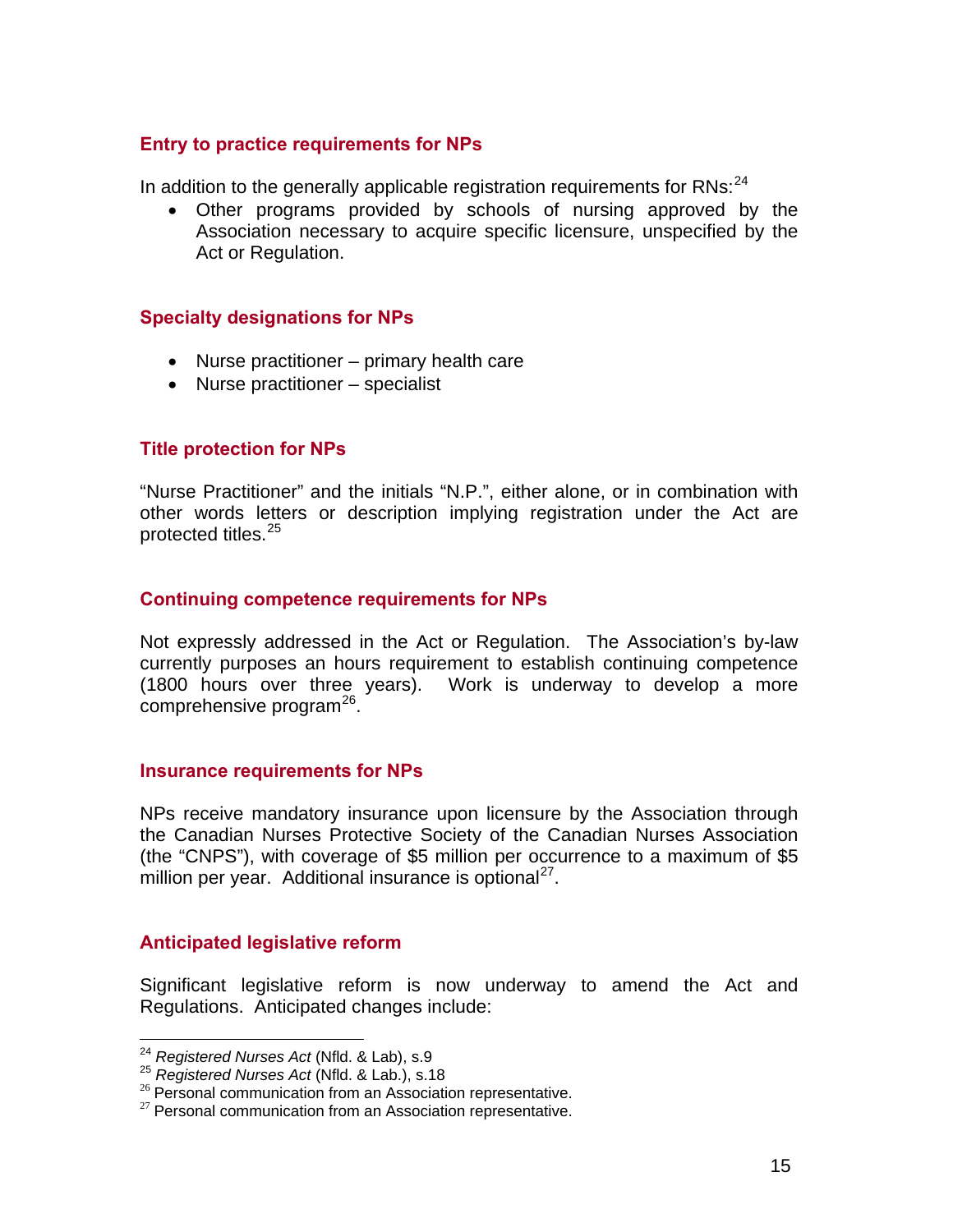- Moving authority to appoint the committee from the Minister to the Association. The Committee will be re-named the NP Standards Committee.
- The approach will shift from detailed and specific regulatory requirements to establish NP scope and authority in more general terms, with detailed requirements to be set out in standards of practice developed by the Association on the basis of recommendations by the Committee<sup>[28](#page-15-0)</sup>.

 $\overline{a}$ 

<span id="page-15-0"></span> $28$  Personal communication from an Association representative.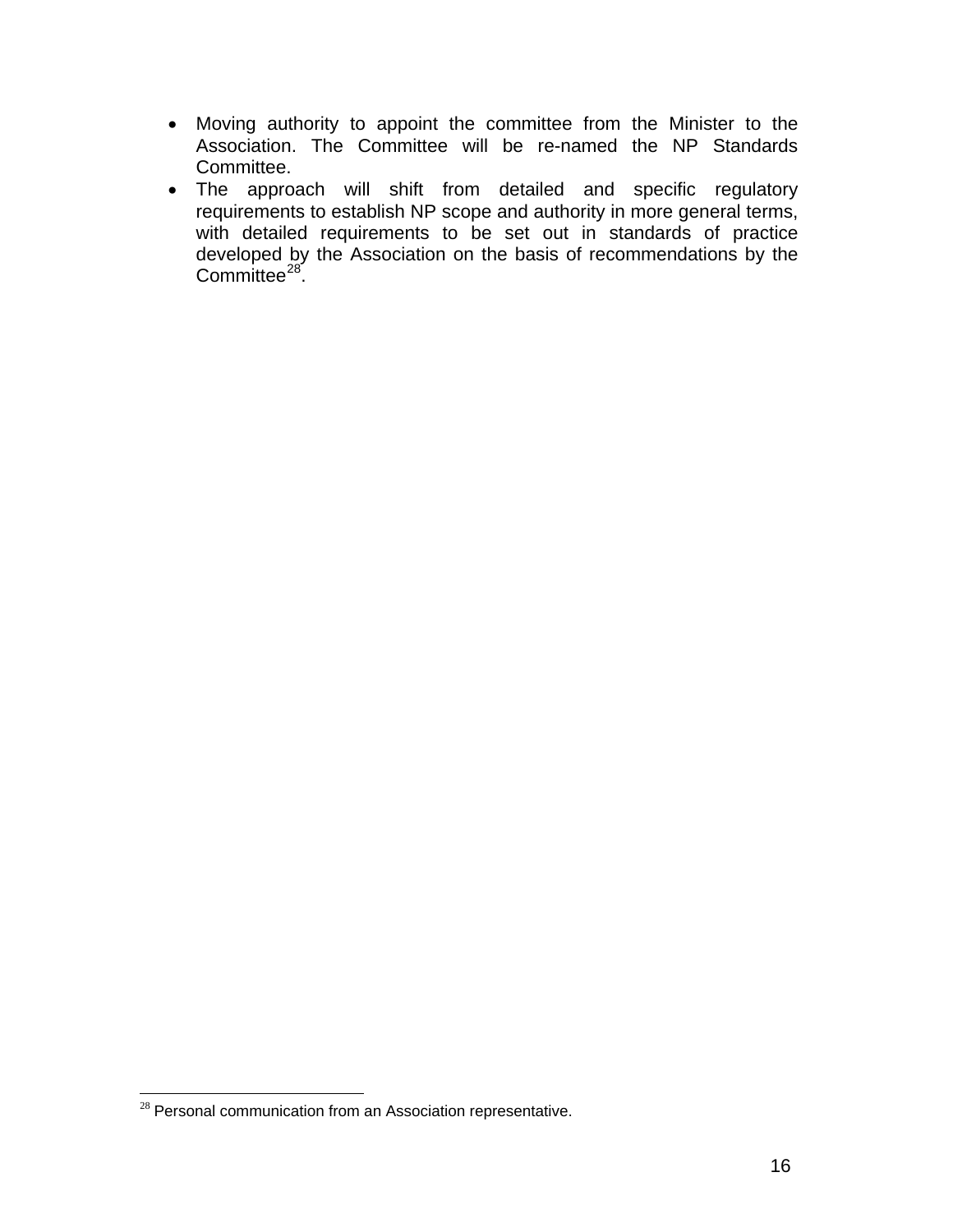## **3. NOVA SCOTIA**

### **Regulatory body**

College of Registered Nurses of Nova Scotia (the "College")

The College is governed by a council (the "Council").

### **Legislation**

*Registered Nurses Act*, S.N.S. 2001, c.10, as amended (the "*Registered Nurses Act* (N.S.)" or the "Act")

Registered Nurses Regulations, O.I.C. 2001-625 (December 21, 2001, effective January 2, 2002), N.S. Reg. 155/2001 as amended up to O.I.C. 2007-240 (April 24, 2007), N.S. Reg.240/2007 (the "N.S. Regulations" or the "Regulations")

### **Regulatory recognition of NPs**

Yes.

#### **Classes of registration**

For practicing nurses:<sup>[2](#page-16-0)9</sup>

- Active-practicing class ("RN")
- Primary health-care nurse practitioner ("PHC-NP")
- Specialty nurse practitioner ("Specialty-NP")

#### **Definitions of nursing practice**

The "practice of nursing" is defined as  $30$ ,

The performance of professional services requiring substantial specialized knowledge of nursing theory and the biological, physical, behavioral, psychological and sociological sciences as the basis for

(i) assessment, planning, intervention and evaluation in (A) the promotion and maintenance of health,

<span id="page-16-0"></span><sup>&</sup>lt;sup>29</sup> N.S. Regulations, s.4

<span id="page-16-1"></span><sup>&</sup>lt;sup>30</sup> Registered Nurses Act (N.S.), s.2(y)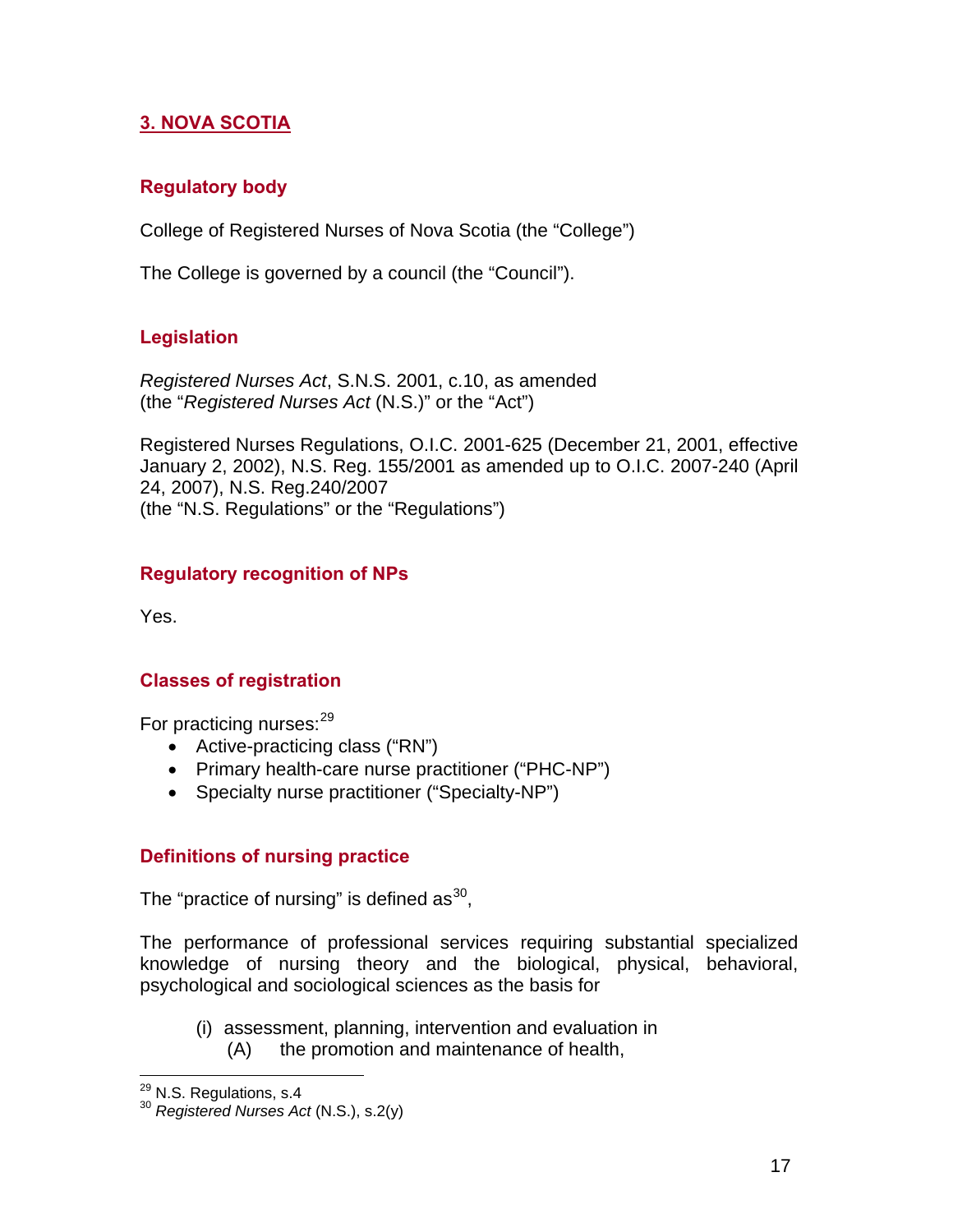- (B) the facilitation of the management of illness, injury or infirmity,
- (C) the restoration of optimum function, or
- (D) palliative care, or
- (ii) research, education, management or administration incidental to the objectives referred to in subclause (i),

and includes the practice of a nurse practitioner.

The "practice of a nurse practitioner" is defined as  $31$  $31$ ,

The practice in which a nurse practitioner may, subject to a collaborative-practice agreement and in accordance with standards of practice of nurse practitioners,

- (i) make a diagnosis identifying a disease, disorder or condition,
- (ii) communicate the diagnosis to the client,
- (iii) order and interpret screening and diagnostic tests approved through the process set out in the regulations,
- (iv) select, recommend, prescribe and monitor the effectiveness of drugs and interventions approved through the process set out in the regulations, and
- (v) perform such procedures approved through the process set out in the regulations.

#### **Overview of regulatory approach to NP scope of practice**

NPs must provide services as members of collaborative practice teams.<sup>[3](#page-17-1)2</sup>

A "collaborative practice team", is defined as,

… a physician or physicians and a nurse practitioner or nurse practitioners who, through a collaborative-practice agreement, collaborate as providers of health services to individuals, families and communities:  $33$ 

A "collaborative practice agreement" is defined as  $34$  $34$ ,

A written agreement by the members of a collaborative-practice team, which, subject to the decisions of the Diagnostic and Therapeutics Committee and the Diagnostic and Therapeutics Appeal Committee, may include the following acts authorized for the practice of nurse practitioners:

<span id="page-17-0"></span> $31$  Registered Nurses Act (N.S.), s.2(z)

<span id="page-17-2"></span><span id="page-17-1"></span><sup>31</sup> *Registered Nurses Act* (N.S.), s.2(z) 32 *Registered Nurses Act* (N.S.), s.2(ac) and (ap) 33 *Registered Nurses Act* (N.S.), s.2(e) 34 *Registered Nurses Act* (N.S.), s.2(d)

<span id="page-17-3"></span>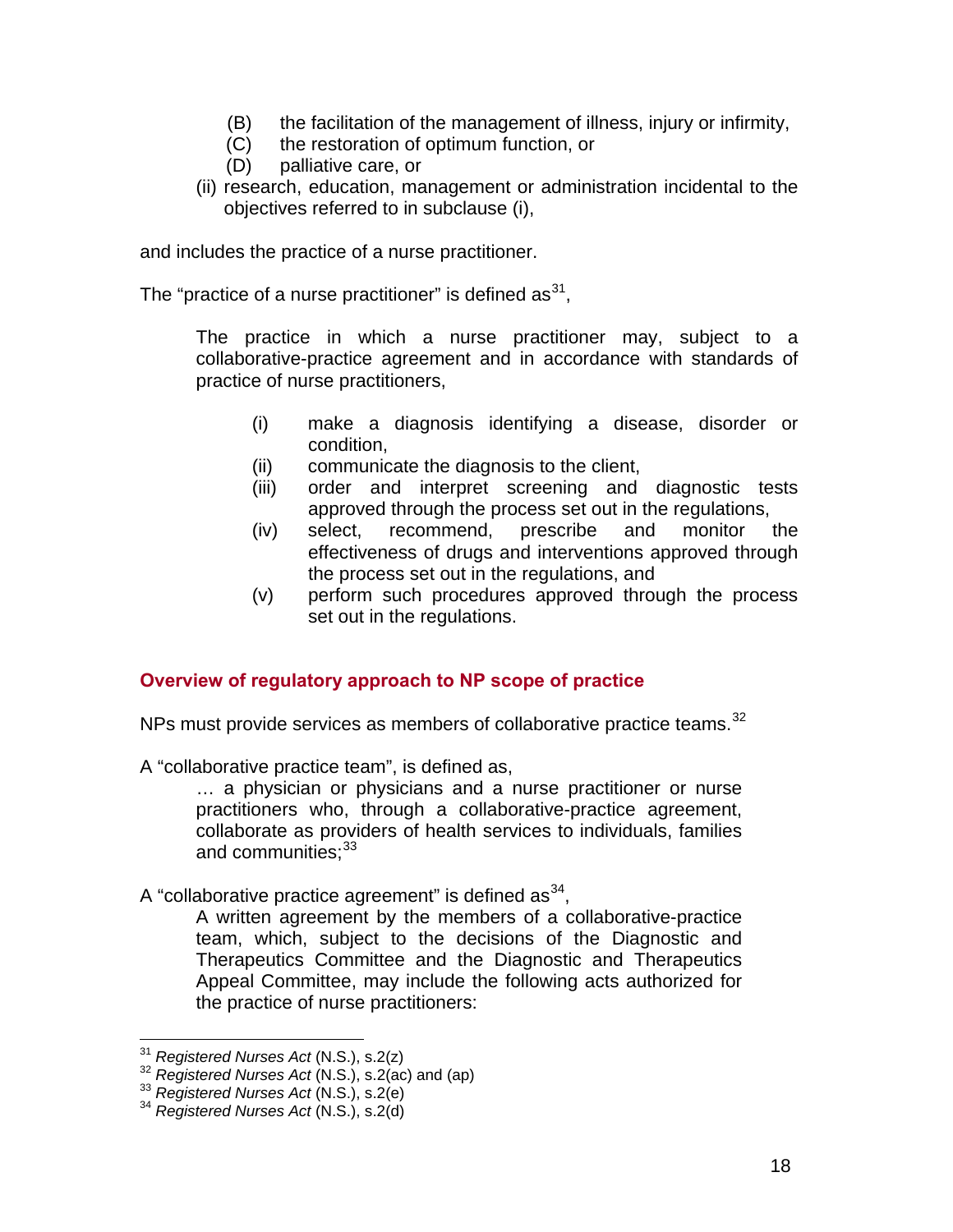- (i) the screening and diagnostic tests that may be ordered and interpreted by nurse practitioners,
- (ii) the drugs and interventions that may be chosen, recommended, prescribed and monitored by nurse practitioners,
- (iii) the procedures that are authorized to be performed by nurse practitioners, and
- (iv) the consultation process with physicians required for the above.

NPs must practice within, and shall not exceed, the parameters of their collaborative practice agreements.<sup>[35](#page-18-0)</sup>

Each NP must append to his or her collaborative-practice agreement, and adhere to, an "Authorized Practices Schedule" specific to primary health-care or a specialty (as relevant) that is developed by the Diagnostic and Therapeutics Committee as described below. All collaborative-practice agreements must be approved by the Committee.

The Diagnostic and Therapeutics Committee and the Diagnostic and Therapeutics Appeal Committee are statutory committees of the College, and each consist of equal representation from the College, the College of Physicians and Surgeons of Nova Scotia and the Nova Scotia Pharmaceutical Society, and quorum on the part of each body must include at least one member from each of the three disciplines of nursing, medicine and pharmacy.<sup>[36](#page-18-1)</sup>

### **Authorized practice by NPs**

#### **PHC-NP**

 $\overline{a}$ 

"Primary health care" is defined as, "an individual's or family's initial and continuing contact with the health-care system".<sup>[3](#page-18-2)7</sup>

"Primary health-care services" are defined to include, "health promotion and disease prevention, acute episodic care, continuing care of chronic conditions and the education and advocacy relevant to the foregoing".<sup>[38](#page-18-3)</sup>

The current "Authorized Practices Schedule – Primary Health-Care Nurse Practitioners" is developed by the Diagnostic and Therapeutics Committee to specify:

<span id="page-18-0"></span><sup>&</sup>lt;sup>35</sup> N.S. Regulations, s.28(4) and (5), 29(5) and (6)<br><sup>36</sup> *Registered Nurses Act* (N.S.), s.53 and 54<br><sup>37</sup> *Registered Nurses Act* (N.S.), s.2(aa)<br><sup>38</sup> *Registered Nurses Act* (N.S.), s.2(ab)

<span id="page-18-1"></span>

<span id="page-18-3"></span><span id="page-18-2"></span>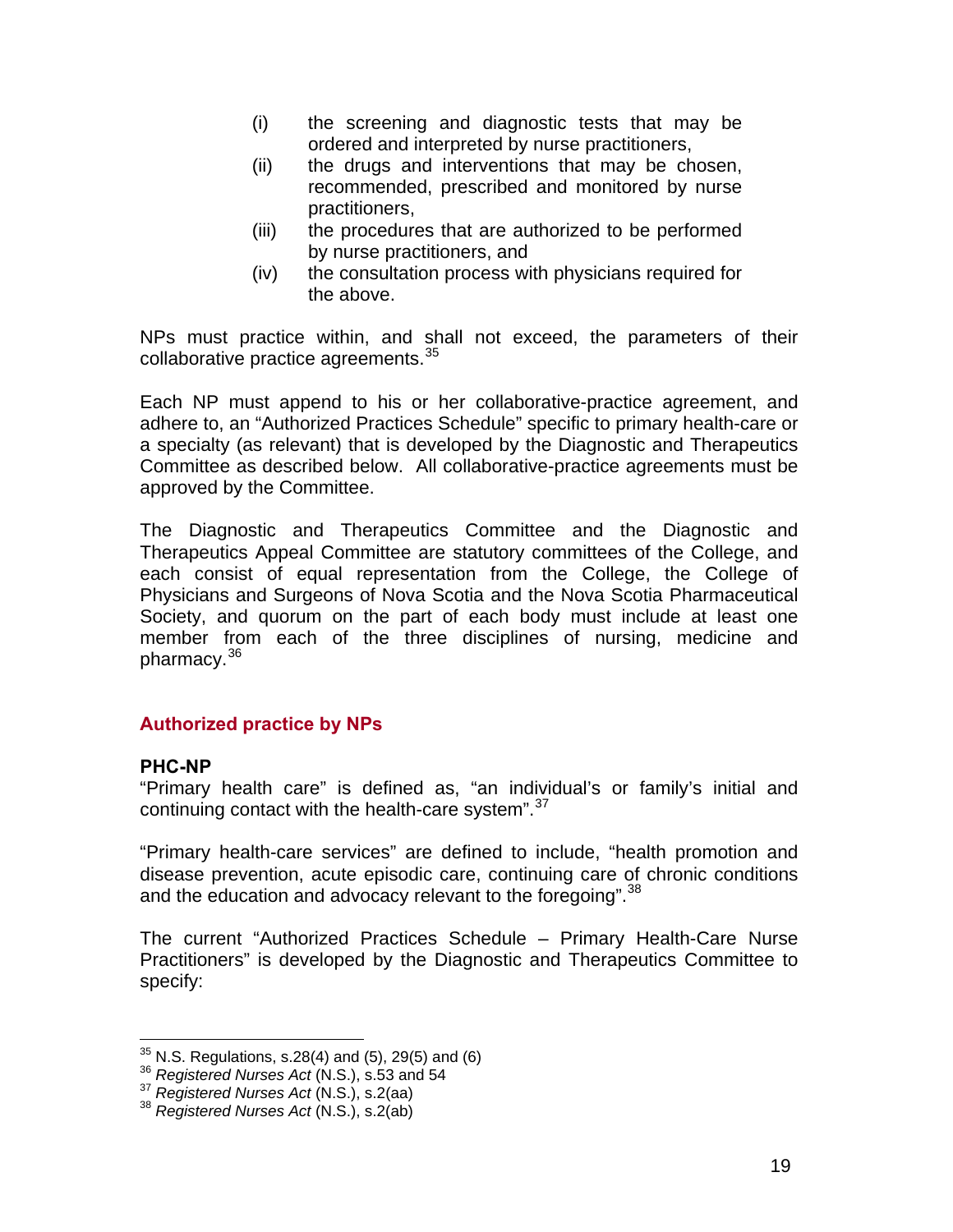- The screening and diagnostic tests that may be ordered and interpreted;
- The drugs and interventions that may be chosen, recommended, prescribed and monitored; and
- Such other procedures as the Diagnostics and Therapeutics Committee may authorize to be performed by a PHC-NP.

The Committee is required to review and approve the Schedule at least annually.<sup>[39](#page-19-0)</sup>

A copy of the current Authorized Practices Schedule for Screening and Diagnostic Tests is attached as Appendix A: N.S. – 7.

A copy of the current Authorized Practices Schedule – Schedule of Drugs and Drug Interventions for Primary Health-Care Nurse Practitioners is attached as Appendix A: N.S. – 8.

#### **Specialty-NP**

A Specialty NP is defined as, "… a nurse practitioner who is providing specialized health care services … to a designated client group requiring focused health and illness care …".<sup>[4](#page-19-1)0</sup>

Each such collaborative practice team is required to apply the Diagnostic and Therapeutics Committee (described below), on an individual basis, for approval of the screening and diagnostic tests, selected drugs and interventions, and any other procedures that may be authorized to be performed by a Specialty NP who is part of the collaborative-practice team. The content approved by the Committee is set out in an "Authorized Practices Schedule – Specialty Nurse Practitioners" that must be appended to the collaborative practice agreement of every Specialty-PHC working within that collaborative-practice team. A collaborative-practice team that disagrees with the Committee may appeal that decision to the Diagnostic and Therapeutics Appeal Committee.<sup>[4](#page-19-2)1</sup>

All Specialty NPs can order the screening and diagnostic tests set out in Appendix A: N.S. – 7 and prescribe the drugs set out in Appendix A: N.S. – 8.

The Diagnostic and Therapeutics Committee is required to review and approve the Schedule at the request of the team for which it was approved or otherwise as determined by the Committee.<sup>[42](#page-19-3)</sup>

Authorized Practices Schedule – Specialty Nurse Practitioners have been approved for a broad range of specialties including nephrology, multiple sclerosis, genetics and paediatric oncology.

<span id="page-19-0"></span> $39$  N.S. Regulations, s.29(1) and (2)

<span id="page-19-2"></span><span id="page-19-1"></span><sup>&</sup>lt;sup>40</sup> Registered Nurses Act (N.S.), s.2(ap)<br><sup>41</sup> *Registered Nurses Act* (N.S.), s.54(5); N.S. Regulations, s.30<br><sup>42</sup> N.S. Regulations, s.29

<span id="page-19-3"></span>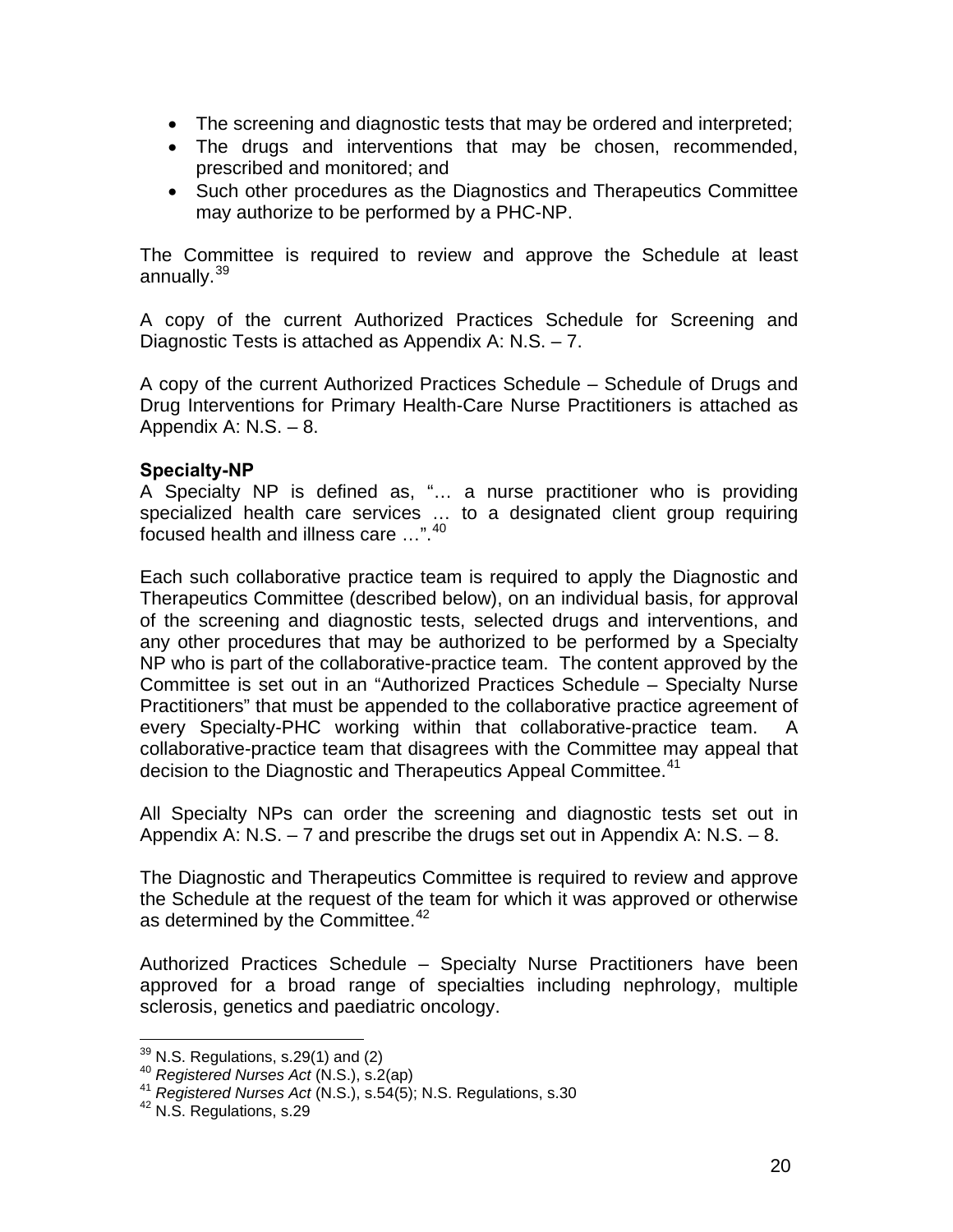#### **General**

The College has established *Guidelines for the Development and Approval of Collaborative Practice Agreements*: *Nurse Practitioners* and *Standards of Practice* applicable to all NPs (attached as Appendices A: N.S. – 9 & 10).

### **Entry to practice requirements for NPs**

In addition to being licensed as an RN and meeting specified administrative requirements, must:<sup>[43](#page-20-0)</sup>

- Graduate from a PHC-NP or Specialty NP program as relevant (defined as a university program approved by Council of the College, "that prepares nurses to engage in the practice of a specialty nurse practitioner") or equivalent as determined by Council
- Where application is made more than two years after graduation, establish that he or she has completed at least 600 hours in the practice of a PHC-NP/Specialty - NP in those two years or satisfactorily complete a competence assessment to determine competence to practice as a PHC-NP/Specialty – NP
- Applicants who, prior to January 1, 2005, graduated from a nursing program and a nursing-education program approved by Council may be licensed on the basis that he or she has acquired the necessary experience to practice as a PHC-NP/Specialty - NP by establishing this fact to the satisfaction of the Nurse Practitioner Committee<sup>[4](#page-20-1)4</sup>

The Education Advisory Committee of the College must ensure that nurse practitioner programs meet specified requirements.<sup>[45](#page-20-2)</sup>

### **Specialty designations for NPs**

None beyond the protected titles (below).

#### **Title protection for NPs**

The following titles are protected by prohibiting any person from using them, either alone or in combination with other words, letters or descriptions to imply that the person is entitled to practice in that capacity: $46$  $46$ 

<span id="page-20-0"></span><sup>&</sup>lt;sup>43</sup> N.S. Regulations, s.12; related definitions in Registered Nurses Act (N.S.), s.2

<span id="page-20-2"></span><span id="page-20-1"></span><sup>&</sup>lt;sup>44</sup> The Nurse Practitioner Committee is established by *Registered Nurses Act* (N.S.), s.10<br><sup>45</sup> N.S. Regulations, s.26<br><sup>46</sup> Registered Nurses Act (N.S.), s.20

<span id="page-20-3"></span>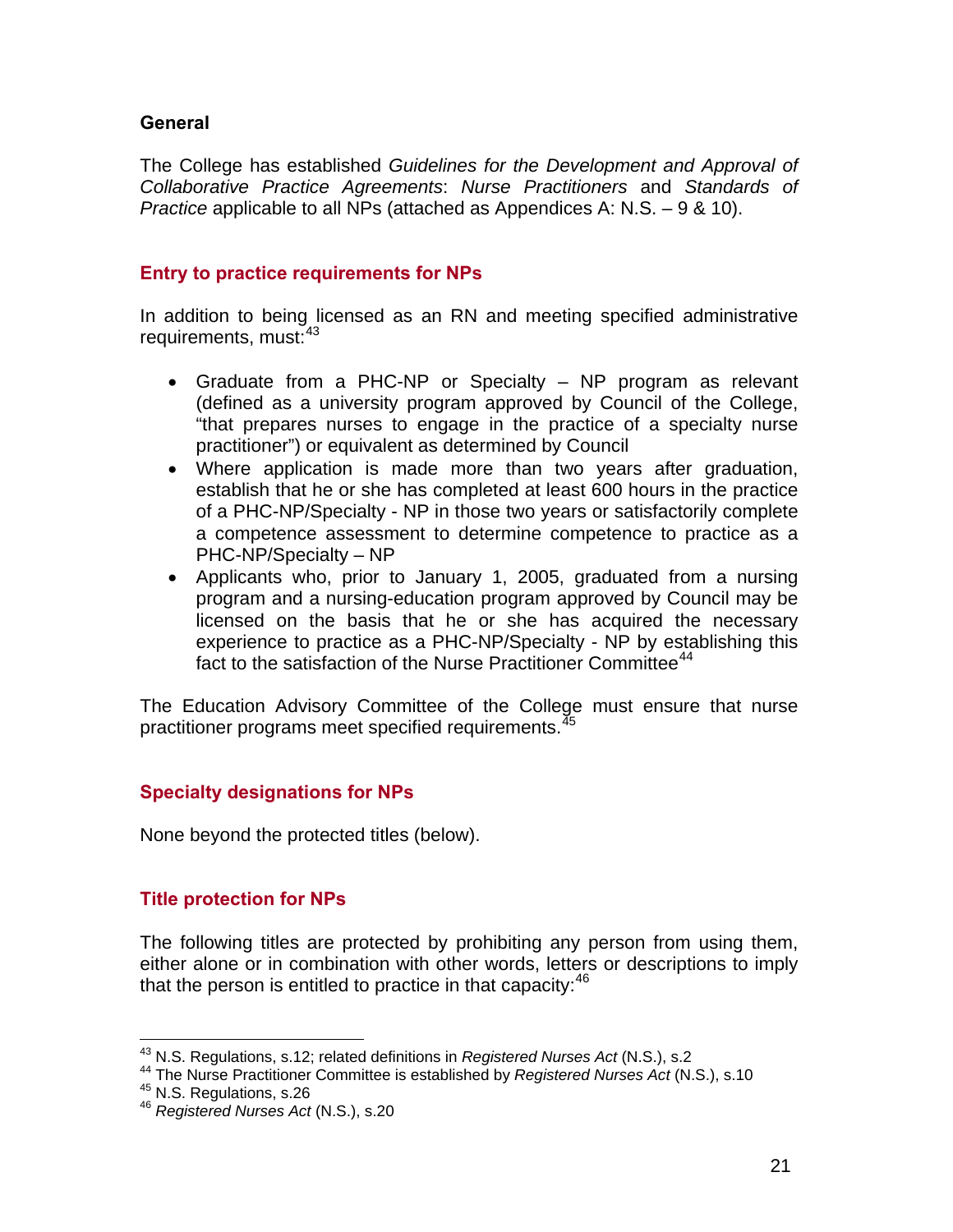- "Nurse Practitioner", "N.P." or "NP"
- "Primary Heath-care Nurse Practitioner"
- "Specialty Nurse Practitioner"

#### **Continuing competence requirements for NPs**

A Continuing competence program" is defined to mean, "a program approved by Council that focuses on promoting the maintenance and enhancement of the continuing competence of nurses throughout their careers"; "continuing competency" is defined to mean, "the ongoing ability of a registered nurse to integrate and apply the knowledge, skills, and judgment required to practice safely and ethically in a designated role and setting".<sup>[47](#page-21-0)</sup>

There is no further legislative provision specific to continuing competence requirements for NPs.

#### **Insurance requirements for NPs**

NPs receive legal liability protection upon licensure by the College through the CNPS, with coverage of \$5 million per occurrence to a maximum of \$5 million per year. Additional insurance is optional.<sup>[48](#page-21-1)</sup>

### **Anticipated legislative reform**

Significant legislative change is anticipated in January 2008. In summary:

- Collaborative-practice relationships and agreements will continue to be required, but the agreements need not be approved by the College.
- The list of drugs that may be prescribed will be completely opened up; NPs will be able to prescribe any drug as long as it is within their competency (as reflected in the collaborative practice agreement). The Schedule of Screening and Diagnostic Tests will remain unchanged.
- There will only be one class of licensure and protected title: NP. There will be 4 possible areas of practice, as follows:
	- Family all ages
	- Specialty adult
	- Neonatal
	- **Paediatric**
- The Diagnostic and Therapeutics Committee will be eliminated and replaced by the Interdisciplinary NP Practice Review Committee. The role of this committee will be quality improvement. It will implement and

<span id="page-21-0"></span><sup>&</sup>lt;sup>47</sup> N.S. Regulations, s.2(eb) and (ec)

<span id="page-21-1"></span><sup>48</sup> Personal communication from a College representative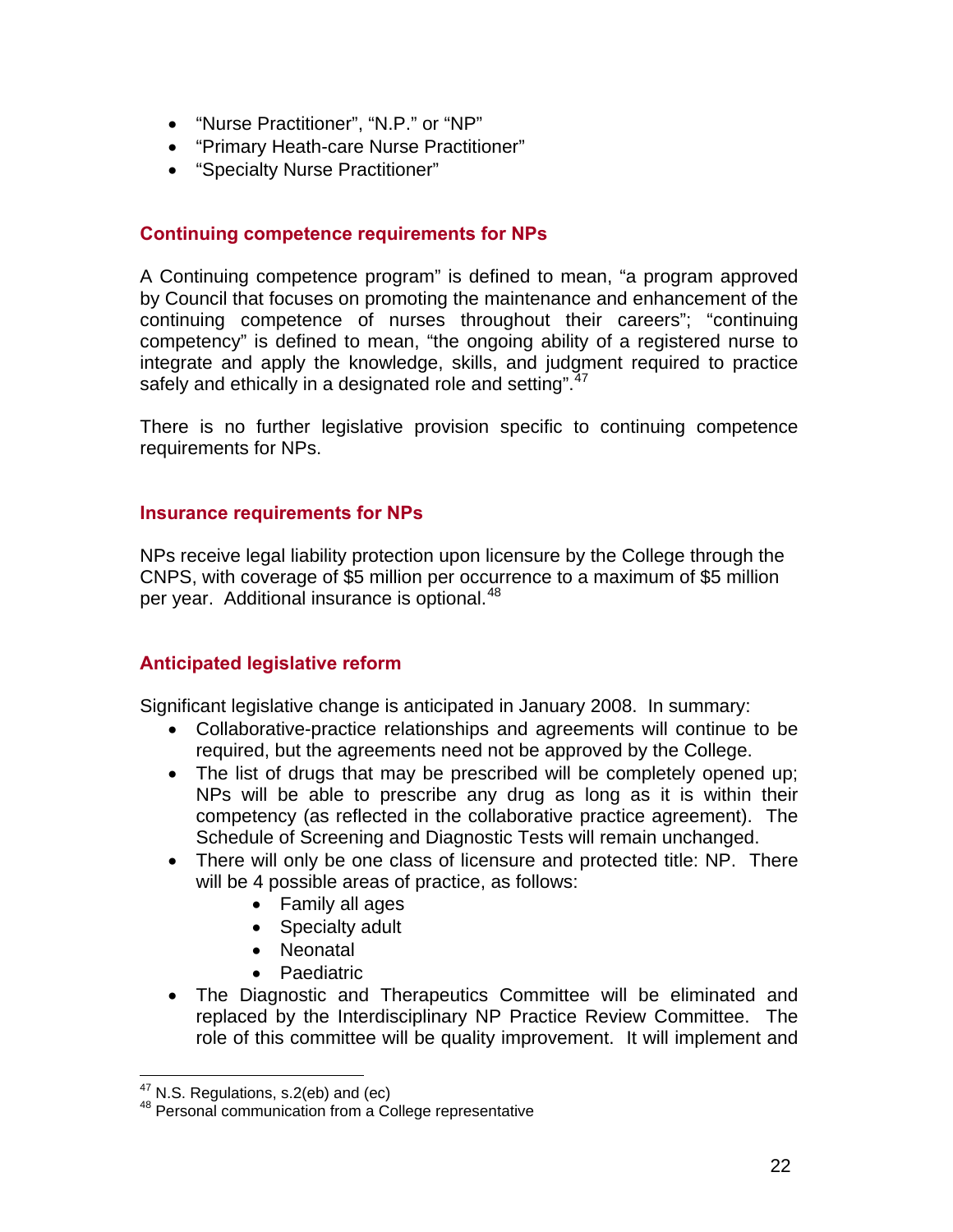administer a mandatory practice review program that will be applied to every NP every five years, and will consider how best to monitor NP practice to ensure compliance with legislative and standards requirements. It will be composed of:

- Four NPs (two primary health care/two specialty);
- One physician;
- One pharmacist;
- One public member; and
- One employer $49$  $49$ .

 $\overline{a}$ 

<span id="page-22-0"></span><sup>&</sup>lt;sup>49</sup> Personal communication from a College representative.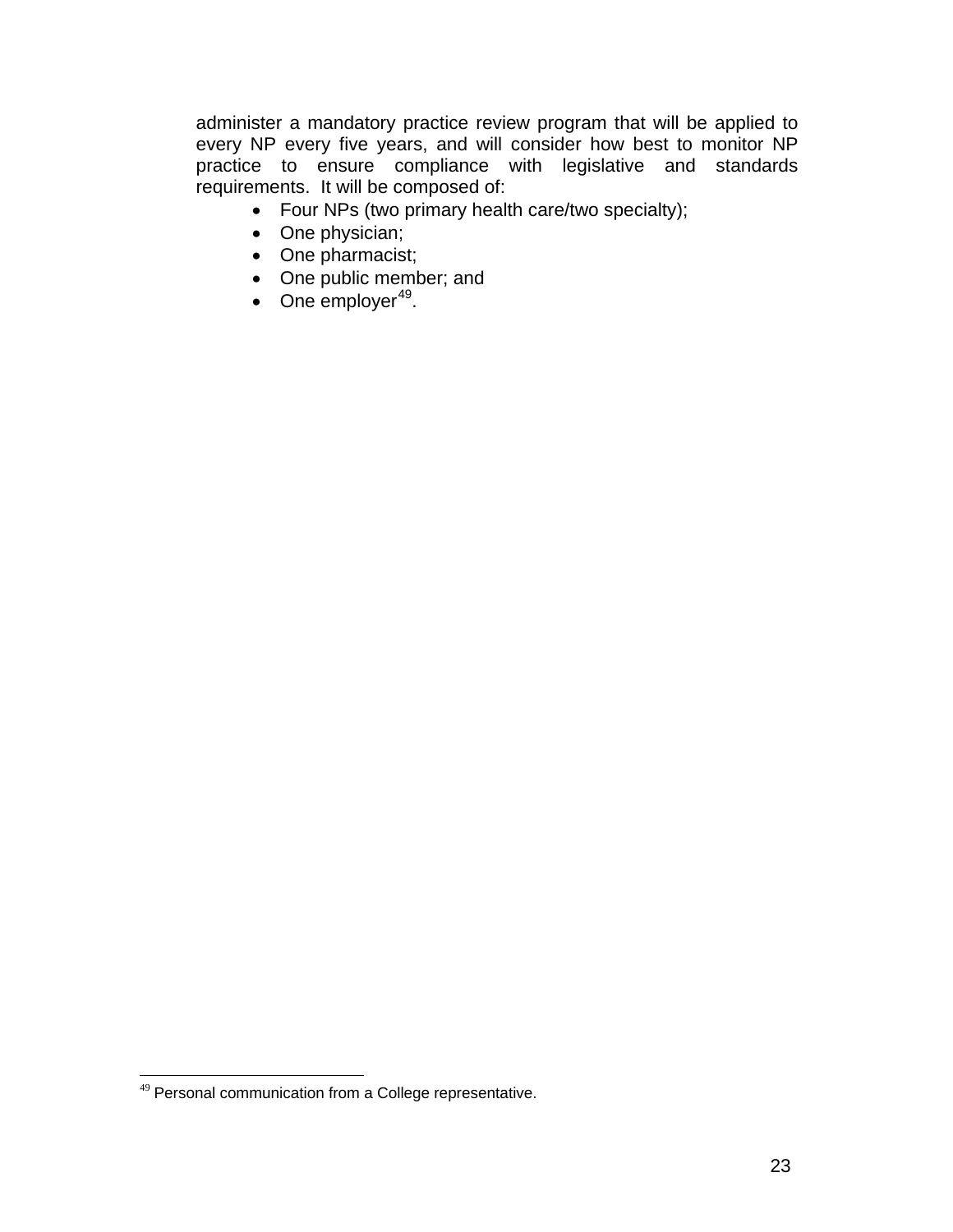## **4. NEW BRUNSWICK**

### **Regulatory body**

Nurses Association of New Brunswick (the "Association")

The Association is governed by a board (the "Board").

## **Legislation**

*Nurses Act*, S.N.B. 1984, c.71, as amended (the "*Nurses Act* (N.B.)" or the "Act")

### **Regulatory recognition of NPs**

Yes.

### **Classes of registration**

- "Nurse" is the main class for registration purposes ("RN")
- "Nurse practitioner" is a nurse whose name is endorsed in the register as a nurse practitioner<sup>[50](#page-23-0)</sup> ("NP")

### **Definitions of nursing practice**

"Nursing" is defined to mean, "the practice of nursing and includes the nursing assessment and treatment of human responses to actual or potential health problems and the nursing supervision thereof" and includes the practice of a nurse practitioner.<sup>[51](#page-23-1)</sup>

"Practice of a nurse practitioner" is defined to mean, "the practice in which a nurse practitioner may<sup>[52](#page-23-2)</sup>

- (a) diagnose or assess a disease, disorder or condition, and communicate the diagnosis or assessment to the patient,
- (b) order and interpret screening and diagnostic tests, approved through the process set out in section 10.3,

<span id="page-23-0"></span> $\overline{a}$ <sup>50</sup> *Nursing Act* (N.B.), s.2(1), 11(1.1) 51 *Nursing Act* (N.B.), s.2(1) 52 *Nursing Act* (N.B.), s.2(1)

<span id="page-23-1"></span>

<span id="page-23-2"></span>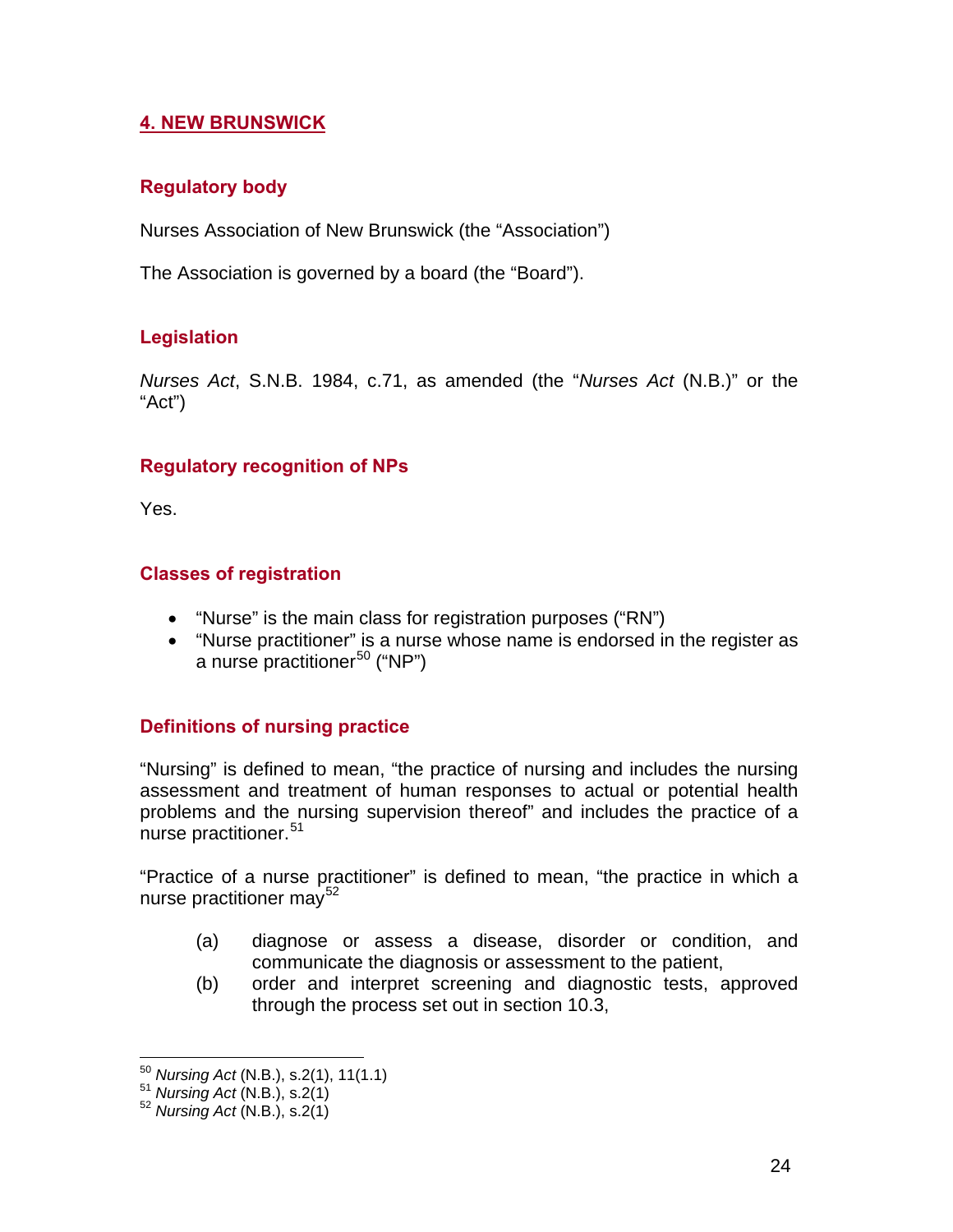- (c) select, prescribe and monitor the effectiveness of drugs approved through the process set out in section 10.3, and
- (d) order the application of forms of energy approved through the process set out in sections 10.3.

#### **Overview of regulatory approach to NP scope of practice**

NPs are prohibited from practicing unless they have, "reasonable access to a medical practitioner for the purposes of consultation with respect to any patient and [are] able to refer or transfer any patient to the care of a medical practitioner."[53](#page-24-0)

NPs and their employers (where relevant) must file written statements verifying that such reasonable access exists.  $54$  $54$ 

### **Authorized practice by NPs**

NPs are authorized to engage in all practices specified in rules made by the Association's Board.<sup>[55](#page-24-2)</sup>

NPs may, "diagnose or assess a disease, disorder or condition, and communicate the diagnosis or assessment to the patient".<sup>[56](#page-24-3)</sup>

The Board receives recommendations from a Nurse Practitioner Therapeutics Committee (which must be made at least annually) with respect to:

- the screening and diagnostic tests that may be ordered and interpreted;
- the drugs that may be selected or prescribed, and
- the forms of energy that may be ordered and the circumstances under which they may be ordered,

by an NP.<sup>[57](#page-24-4)</sup> These are currently listed in the Association's document entitled, *Nurse Practitioner Schedules for Ordering: X-rays, Ultrasounds, Other Forms of Energy, Laboratory & Other Tests, Drugs* (Appendix A: N.B.-11).

NPs must act in accordance with the standards set out in the Association's document, *Competencies and Standards of Practice for Nurse Practitioners in Primary Health Care* (Appendix A: N.B.-12).

<span id="page-24-0"></span><sup>&</sup>lt;sup>53</sup> Nursing Act (N.B.), s.10.4

<span id="page-24-1"></span><sup>53</sup> *Nursing Act* (N.B.), s.10.4 54 *Nursing Act* (N.B.), s.10.5

<span id="page-24-4"></span><span id="page-24-3"></span><span id="page-24-2"></span><sup>55</sup> *Nursing Act* (N.B.), s.10.3(5) 56 *Nursing Act* (N.B.), s.10.3(5) 57 *Nursing Act* (N.B.), s.10.2(1) and (3)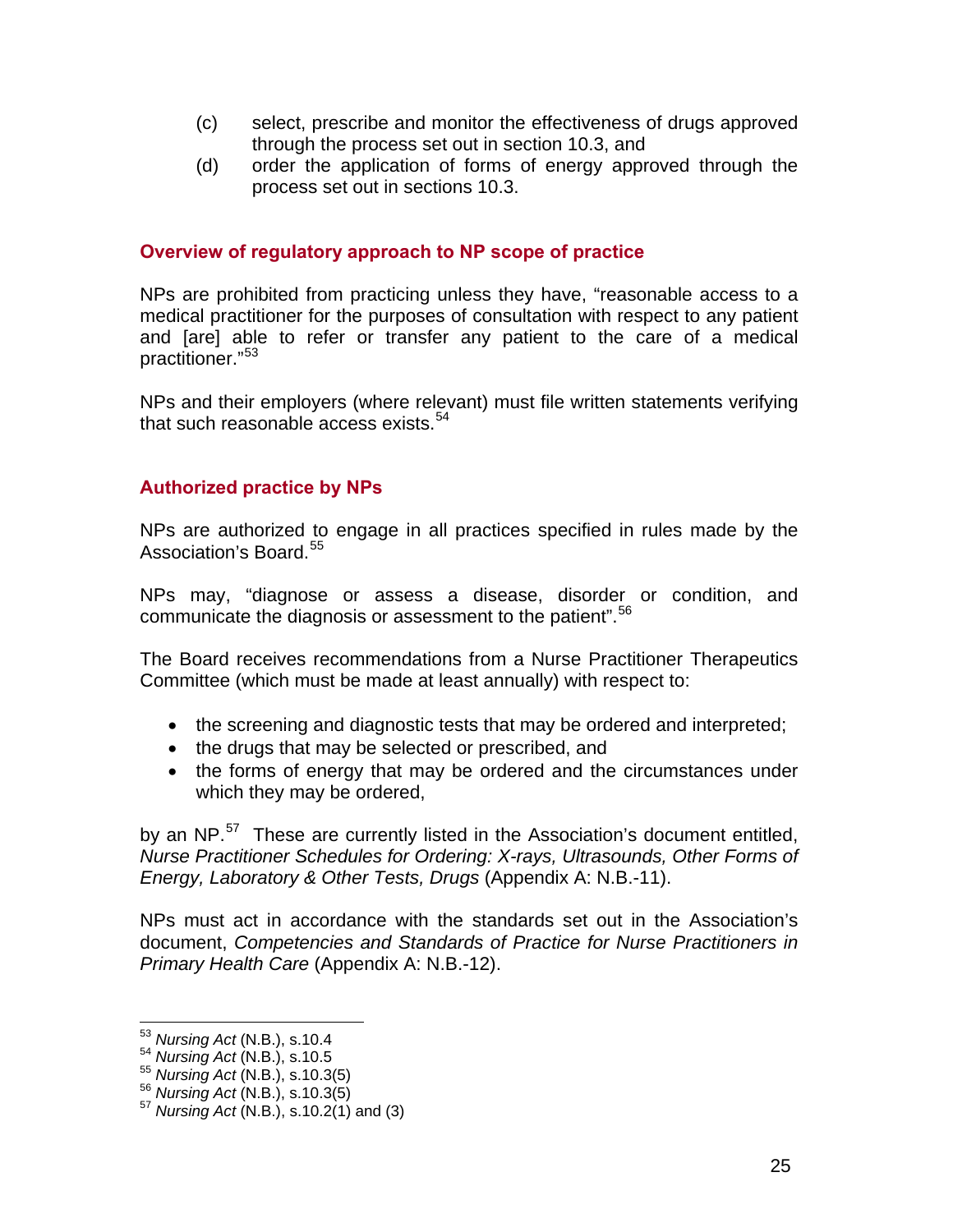The Nurse Practitioner Therapeutics Committee is a statutory committee of the Association consisting of 2 representatives from each of: the Association; the College of Physicians and Surgeons of New Brunswick; and the New Brunswick Pharmaceutical Society. Quorum consists of three persons, with at least one from each of these bodies.<sup>[5](#page-25-0)8</sup>

The Board may accept or reject the recommendations of the Nurse Practitioner Therapeutics Committee, and may make or amend the rules in accordance with its recommendations.<sup>[59](#page-25-1)</sup>

The Board's rules and amendments to rules for NPs are not effective until approved by the Minister of Health and Wellness.<sup>[6](#page-25-2)0</sup>

#### **Entry to practice requirements for NPs**

These are not specified in the *Nursing Act* (N.B.). The Board is authorized to make by-laws approving schools of nursing and "developing, establishing, maintaining standards for its members … of education and experience for the general or specialized practice of nursing, including standards for post-basic specialty courses".<sup>[6](#page-25-3)1</sup>

At present, only primary health care NPs are eligible for registration.

### **Specialty designations for NPs**

None.

#### **Title protection for NPs**

The following words, and any other like words or expressions used alone or in combination with other words and expressions, are protected titles:

- "Nurse practitioner", "N.P.", "NP"
- "Duly qualified nurse practitioner"<sup>[6](#page-25-4)2</sup>

<span id="page-25-0"></span> $^{58}$  Nursing Act (N.B.), s.10.1(1) and (4)

<span id="page-25-4"></span><span id="page-25-3"></span>

<span id="page-25-2"></span><span id="page-25-1"></span><sup>&</sup>lt;sup>59</sup> Nursing Act (N.B.), s.10.3(1) and (2)<br><sup>60</sup> Nursing Act (N.B.), s.10.3(3)<br><sup>61</sup> Nursing Act (N.B.), s.5(1)(e) and (k)(iv)<br><sup>62</sup> Nursing Act (N.B.), s.2(3), 12(1.1), 19(c)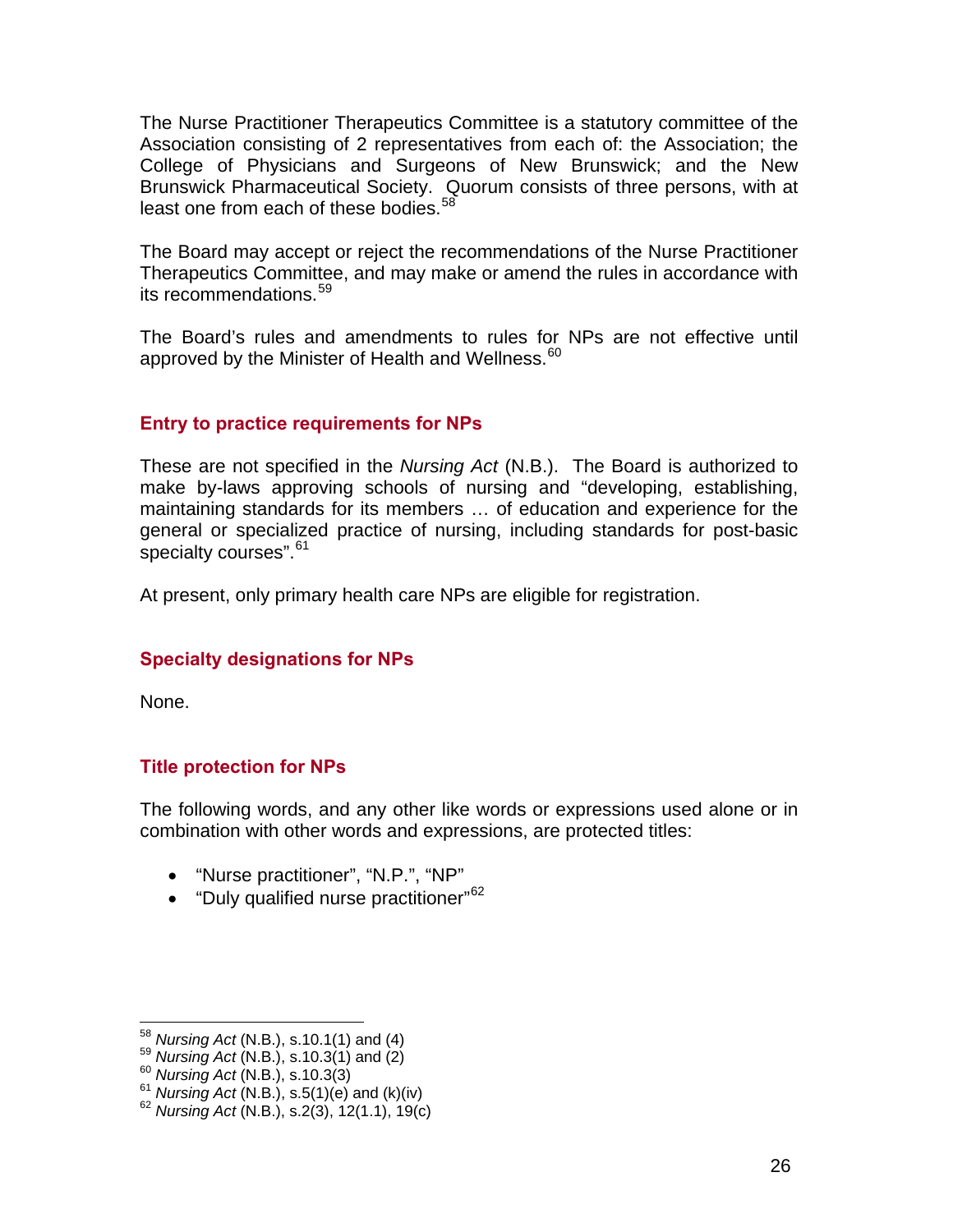#### **Continuing competence requirements for NPs**

These are not specified in the *Nursing Act* (N.B.). The Board is authorized to make by-laws approving schools of nursing and "developing, establishing, maintaining standards for its members … of continuing education and the participation therein of nurses".<sup>[63](#page-26-0)</sup>

#### **Insurance requirements for NPs**

NPs receive legal liability protection upon licensure by the Association through the CNPS, with coverage of \$5 million per occurrence to a maximum of \$5 million per year. Additional insurance is optional. [6](#page-26-1)4

#### **Anticipated legislative reform**

HPRAC has been advised that consideration is being given to whether there is a need for an NP role other than in primary health care.<sup>[6](#page-26-2)5</sup>

<span id="page-26-0"></span><sup>&</sup>lt;sup>63</sup> Nursing Act (N.B.), s.5(1)(e) and (k)(v)

<span id="page-26-2"></span><span id="page-26-1"></span><sup>&</sup>lt;sup>64</sup> Personal communication from an Association representative.<br><sup>65</sup> Personal communication from an Association representative.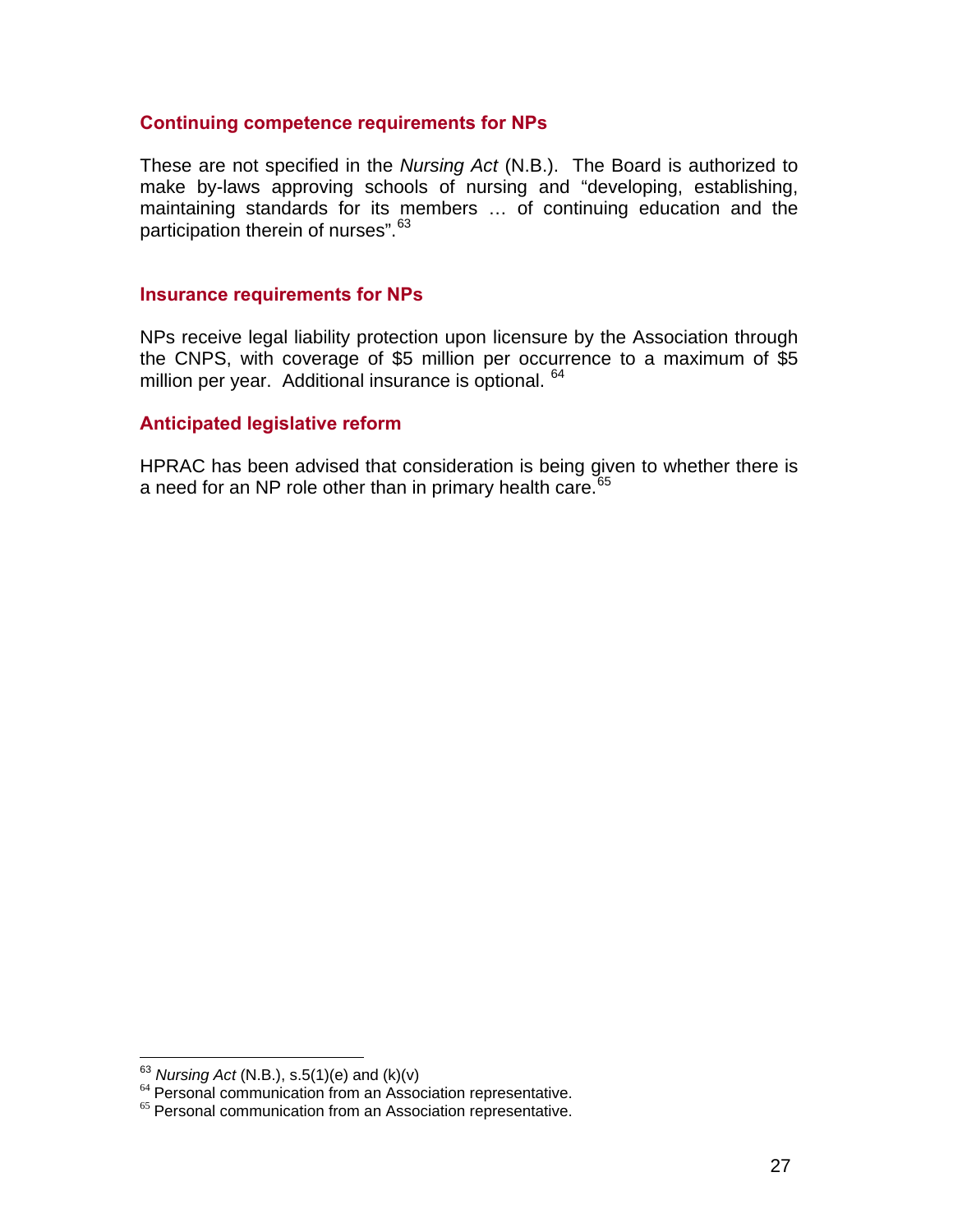### **5. PRINCE EDWARD ISLAND**

### **Regulatory body**

Association of Registered Nurses of Prince Edward Island (the "Association")

The Association is governed by a council (the "Council").

### **Legislation**

*Registered Nurses Act*, R.S.P.E.I. 1988, Cap.R-8.1, as amended (the "*Registered Nurses Act* (P.E.I.)" or the "Act")

Nurse Practitioner Regulations (the "P.E.I. Regulations" or the "Regulations")

### **Regulatory recognition of NPs**

Yes.

### **Classes of registration**

- Registered nurse ("RN")
- Registered nurse with a nurse practitioner endorsement ("NP")<sup>[6](#page-27-0)6</sup>

#### **Definitions of nursing practice**

The "practice of a registered nurse" is defined as $<sup>67</sup>$  $<sup>67</sup>$  $<sup>67</sup>$ .</sup>

The performance of professional services requiring specialized knowledge of nursing theory and the biological, physical, behavioural, psychological and sociological sciences as the basis for

- (i) assessment, planning, intervention and evaluation in
	- (A) the prevention of illness and the promotion and maintenance of health,
	- (B) the facilitation of the management of illness, injury or infirmity,

<span id="page-27-0"></span> $66$  Registered Nurses Act (P.E.I.), s.1(n) and (w)

<span id="page-27-1"></span><sup>&</sup>lt;sup>67</sup> Registered Nurses Act (P.E.I.), s.1(s)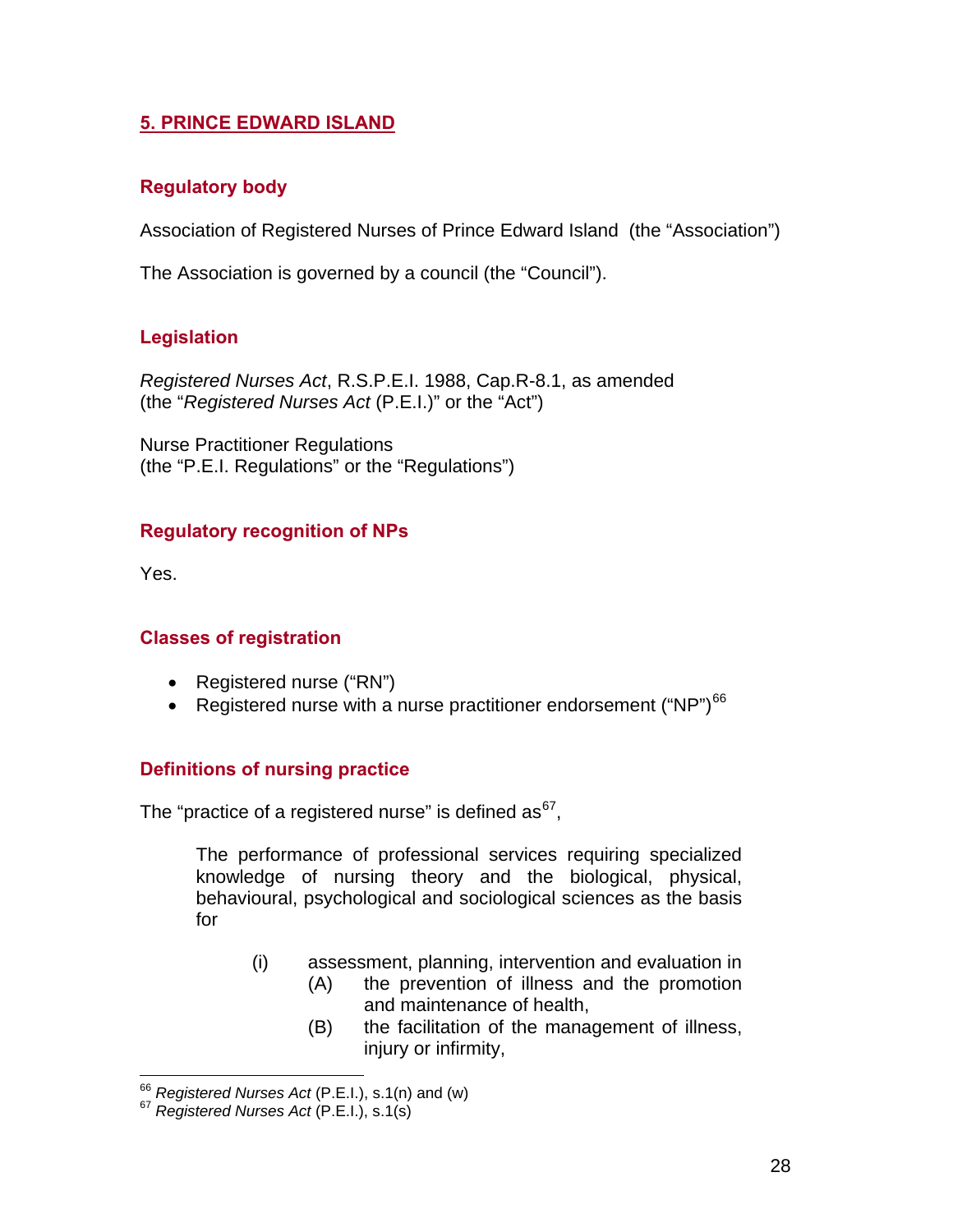- (C) the restoration of optimum function, or
- (D) the provision of palliative care; and
- (ii) research, education, management or administration incidental to the objectives referred to in subclause (i);

The "practice of a nurse practitioner" is defined as, <sup>[68](#page-28-0)</sup>

The practice in which a nurse practitioner may, in accordance with any standards of practice for nurse practitioners established or adopted in the bylaws,

- (i) diagnose or assess a disease, disorder or condition, and communicate the diagnosis or assessment to the client,
- (ii) order and interpret screening and diagnostic tests,
- (iii) select, prescribe and monitor the effectiveness of drugs, subject to subsection 12(3), and
- (iv) order the application of forms of energy.

### **Overview of regulatory approach to NP scope of practice**

NPs must provide services "in accordance with the collaborative working relationship with a collaborating medical practitioner".<sup>[6](#page-28-1)9</sup>

A "collaborating medical practitioner" is defined as, "a medical practitioner who is, at the relevant time, participating in a collaborative working relationship with the nurse practitioner".<sup>[7](#page-28-2)0</sup>

### **Authorized practice by NPs**

In the context of the collaborative working relationship with a collaborating medical practitioner and subject to any standards of practice, $71$  $71$  the practice of a nurse practitioner consists of the following: $72$  $72$ 

(a) the diagnosis or assessment of a disease, disorder or condition, and the communication of the diagnosis or assessment to the client;

<span id="page-28-0"></span><sup>&</sup>lt;sup>68</sup> Registered Nurses Act (P.E.I.), s.1(r)

<span id="page-28-3"></span>

<span id="page-28-2"></span><span id="page-28-1"></span><sup>69</sup> P.E.I. Regulations, s.6(1)<br><sup>69</sup> P.E.I. Regulations, s.6(1)<br><sup>70</sup> P.E.I. Regulations, s.1(b)<br><sup>71</sup> "Standards of practice" for NPs are defined as, "the professional standards of practice for [NPs] that are established or adopted in the bylaws [of the Association]": P.E.I. Regulations, s.1(g); at present there are no written standards published by the Association.<br><sup>72</sup> P.E.I. Regulations, s.6(1)

<span id="page-28-4"></span>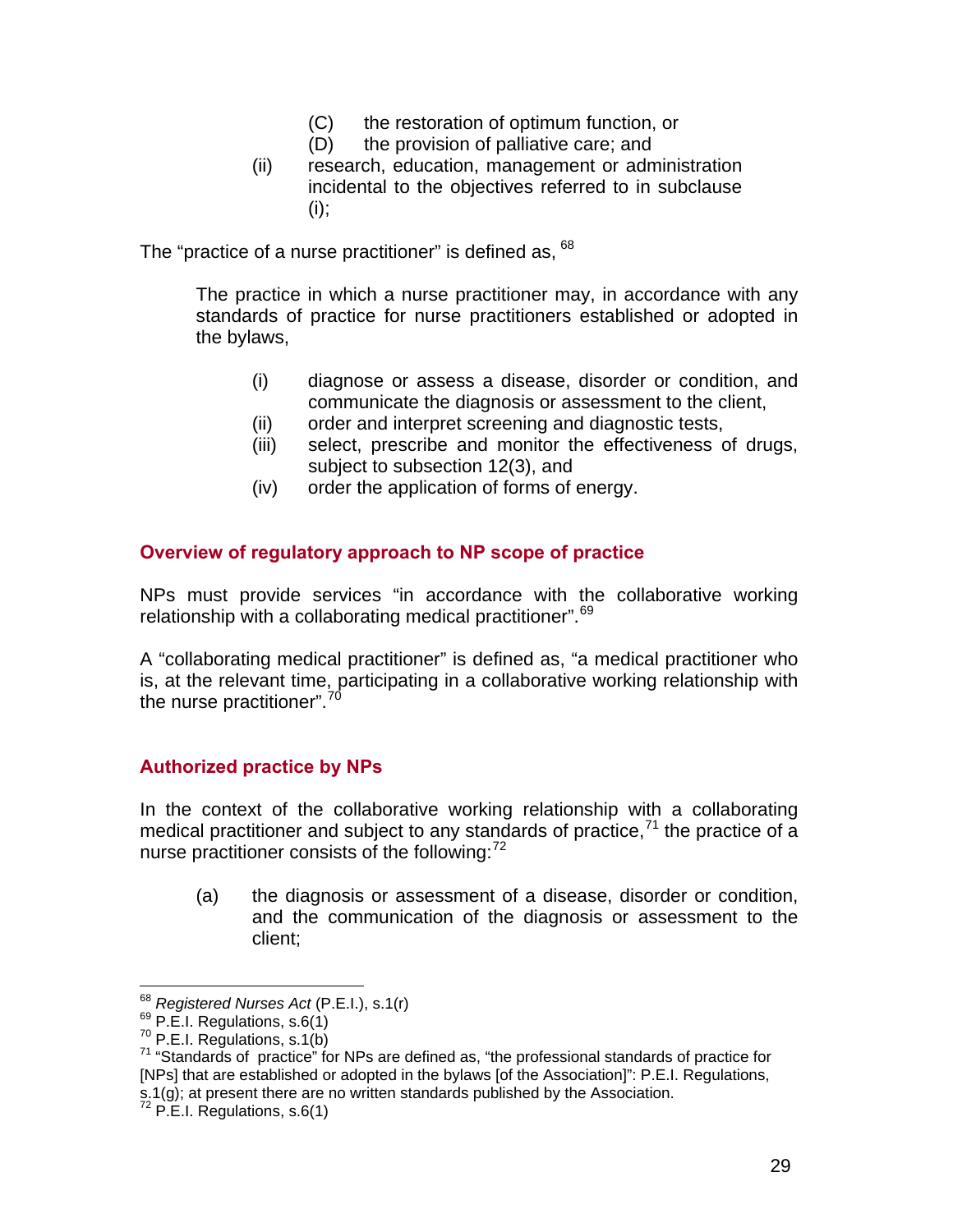- (b) the ordering of, and interpreting reports of, X-Rays concerning the following areas of the body of a client:
	- (i) skeletal,
	- (ii) abdomen,
	- (iii) chest or breast;
- (c) the ordering of, and interpreting reports of, ultrasounds concerning the following areas of the body of a client:
	- (i) abdomen,
	- (ii) pelvis,
	- (iii) breast;
- (d) the ordering of, and interpreting of, laboratory tests and other screening and diagnostic tests;
- (e) the ordering of, and interpreting reports of, electrocardiograms;
- (f) the ordering of, and interpreting reports of, spirometry;
- (g) the ordering of the application of forms of energy for therapeutic purposes, including the application of
	- (i) TENS (transcutaneous electrical nerve stimulation),
	- (ii) thermal energy, or
	- (iii) therapeutic touch

The regulations establish specific circumstances in which consultation with a client's primary medical practitioner and/or transfer of the client's care to another medical practitioner or to a hospital are required.<sup>[7](#page-29-0)3</sup>

In order to prescribe drugs, an NP must obtain a written authorization (i.e., on an individual basis) from the Minister of Health and Social Services under the *Pharmacy Act* that will specify the drugs or classes of drugs the NP is authorized to prescribe. The foundation for the Minister's authorization is written confirmation obtained from the Association that the NP has the necessary training and education to prescribe the drugs or classes of drugs. To obtain this confirmation, the NP must provide the Registrar of the Association with a completed application form and "such information or evidence as the Registrar may require to satisfy the Registrar that the applicant has the training and education to competently prescribe the drugs or classes of drugs specified in the application".[7](#page-29-1)4

In deciding whether to provide the confirmation requested, the Registrar is required to apply the Nurse Practitioner Medication Prescription Guidelines established by the Nurse Practitioner Diagnostic and Therapeutics Committee. The Nurse Practitioner Diagnostic and Therapeutics Committee is a statutory committee of the Association comprised of six members including: $<sup>75</sup>$  $<sup>75</sup>$  $<sup>75</sup>$ </sup>

 $\overline{a}$ 

<span id="page-29-1"></span><span id="page-29-0"></span><sup>&</sup>lt;sup>73</sup> P.E.I. Regulations, s.6(2)-(4); Appendix P.E.I. -13<br><sup>74</sup> *Registered Nurses Act* (P.E.I.), s.12(3); and P.E.I. Regulations, s.7(1)-(4) <sup>75</sup> P.E.I. Regulations, s.7(5) and 8

<span id="page-29-2"></span>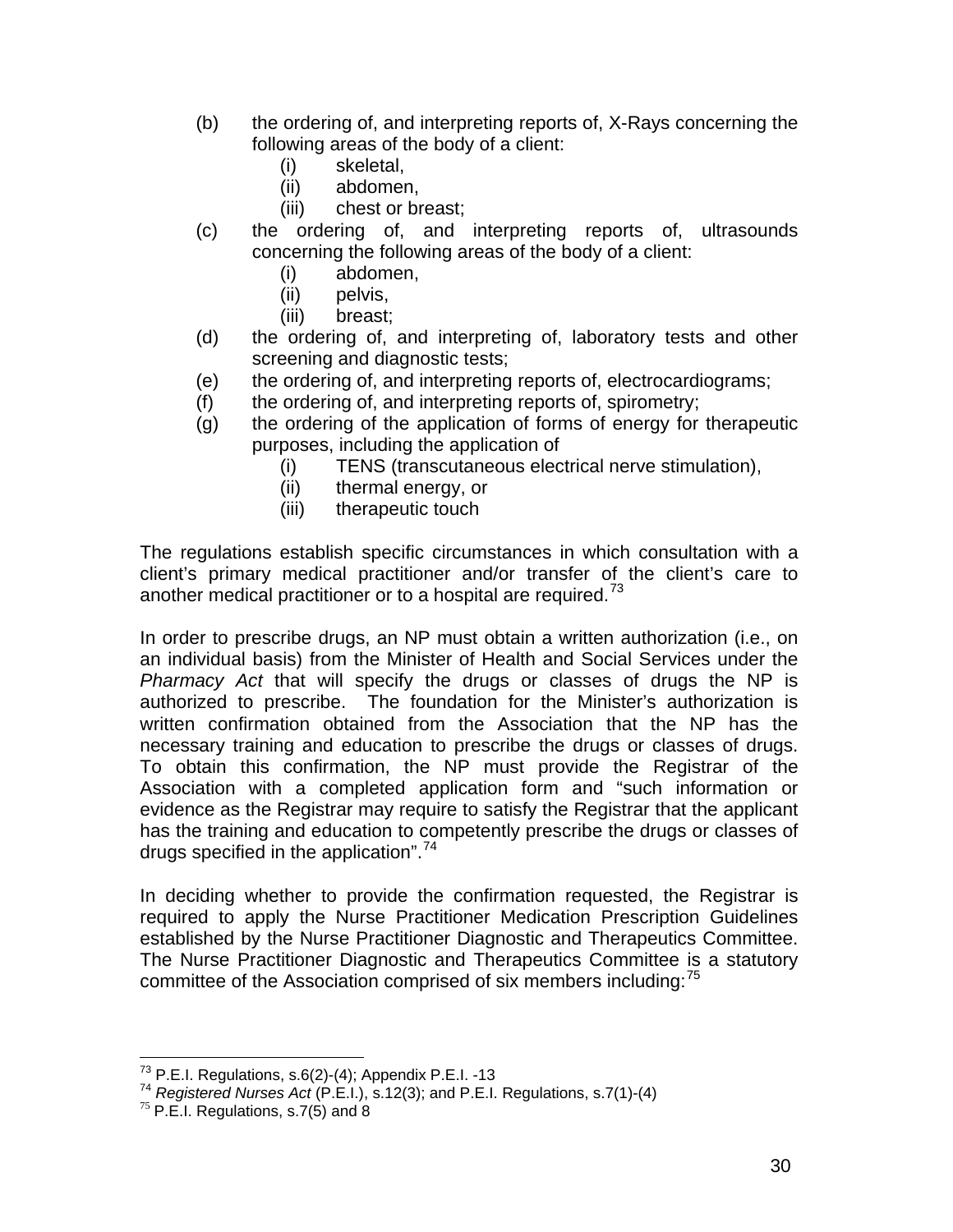- Two Association members (1 NP and 1 non-NP);
- One member of the College of Physicians and Surgeons of P.E.I.;
- One licensed pharmacist of the Pharmacy Board; a person knowledgeable in pharmacology appointed by the Lieutenant Governor in Council; and
- One member of the Association appointed by the Lieutenant Governor in Council.

### **Entry to practice requirements for NPs**

In addition to being licensed as an RN and meeting specified administrative requirements, must:<sup>[76](#page-30-0)</sup>

- Successfully complete a recognized NP education program; and
- Satisfy any endorsement requirements set out in the regulations.

These further endorsement requirements include the following:<sup>[77](#page-30-1)</sup>

- Graduation from an educational program for NPs that is approved by Council and is offered by an approved school of nursing;
- If graduation was more than three years prior to application, lawfully practiced as an NP in P.E.I. or another province for 1800 hours;
- Pass any NP examination required by Council; and
- Satisfactorily complete a competence assessment (at NP expense) if required by Council to establish that the applicant is competent to practice.

### **Specialty designations for NPs**

None.

### **Title protection for NPs**

The following designations, either alone or in combination with other words, letters or descriptions, are protected:<sup>[78](#page-30-2)</sup>

- "Nurse practitioner"
- "NP", "RNNP", "RN(NP)"

<span id="page-30-0"></span><sup>&</sup>lt;sup>76</sup> Registered Nurses Act (P.E.I.), s.15

<span id="page-30-2"></span><span id="page-30-1"></span><sup>76</sup> *Registered Nurses Act* (P.E.I.), s.15 77 P.E.I. Regulations, s.5(1) 78 *Registered Nurses Act* (P.E.I.), s.18(2)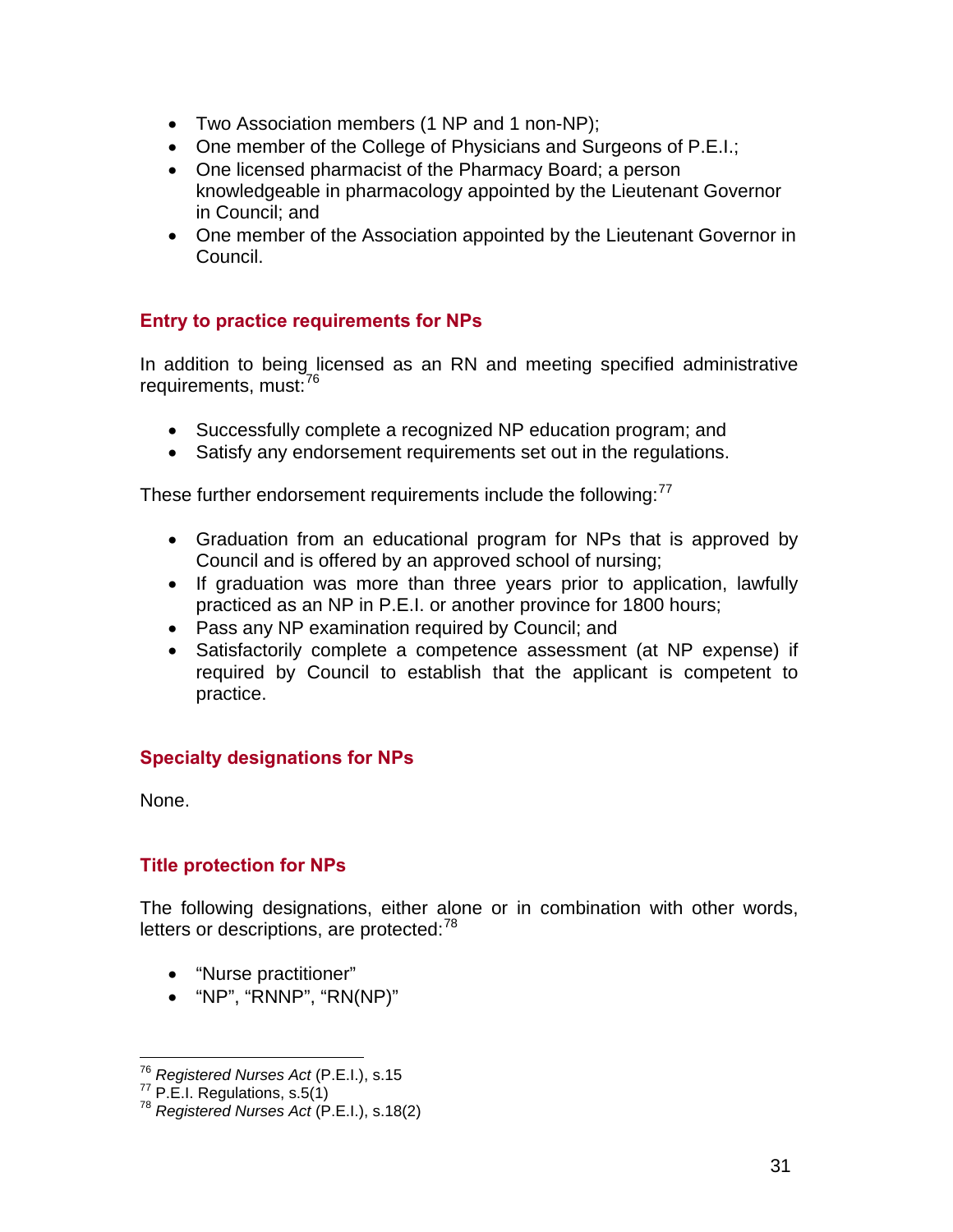### **Continuing competence requirements for NPs**

The continuing competence program is established by Association policy.

### **Insurance requirements for NPs**

NPs receive legal liability protection upon licensure by the Association through the CNPS, with coverage of \$5 million per occurrence to a maximum of \$5 million per year. Additional insurance is optional .<sup>[7](#page-31-0)9</sup>

#### **Anticipated legislative reform**

HPRAC has been advised that no legislative reform is presently anticipated. <sup>[80](#page-31-1)</sup>

<span id="page-31-0"></span><sup>79</sup> Personal communication from an Association representative.

<span id="page-31-1"></span><sup>&</sup>lt;sup>80</sup> Personal communication from an Association representative.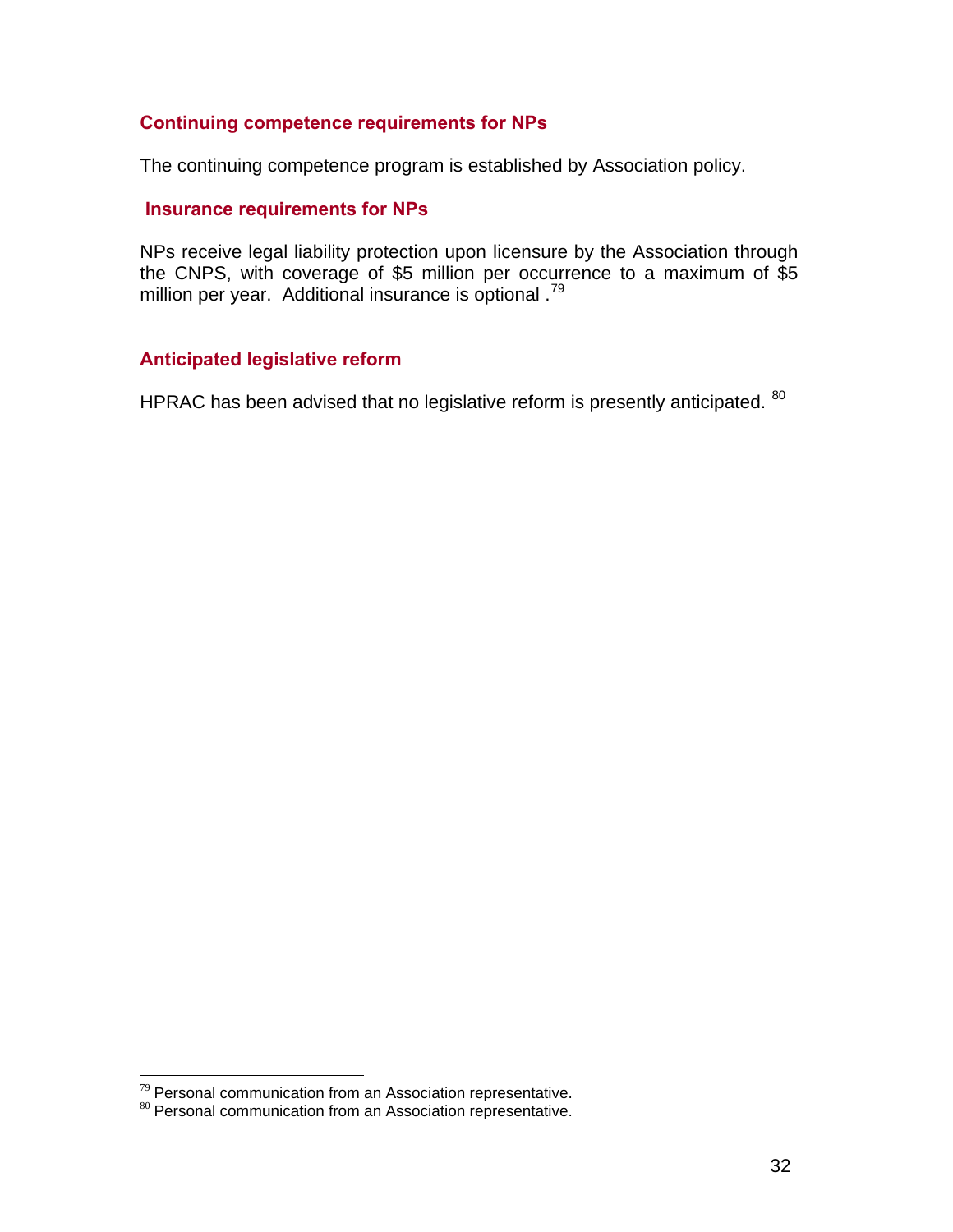## **6. QUEBEC**

## **Regulatory body**

Ordre des infirmières et infirmiers du Québec (the "Ordre")

The Ordre is governed by a bureau (the "Bureau").

## **Legislation**

*Nurses Act*, R.S.Q. c.I-8 s1 (the "*Nurses Act* (Que.") or the "Act")

Regulation c.I-8, r.3.1 under the *Professional Code* (R.S.Q., c.C-26, s.93, par.c, s.94, par. E, h and I and 94.1); *Nurses Act* (R.S.Q., c.I-8, s.14, par.f) (the "Que. Specialist NP Regulation")

Regulation c.M-9, r.1.3 under the *Medical Act* (R.S.Q., c.M-9, s.19, 1<sup>st</sup> par., subpar. b); *Professional Code* (R.S.Q., c.C-26, s.94.1) (the "Que. Medicine Regulation")

### **Regulatory recognition of NPs**

Yes.

 $\overline{a}$ 

#### **Classes of registration**

- Nurses ("RN")
- Specialized nurse practitioners ("NP") as follows:  $81$ 
	- o NP specializing in neonatology
	- o NP specializing in nephrology
	- o NP specializing in cardiology
	- o NP specializing in first-line care

#### **Definitions of nursing practice**

The practice of nursing,

consists in assessing a person's state of health, determining and carrying out of the nursing care and treatment plan, providing

<span id="page-32-0"></span> $81$  Que. Specialist NP Regulation, s.3 (attached as Appendix A: Q-14); the term "first-line care" is analogous to "primary care" (as is clear from the Que. Medicine Regulation, s.8.1-8.5)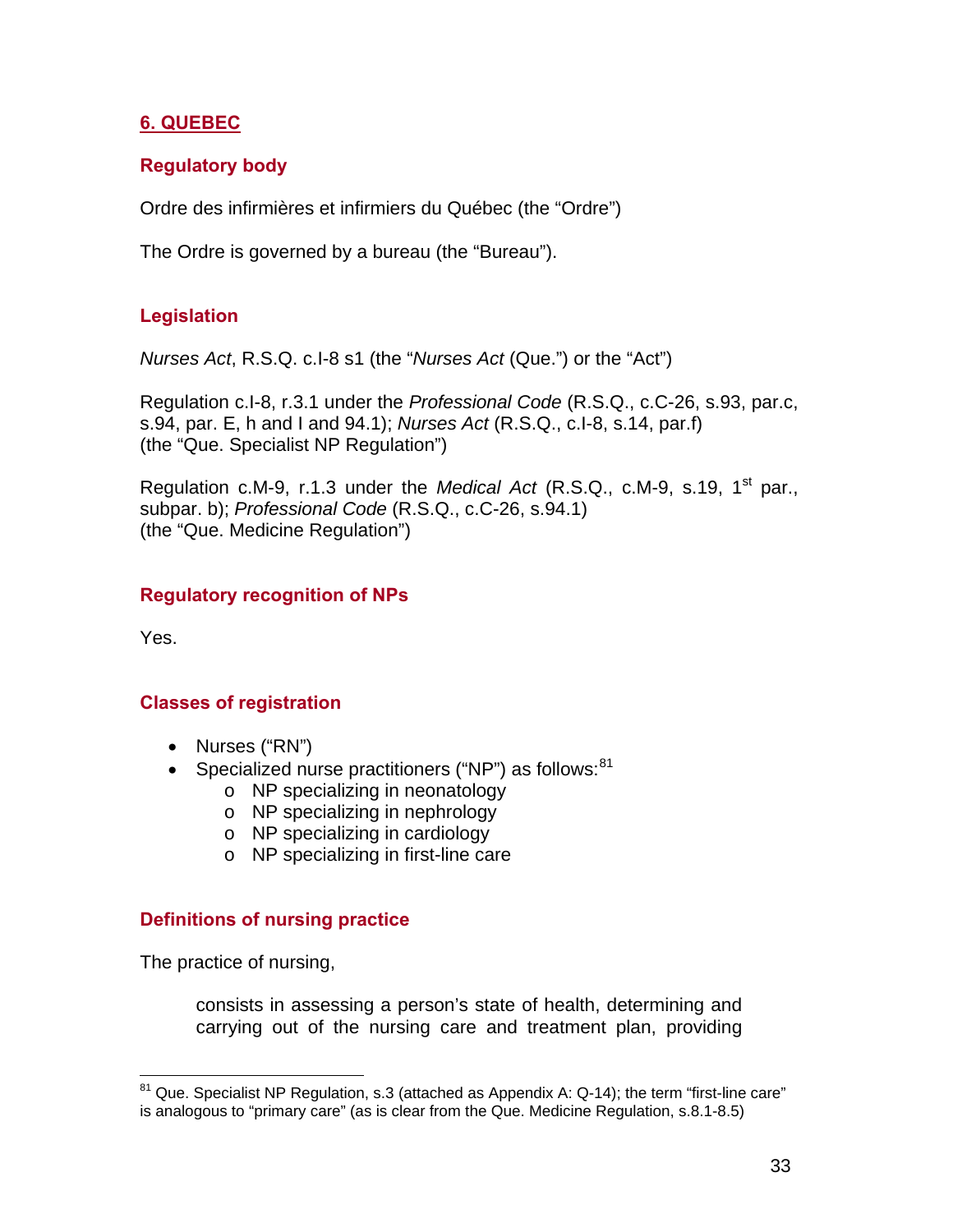nursing and medical care and treatment in order to maintain or restore health and prevent illness, and providing palliative care."<sup>[82](#page-33-0)</sup>

The following activities in the practice of nursing are reserved to nurses:  $83$ 

- assessing the physical and mental condition of a symptomatic person;
- providing clinical monitoring of the condition of persons whose state if health is problematic, including monitoring and adjusting the therapeutic nursing plan;
- initiating diagnostic and therapeutic measures, according to a prescription;
- initiating diagnostic measures for the purposes of a screening operation under the *Public Health Act* (chapter S-2.2);
- performing invasive examinations and diagnostic tests, according to a prescription;
- providing and adjusting medical treatment, according to a prescription;
- determining the treatment plan for wounds and alterations of the skin and teguments and providing the required care and treatment;
- applying invasive techniques;
- participating in pregnancy care, deliveries and postpartum care;
- providing nursing follow-up for persons with complex health problems;
- administering and adjusting prescribed medications or other prescribed substances;
- performing vaccinations as part of a vaccination operation under the *Public Health Act*;
- mixing substances to complete the preparation of a medication, according to a prescription; and
- making decisions as to the use of restraint measures.

### **Overview of regulatory approach to NP scope of practice**

Nurses may, if authorized by the *Nurses Act* (Que.) and regulations under the *Medicine Act*, engage in one or more of the following activities:<sup>[8](#page-33-2)4</sup>

• Prescribing diagnostic examinations;

<span id="page-33-0"></span><sup>&</sup>lt;sup>82</sup> Nurses Act (Que.), s.36

<span id="page-33-2"></span><span id="page-33-1"></span><sup>82</sup> *Nurses Act* (Que.), s.36 83 *Nurses Act* (Que.), s.36 <sup>84</sup> *Nurses Act* (Que.), s.36.1; Que. Medicine Regulation, s.5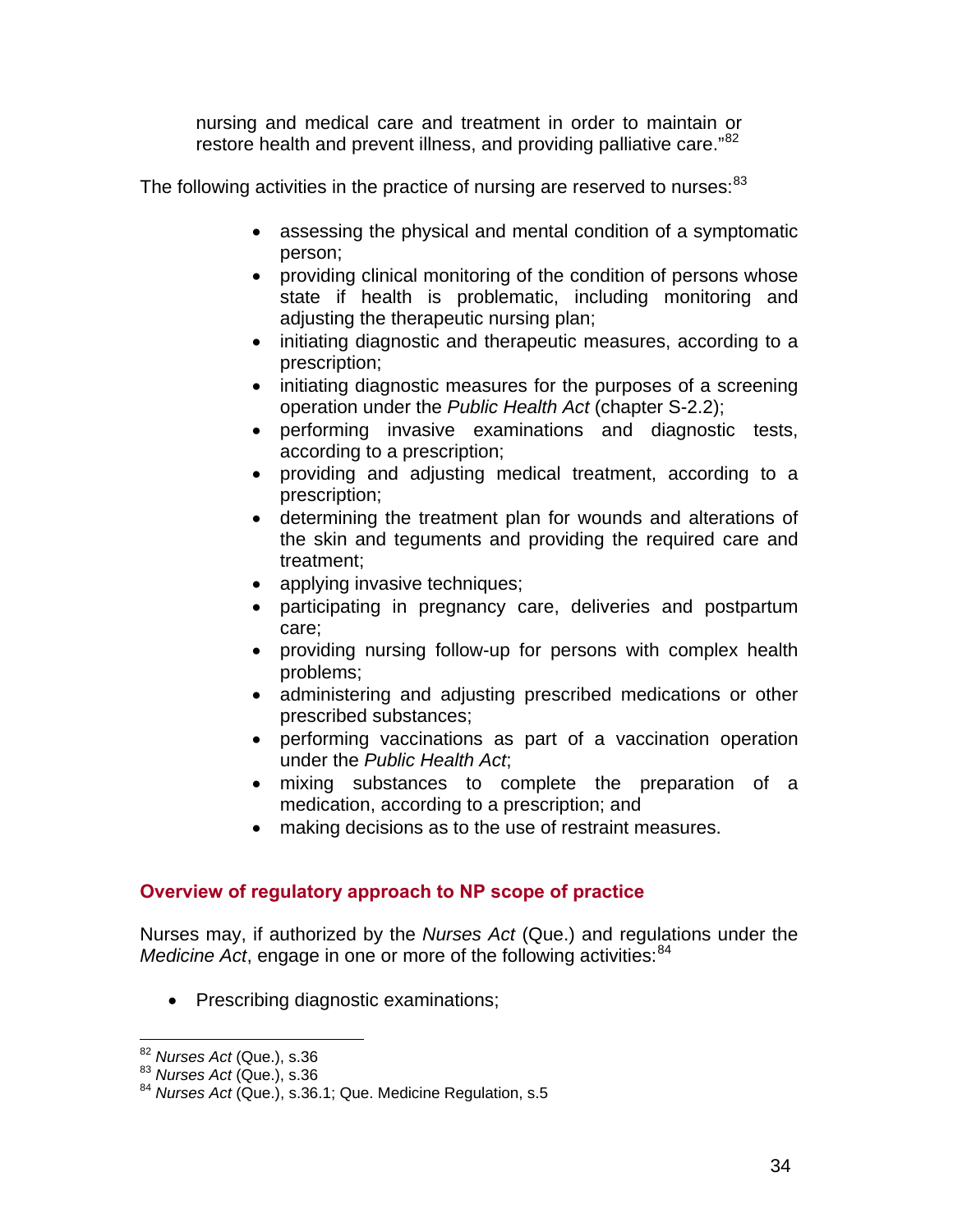- Using diagnostic techniques that are invasive or entail risks of injury;
- Prescribing medications and other substances;
- Prescribing medical treatment;
- Using techniques or applying medical treatments that are invasive or entail risks of injury.

The Quebec Medicine Regulation (attached as Appendix A: Q-15) provides that a nurse who holds a specialist's certificate as established by the Quebec Specialist NP Regulation may do all of the medical activities listed above under stipulated terms and conditions set out in the regulation (discussed below).<sup>[8](#page-34-0)5</sup>

### **Authorized practice by NPs**

The Quebec Medicine Regulation (Appendix A: Q-15) establishes detailed terms and conditions under which NPs within each of the specialized classes may perform the activities set out in the general list of activities set out above.

### **Entry to practice requirements for NPs**

These are established by the Quebec Specialist NP Regulation. They provide that a nurse who meets the following conditions (in addition to payment of required fees) shall be issued an NP specialist's certificate:<sup>[86](#page-34-1)</sup>

- Diploma recognized by government regulation (or equivalent, as set out in the regulation);
- Credentials specific to cardiology or neonatology, as relevant;
- Pass the specialty examination corresponding to the specialty concerned (as set out in the Que. Specialist NP Regulation).

#### **Specialty designations for NPs**

As set out above re classes of registration:

- NP specializing in neonatology
- NP specializing in nephrology
- NP specializing in cardiology
- NP specializing in first-line care

<span id="page-34-0"></span><sup>&</sup>lt;sup>85</sup> Quebec Medicine Regulation, Division II, s.51

<span id="page-34-1"></span><sup>86</sup> Quebec. NP Specialty Regulation, s.3; attached as Appendix A: Q-14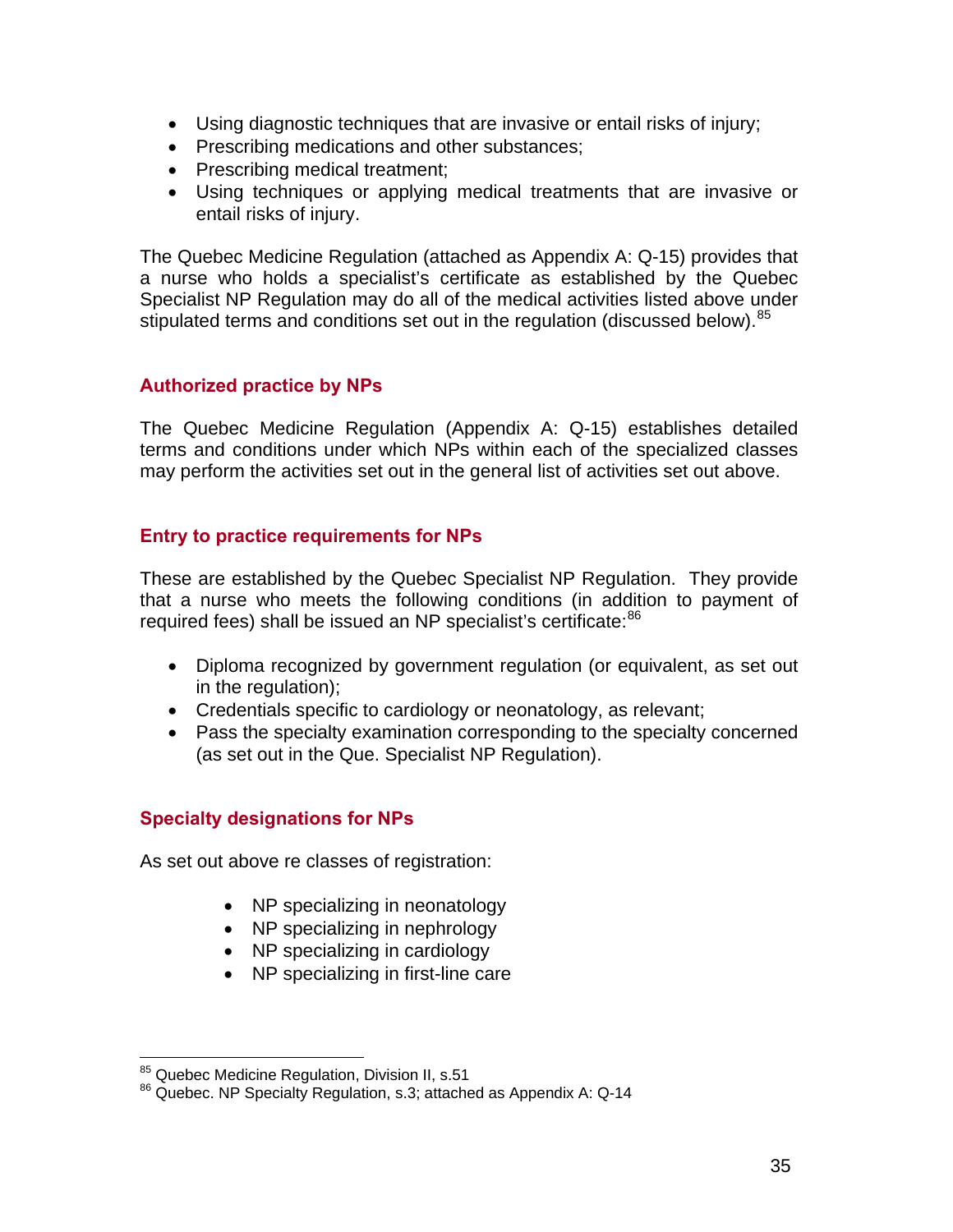#### **Title protection for NPs**

All persons without a valid permit and who are not entered on the roll of the Ordre are prohibited from using the title "nurse"or "any other title or abbreviation which may lead to the belief that he [or she] is one, or initials which may lead to the belief that he [or she] is one, or engage in a professional activity reserved to the members of a professional order, claim to have the right to do so or act in such a way as to lead to the belief that he [or she] is authorized to do so,  $\ldots$ <sup>[8](#page-35-0)7</sup>

#### **Continuing competence requirements for NPs**

Requirements have been established but the details are not yet confirmed. <sup>[88](#page-35-1)</sup>

#### **Insurance requirements for NPs**

All nursing professionals are required by regulation to be insured against liability owing to fault or negligence committed in the exercise of the profession, with an annual limit not less than \$ million. The Ordre has negotiated coverage with a commercial carrier with coverage of \$1 million per claim to a maximum of \$3 million annually. Access to this coverage is provided with payment of the annual licensing fee, although nursing professionals are free to seek alternative coverage.<sup>[89](#page-35-2)</sup>

#### **Anticipated legislative reform**

HPRAC has been advised that no legislative reform is presently anticipated.<sup>[90](#page-35-3)</sup>

<span id="page-35-0"></span><sup>87</sup> Professional Code (R.S.Q., c.C-26, s.32)

<sup>&</sup>lt;sup>88</sup> Personal communication from an Ordre representative; further details may be forthcoming.

<span id="page-35-2"></span><span id="page-35-1"></span><sup>89</sup> Regulation c.I-8, r.3 under the *Professional Code* (R.S.Q., c.C-26, s.93, par.c, s.94,); and Nurses Act (R.S.Q., c.I-8), s.2.01

<span id="page-35-3"></span> $90$  Personal communication with an Ordre representative.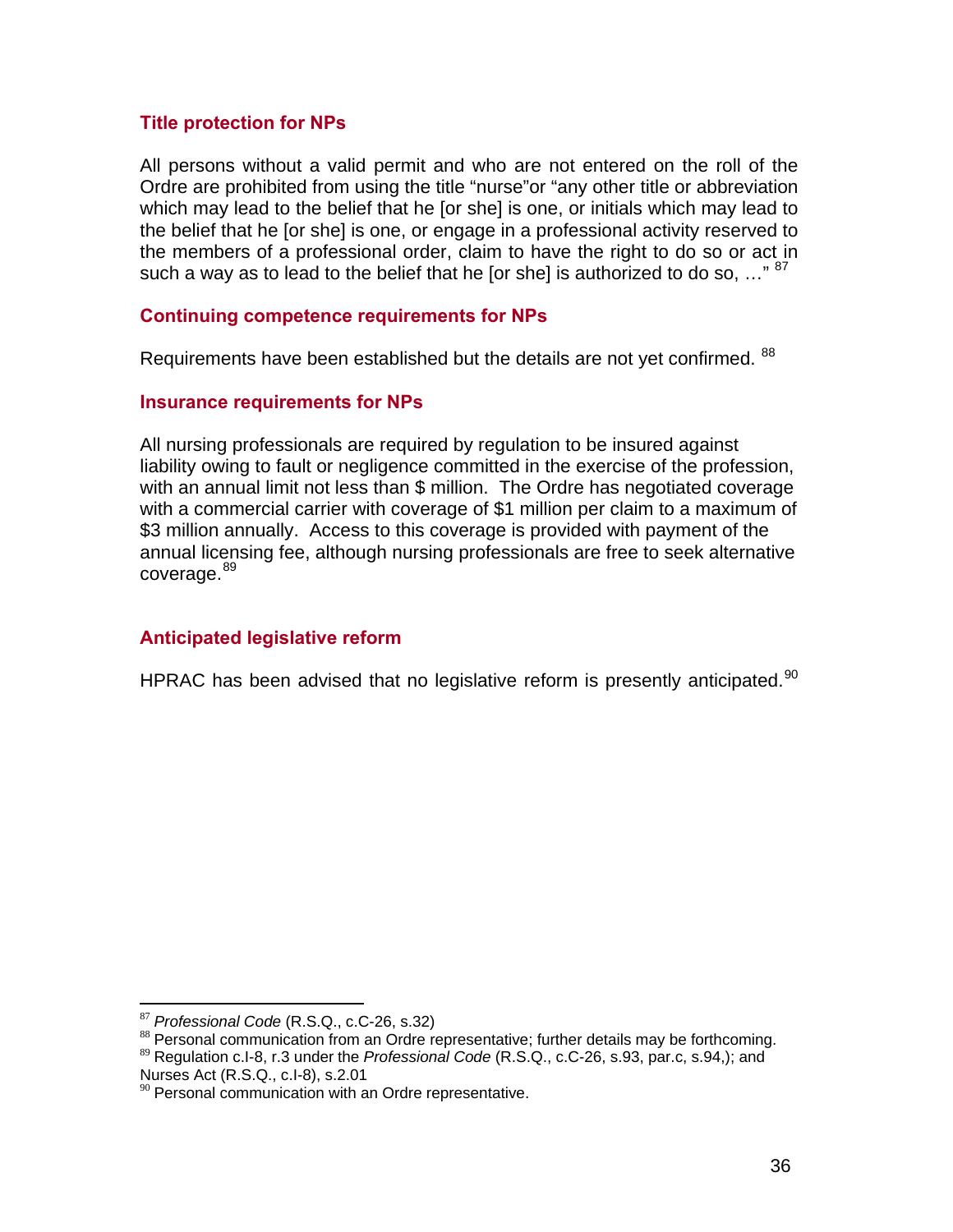# **7. MANITOBA**

# **Regulatory body**

College of Registered Nurses of Manitoba (the "College")

The College is governed by a board (the "Board").

# **Legislation**

*The Registered Nurses Act*, C.C.S.M., c.R40 (the "*Registered Nurses Act* (Man.)" or the "Act")

Extended Practice Regulations (the "Man. Regulations" or the "Regulation")

## **Regulatory recognition of NPs**

Yes.

## **Classes of registration**

- Registered nurse ("RN")
- Registered nurse (extended practice) ("RN(EP)")

## **Definitions of nursing practice**

The "practice of a registered nurse" is defined as,  $91$  $91$ 

- (a) assessing health status;
- (b) planning, providing and evaluating treatment and nursing interventions;
- (c) counselling and teaching to enhance health and well-being; and
- (d) education, administration and research related to providing health services

In accordance with any requirements set out in regulations under the Act, an RN may do any of the following in the practice of nursing:  $92$  $92$ 

<span id="page-36-0"></span> $91$  Registered Nurses Act (Man.), s.2(1)

<span id="page-36-1"></span><sup>&</sup>lt;sup>92</sup> Registered Nurses Act (Man.), s.2(2)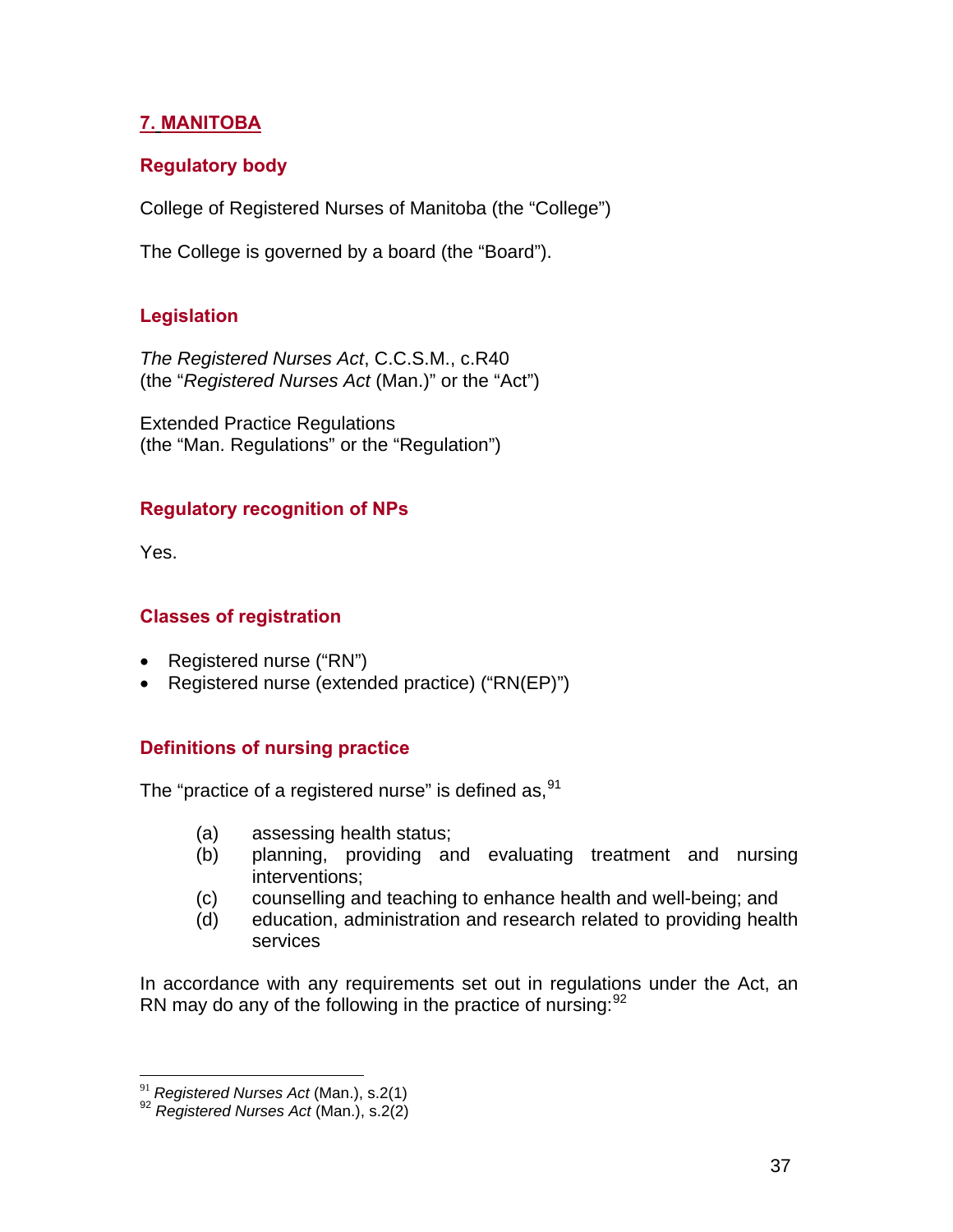- (a) order and receive reports of screening and diagnostic tests designated in the regulations;
- (b) prescribe drugs designated in the regulations;
- (c) perform minor surgical and invasive procedures designated in the regulations.

### **Overview of regulatory approach to NP scope of practice**

The parameters within which RN(EP)s independently order and receive reports of screening and diagnostic tests, prescribe drugs and vaccines and perform minor surgical and invasive procedures are set out in schedules established by regulation. RN(EP) may exceed these parameters for screening and diagnostic tests and for drugs only:

- as permitted by written policy of the regional health authority or health care facility within which they are employed; or
- in the context of consultation or collaboration with a physician or other health care provider (as described below).

RN(EP)s are required by regulation to comply with any written standards of practice established by the Board for extended practice nursing.<sup>[93](#page-37-0)</sup> The current standards are attached as Appendix A: M-16. In summary, they require RN(EP)s:

- To consult and collaborate with other health professionals as appropriate and in accordance with the *Competencies for the Registered Nurse* (*Extended Practice*) RN(EP) Register, to ensure that the overall health care needs of their clients are met.
- To prescribe drugs relevant to the nurse's area of practice and client population served in accordance with the Regulation, all other relevant provincial and federal legislation, the *Competencies for the Registered Nurse (Extended Practice) RN(EP) Register*, and recognized best practices.
- To order specific screening and diagnostic tests relevant to the nurse's area of practice and client population served in accordance with the Regulation, the Laboratory Requisition Regulation of The *Health Services Insurances Act*, the *Competencies for the Registered Nurse (Extended Practice) RN(EP) Register*, and recognized best practices.
- To perform minor surgical and invasive procedures competently and in accordance with the Extended Practice Regulation, *Competencies for the Registere*d *Nurse (Extended Practice), RN(EP) Register* and recognized best practices.

 $\overline{a}$ 

<span id="page-37-0"></span><sup>&</sup>lt;sup>93</sup> Man. Regulations, s.4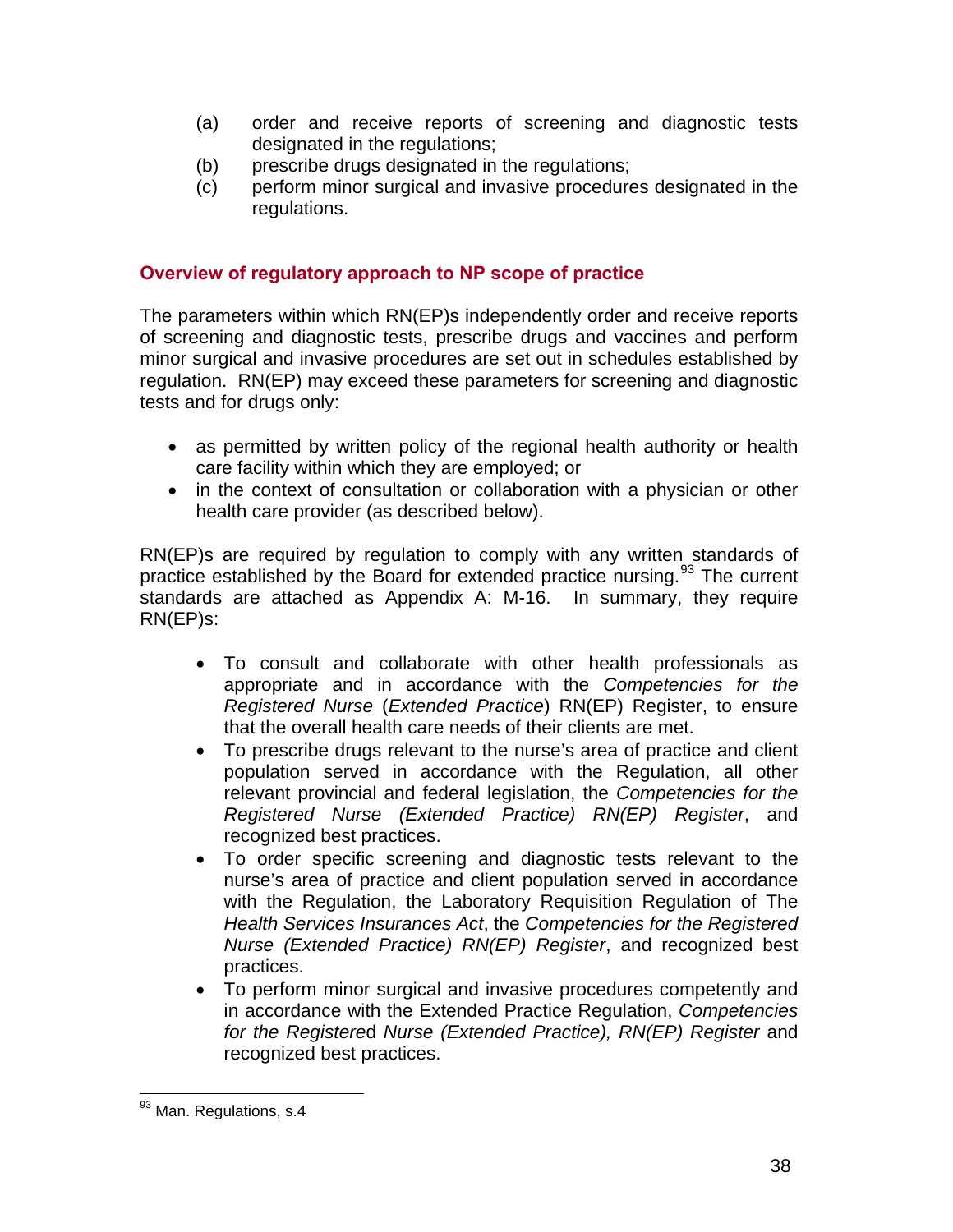The schedules and written standards are established on the basis of recommendations by a statutory committee called the "extended practice advisory committee" (the "Committee") composed of:

- Two RN(EP) appointed by the Board;
- Two appointees of the College of Physicians and Surgeons of Manitoba;
- Two appointees of the Manitoba Pharmaceutical Association;
- a faculty member from the Faculty of Nursing, University of Manitoba (non-voting); and
- An appointee of the Deputy Minister, Manitoba Department of Health (non-voting).  $94$  $94$

A quorum of the Committee is three voting members, including one representative of each of the College, the College of Physicians and Surgeons of Manitoba and the Manitoba Pharmaceutical Association. The Board may decide to accept or reject the Committee's recommendations, but before doing so must consult with persons who employ NPs about the recommendations and consider their comments before making its decision.

### **Authorized practice by NPs**

RN(EP)s may order and receive reports of screening and diagnostic tests listed in Schedule A to the Regulations (see Appendix A: M-17). RN(EP)s may order and receive reports of screening and diagnostic tests beyond those listed in Schedule A if:

- The nurse is an employee of a regional health authority or health care facility and is permitted to order the tests by a written policy of the authority or facility; or
- The test is required to monitor a patient's chronic illness or injury and the nurse has consulted with the patient's physician whose name appears on the test requisition.<sup>[9](#page-38-1)5</sup>

RN(EP)s may prescribe (and distribute samples of) drugs and devices listed in Schedule B to the Regulations(see Appendix A: M-18). RN(EP)s may prescribe drugs beyond those listed in Schedule B:

• If the nurse is an employee of a regional health authority or health care facility and is permitted to do so by a written policy of the authority or facility; or

<span id="page-38-0"></span><sup>94</sup> Man. Regulations, s.9

<span id="page-38-1"></span><sup>95</sup> Man. Regulations, s.5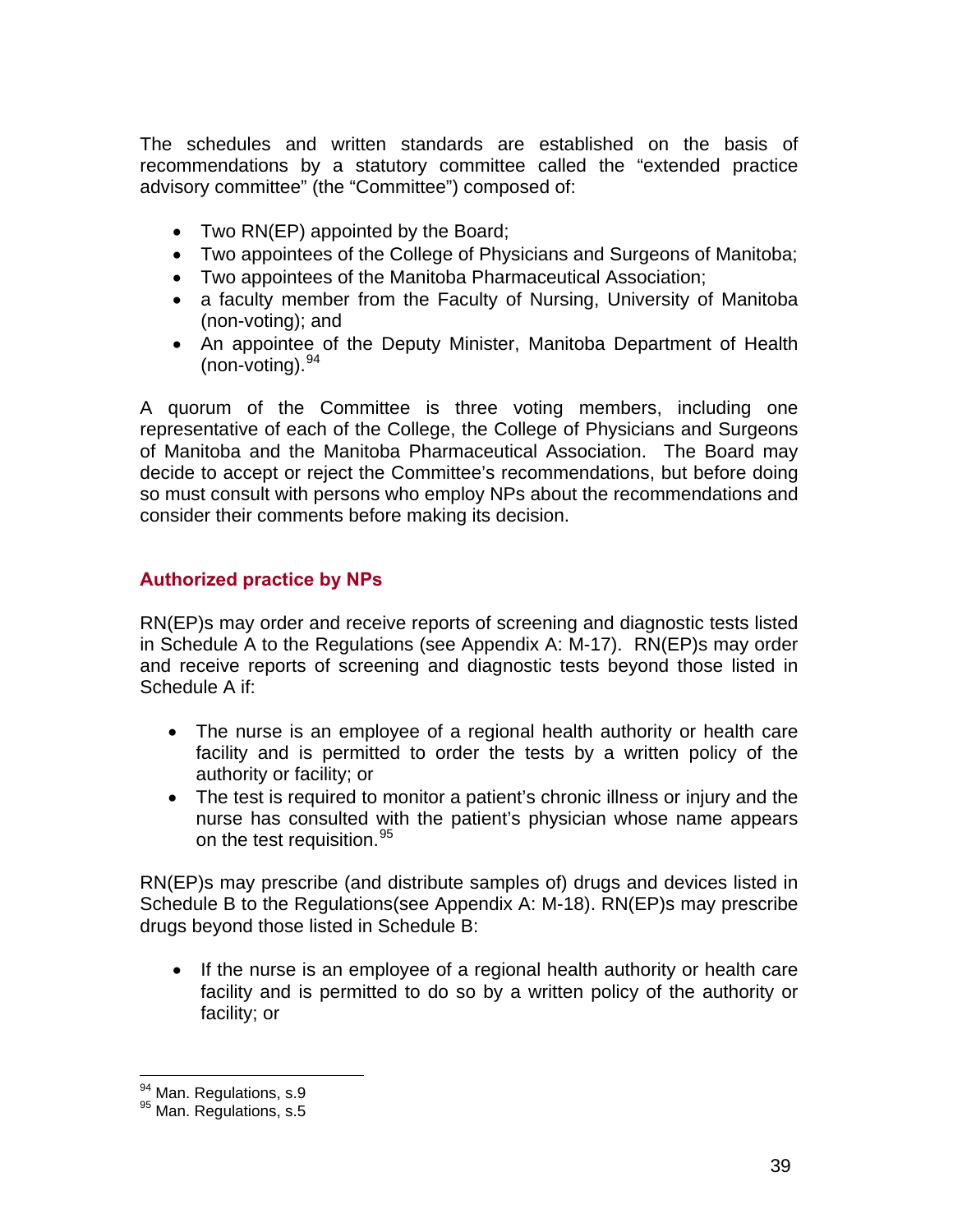• For patients being managed collaboratively with another health care provider with authority to prescribe the drug.<sup>[9](#page-39-0)6</sup>

RN(EP)s may prescribe vaccines:

- listed in the Specified Drugs Regulation (see Appendix A: M-18);
- not listed in the Specified Drugs Regulation but that may be dispensed through a retail pharmacy;
- used in a provincial immunization program when required to be prescribed for persons who do not meet the provincial criteria for free vaccine; and
- BCG vaccine and rabies vaccine. [97](#page-39-1)

RN(EP)s may perform the following minor surgical and invasive procedures.  $98$ 

- (a) Suturing, but not below the fascia or in a case where there might be an underlying injury;
- (b) Any of the following procedures when required for the purpose of treating, assessing or diagnosing a person or assisting them with health management:
	- (i) a procedure that requires putting an instrument beyond the point in the nasal passages where they normally narrow, beyond the uvula, beyond the opening of the urethra, or below the dermis or below a mucous membrane,
	- (ii) a procedure that requires putting an instrument or finger beyond the anal verge, or into an artificial opening into the body,
	- (iii) a procedure that requires putting an instrument, hand or finger beyond the labia majora,
	- (iv) creating an opening into the body that requires putting an instrument into the body.

## **Entry to practice requirements for NPs**

In addition to being licensed as an RN and meeting specified administrative requirements: [9](#page-39-3)9

• Graduation from the Masters of Nursing program (NP major) of the Faculty of Nursing, University of Manitoba, approved by the Board, or equivalent in another jurisdiction as determined by the Board;

<span id="page-39-0"></span><sup>&</sup>lt;sup>96</sup> Man. Regulations, s.6

<span id="page-39-3"></span>

<span id="page-39-2"></span><span id="page-39-1"></span><sup>97</sup> Man. Regulations, s.7<br><sup>98</sup> Man. Regulations, s.8<br><sup>99</sup> Man. Regulations, s.2(1)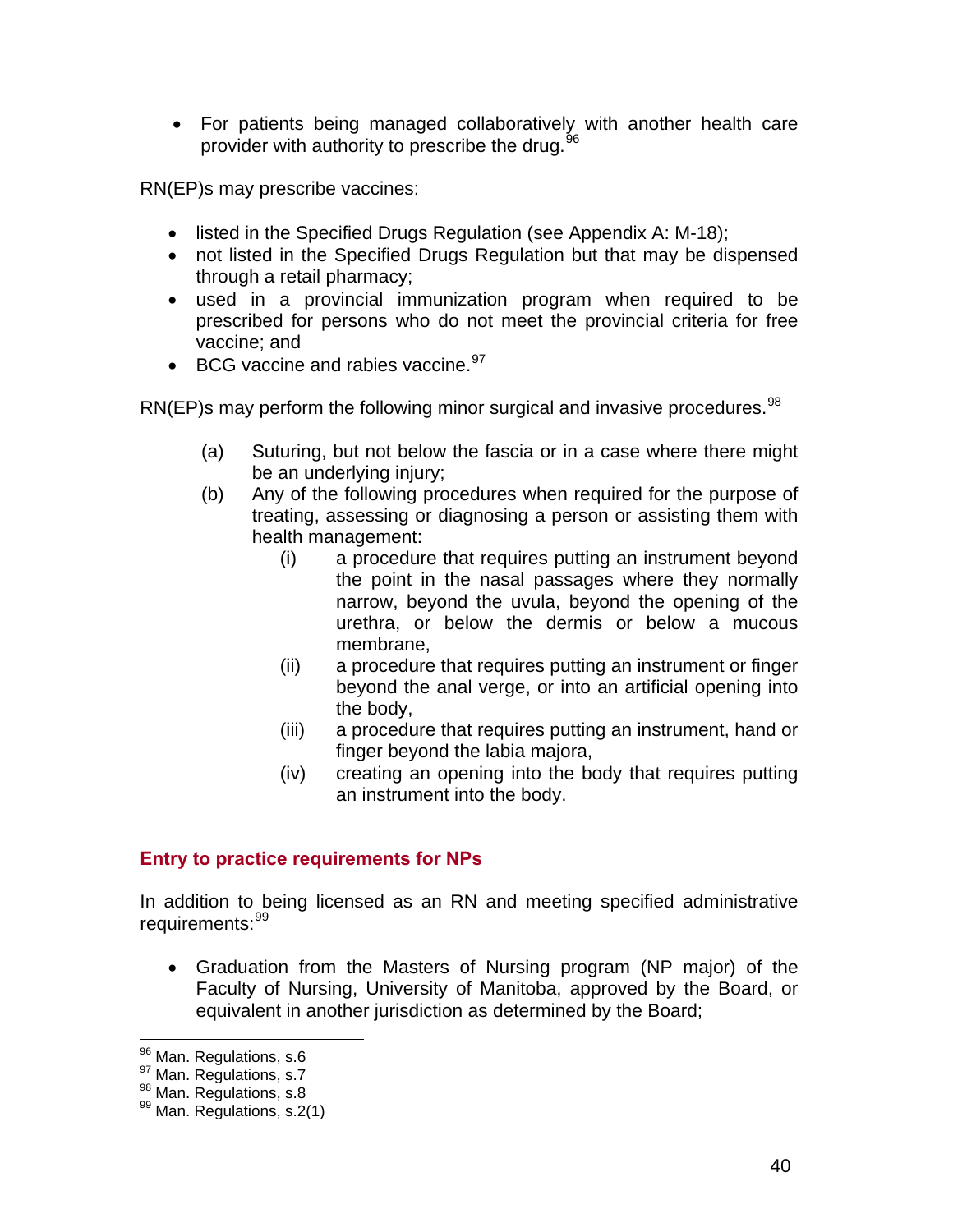- Graduation from a nursing program at an advanced level that was, at the time the applicant graduated (as determined by the Board), substantially equivalent to the University of Manitoba program; or
- If the applicant did not graduate from any such program, successfully complete an assessment of his or her ability to perform the competencies established by the Board for extended practice nursing.
- All applicants must pass an examination established by the Board for extended practice nursing.

The Board is required to establish written competencies for extended practice nursing for the purposes of registration. The current written competencies (entitled, *Competencies for the Registere*d *Nurse (Extended Practice), RN(EP) Register*) are attached as Appendix A: M-19 and address four areas:<sup>[10](#page-40-0)0</sup>

- Assessment and Diagnosis of Client Health/Illness Status;
- Pharmacotherapeutics and other Therapeutic Interventions in Client Care Management;
- Population Health and Illness/Injury Prevention;
- Professional Responsibilities and Accountabilities

# **Specialty designations for NPs**

None.

## **Title protection for NPs**

• Registered nurse (extended practice) including variations, abbreviations (such as "RN(EP)" and equivalents in other languages.<sup>[10](#page-40-1)1</sup>

# **Continuing competence requirements for NPs**

The Board is required to establish a continuing competence program to provide for the supervision of nursing practice including: [1](#page-40-2)02

- Reviewing the professional competence of members;
- Conducting practice audits in accordance with the Act;<sup>[1](#page-40-3)03</sup> and
- Requiring members to participate in programs for ensuring competence.

<span id="page-40-0"></span><sup>&</sup>lt;sup>100</sup> Man. Regulations, s.2(3)

<span id="page-40-3"></span>

<span id="page-40-2"></span><span id="page-40-1"></span><sup>101</sup> Man. Regulations, s.3<br><sup>102</sup> *Registered Nurses Act* (Man.), s.15<br><sup>103</sup> *Registered Nurses Act* (Man.), s.53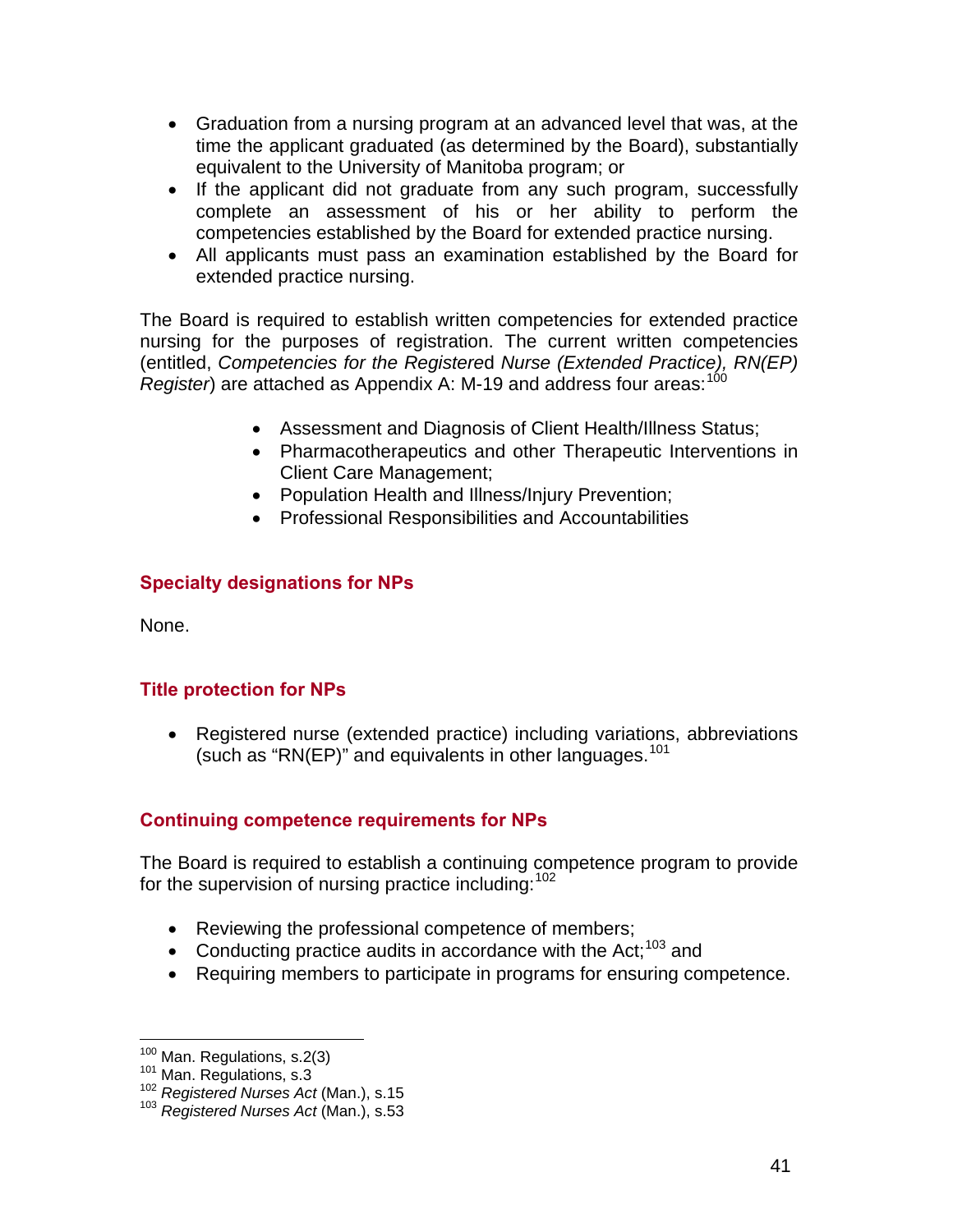The Committee is required to review the outcomes of practice audits conducted by the College in relation to the following activities of RN(EP)s: ordering screening and diagnostic tests; prescribing drugs; and performing minor surgical and invasive procedures).<sup>[1](#page-41-0)04</sup>

Details as to the specific requirements of the continuing competence program are established by Board policy.

#### **Insurance requirements for NPs**

RN(EP)s receive legal liability protection upon licensure by the College through the CNPS, with coverage of \$5 million per occurrence to a maximum of \$5 million per year. Additional insurance is optional.<sup>[1](#page-41-1)05</sup>

#### **Anticipated legislative reform**

Manitoba may develop health professions legislation encompassing multiple health disciplines along the lines of Ontario and other provinces. The timing of this initiative is uncertain. For RN(EP)s it may include expanded title protection to include "Nurse Practitioner".<sup>[10](#page-41-2)6</sup>

#### **Other**

The Board is required to review the effectiveness of the Regulation no later than three years after coming into force, to consult with those affected by it in the course of doing so and to amend the regulation if it considers it advisable.<sup>[10](#page-41-3)7</sup> The Board is empowered to make regulations, but these do not come into force until approved by the Lieutenant Governor in Council.<sup>[10](#page-41-4)8</sup>

<span id="page-41-0"></span> $104$  Man. Regulations, s.9(4)(c)

<span id="page-41-2"></span><span id="page-41-1"></span><sup>&</sup>lt;sup>105</sup> Personal communication from a College representative <sup>106</sup> Personal communication from a College representative.<br><sup>107</sup> Man. Regulations, s.10 <sup>108</sup> *Registered Nurses Act* (Man.), s.51

<span id="page-41-3"></span>

<span id="page-41-4"></span>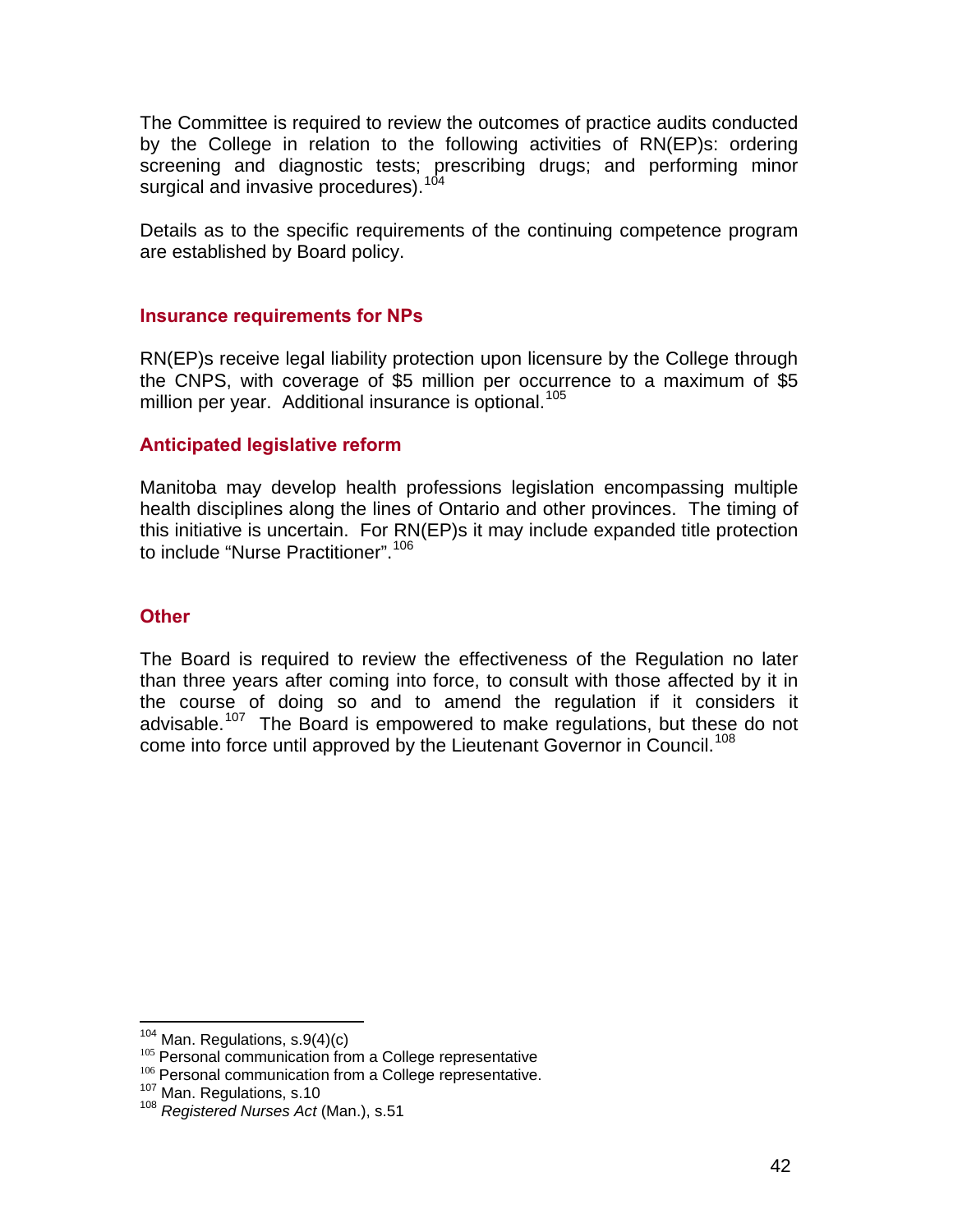# **8. SASKATCHEWAN**

## **Regulatory body**

The Saskatchewan Registered Nurses' Association (the "Association")

The Association is governed by a council (the "Council").

# **Legislation**

*The Registered Nurses Act, 1988*, S.S. 1988-89, c.R-12.2, as amended (the "*Registered Nurses Act* (Sask.)" or the "Act")

## **Regulatory recognition of NPs**

Yes.

 $\overline{a}$ 

## **Classes of registration**

- Registered nurse, with two practice categories:
	- General practice category ("RN")
	- Nurse practitioner category ("NP")

## **Definitions of nursing practice**

The practice of registered nursing is defined as,

the performance of coordination of health care services including but not limited to: [1](#page-42-0)09

- (i) observing and assessing the health status of clients and planning, implementing and evaluating nursing care; and
- (ii) the counseling, teaching, supervision, administration and research that is required to implement or complement health care services; for the purpose of promoting, maintaining or restoring health, preventing

<span id="page-42-0"></span><sup>109</sup> *Registered Nurses Act* (Sask.), s.2(k)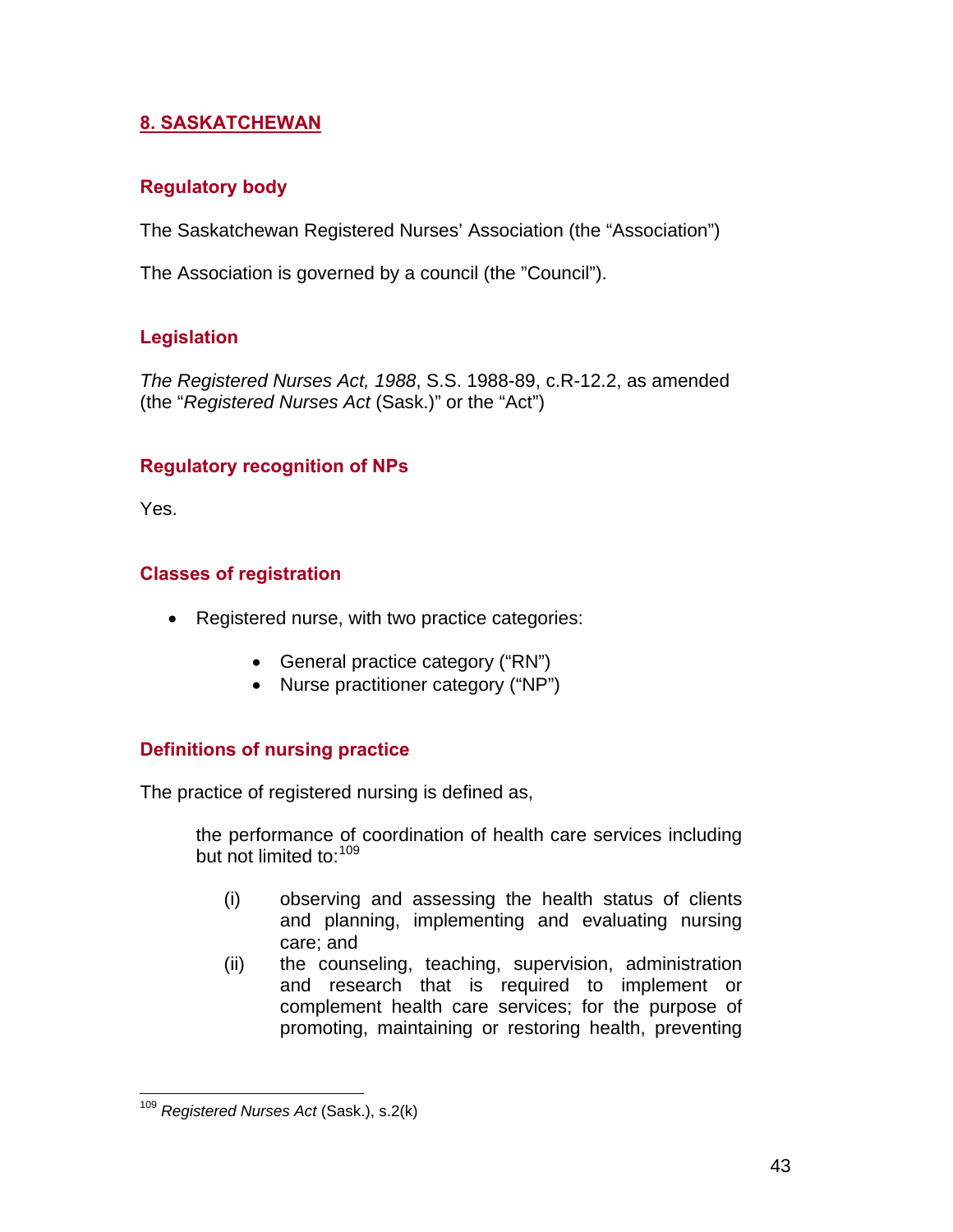illness and alleviating suffering where the performance or co-ordination of those services requires:

- (iii) the knowledge, skill or judgment of a person who qualifies for registration pursuant to section 19 or 20;
- (iv) specialized knowledge of nursing theory other than that mentioned in subclause (iii);
- (v) skill or judgment acquired through nursing practice other than that mentioned in subcluse (iii);
- (vi) other knowledge of biological, physical, behavioural, psychological and sociological sciences that is relevant to the knowledge, skill or judgment described in subclause (iii), (iv) or (v).

## **Overview of regulatory approach to NP scope of practice**

The Board is empowered to pass by-laws (that are without force unless approved by the Minister responsible for the Act):<sup>[1](#page-43-0)10</sup>

- Governing the prescribing and dispensing of drugs by an RN;
- Designating the screening and diagnostic tests that a registered nurse may order, perform, receive or interpret and prescribing conditions or restrictions on the ordering, performing, receiving or interpreting of those tests;
- Designating the minor surgical and invasive procedures that a registered nurse may perform and prescribing conditions or restrictions on the performing of those procedures.

## **Authorized practice by NPs**

The Association by-laws provide that NPs may, subject to conditions or restrictions imposed on his or her license, perform the services set out in section 3(2) of the Association By-law VI (Appendix A: S.-20).

The By-laws require compliance with competencies and standards established by Council. The current competencies and standards are set out in the Association's document, *Registered Nurse (Nurse Practitioner) RN(NP) Standards & Care Competencies 2003* (Appendix A: S.-21).

<u>.</u>

<span id="page-43-0"></span><sup>110</sup> *Registered Nurses Act* (Sask.), s.15(2)(f.1)-(f.3)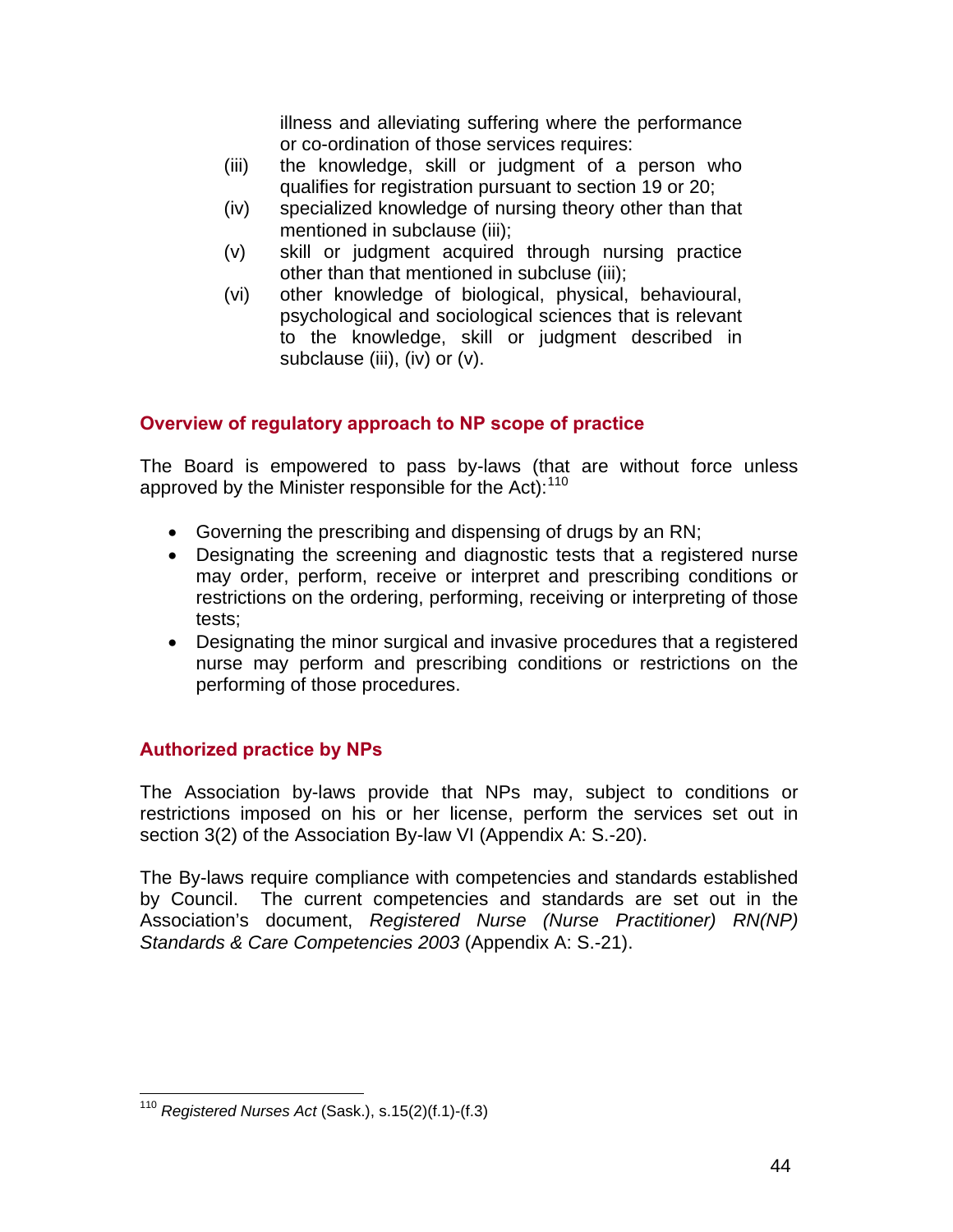#### **Entry to practice requirements for NPs**

Detailed requirements are set out in Sections  $3(5) - (12)$  of the Association Bylaw VI (Appendix A:S.-20).

#### **Specialty designations for NPs**

The Association's By-law permits the Council to recognize and approve NP specialties.<sup>[1](#page-44-0)11</sup> The currently approved specialties are primary health care and neonatal. Applicants for the specialty designations must meet educational requirements and pass examinations approved by the Association.

#### **Title protection for NPs**

The following titles are protected including any word, title or designation, abbreviated or otherwise:<sup>[11](#page-44-1)2</sup>

• "Registered Nurse"; "Reg. N."; "R.N."

#### **Continuing competence requirements for NPs**

The Board is empowered to pass by-laws,

"establishing and governing a program for the purpose of reviewing and improving the quality of nursing care provided by members and requiring the participation of members in the program."[1](#page-44-2)13

Section 1 of the Association By-laws V.1 sets out the basic parameters of the continuing competence program (Appendix A: S.-22), but the detailed content of the program is established by Association policy.

#### **Insurance requirements for NPs**

The Board is empowered to pass by-laws prescribing the minimum amount of liability protection that nurses or a category of nurses are required to obtain.<sup>[1](#page-44-3)14</sup>

NPs receive legal liability protection upon licensure by the Association through the CNPS, with coverage of \$5,000,000.00 per occurrence to a maximum of \$5,000,000.00 per year. Additional insurance is optional.<sup>[11](#page-44-1)5</sup>

<span id="page-44-0"></span><sup>&</sup>lt;sup>111</sup> Association By-law VI, section 3(3)

<span id="page-44-2"></span><span id="page-44-1"></span><sup>&</sup>lt;sup>112</sup> Registered Nurses Act (Sask.), s23(3)<br><sup>113</sup> *Registered Nurses Act* (Sask.), s.15(2)(e.1)<br><sup>114</sup> *Registered Nurses Act* (Sask.), s.15(2)(o)

<span id="page-44-3"></span>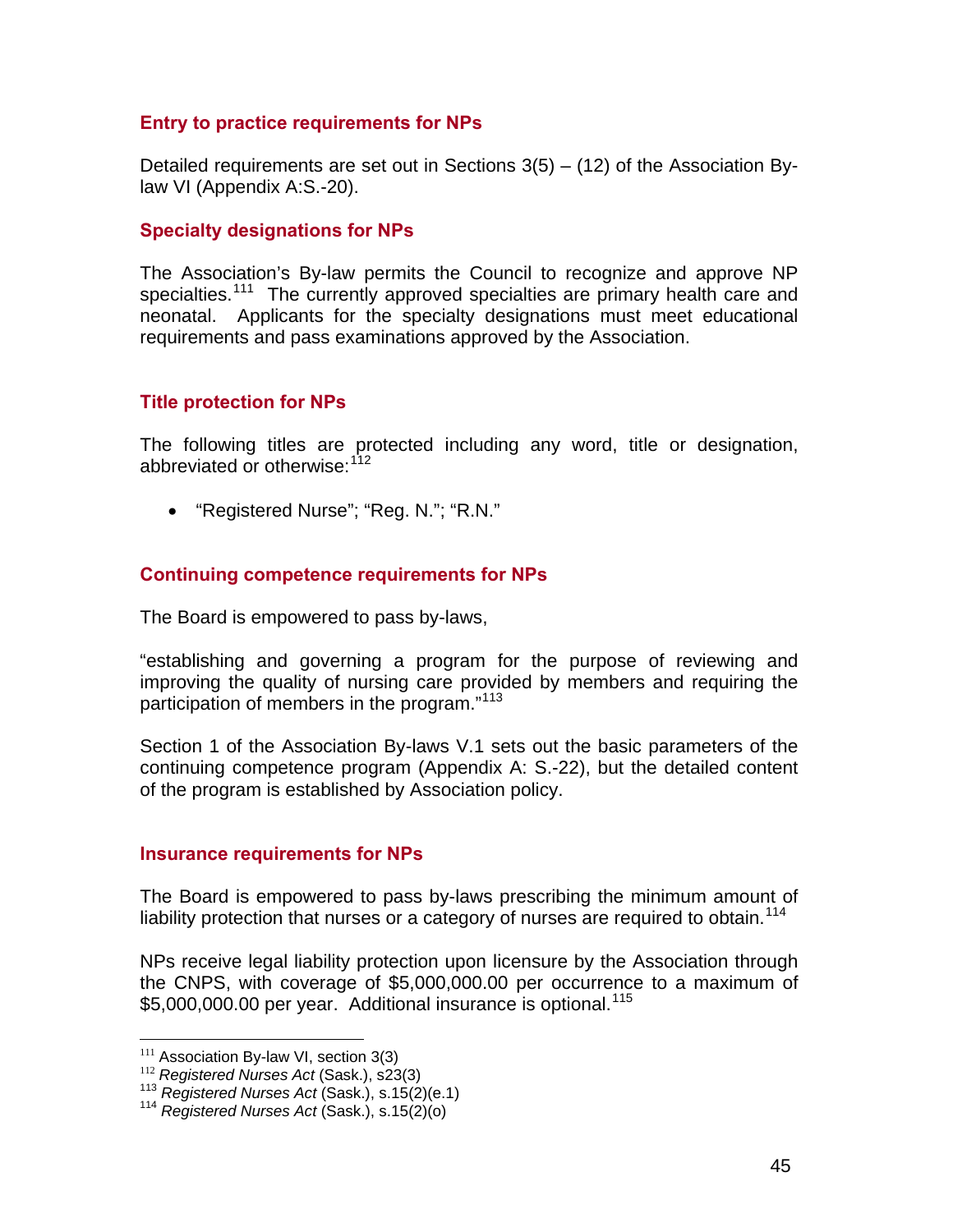# **Anticipated legislative reform**

HPRAC has been advised that no legislative reform is presently anticipated.<sup>[1](#page-45-0)16</sup>

<span id="page-45-0"></span><sup>115</sup> Personal communication from an Association representative.<br>116 Personal communication with a College representative.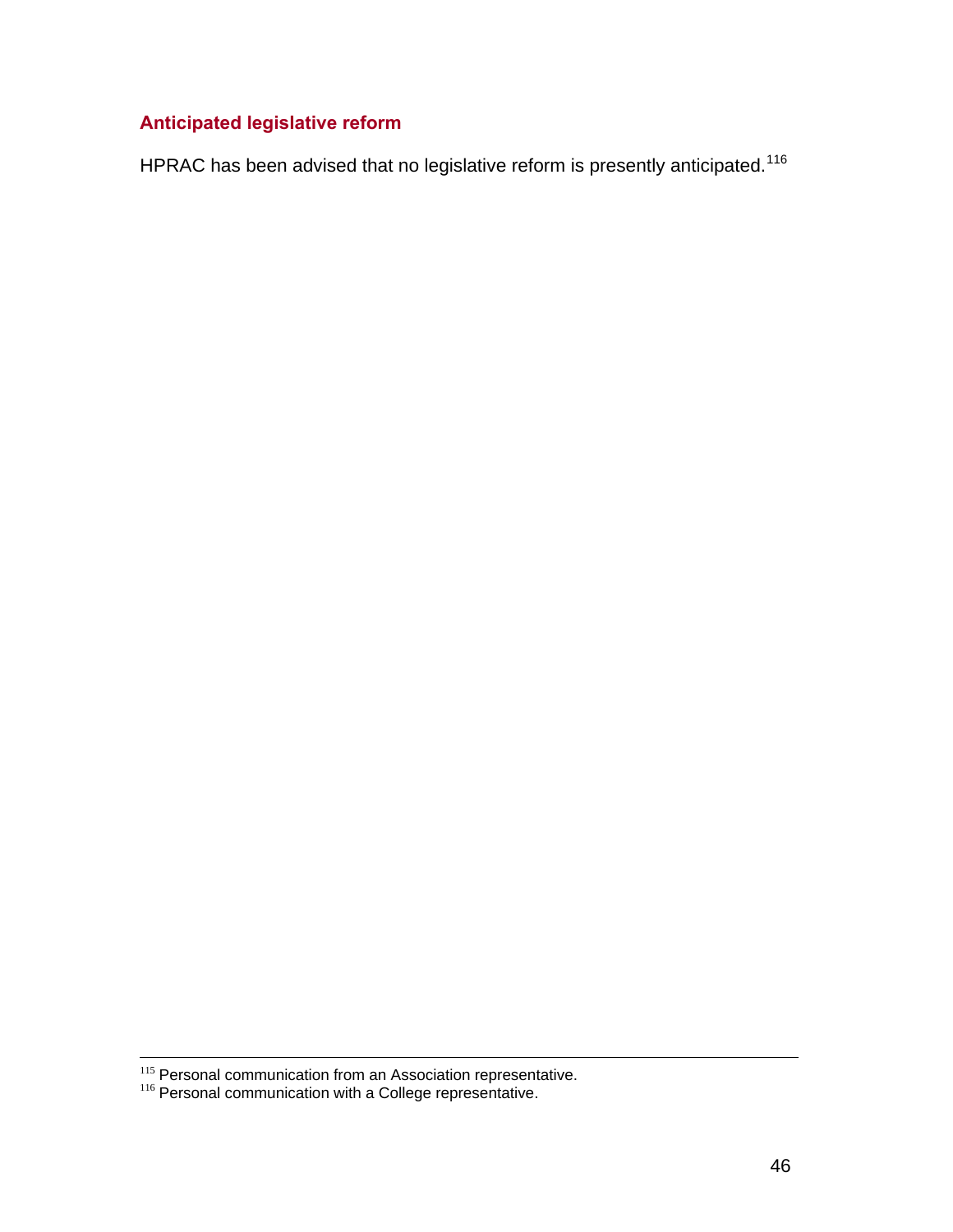# **9. ALBERTA**

### **Regulatory body**

College and Association of Registered Nurses of Alberta (the "College")

The College is governed by a council (the "Council").

## **Legislation**

*Health Professions Act*, R.S.A. 2000, c.H-7 (the "*Health Professions Act* (Alta.)" or the "Act")

Schedule 24 - Profession of Registered Nurses ("Schedule 24")

(Registered Nurses Profession Regulation, Alta. Reg. 232/2005) (the "Alta. Regulation" or the "Regulation")

## **Regulatory recognition of NPs**

Yes.

#### **Classes of registration**

- Registered nurse ("RN"
- Nurse practitioner ("NP")

## **Definitions of nursing practice**

In their practice, RNs do one or more of the following:  $117$  $117$ 

- (a) based on an ethic of caring and the goals and circumstances of those receiving nursing services, registered nurses apply nursing knowledge, skill and judgment to
	- (i) assist individuals, families, groups and communities to achieve their optimal physical, emotional, mental and spiritual health and well-being;
	- (ii) assess, diagnose and provide treatment and interventions and make referrals;

<span id="page-46-0"></span><sup>&</sup>lt;u>.</u>  $117$  Schedule 24, s.3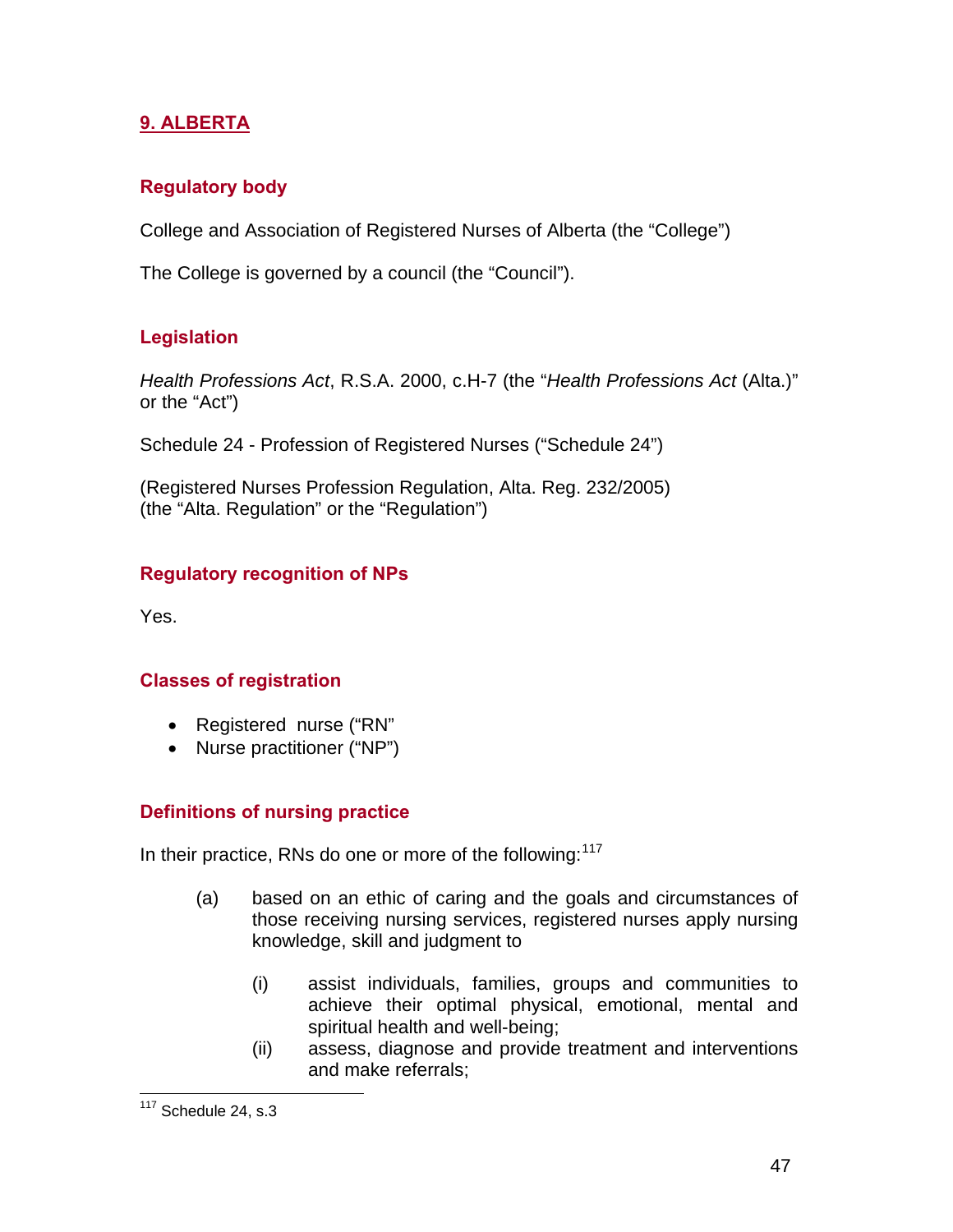- (iii) prevent or treat injury and illness;
- (iv) teach, counsel and advocate to enhance health and wellbeing;
- (v) co-ordinate, supervise, monitor and evaluate the provision of health services;
- (vi) teach nursing theory and practice;
- (vii) manage, administer and allocate resources related to health services;
- (viii) engage in research related to health and the practice of nursing; and
- (b) provide restricted activities authorized by the regulations

#### **Overview of regulatory approach to NP scope of practice**

The *Health Professions Act* provides the regulatory structure for all selfgoverning health professions in Alberta. It establishes a common framework across all of the professions for registration, discipline, continuing competence and restricted activities. Schedule 24 to the *Health Professions Act* is specific to the Profession of Registered Nurses.

"Restricted activities are regulated health services which have been identified as involving a significant degree of risk to the public. They are also activities that demand specific competencies on the part of the person performing them  $"^{118}$  $"^{118}$  $"^{118}$ 

Members of different health professions may be authorized to perform the same restricted acts.

Those restricted acts that may be performed by NPs are set out in the Regulation.

The Regulation also expressly provides that regulated members (including NPs) must:

- ... restrict themselves in performing restricted activities to those activities that they are competent to perform to those that are appropriate to the member's area of practice and the procedures being performed"; and
- Perform the restricted activity in accordance with standards of practice adopted by the Council.<sup>[1](#page-47-1)19</sup>

<span id="page-47-1"></span><span id="page-47-0"></span> $\overline{a}$ 118 Alberta Health & Wellness, 2000, as cited by the College in *Health Professions Act: Standards for Registered Nurses in the Performance of Restricted Activities* (October 2005). 119 Alta. Regulation, s.16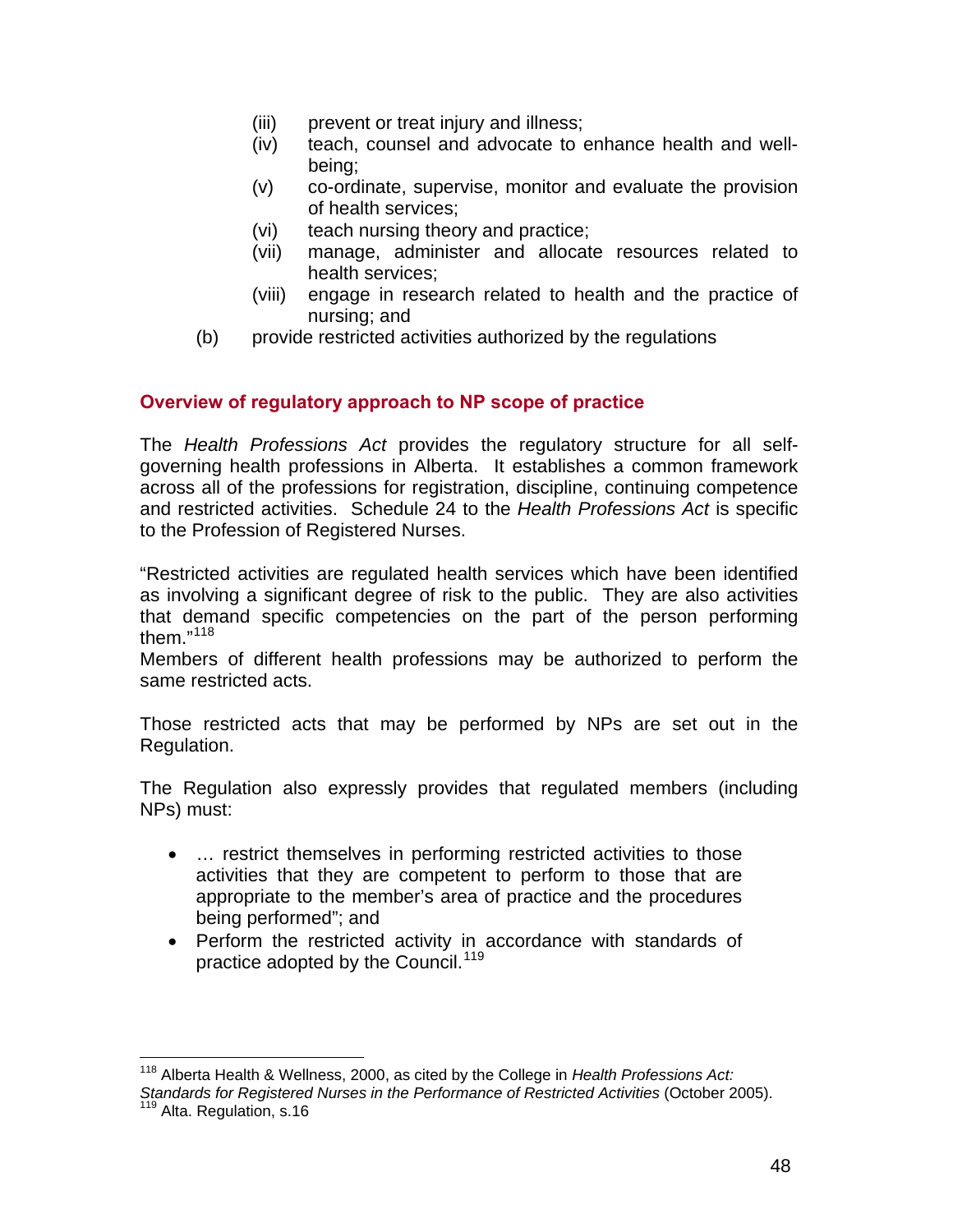#### **Authorized practice by NPs**

NPs are authorized to perform all of the restricted acts available to  $RNs^{120}$  $RNs^{120}$  $RNs^{120}$ (Appendix A: A-23) and additional restricted acts available within the practice of nursing only to NPs (Appendix A: A-24).<sup>[1](#page-48-1)21</sup>

The restricted acts are generally stated and may encompass a range of different interventions. Detailed guidance as to the scope of practice of NPs, including how it differs from the scope of practice for RNs with respect to the shared list of restricted acts, is set out in the standards of practice established by the College for NPs (*Health Professions Act*: *Standards for Registered Nurses in the Performance of Restricted Activities*; attached as Appendix A: A-26).

#### **Entry to practice requirements for NPs**

The Regulation requires that NPs must, in addition to being registered as an RN, have: $122$  $122$ 

- Successfully completed a baccalaureate degree in nursing satisfactory to the College Registration Committee;
- Completed 4500 hours of RN practice satisfactory to the Registration Committee;
- Successfully completed an NP education program approved by the Council; and
- Passed any examination respecting NP practice approved by the Council.<sup>[1](#page-48-3)23</sup>

#### **Specialty designations for NPs**

- NP Primary health care family
- NP Adult
- NP Child  $124$  $124$

<span id="page-48-0"></span> $120$  Alta. Regulation, s.15(1)

<span id="page-48-3"></span><span id="page-48-2"></span><span id="page-48-1"></span> $121$  Alta. Regulation, s.15(2)<br> $122$  Alta. Regulation, s.4(1); the regulation provides for equivalency for some requirements<br> $123$  There are no approved examinations at this time, but efforts are underway in this regard following recommendations made by the Canadian Nurse Practitioners Initiative ("CNPI"); personal communication from College representative

<span id="page-48-4"></span> $124$  Personal communication from College representative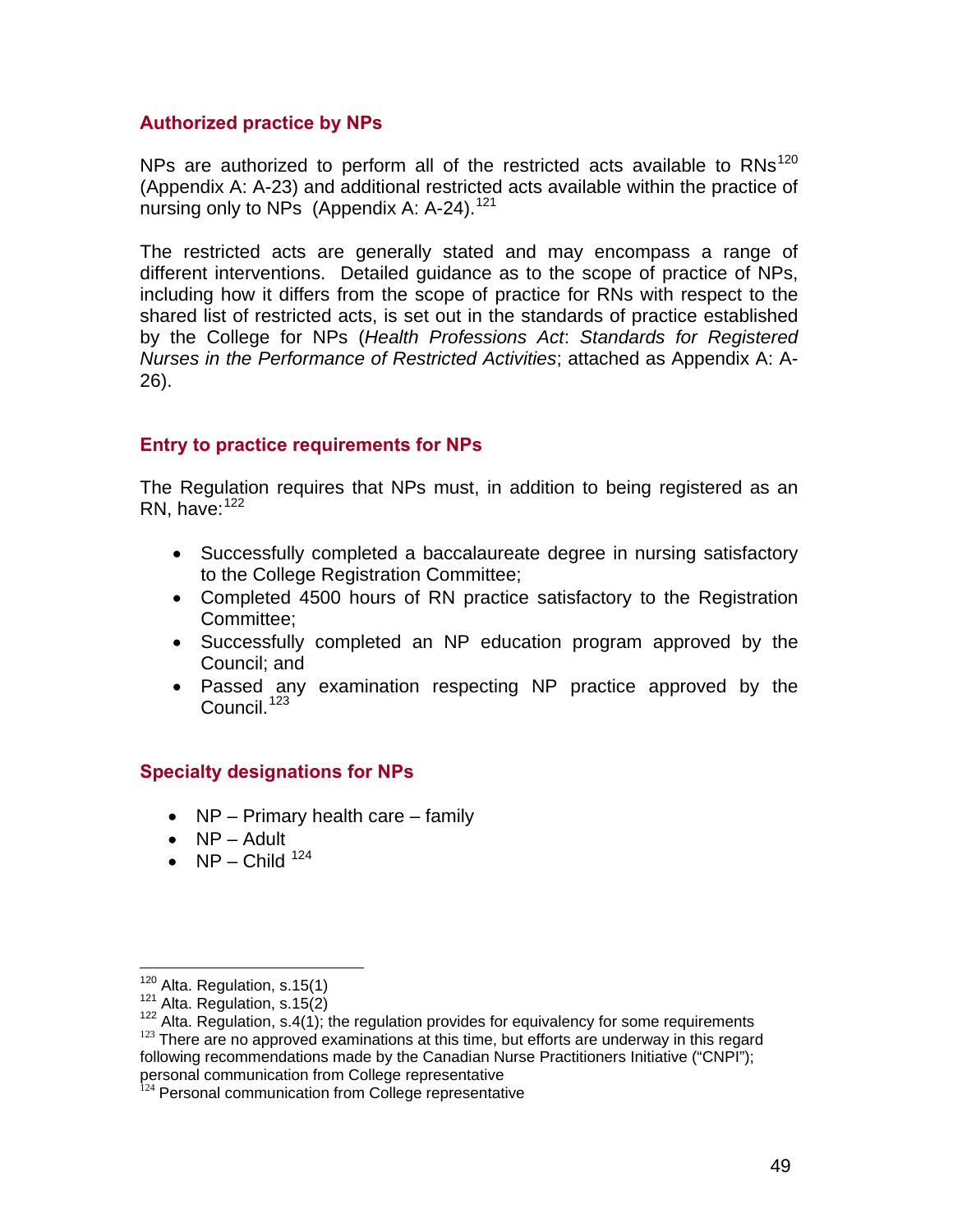## **Title protection for NPs**

The following titles are protected:

• "Nurse practitioner": "NP"<sup>[1](#page-49-0)25</sup>

### **Continuing competence requirements for NPs**

The regulation provides that all regulated members (including NPs) must, as part of the continuing competence program: [1](#page-49-1)26

• Complete, in each membership year, a reflective practice review in a form satisfactory to the College Competence Committee, to include:

o A personal assessment of the member's own nursing practice against College standards;

o The development and implementation of a written learning plan which follows from the assessment, and a written evaluation of the result of the learning;

- o Feedback regarding the member's nursing practice;
- Meet stipulated renewal requirements of:

o Within the previous five membership years, completing: 1125 hours of RN practice; an educational program satisfactory to the College Registrar; or an approved nursing refresher program; and o Evidence satisfactory to the Registrar of 600 hours of NP practice within the previous two membership years.

#### **Insurance requirements for NPs**

NPs receive legal liability protection upon licensure by the Association through the CNPS.  $127$  $127$ 

#### **Anticipated legislative reform**

HPRAC has been advised that no legislative reform is presently anticipated.<sup>[1](#page-49-3)28</sup>

1

<span id="page-49-0"></span><sup>&</sup>lt;sup>125</sup> Schedule 24 s.2(a); *Health Professions Act* (Alta.), s.128<br><sup>126</sup> Alta. Regulation, s.19, 21(1)(d) and (3)<br><sup>127</sup> Personal communication from a College representative.<br><sup>128</sup> Personal communication with a College repr

<span id="page-49-3"></span><span id="page-49-2"></span><span id="page-49-1"></span>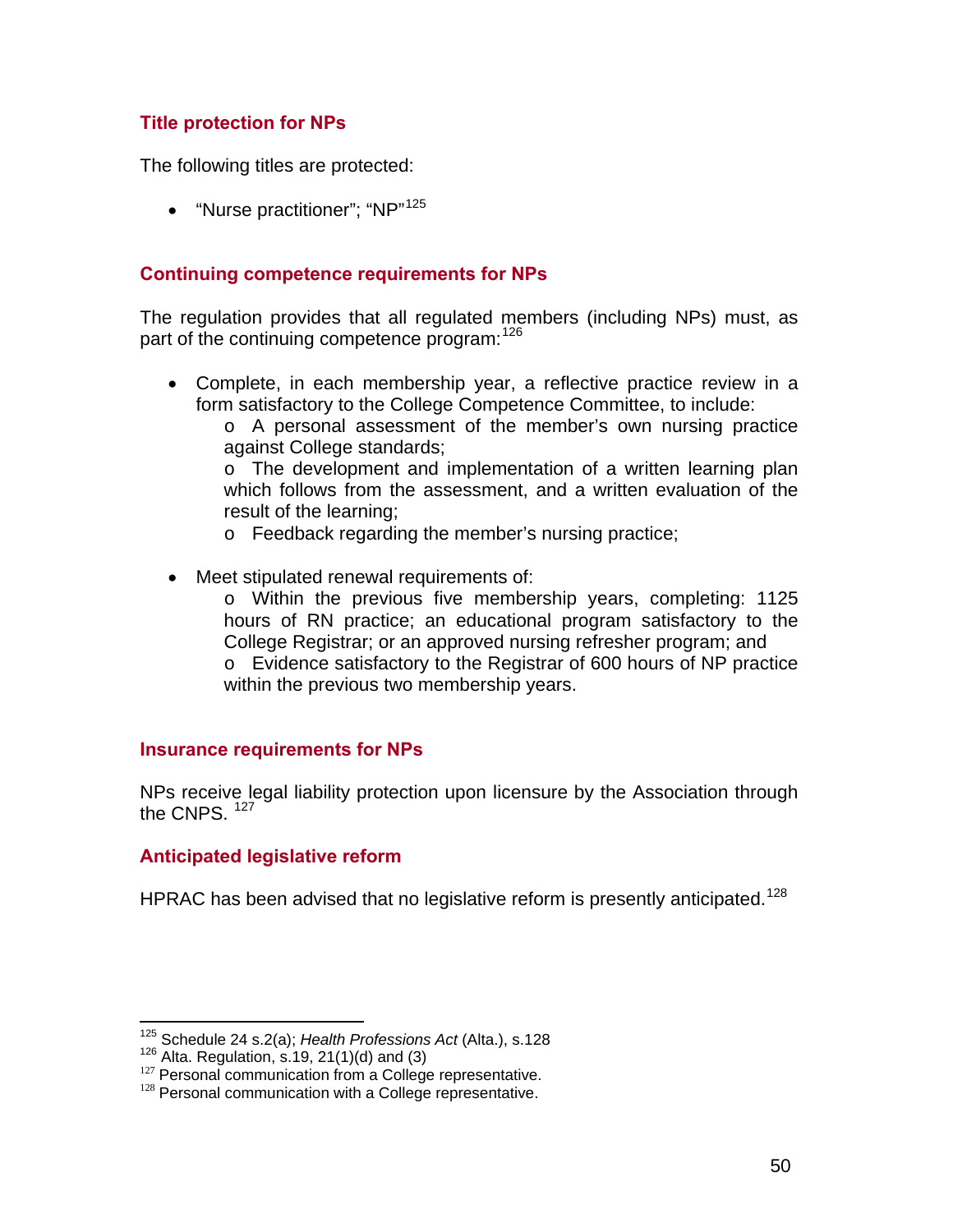# **10. BRITISH COLUMBIA**

## **Regulatory body**

College of Registered Nurses of British Columbia (the "College")

The College is governed by a board (the "Board").

# **Legislation**

*Health Professions Act*, R.S.B.C. 1996, c.183 (the "*Health Professions Act* (B.C.)" or the "Act")

Nurses (Registered) and Nurse Practitioners Regulation, B.C. Reg.233/2005 (the "B.C. Regulation" or the "Regulation")

# **Regulatory recognition of NPs**

Yes.

## **Classes of registration**

- Registered nurse ("RN")
- Nurse practitioner ("NP")

# **Definitions of nursing practice**

"Nursing" is defined as  $129$  $129$ 

The health profession within which a person provides or performs the following services;

- (a) health care for the promotion, maintenance and restoration of health, and prevention, treatment and palliation of illness and injury, primarily by
	- (i) assessment of health status,
	- (ii) planning and implementation of interventions, and
	- (iii) coordination of health services.

<span id="page-50-0"></span><sup>&</sup>lt;u>.</u> <sup>129</sup> B.C. Regulation, s.1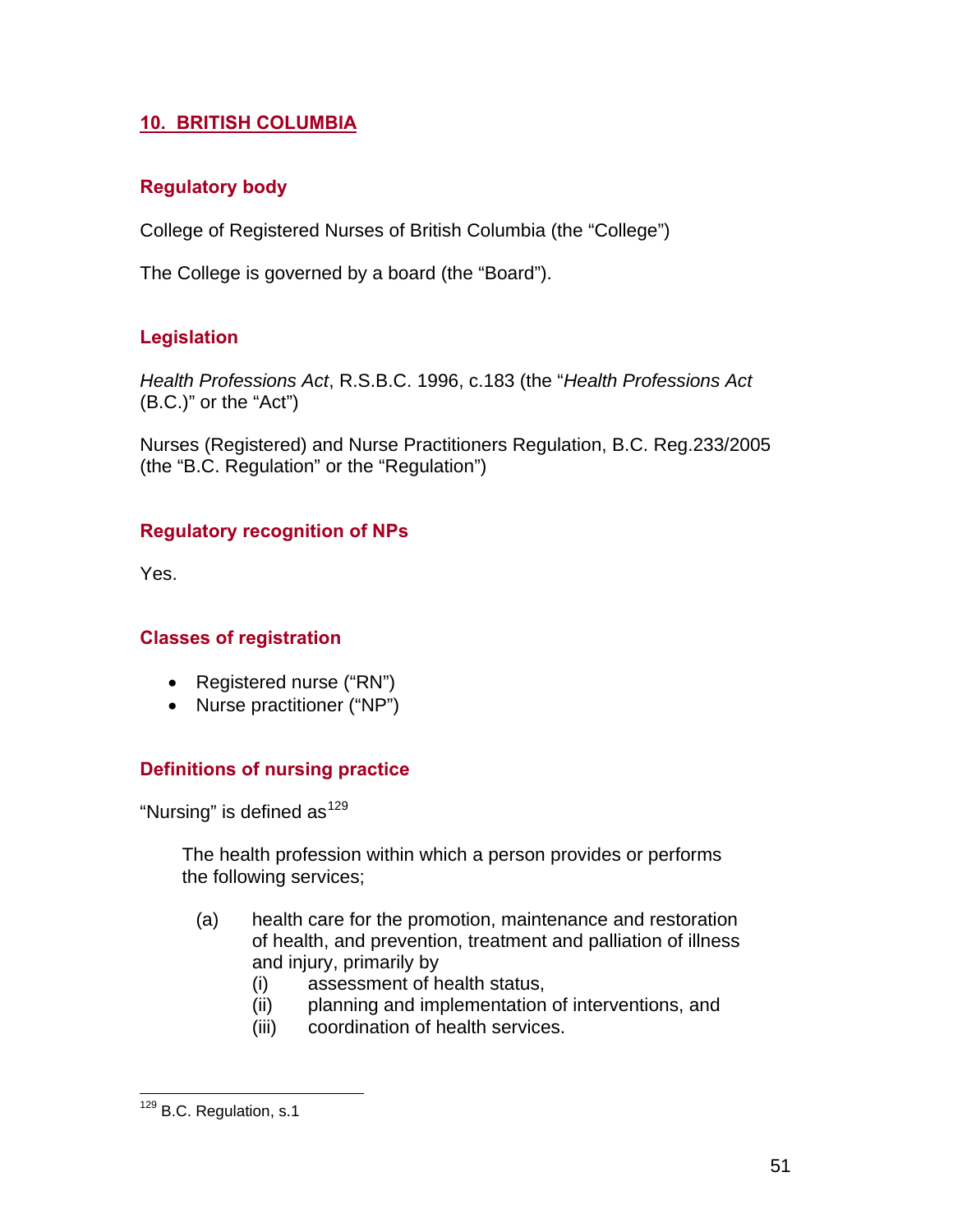Reserved actions are clinical activities that present a significant risk of harm and their performance is therefore restricted to specified health professions. Most activities that nurses carry out do not involve reserved actions.

The Regulation establishes three lists of reserved actions that may be undertaken by RNs during the course of practicing nursing: (1) a list of services that may be undertaken autonomously;<sup>[1](#page-51-0)30</sup> and (2) a list of services that may be performed to comply with an order of another health professional who is authorized to provide or perform the service.<sup>[1](#page-51-1)31</sup>

The Regulation establishes a third list of reserved actions that may be undertaken by individual RNs who successfully complete a certification program established or approved under College by-laws to ensure that they are qualified and competent to provide or perform that service in the practice setting in which it is to be provided or performed.<sup>[1](#page-51-2)32</sup>

### **Overview of regulatory approach to NP scope of practice**

The Regulation establishes a list of reserved actions that may be undertaken by NPs (described below).

The Regulation requires NPs performing these services to do so, "in accordance with all standards, limits and conditions for the practice of nursing by nurse practitioners" established by the Board on the recommendation of a committee<sup>[1](#page-51-3)33</sup> (the Nurse Practitioners Standards Committee) with the duty and power to develop and recommend standards, limits or conditions for the practice of nursing by nurse practitioners.<sup>[1](#page-51-4)34</sup>

The Committee is composed of:

- Seven RNs and/or NPs, at least one of whom is a nurse educator from a nurse practitioner education program;
- One appointed Board member;
- Two physicians (one family physician and one specialist) approved by the College of Physicians and Surgeons of British Columbia;
- One pharmacist approved by the College of Pharmacists of British Columbia; and

<span id="page-51-0"></span><sup>&</sup>lt;sup>130</sup> B.C. Regulation, s.8(1); see Appendix A: B.C. -27

<span id="page-51-1"></span> $131$  B.C. Regulation, s.9; see Appendix A: B.C. -28. The term "order" is defined by B.C.

Regulation, s.1 and must be specific to an individual, named client.<br><sup>132</sup> B.C. Regulation, s.10(1) and (3); see Appendix A: B.C. -29.

<span id="page-51-3"></span><span id="page-51-2"></span><sup>&</sup>lt;sup>133</sup> Health Professions Act (B.C.), s.19(1)(t) empowers the Board to create such committees; College by-laws specify the composition and responsibilities of this Committee

<span id="page-51-4"></span>B.C. Regulation,  $s.11(1)$  and  $(3)$ ; see also  $s.6$ .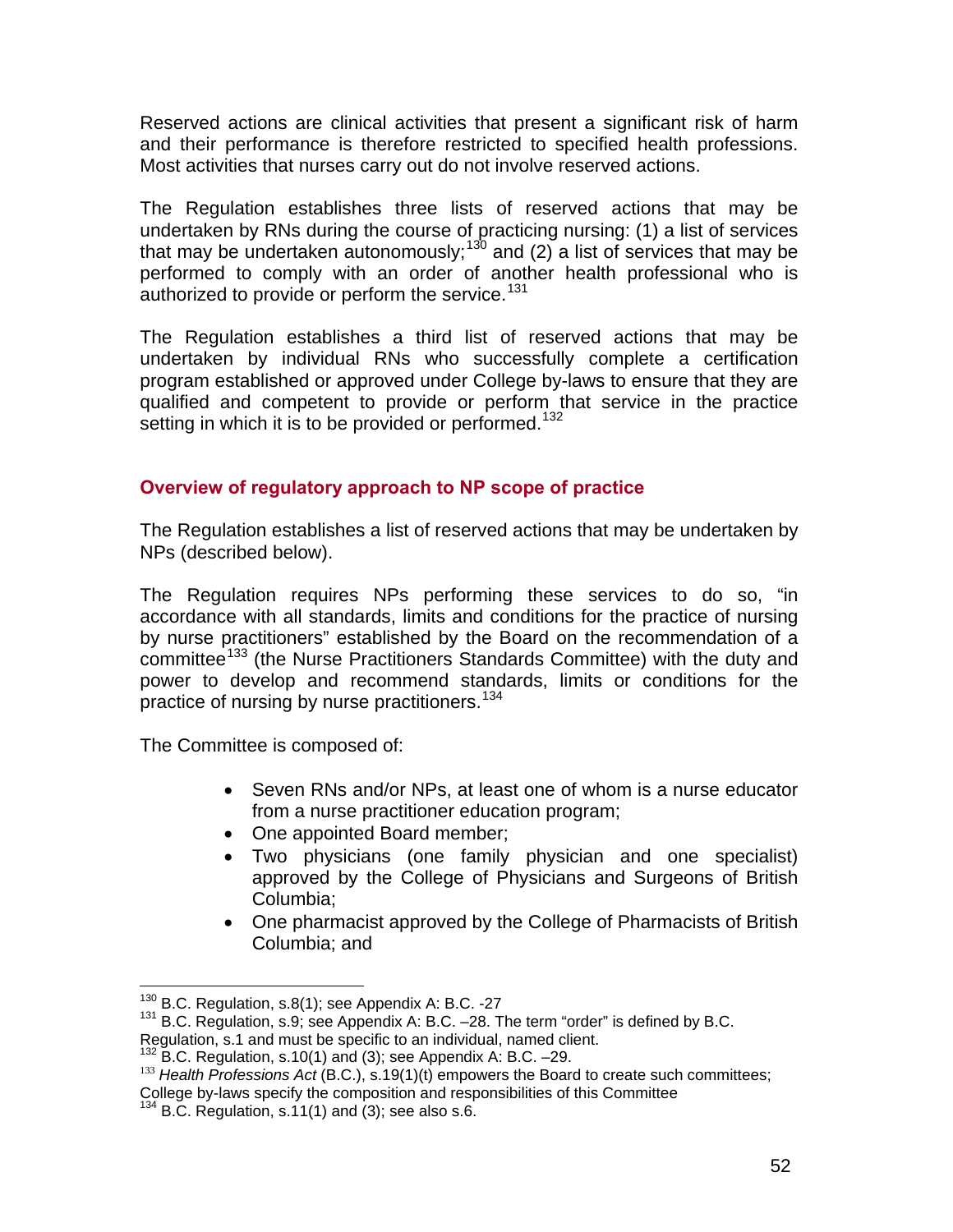• One person nominated by the Ministry of Health Services.

# **Authorized practice by NPs**

NPs may:  $135$  $135$ 

- (a) provide or perform an activity described in section 9 (1), except compound, dispense or administer a drug specified in Schedule 1A of the Drug Schedules Regulation, B.C. Reg. 9/98;
- (b) provide or perform an activity described in section 10 (1) (b) to (d);
- (c) set or cast a closed simple fracture of a bone, or reduce a dislocation of a joint;
- (d) apply X-ray for diagnostic or imaging purposes, except X-ray for computerized axial tomography;
- (e) give an order to apply one or more of the following forms of energy:
	- (i) ultrasound for diagnostic or imaging purposes, including any application of ultrasound to a fetus;
	- (ii) X-ray for computerized axial tomography, or;
- (f) prescribe or give an order to compound, dispense or administer by any method a drug that is specified in Schedule I or II of the Drug Schedules Regulation, B.C. Reg. 9/98.

The College has established detailed standards, limits and conditions for all three categories of NP practice: NP (Family); NP (adult) and NP(Paediatrics). These standards each focus on the following three areas:

- Diagnosis and health care management (Appendix A: B.C. 30);
- Prescribing and dispensing drugs (Appendix A: B.C. 31); and
- Physician consultation and referral (Appendix A: B.C. 32).

## **Entry to practice requirements for NPs**

The Registration Committee of the College is responsible for granting registration to all members, including NPs, in accordance with the requirements of its by-laws.

# **Specialty designations for NPs**

NPs are registered in three categories reflecting broad client populations:

<span id="page-52-0"></span> $\overline{a}$  $135$  B.C. Regulation, s.11(1)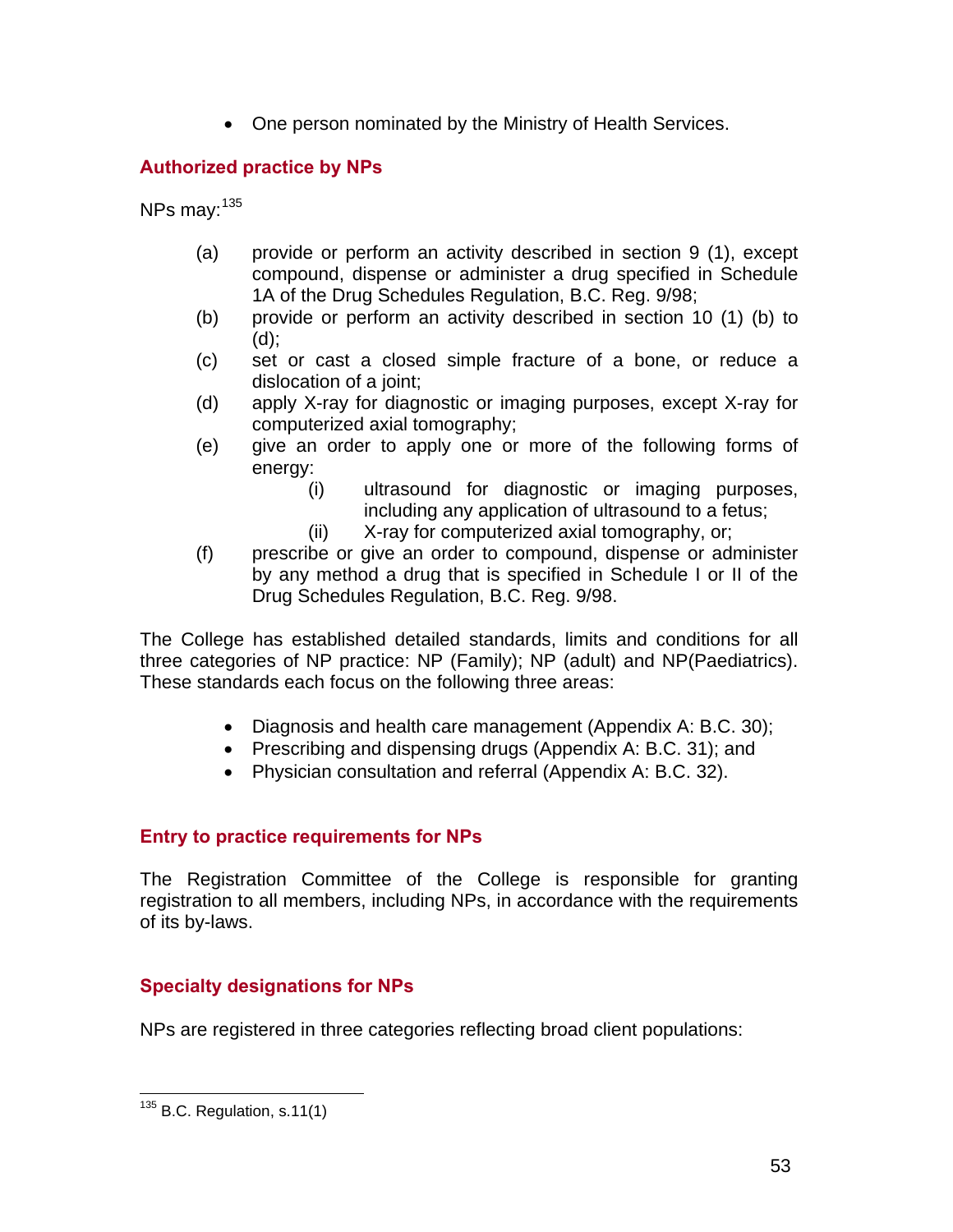- Family
- Adult
- Paediatric

#### **Title protection for NPs**

- "Nurse practitioner"
- "Registered nurse practitioner"
- "Registered nurse"<sup>[1](#page-53-0)36</sup>

#### **Continuing competence requirements for NPs**

These are not specifically provided for in the Act or Regulation. Detailed requirements are established by the College by-laws.

#### **Insurance requirements for NPs**

All NPs must be insured against liability for negligence in the provision of services that constitute the practice of nursing in an amount of at least \$5 million per claim in a form satisfactory to the College.<sup>[13](#page-53-1)7</sup>

#### **Anticipated legislative reform**

HPRAC has been advised that no legislative reform is presently anticipated.<sup>[1](#page-53-2)38</sup>

<span id="page-53-0"></span><sup>&</sup>lt;sup>136</sup> B.C. Regulation, s.4

<span id="page-53-2"></span><span id="page-53-1"></span> $137$  College By-laws, Part 8<br> $138$  Personal communication with a College representative.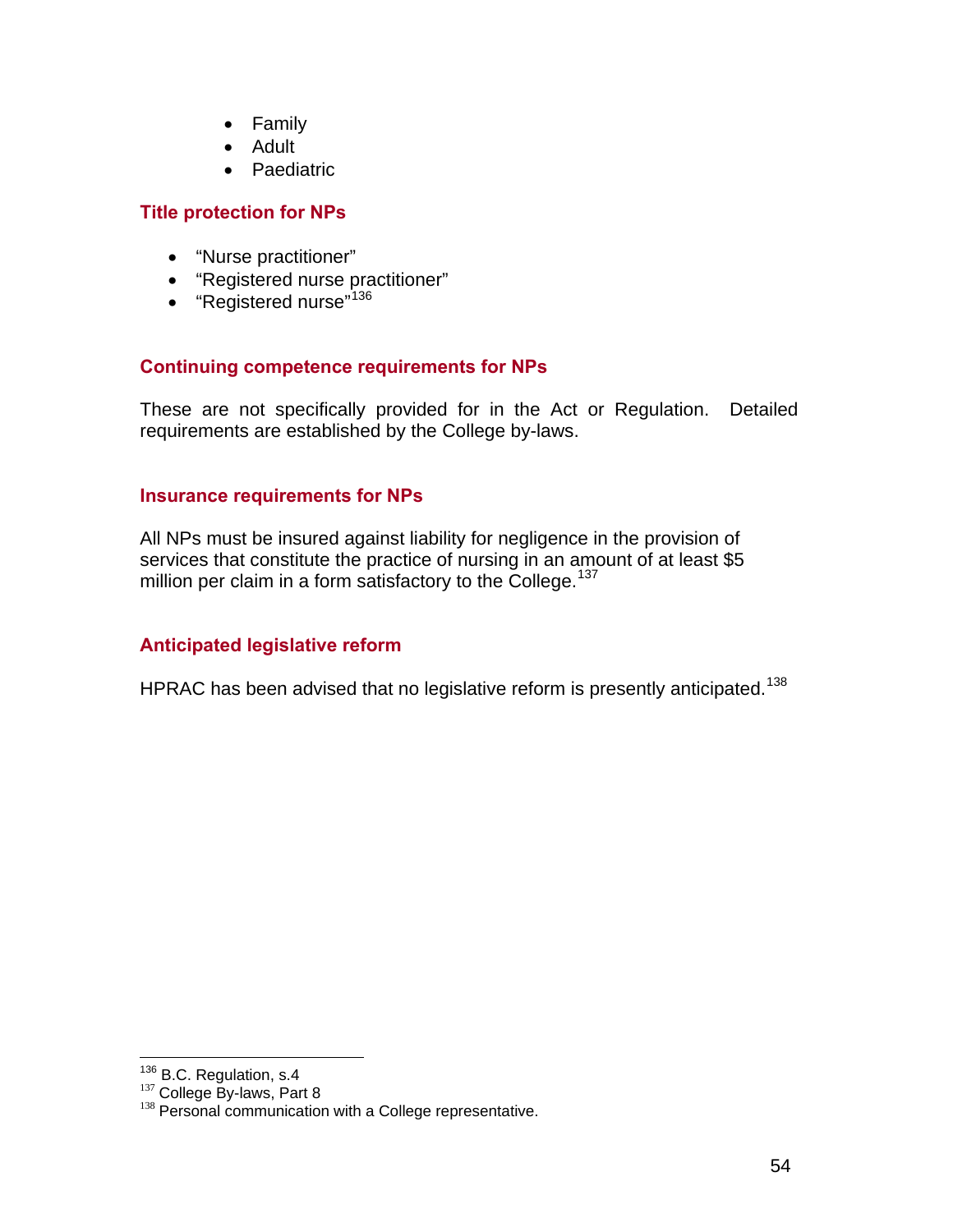# **11. YUKON**

## **Regulatory body**

Yukon Registered Nurses Association (the "Association")

The Association is governed by a board of directors (the "Board").

## **Legislation**

*Registered Nurses Profession Act*, R.S.Y. 2002, c.194, as amended (the "*Registered Nurses Profession Act* (Yuk.)" or the "Act")

Yukon Registered Nurses Association Regulations, O.I.C. 1993/185 (the "Yukon Regulations" or the "Regulations")

## **Regulatory recognition of NPs**

No; see below regarding "Anticipated legislative reform".

## **Classes of registration**

• Registered nurses ("RNs")

## **Definitions of nursing practice**

"Nursing" is defined as,  $139$  $139$ 

 $\overline{a}$ 

the application of professional nursing knowledge or services for compensation for the purpose of

- (a) promoting, maintaining, and restoring health,
- (b) preventing illness, injury, or disability,
- (c) caring for persons who are sick, injured, disabled, or dying,
- (d) assisting in pre-natal care, childbirth, and post-natal care,
- (e) health teaching and health counseling,
- (f) coordinating health care, or
- (g) engaging in administration, teaching, or research to implement a matter referred to in paragraphs (a) to (f).

<span id="page-54-0"></span><sup>139</sup> *Registered Nurses Profession Act* (Yuk.), s.1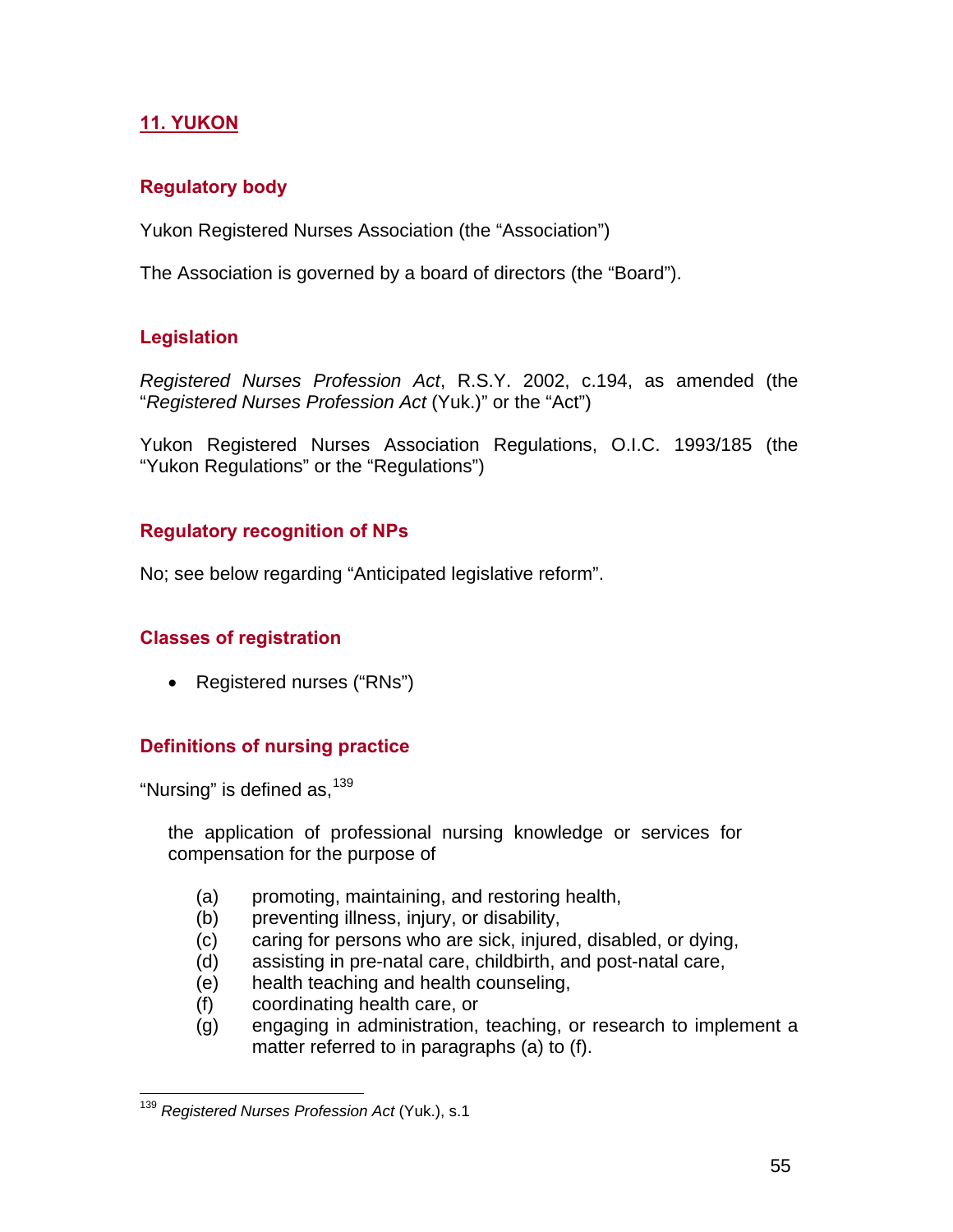**Overview of regulatory approach to NP scope of practice** 

N/A

**Authorized practice by NPs** 

N/A

**Entry to practice requirements for NPs** 

N/A

**Specialty designations for NPs** 

N/A

**Title protection for NPs** 

N/A

**Continuing competence requirements for NPs** 

N/A

**Insurance requirements for NPs** 

N/A

 $\overline{a}$ 

## **Anticipated legislative reform**

To date, the Yukon has not introduced a regulatory framework for NPs based on the view that the broad definition of "nursing" under the *Registered Nurses Profession Act* (Yuk.) was sufficient to enable all RNs a broad scope of practice. There is, however, developing recognition of the need to develop a regulatory regime for NPs to ensure clear and consistent definition of scope of practice for those practicing in an extended role, and to facilitate recruitment and retention of nurses in rural communities.<sup>[14](#page-55-0)0</sup>

<span id="page-55-0"></span> $140$  "Nurse Practitioners and Issues for the Yukon", prepared by the Association (August 2004); personal communication from Association representative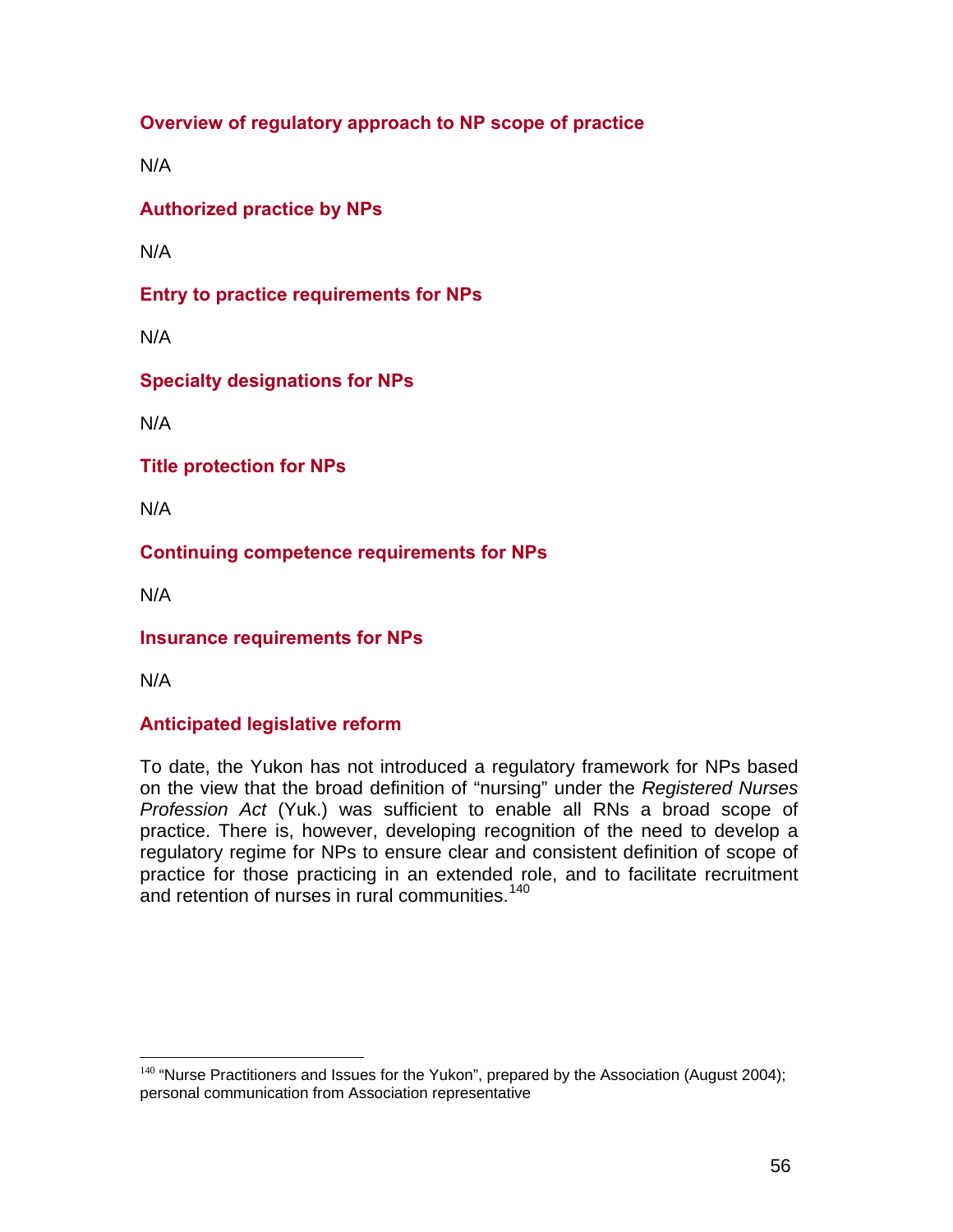# **12. NORTHWEST TERRITORIES AND NUNAVUT**

## **Regulatory body**

Registered Nurses Association of Northwest Territories and Nunavut (the "Association")

The Association is governed by a board of directors (the "Board").

# **Legislation**

*Nursing Profession Act*, S.N.W.T. 2003, c.15, as amended (the "*Nursing Profession Act* (N.W.T. & Nun.)" or the "Act")

## **Regulatory recognition of NPs**

Yes.

### **Classes of registration**

- Registered nurse ("RN")
- Nurse practitioner ("NP")

## **Definitions of nursing practice**

RNs are entitled to apply nursing knowledge, skills and judgment (subject to by-laws established by the Association):<sup>[14](#page-56-0)1</sup>

- (a) to promote, maintain and restore health;
- (b) to prevent and alleviate illness, injury and disability;
- (c) to assist in prenatal care, childbirth, and postnatal care;
- (d) to care for the terminally ill and the dying;
- (e) in the coordination of health care services;
- (f) in administration, supervision, education, consultation, teaching, policy development and research with respect to any of the matters referred to in paragraphs (a) to (e); and
- (g) to dispense, compound and package drugs where the bylaws so permit.

<span id="page-56-0"></span><sup>&</sup>lt;u>.</u> <sup>141</sup> *Nursing Profession Act* (N.W.T. & Nun.), s.2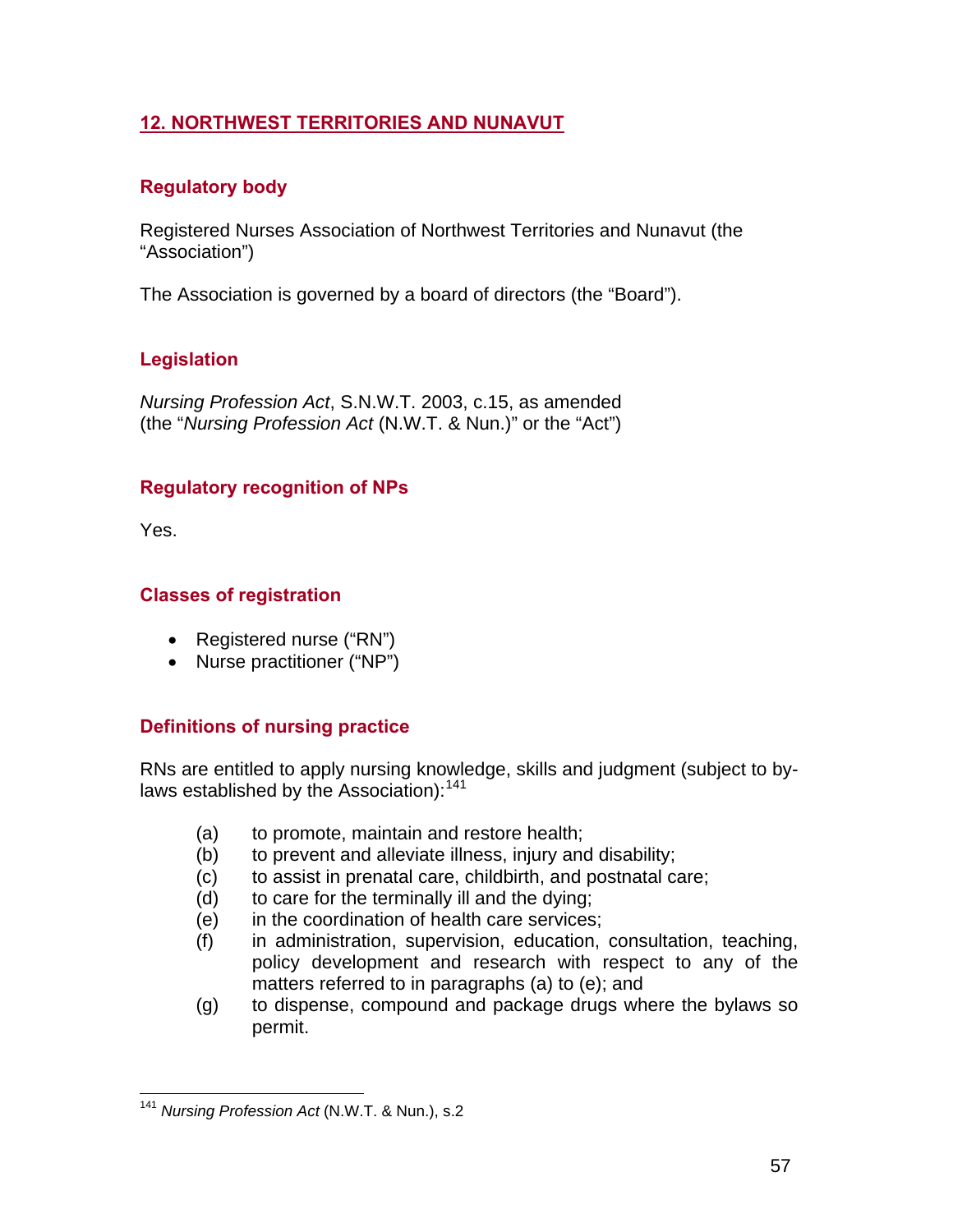### **Overview of regulatory approach to NP scope of practice**

NPs' ability to practice within the generally authorized scope described below is subject to any guidelines respecting the practice of NPs recommended by the Association and approved by the Minister and subject to any regulations or bylaws.[1](#page-57-0)42

In particular, the guidelines specify:  $143$  $143$ 

- screening and diagnostic tests that may be ordered and interpreted by NPs;
- drugs that may be selected, recommended, supplied, prescribed and monitored by NPs;
- procedures that may be performed by NPs.

### **Authorized practice by NPs**

Subject to the regulations, by-laws and any guidelines and in addition to the functions of an RN, NPs are entitled to apply advanced nursing skills, knowledge and judgment: [14](#page-57-2)4

- (a) to make a diagnosis identifying a disease, disorder or condition;
- (b) to communicate a diagnosis to a patient;
- (c) to order and interpret screening and diagnostic tests authorized in guidelines approved by the Minister;
- (d) to select, recommend, supply, prescribe and monitor the effectiveness of drugs authorized in guidelines approved by the Minister; and
- (e) to perform other procedures that are authorized in guidelines approved by the Minister*.*

The current guidelines are entitled, *Practice Guidelines for Primary Health Care Nurse Practitioners* dated August 2005 (Appendix A: N.W.T. & Nun. –33).

The *Prescriptive Authority Guidelines for N.W.T. Primary Health Care Nurse Practitioners* (Appendix A: N.W.T. & Nun.-34) are an addendum to the *Practice Guidelines*.

#### **Entry to practice requirements for NPs**

In addition to being licensed as an RN and meeting specified administrative requirements, must:<sup>[14](#page-57-3)5</sup>

<span id="page-57-3"></span><span id="page-57-0"></span><sup>&</sup>lt;sup>142</sup> Nursing Profession Act (N.W.T. & Nun.), s.4(2), 5

<span id="page-57-1"></span><sup>&</sup>lt;sup>143</sup> *Nursing Profession Act* (N.W.T. & Nun.), s.4(1) and (2)<br><sup>144</sup> *Nursing Profession Act* (N.W.T. & Nun.), s.4(1)

<span id="page-57-2"></span>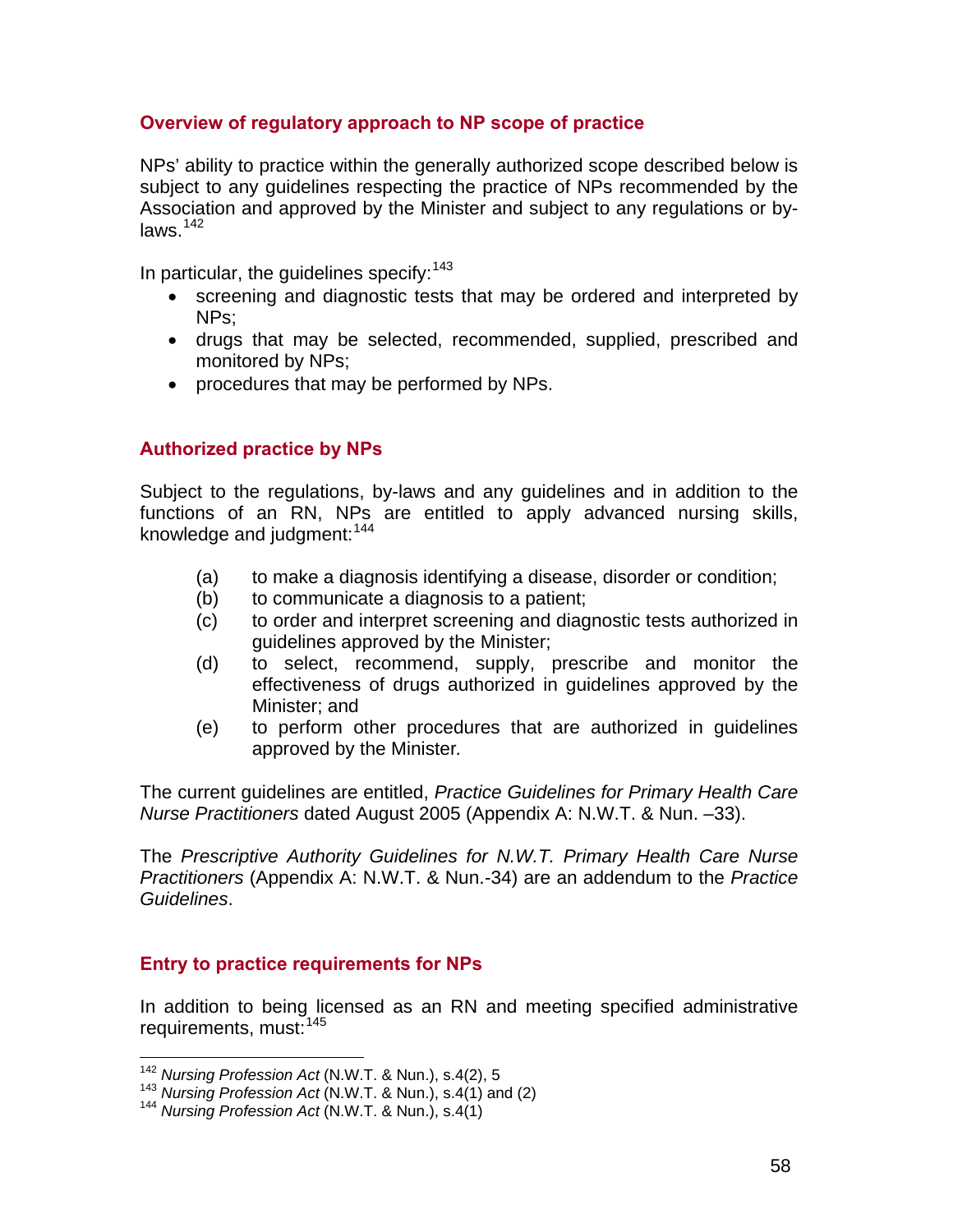- Satisfactorily complete an approved nursing education program (i.e., offered in the N.W.T. or Nunavut and approved by the Board), or advanced nursing education program outside the N.W.T. or Nunavut that prepares people to engage in the practice of NPs and is recognized by the Board; or
- Be registered in another province or territory in a category of nurses that may engage in practice comparable to the practice of NPs and satisfy the Registration Committee of the Association that he or she is qualified to engage in the practice of an NP.

### **Specialty designations for NPs**

None.

#### **Title protection for NPs**

• "Nurse practitioner"; "N.P."; "R.N.(N.P.)"[14](#page-58-0)6

#### **Continuing competence requirements for NPs**

The Act allows for the creation of a continuing competence program to be established or adopted by the Association to which NPs must comply to ensure that NPs have the combined knowledge, skills and judgment necessary to meet accepted standards.<sup>[1](#page-58-1)47</sup> The details are established by Association policy.

#### **Insurance requirements for NPs**

NPs receive legal liability protection upon licensure by the Association through the CNPS, with coverage of \$5,000,000.00 per occurrence to a maximum of \$5,000,000.00 per year. Additional insurance is optional.<sup>[14](#page-58-2)8</sup>

#### **Anticipated legislative reform**

Anticipated changes to the *Pharmacy Act* that may have implications for  $NPs.$ <sup>[14](#page-58-3)9</sup>

<span id="page-58-0"></span><sup>&</sup>lt;sup>145</sup> Nursing Profession Act (N.W.T. & Nun.), s.24(2)<br><sup>146</sup> Nursing Profession Act (N.W.T. & Nun.), s.4(3), 70 (2)(b)<br><sup>147</sup> Nursing Profession Act (N.W.T. & Nun.), s.29<br><sup>148</sup> Personal communication from an Association rep

<span id="page-58-1"></span>

<span id="page-58-2"></span>

<span id="page-58-3"></span><sup>&</sup>lt;sup>149</sup> Personal communication from an Association representative.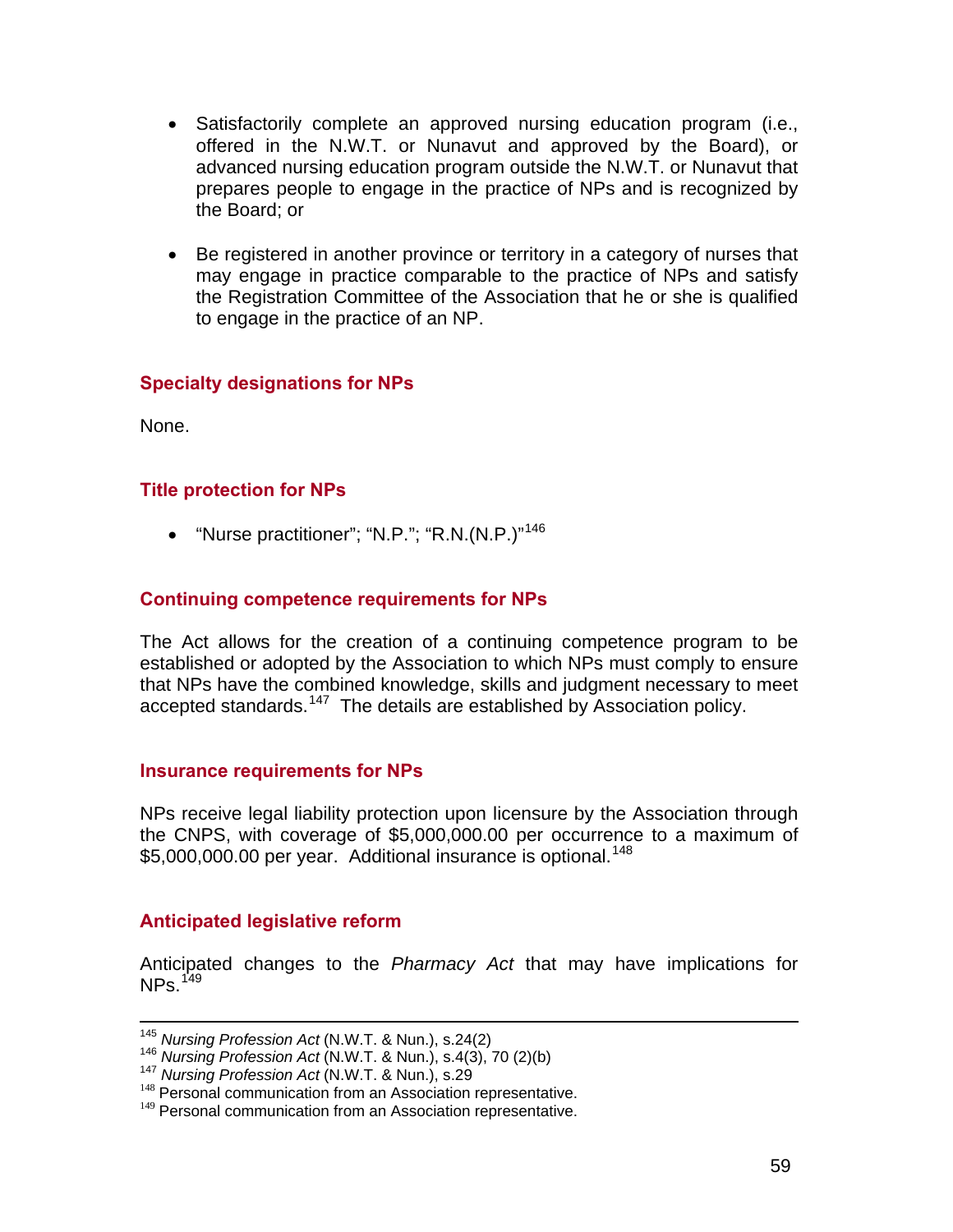# **PART 3 – SELECTED INTERNATIONAL JURISDICTIONS**

# **1. NEW ZEALAND**

### **Regulatory body**

Nursing Council of New Zealand (the "Council")

### **Legislation**

*Health Practitioners Competence Assurance Act 2003* (the "*Health Practitioners Act* (N.Z.)" or the "Act")

Medicines (Designated Prescriber: Nurse Practitioners) Regulations 2005 (the "N.Z. Regulations" or the "Regulations")

### **Regulatory recognition of NPs**

Yes.

 $\overline{a}$ 

#### **Classes of registration**

- Registered Nurse ("RN")
- Enrolled Nurse ("EN")
- Nurse assistant ("NA")
- Nurse practitioner ("NP")

## **Definitions of nursing practice**

Nursing practice, with reference to the scope of practice for RNs is prescribed by Council in an authoritative policy statement as follows:<sup>[1](#page-59-0)50</sup>

Registered Nurses utilize nursing knowledge and complex nursing judgement to assess health needs and provide care, and to advise and support people to manage their health. They practice independently and in collaboration with other health professionals, perform general nursing functions and delegate to and direct Enrolled Nurses and Nurse Assistants. They provide comprehensive nursing assessments to develop, implement, and evaluate an integrated plan of health care, and provide nursing interventions that require substantial scientific and

<span id="page-59-0"></span><sup>&</sup>lt;sup>150</sup> Scope of Practice, Nursing Council of New Zealand; attached as Appendix B: N.Z. -35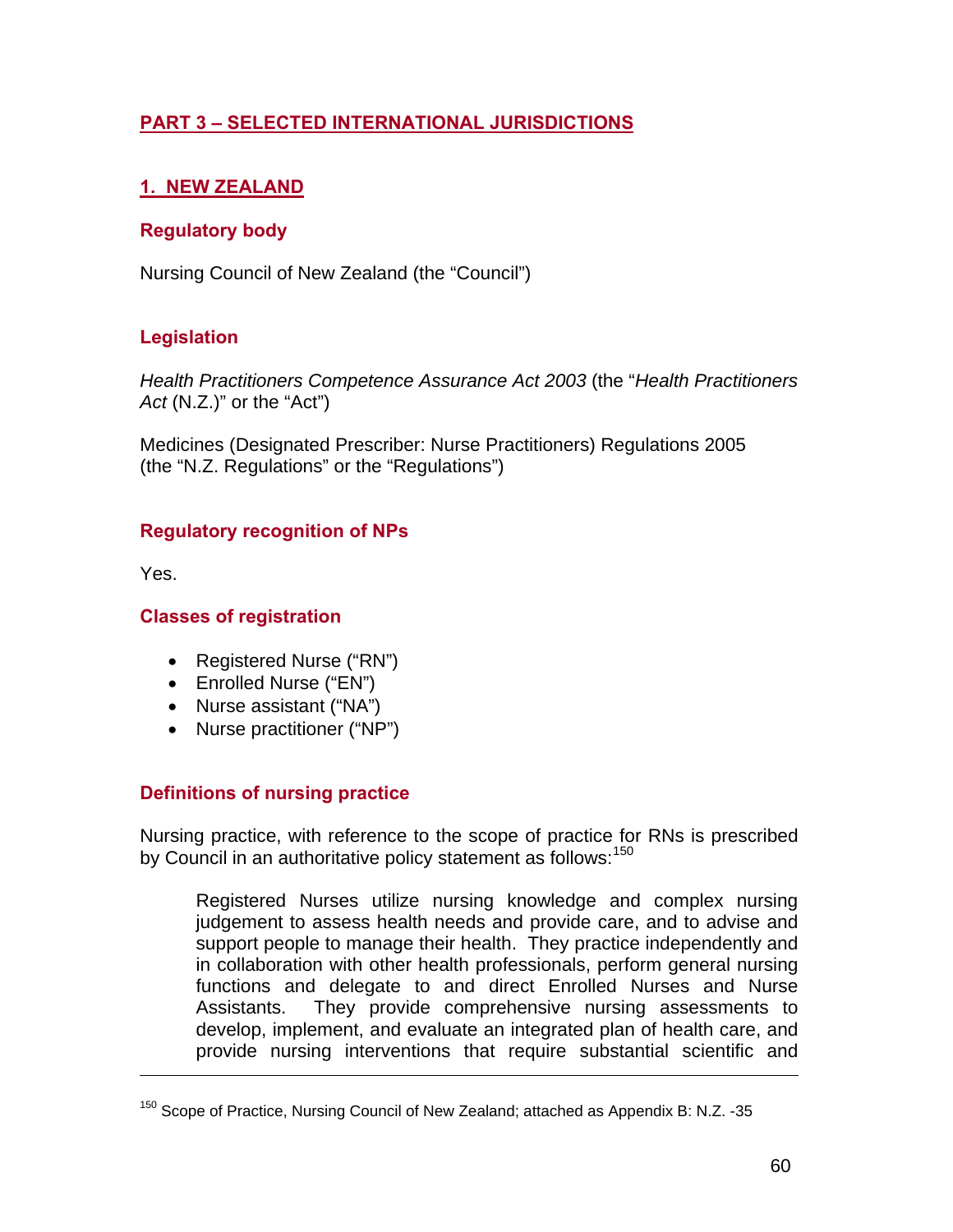professional knowledge and skills. This occurs in a range of settings in partnership with individuals, families, whanau and communities. Registered Nurses may practice in a variety of clinical contexts depending on their educational preparation and practice experience. Registered Nurses may also use this expertise to manage, teach, evaluate and research nursing practice. There will be conditions placed on the scope of practice of some Registered Nurses according to their qualifications or experience limiting them to a specific area of practice.

### **Overview of regulatory approach to NPs scope of practice**

Application for an NP endorsement is made to Council on an individual basis.

Applicants propose a defined area or scope of practice (e.g., neonatal or mental health) and submit a portfolio describing the proposed area of practice and providing evidence that the applicant meets the defined competencies for NPs within that proposed area of practice.

An assessment panel is convened to evaluate each application and will undertake the following steps: portfolio review; reference checks; site visits (optional); and assessment interview.

Successful applicants will be granted an NP endorsement with either:

- NP (scope of practice; or
- NP (scope of practice) with endorsement for prescribing.

For more information, see Appendix B: N.Z. - 36 entitled, "Nurse Practitioner Endorsement "Guidelines for Applicants". The required NP Competencies are set out at Appendix 2 of this document.

#### **Authorized practice by NPs**

The scope of practice for NPs is prescribed by the Council as follows:<sup>[1](#page-60-0)51</sup>

Nurse Practitioners are expert nurses who work within a specific area of practice incorporating advanced knowledge and skills. They practice both independently and in collaboration with other health care professionals to promote health, prevent disease and to diagnose, assess and manage people's health needs. They provide a wide range of assessment and treatment interventions, including differential diagnosis, ordering, conducting and interpreting diagnostic and laboratory tests and administering therapies for the management of

<span id="page-60-0"></span> $\overline{a}$ <sup>151</sup> See Appendix B: N.Z. -35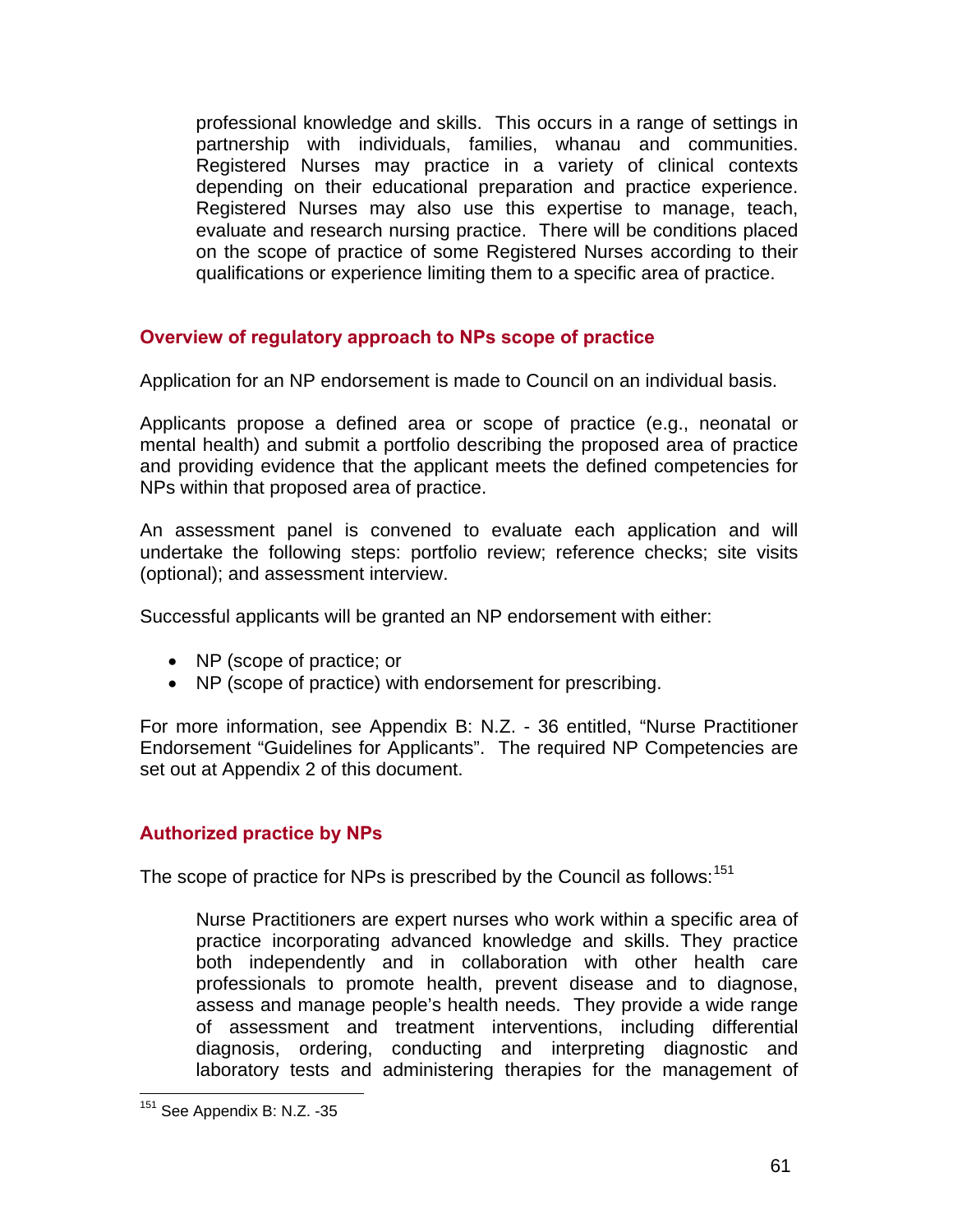potential or actual health needs. They work in partnership with individuals, families, whanau and communities across a range of settings. Nurse Practitioners may choose to prescribe medicines within their specific area of practice. Nurse Practitioners also demonstrate leadership as consultants, educators, managers and researchers and actively participate in professional activities, and in local and national policy development.

Applicants seeking prescribing rights as part of NP practice must demonstrate in their applications for NP endorsement that they meet all NP competencies related to prescribing and relevant regulatory requirements as established by the Regulations. NPs seeking prescribing rights must meet specified training requirements (see Appendix B: N.Z. - 37) and are limited to prescribing from a Schedule established under the Regulations (see Appendix B: N.Z. - 38).

### **Entry to practice requirements for NPs**

In addition to registration as an RN and relevant administrative requirements:  $152$  $152$ 

- "A minimum of four years of experience in a specific area of practice, and
- Successful completion of a clinically focused Masters Degree programme approved by the Nursing Council of New Zealand, or equivalent qualification, and
- A pass in a Nursing Council assessment of Nurse Practitioner competencies and criteria.
- NPs seeking registration with prescribing rights are required to have an additional qualification: successful completion of an approved prescribing component of the clinically-focused Masters' programme relevant to their specific area of practice."

#### **Specialty designations for NPs**

Specialty designations specific to NPs' areas or scopes of practice are approved on an individual basis in response to the application made. The range of possibilities is not closed, although Council is attempting to keep the approved scopes broad. For example:

- Primary health care
- Neonatology
- Child and adolescent

<span id="page-61-0"></span><sup>1</sup>  $152$  Appendix B: N.Z.  $-35$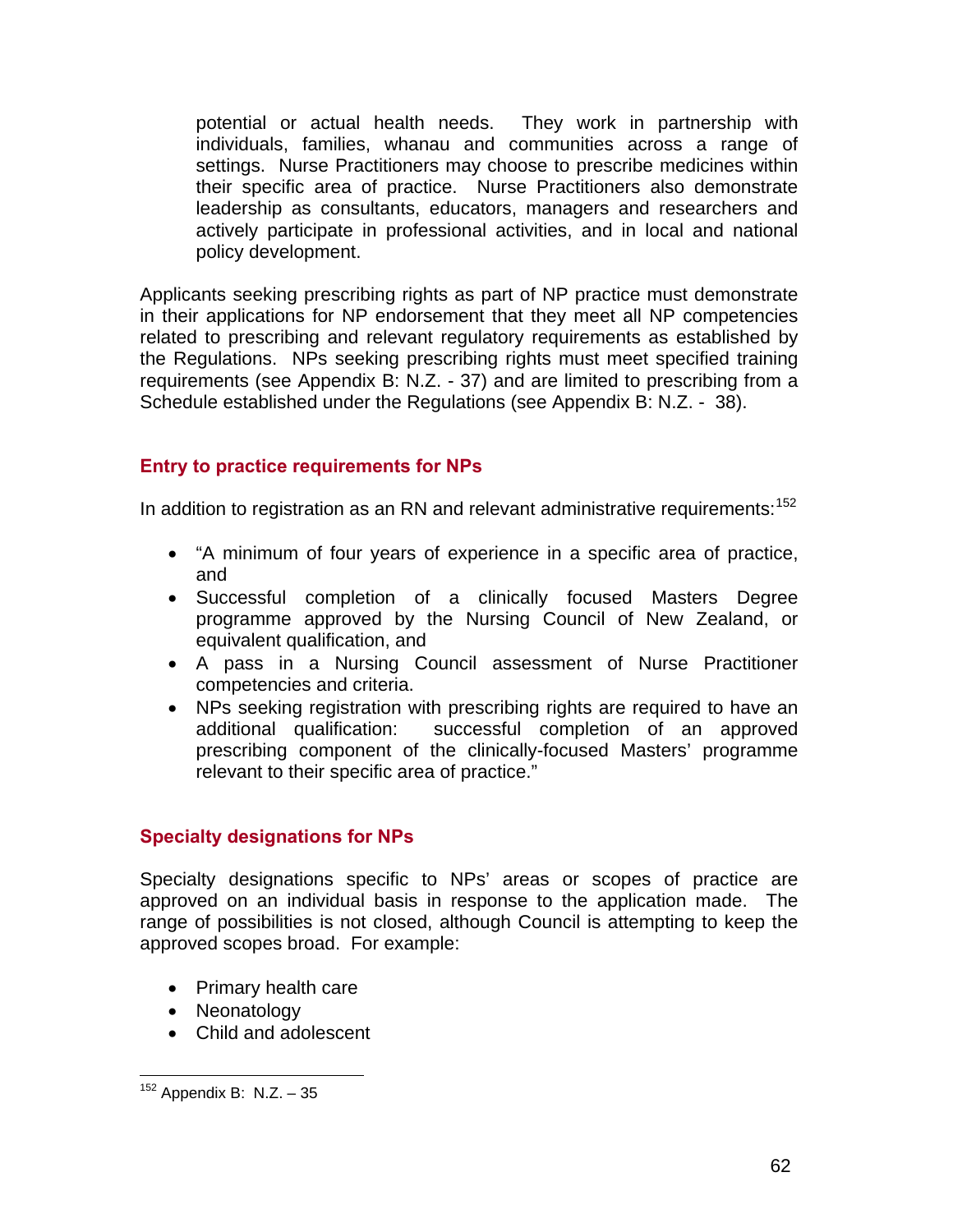- Older persons' health
- Women's health
- Mental health
- Acute care

#### **Title protection for NPs**

"A person may only use names, words, titles, initials, abbreviations, or descriptions stating or implying that the person is a health practitioner of a particular kind if the person is registered, and is qualified to be registered, as a health practitioner of that kind."<sup>[15](#page-62-0)3</sup>

#### **Continuing competence requirements for NPs**

There are three main requirements:

- Practice hours (at least 60 days or 450 hours of practice within the past three years;
- Professional development hours (at least 40 hours per year in each of the past three years);
- Meet the competencies relevant to NP scope of practice

#### **Insurance requirements for NPs**

There is no requirement for mandatory insurance coverage. In New Zealand, the purpose of insurance is to cover costs associated with professional discipline as patients are compensated for personal injury arising from professional error under a no-fault compensation regime.

#### **Anticipated legislative reform**

HPRAC has been advised that no legislative reform is presently anticipated.<sup>[1](#page-62-1)54</sup>

<span id="page-62-0"></span> $153$  Health Practitioners Act (N.Z.), s. 7(1)

<span id="page-62-1"></span><sup>&</sup>lt;sup>154</sup> Personal communication from a Council representative.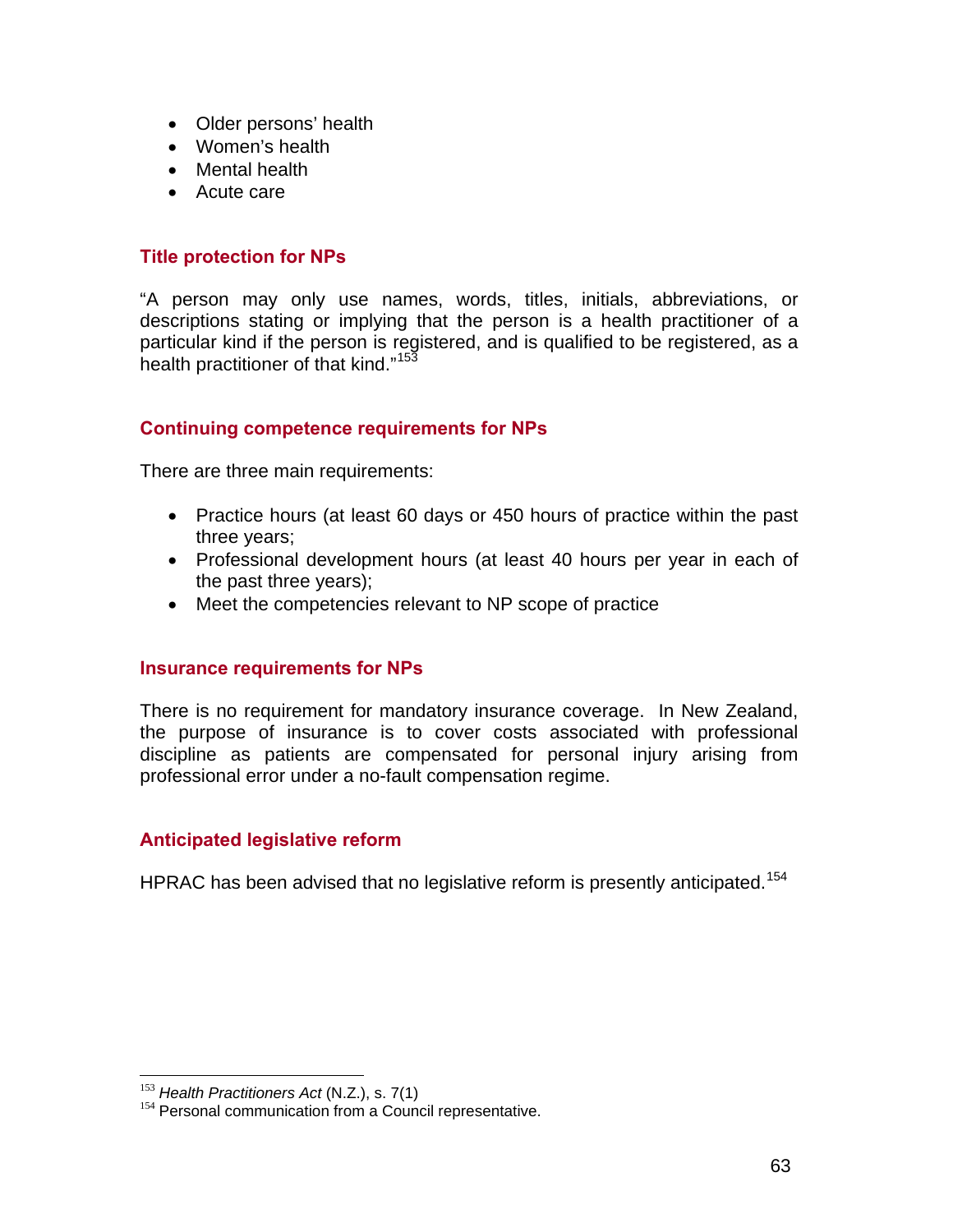## **2**. **UNITED KINGDOM**

### **Regulatory body**

Nursing and Midwifery Council (the "Council")

### **Legislation**

*The Nursing and Midwifery Order 2001* issued pursuant to the *Health Act 1999*, SI 2002 No. 253, (the "Nursing and Midwifery Order (U.K.)" or the "Order")

#### **Regulatory recognition of NPs**

No.

### **Classes of registration**

- Registered nurse ("RN")
- Midwife
- Specialist community public health nurse ("SCPHN")

## **Definitions of nursing practice**

There is no legislative definition of nursing practice.

## **Overview of regulatory approach to NPs scope of practice**

N/A

## **Authorized practice by NPs**

N/A

## **Entry to practice requirements for NPs**

N/A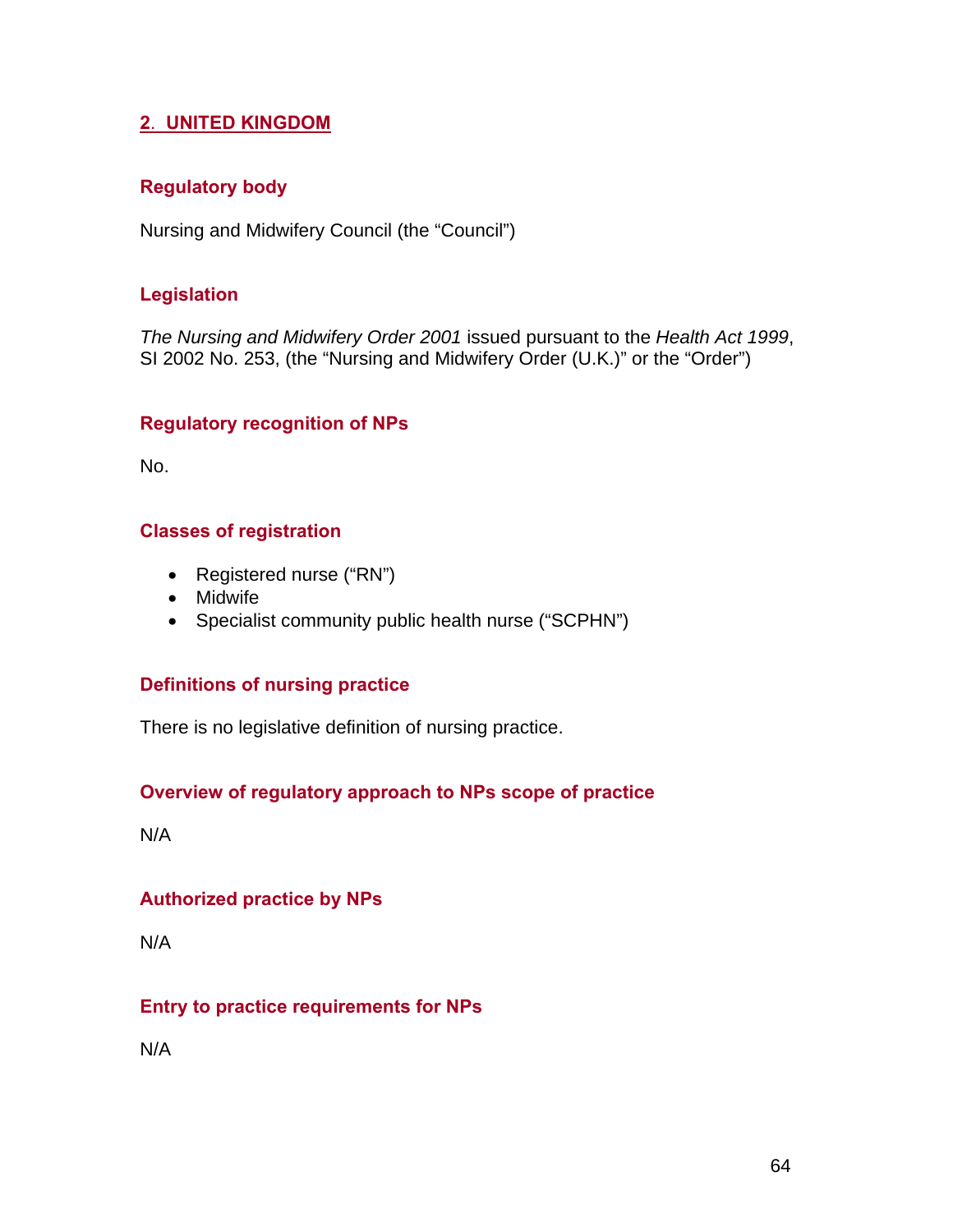# **Specialty designations for NPs**

N/A

## **Title protection for NPs**

N/A

# **Continuing competence requirements for NPs**

N/A

### **Insurance requirements for NPs**

N/A

## **Anticipated legislative reform**

In 2005, the Nursing and Midwifery Council determined that "advanced nurse practitioner" should become a registrable qualification (i.e., class of registration) and sought Privy Council approval to do so by letter in December 2005.<sup>[1](#page-64-0)55</sup> Related debate is ongoing.

#### **Other**

The U.K. has developed a regulatory framework that enables a wide range of health professionals, including RNs and midwives, to supply and administer therapeutic drugs (including the ability to prescribe and, under exceptional circumstances, to dispense).

There are two main categories of RN prescribers:

- Independent nurse prescribers, who are authorized to prescribe within a formulary; and
- Supplementary nurse prescribers, who are authorized to change the drug, dosage frequency and timing of a patient's medication (including a medicine prescribable by a doctor or dentist at the expense of the National Health Service) as agreed within a Clinical Management Plan (a

<span id="page-64-0"></span><sup>1</sup> <sup>155</sup> "Advanced Nursing Practice – update 19 June 2007", Nursing and Midwifery Council; attached as Appendix U.K. - 39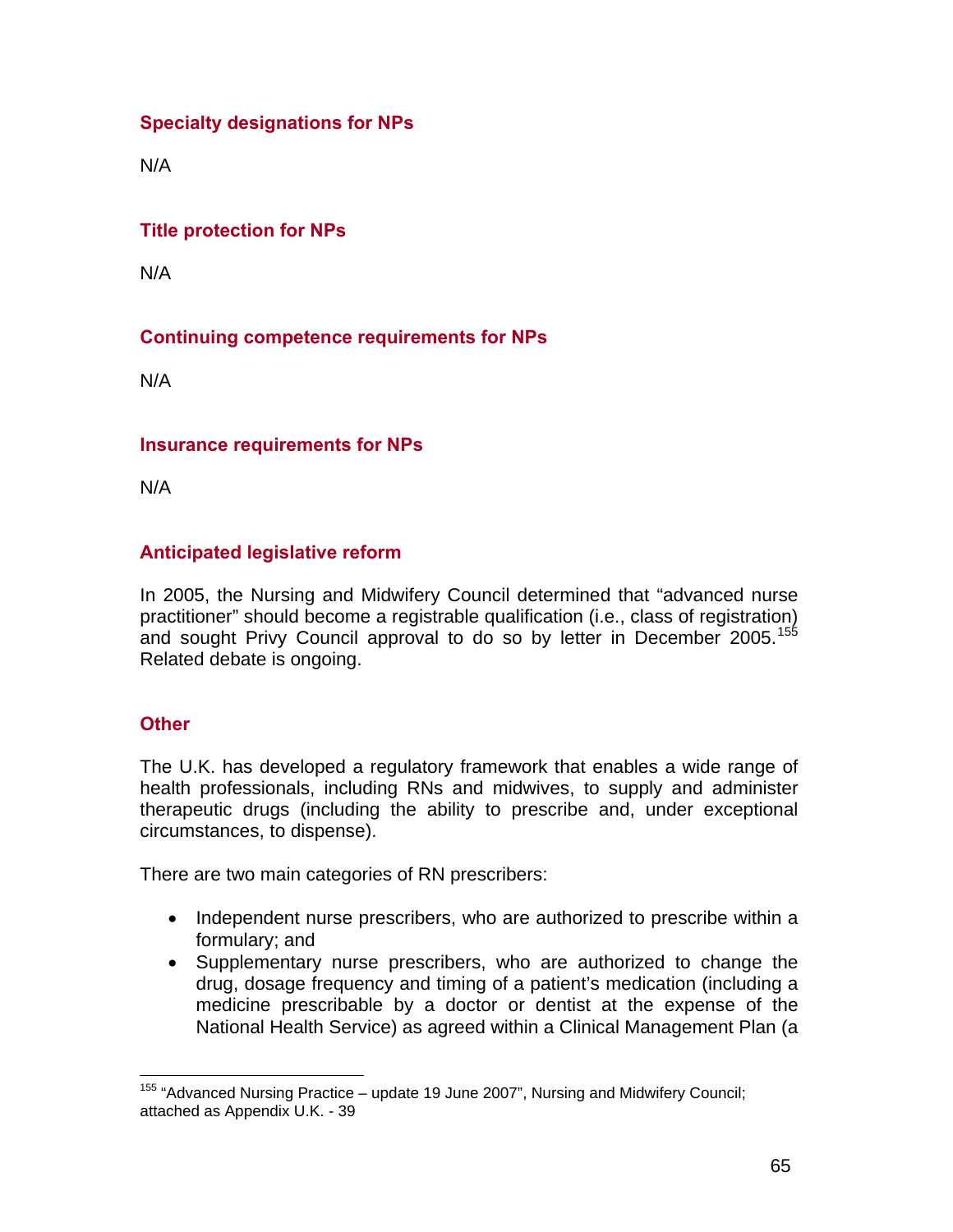voluntary agreement between the independent prescriber, the supplementary nurse prescriber and the patient).

Both independent nurse prescribers and supplementary nurse presribers must complete specified education and training (with more extensive requirements for the latter).<sup>[1](#page-65-0)56</sup>

<span id="page-65-0"></span> $\overline{a}$ <sup>156</sup> See: "Nurse prescribing and the Supply and Administration of Medication Position Statement", Nursing and Midwifery Council (attached as Appendix U.K. – 40); and Guidelines for the administration of medicines, Nursing and Midwifery Council, guidance 01.04 (attached as Appendix U.K. – 41)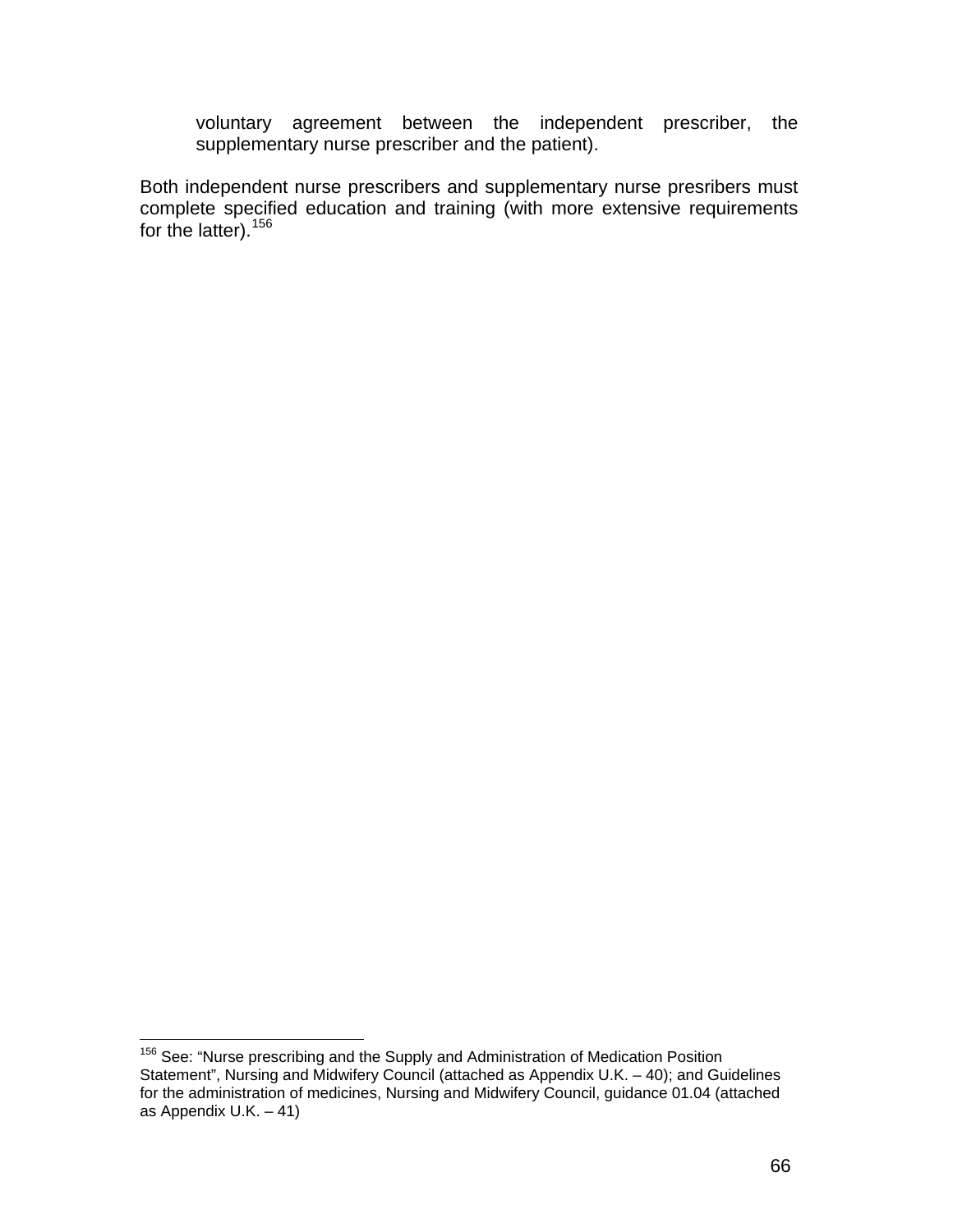## **PART 4 – UNITED STATES - JURISDICTIONAL OVERVIEW**

#### **Introduction**

This document is an overview of Nurse Practitioner (NP) regulation in the United States of America.

In the United States, the roles and functions of Nurse Practitioners are defined at the State or District level, in either statute, regulations or rules, and through a combination of education, accreditation and licensing requirements. This document identifies some of the general trends and common features across jurisdictions. This overview does not present an exhaustive examination of the roles and functions of Nurse Practitioners in all 51 jurisdictions.

To provide greater detail about each jurisdiction, we have attached two documents as APPENDIX D and APPENDIX E:

- 1. A chart that summarizes elements of Nurse Practitioner licensure and regulation in 26 American jurisdictions and the National Council of State Boards of Nursing's (NCSBN) *Model Nursing Practice Act* and Model Nursing Administrative Rules. The chart is designed to give a snapshot of how 26 jurisdictions certify and regulate NPs. The 26 jurisdictions are divided into three categories: jurisdictions with no requirement for physician involvement in diagnosing, treating and prescribing aspects of Nurse Practitioner practice (12); jurisdictions with no requirement for physician involvement in diagnosing and treating aspects of Nurse Practitioner practice (11); and jurisdictions with a requirement for physician involvement in Nurse Practitioners' diagnosis and treatment of patients but no requirement for written documentation of the relationship (3).[15](#page-66-0)7 The chart is based on The Pearson Report and cites relevant statutes, regulations and rules that govern elements of Nurse Practitioner licensure and regulation, including Scopes of Practice.
- 2. The National Organization of Nurse Practitioner Faculties' (NONPF) 2006 Domains and Core Competencies for Nurse Practitioners. The Core Competencies represent the core functions that all NPs must be able to demonstrate upon graduation from an accredited education program, and provide a detailed examination of the practical capabilities that American NPs may be expected to demonstrate in practice.

<span id="page-66-0"></span> $\overline{a}$  $157$  We have adopted the categories used by Linda Pearson in Map 1 and Map 2 of "The Pearson Report: A National Overview of Nurse Practitioner Legislation and Healthcare Issues", The American Journal for Nurse Practitioners, Vol. 11, No. 2, February 2007, Pages 24 and 25.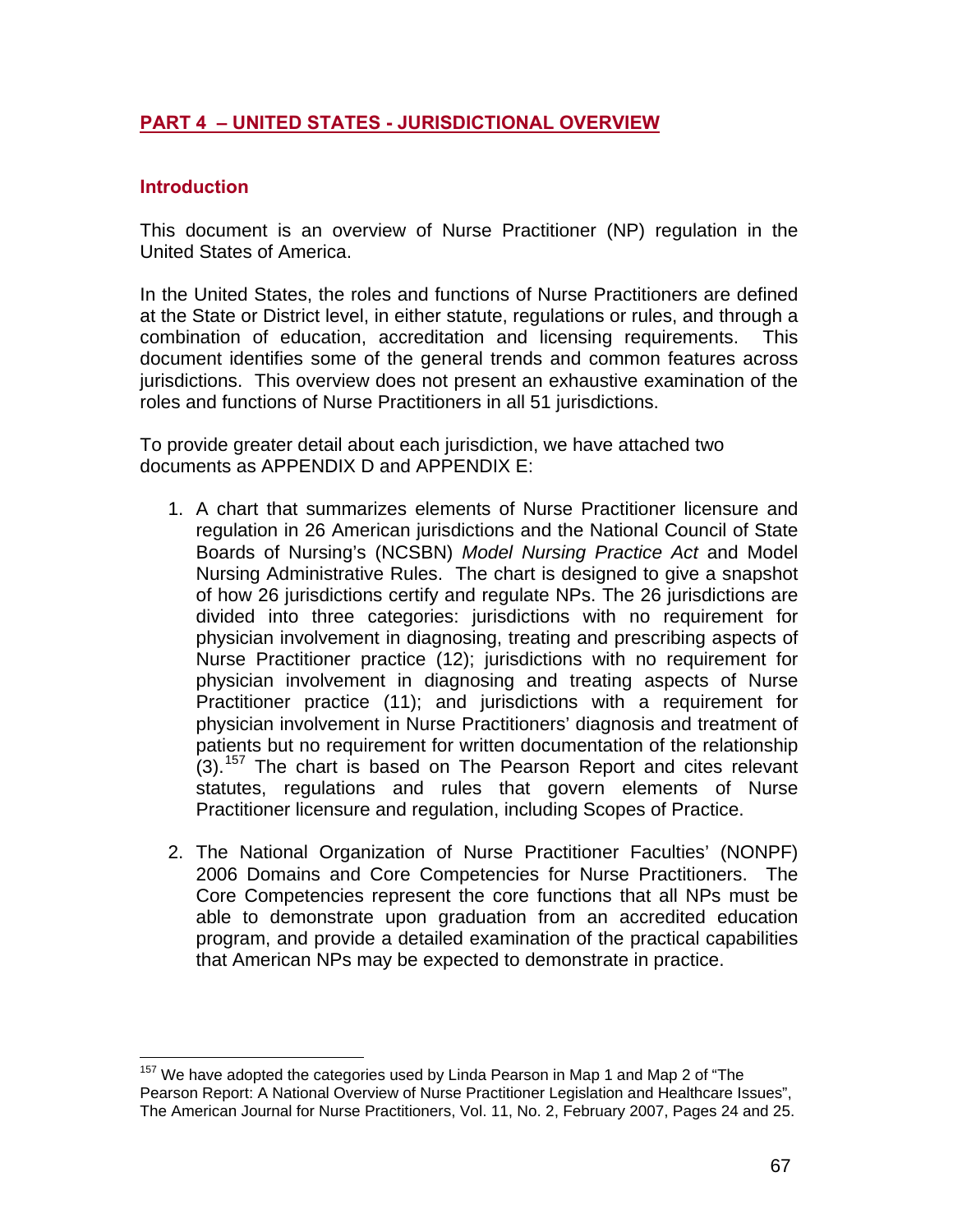#### **History of Nurse Practitioners in the United States**

In the United States the term Advanced Practice Nurse is frequently used by both States and nursing associations to refer collectively to NPs, Clinical Nurse Specialists, Nurse Midwives, and Nurse Anesthetists. Nurse Practitioners differ from other Advanced Practice Nurses in that they offer a wider range of services to a wider range of the population.<sup>[15](#page-67-0)8</sup>

Nurse Practitioners are Registered Nurses (RN) who are prepared, through a combination of advanced education and clinical training, to engage in advanced medical practice and provide a wide range of health services beyond those offered by RNs.<sup>[1](#page-67-1)59</sup> Nurse Practitioners in the United States have title protection under a variety of titles, including Nurse Practitioner, Advanced Practice Registered Nurses, Advanced Registered Nurse Practitioners or Advanced Practice Nurses among others. The titles that NPs are permitted to use vary from jurisdiction to jurisdiction.<sup>[16](#page-67-2)0</sup>.

Nurse Practitioners have been practicing in the United States since 1965, when the first NPs graduated from the University of Colorado<sup>[16](#page-67-3)1</sup>. Nurse Practitioners are regulated by both Federal and State governments. Federal law may preempt State law, and when Federal and State laws conflict, the State law will not have effect. Where no Federal law addresses an issue, or where the United States Congress has given States the authority and responsibility to make law on an issue, State law prevails. Federal law addresses the care of patients covered by Medicare or Medicaid, the care of residents in Nursing Homes and the prescription of controlled substances, among other issues.<sup>[1](#page-67-4)62</sup> Laws governing Nurse Practitioner definition, Scope of Practice, prescriptive authority and requirements for physician collaboration may be enacted by a State Legislature.<sup>[16](#page-67-5)3</sup> Nurse Practitioners are regulated at the State (or District) level by their respective Boards of Nursing, and are currently licensed to practice in every State as well as the District of Columbia.<sup>[1](#page-67-6)64</sup>

<span id="page-67-1"></span><sup>159</sup> "Nurse Practitioner Scope of Practice", American College of Nurse Practitioners, http://www.acnpweb.org/i4a/pages/index.cfm?pageid=3465, accessed October 1, 2007.

<span id="page-67-3"></span><sup>161</sup> "Frequently Asked Questions", American Academy of Nurse Practitioners, http://npfinder.com/faq.pdf, accessed October 1, 2007

 $\overline{a}$ 

<span id="page-67-0"></span><sup>&</sup>lt;sup>158</sup> Buppert, Carolyn., Nurse Practitioner's Business Practice and Legal Guide, Third Edition, Jones and Bartlett Publishers, 2008, Page 3.

<span id="page-67-2"></span><sup>&</sup>lt;sup>160</sup> "The Pearson Report: A National Overview of Nurse Practitioner Legislation and Healthcare Issues", The American Journal for Nurse Practitioners, Vol. 11, No. 2, February 2007. See also Buppert, Carolyn., Nurse Practitioner's Business Practice and Legal Guide, Third Edition, Jones

<span id="page-67-4"></span><sup>&</sup>lt;sup>162</sup> Buppert, Carolyn., Nurse Practitioner's Business Practice and Legal Guide, Third Edition, Jones and Bartlett Publishers, 2008, Page 149.

<span id="page-67-5"></span><sup>&</sup>lt;sup>163</sup> Buppert, Carolyn., Nurse Practitioner's Business Practice and Legal Guide, Third Edition, Jones and Bartlett Publishers, 2008, Page 123.

<span id="page-67-6"></span><sup>164 &</sup>quot;Frequently Asked Questions", American Academy of Nurse Practitioners, http://npfinder.com/faq.pdf, accessed October 1, 2007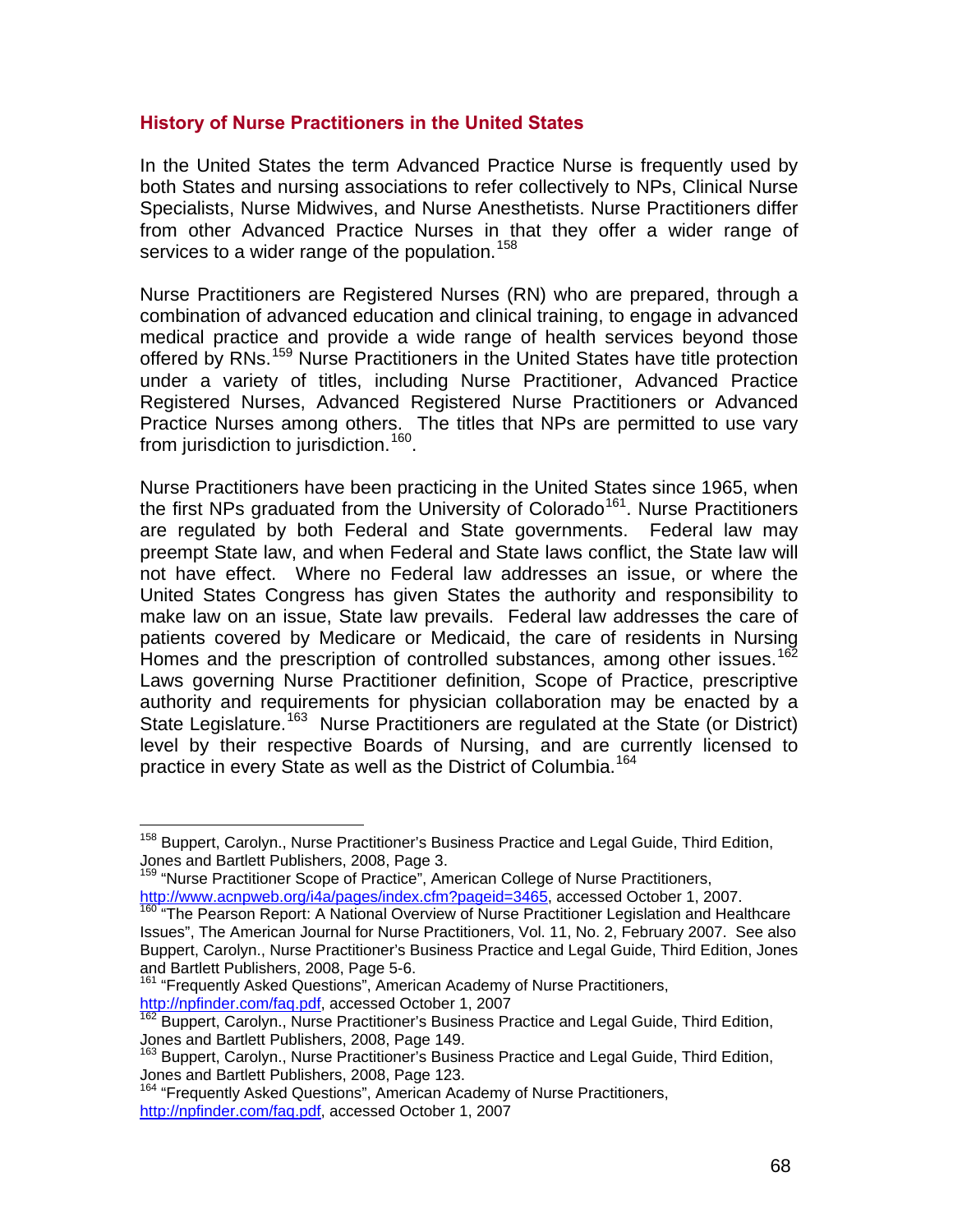As of 2006, there were nearly 140,000 NPs practicing in the United States, representing an almost 83 percent increase from 1999, when there were just over 76,000.<sup>[1](#page-68-0)65</sup> Over the past seven years, all American States and the District of Columbia have seen a net increase in the number of Nurse Practitioners. 19 States have reported over 100 percent growth in their NP populations since 1999[16](#page-68-1)6, including Arkansas (355.42 percent growth), Connecticut (199.66 percent growth), Washington DC (200.84 percent growth), Florida (203.8 percent growth) and Wisconsin (267.63 percent growth). In the United States, there are 600 million visits per year to NPs. $167$  $167$ 

### **Entry to Practice Requirements**

The citation below provides an overview of the requirements to become certified and permitted to practice as an Advanced Practice Nurse.

> Advanced practice registered nursing by nurse practitioners, nurse anesthetists, nurse midwives or clinical nurse specialists is based on knowledge and skills acquired in basic nursing education; licensure as a registered nurse; graduation from or completion of a graduate level APRN program accredited by a national accrediting body and current certification by a national certifying body in the appropriate APRN role and specialty.<sup>[16](#page-68-3)8</sup>

This section examines many of the elements that contribute to the development of Advanced Practice Registered Nurses (APRN) or Nurse Practitioners.

## **Boards of Nursing**

A Board of Nursing is a regulatory body charged by a State (or District) government with responsibility for regulating the practice of nursing within the

<span id="page-68-0"></span> $\overline{a}$ <sup>165</sup> "The Pearson Report: A National Overview of Nurse Practitioner Legislation and Healthcare Issues", The American Journal for Nurse Practitioners, Vol. 11, No. 2, February 2007, Page 14.<br><sup>166</sup> "The Pearson Report: A National Overview of Nurse Practitioner Legislation and Healthcare

<span id="page-68-1"></span>Issues", The American Journal for Nurse Practitioners, Vol. 11, No. 2, February 2007, Page 14.<br><sup>167</sup> "Frequently Asked Questions", American Academy of Nurse Practitioners,

<span id="page-68-2"></span>http://npfinder.com/faq.pdf, accessed October 1, 2007

<span id="page-68-3"></span><sup>168</sup> Citation from the National Council of State Boards of Nursing, Cited in Tarrant, F. and Associates *Literature Review of Nurse Practitioner Legislation and Regulation*: Discussion paper prepared for the Canadian Nurse Practitioner Initiative, published in the Technical Report, Section 2, Chapter 1, Appendix A, Page 144, 2005.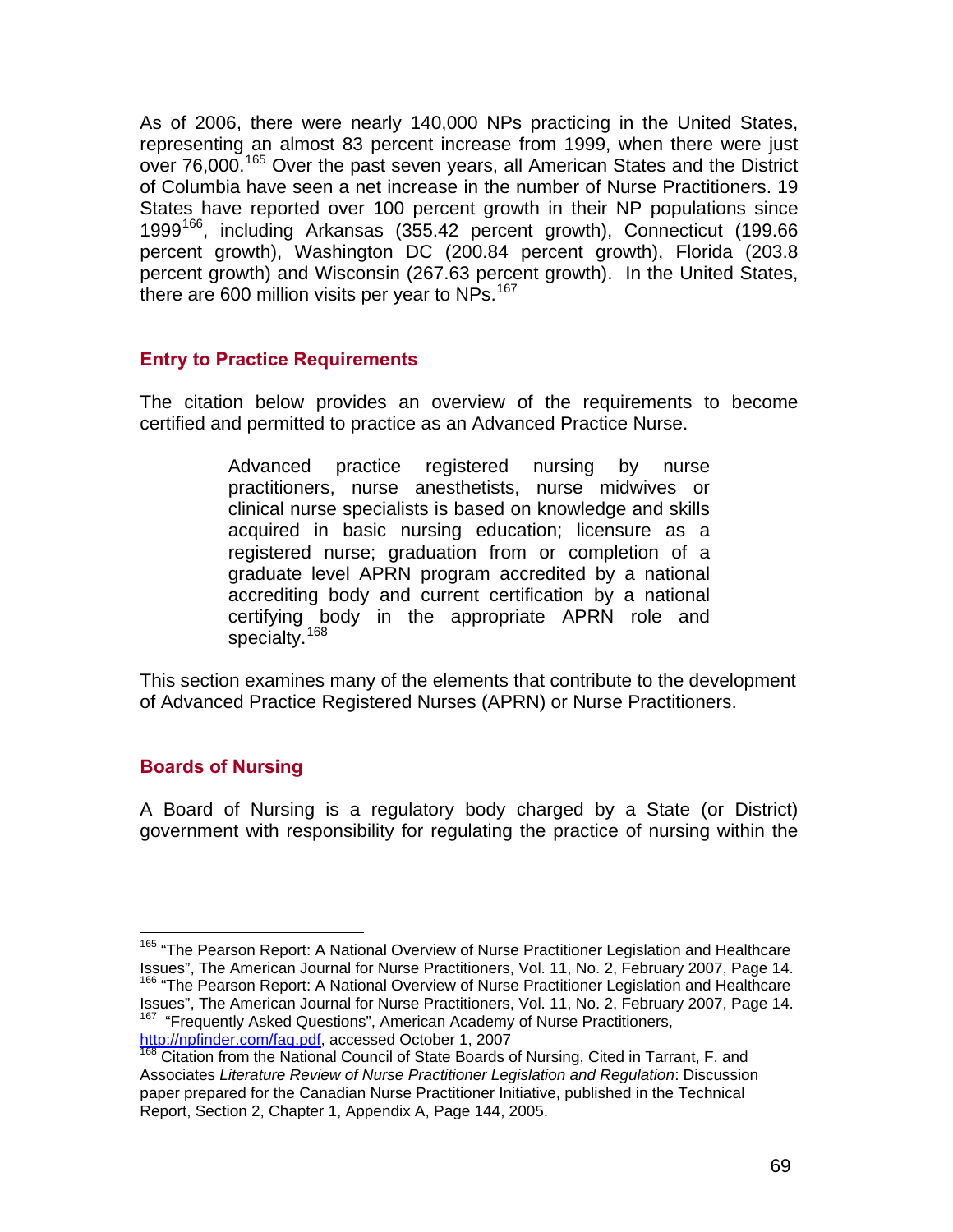State. Boards of Nursing achieve this mission by establishing the standards for safe nursing care and issuing licenses to practice nursing.<sup>[1](#page-69-0)69</sup>

The National Council of State Boards of Nursing (NCSBN) is an organization representing Boards of Nursing in the United States. The NCSBN is a forum through which Boards of Nursing act on matters of common interest and concern affecting the public health, safety and welfare, including the development of licensing examinations in nursing.<sup>[17](#page-69-1)0</sup> One of the NCSBN's main functions is to promote uniformity in relation to the regulation of nursing practice in the United States.<sup>[1](#page-69-2)71</sup>

### **Education**

 $\overline{a}$ 

To become licensed as a NP, candidates must complete an advanced education requirement. By 2008, 27 States will require NPs to hold a master's degree.<sup>[17](#page-69-3)2</sup>

## **Core Competencies**

NONPF represents over 90 percent of education institutions in the United States with Nurse Practitioner programs<sup>[1](#page-69-4)73</sup> and is devoted to promoting quality NP education nationally and internationally.<sup>[17](#page-69-5)4</sup> NONPF promotes continuous quality improvement of NP education through the development of standards, guidelines, teaching instruments, resources, and networking exchanges for faculty.<sup>[17](#page-69-6)5</sup>

In consultation with educators and experts in competency evaluation, NONPF has prepared a comprehensive list of Domains and Core Competencies in which, following graduation, NP candidates are expected to demonstrate their

<span id="page-69-0"></span><sup>&</sup>lt;sup>169</sup> "What Boards Do", The National Council of State Boards of Nursing, https://www.ncsbn.org/126.htm, accessed October 1, 2007.

<span id="page-69-1"></span><sup>&</sup>lt;sup>170</sup> "About NCSBN", The National Council of State Boards of Nursing, https://www.ncsbn.org/about.htm, accessed on October 4, 2007.

<span id="page-69-2"></span><sup>&</sup>lt;sup>171</sup> "About NCSBN", The National Council of State Boards of Nursing,

https://www.ncsbn.org/about.htm, accessed on October 4, 2007.

<span id="page-69-3"></span> $172$  "The Pearson Report: A National Overview of Nurse Practitioner Legislation and Healthcare Issues", The American Journal for Nurse Practitioners, Vol. 11, No. 2, February 2007 and Buppert, Carolyn., Nurse Practitioner's Business Practice and Legal Guide, Third Edition, Jones and Bartlett Publishers, 2008, Page 124.

<span id="page-69-4"></span><sup>&</sup>lt;sup>173</sup> "Overview", The National Organization of Nurse Practitioner Faculties, http://www.nonpf.com/NONPF2005/Overview/Overview.htm, accessed October 4, 2007.

<span id="page-69-5"></span><sup>&</sup>lt;sup>174</sup> "Welcome to NONPF", The National Organization of Nurse Practitioner Faculties, http://www.nonpf.com/index.htm, accessed October 4, 2007. 175 "Overview", The National Organization of Nurse Practitioner Faculties,

<span id="page-69-6"></span>http://www.nonpf.com/NONPF2005/Overview/Overview.htm, accessed October 4, 2007.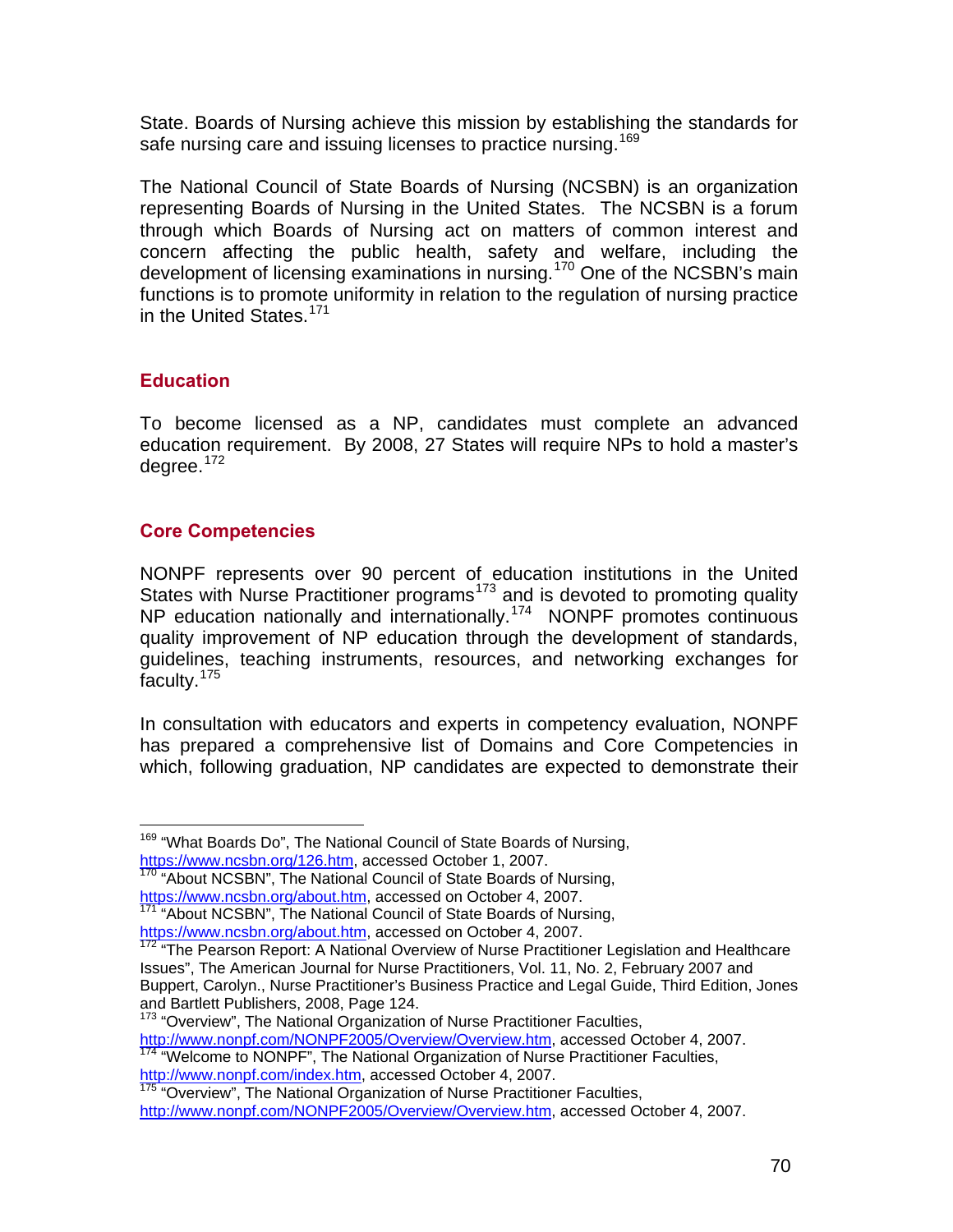competency.<sup>[17](#page-70-0)6</sup> The Core Competencies were first released in 1990, and updated in 1995, 2000, 2002, and 2006 $177$  $177$  to reflect changes in the field. The NONPF Core Competencies are appended to this document. The headings for NONPF's 2006 Core Competency areas are as follows:

- Management of patient health/illness status;
- The Nurse Practitioner-patient relationship;
- The teaching-coaching function;
- Professional role:
- Managing and negotiating health care delivery systems;
- Monitoring and ensuring the quality of health care practice; and
- $\bullet$  Culturally-sensitive care.<sup>[17](#page-70-2)8</sup>

The majority of education institutions in the United States that offer Nurse Practitioner education programs develop their curriculums to reflect NONPF's Core Competencies. To be permitted to offer degrees, these schools' NP programs must be accredited. The two main accrediting bodies in the United States are The Commission on Collegiate Nursing Education (CCNE)<sup>[17](#page-70-3)9</sup> and the National League for Nursing Accrediting Commission (NLNAC).<sup>[1](#page-70-4)80</sup> Accreditation demonstrates to both certification bodies and Boards of Nursing that an NP applicant has graduated from an education program that meets the necessary and relevant educational standards required to practice as a Nurse Practitioner.

## **Certification**

After completing their education, most NPs seek certification from a national certification body. Certification is the process by which a non-governmental body recognizes individuals who have met specified requirements. Many Boards of Nursing use professional certification as a requirement toward

http://www.nonpf.com/NONPF2005/CoreCompsFINAL06.pdf, accessed October 4, 2007.  $177$  "Welcome to NONPF", The National Organization of Nurse Practitioner Faculties,

<span id="page-70-1"></span>http://www.nonpf.com/index.htm#Comp, accessed October 4, 2007.

<span id="page-70-2"></span><sup>178</sup> "Domains and Core Competencies of Nurse Practitioner Practice March 2006", The National Organization of Nurse Practitioner Faculties,

http://www.nonpf.com/NONPF2005/CoreCompsFINAL06.pdf, accessed October 1, 2007. These are the headings of the National Organization of Nurse Practitioner Faculties Core Competencies. Please refer to the appendix to review the Core Competencies in their entirety.

<span id="page-70-0"></span><sup>1</sup> <sup>176</sup> "Domains and Core Competencies of Nurse Practitioner Practice March 2006", The National Organization of Nurse Practitioner Faculties,

<span id="page-70-3"></span> $179$  Further information on the Commission on Collegiate Nursing Education is available at http://www.aacn.nche.edu/Accreditation/mission.htm.

<span id="page-70-4"></span><sup>&</sup>lt;sup>180</sup> Further information on the National League for Nursing Accrediting Commission is available at http://www.nlnac.org/About%20NLNAC/whatsnew.htm.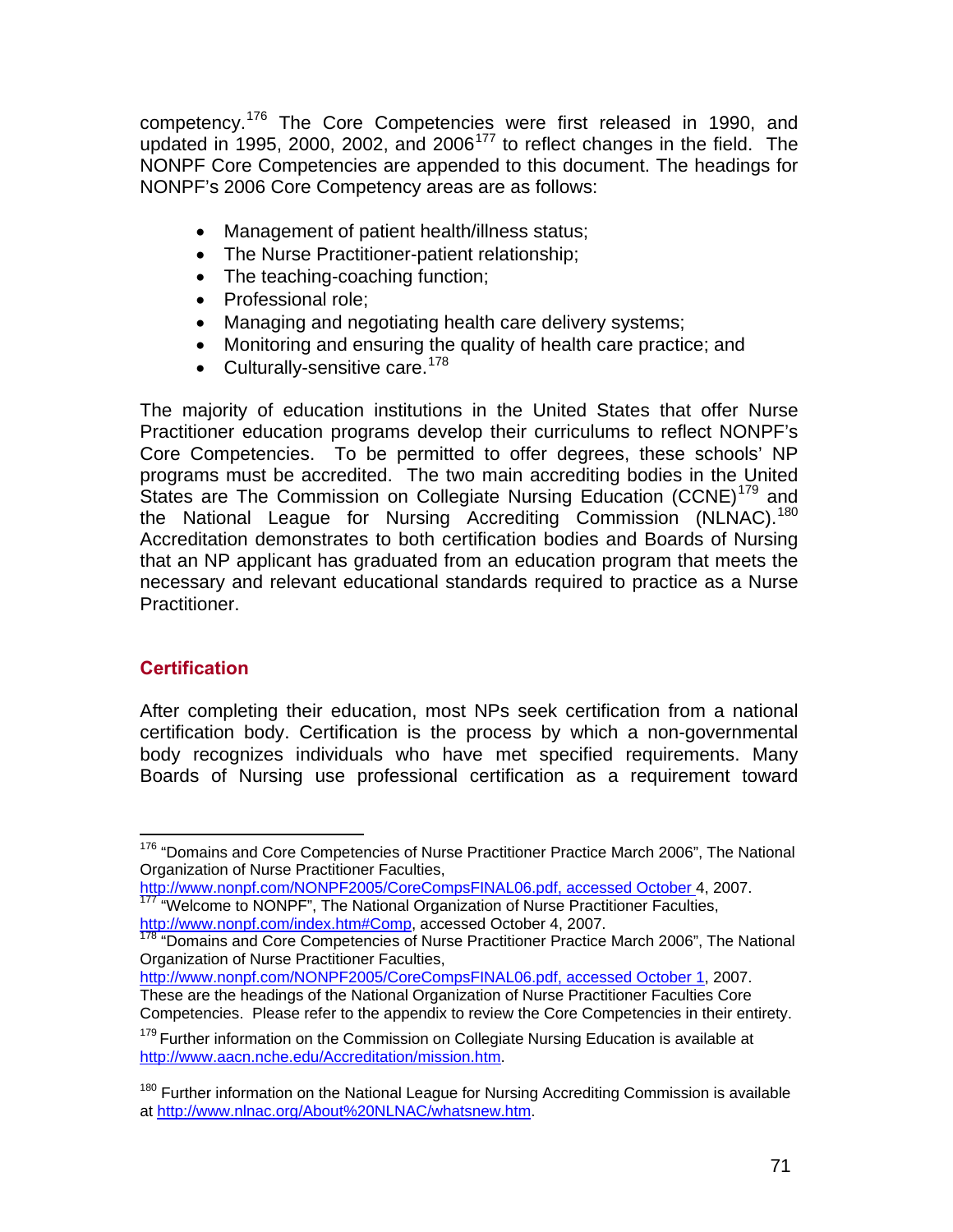granting a license authorizing a Nurse Practitioner to practice.<sup>[18](#page-71-0)1</sup> Certification allows States to meet their obligation to protect public safety, provided that the certifying exam is sufficient to demonstrate that the applicant has sufficient entry-level competencies, job-related knowledge and skills to meet the minimum-essential level for safe and effective practice.<sup>[1](#page-71-1)82</sup> The American Board of Nursing Specialties (ABNS) defines certification as the formal recognition of the specialized knowledge, skills and experience demonstrated by the achievement of standards identified by a nursing specialty to promote optimal health outcomes.<sup>[1](#page-71-2)83</sup>

There are two main certification bodies in the United States, the American Nurses Credentialing Centre (ANCC) and the American Academy of Nurse Practitioners (AANP). The AANP offers certification exams for Family, Adult and Geriatric Nurse Practitioner<sup>[18](#page-71-3)4</sup>, while the ANCC offers exams in the following advanced specialties:

- Acute Care Nurse Practitioner;
- Adult Health Clinical Nurse Specialist;
- Adult Nurse Practitioner;
- Adult Psychiatric & Mental Health Clinical Nurse Specialist;
- Adult Psychiatric & Mental Health Nurse Practitioner;
- Child/Adolescent Psychiatric & Mental Health Clinical Nurse Specialist;
- Family Nurse Practitioner;

 $\overline{a}$ 

- Family Psychiatric & Mental Health Nurse Practitioner;
- Gerontological Clinical Nurse Specialist;
- Gerontological Nurse Practitioner;
- Pediatric Clinical Nurse Specialist;
- Pediatric Nurse Practitioner; and
- Public/Community Health Clinical Nurse Specialist.<sup>[1](#page-71-4)85</sup>

In addition to their general certification, Nurse Practitioners can pursue further specialization in a subspecialty area, such as Adult Critical Care, Child Critical Care or a specific disease entity. Not all jurisdictions recognize the same advanced specialty or subspecialty areas, nor do they all list the specialty areas

<span id="page-71-0"></span><sup>&</sup>lt;sup>181</sup> "Practice and Discipline: Nurse Licensure and Certification", The National Council of State Boards of Nursing, http://www.ncsbn.org/168.htm, accessed October 1, 2007.

<span id="page-71-1"></span><sup>&</sup>lt;sup>182</sup> "Using Nurse Practitioner Certification: Background of the issue", The National Council of State Boards of Nursing, https://www.ncsbn.org/938.htm, accessed October 1, 2007.

<span id="page-71-2"></span><sup>&</sup>lt;sup>183</sup> American Board of Nursing Specialties, http://www.nursingcertification.org/, accessed October 1, 2007.

<span id="page-71-3"></span><sup>&</sup>lt;sup>184</sup> "Frequently Asked Questions", American Academy of Nurse Practitioners, http://www.aanp.org/NR/rdonlyres/esnakleoypfzpgaccmvvmigssi75ktrstvq4panj2a57zvc3g4bm mdr37r5dwwebkfkhvsbyljhomn3imvayogc5qbc/FREQUENTLY+ASKED+QUESTIONS+1-9- 07.pdf, accessed October 3, 2007.

<span id="page-71-4"></span><sup>185 &</sup>quot;Why ANCC Certification?", American Nurses Credentialing Centre, http://www.nursecredentialing.org/cert/index.htm,accessed October 3, 2007.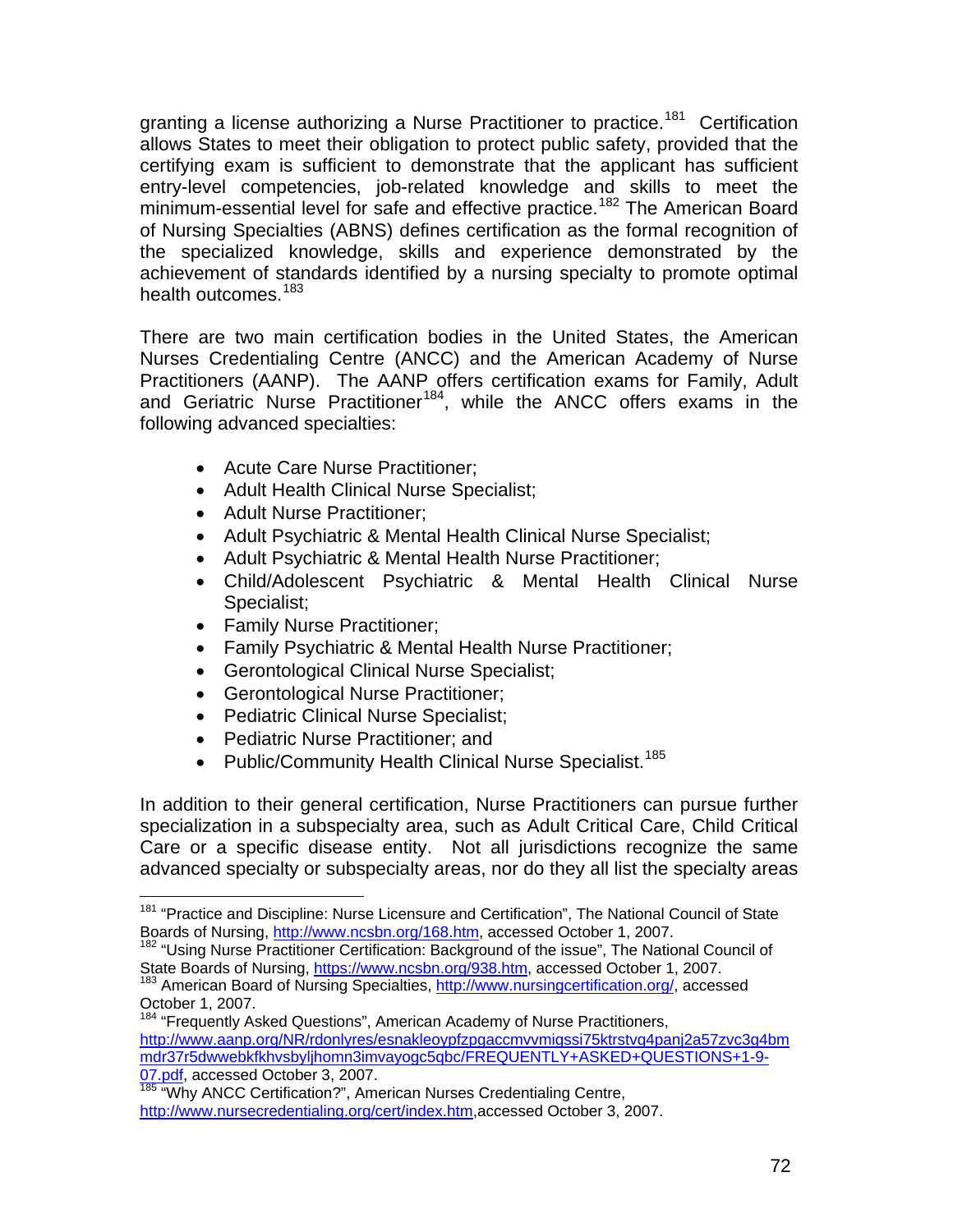that they recognize in statute. Some leave it to the discretion of their Boards of Nursing to determine the specialty practice areas that will be licensed to practice within their territories.<sup>[1](#page-72-0)86</sup>

According to the NCSBN's position paper on the regulation of Advanced Practice Nursing, many Advanced Practice Registered Nurses who are certified in a subspecialty have a narrow Scope of Practice and may not be able to deal with the wide variety of health disorders they would face in practice. The position paper states that it is very difficult to evaluate the validity and reliability of certification exams administered to a small pool of candidates, as is typical of subspecialty categories, making these exams unsuitable for regulatory purposes. The position paper concludes that it is inappropriate to continue expanding the number of available subspecialty programs because graduates expect to be licensed as Advanced Practice Registered Nurses, but legal recognition of a narrow Scope of Practice may not serve the public interest<sup>[1](#page-72-1)87</sup>.

#### **Licensure**

 $\overline{a}$ 

After becoming certified, an NP must become licensed in the State where they wish to practice in order to be authorized to practice in their chosen specialty. Licenses are granted to NPs by their respective Boards of Nursing. Once a license is issued, the Board is responsible for monitoring licensees' compliance with State laws and taking action against nurses who have exhibited unsafe nursing practice.<sup>[18](#page-72-2)8</sup>

Licensing requirements define what is necessary for practitioners to be authorized to practice their profession safely and validate that the license holder has met the requirements. Licensure includes both the determination that an individual has the qualifications necessary to safely perform a legally defined Scope of Practice and an evaluation of licensure applications to determine that the qualifications are met. Licensure provides that a specified Scope of Practice may only be performed legally by licensed individuals.<sup>[1](#page-72-3)89</sup>

<span id="page-72-0"></span><sup>&</sup>lt;sup>186</sup> "The Pearson Report: A National Overview of Nurse Practitioner Legislation and Healthcare Issues", The American Journal for Nurse Practitioners, Vol. 11, No. 2, February 2007. See also Buppert, Carolyn, Nurse Practitioner's Business Practice and Legal Guide, Third Edition, Jones and Bartlett Publishers, 2008, Page 6.

<span id="page-72-1"></span><sup>&</sup>lt;sup>187</sup> "Regulation of Advanced Practice Nursing: 2002 National Council of State Boards of Nursing Position Paper", National Council of State Boards of Nursing, Pages 4-5.

<span id="page-72-2"></span><sup>&</sup>lt;sup>188</sup> "What Boards Do", The National Council of State Boards of Nursing, https://www.ncsbn.org/126.htm, accessed October 1, 2007.

<span id="page-72-3"></span><sup>&</sup>lt;sup>189</sup> "Practice and Discipline: Nurse Licensure and Certification", The National Council of State Boards of Nursing, http://www.ncsbn.org/168.htm, accessed October 1, 2007.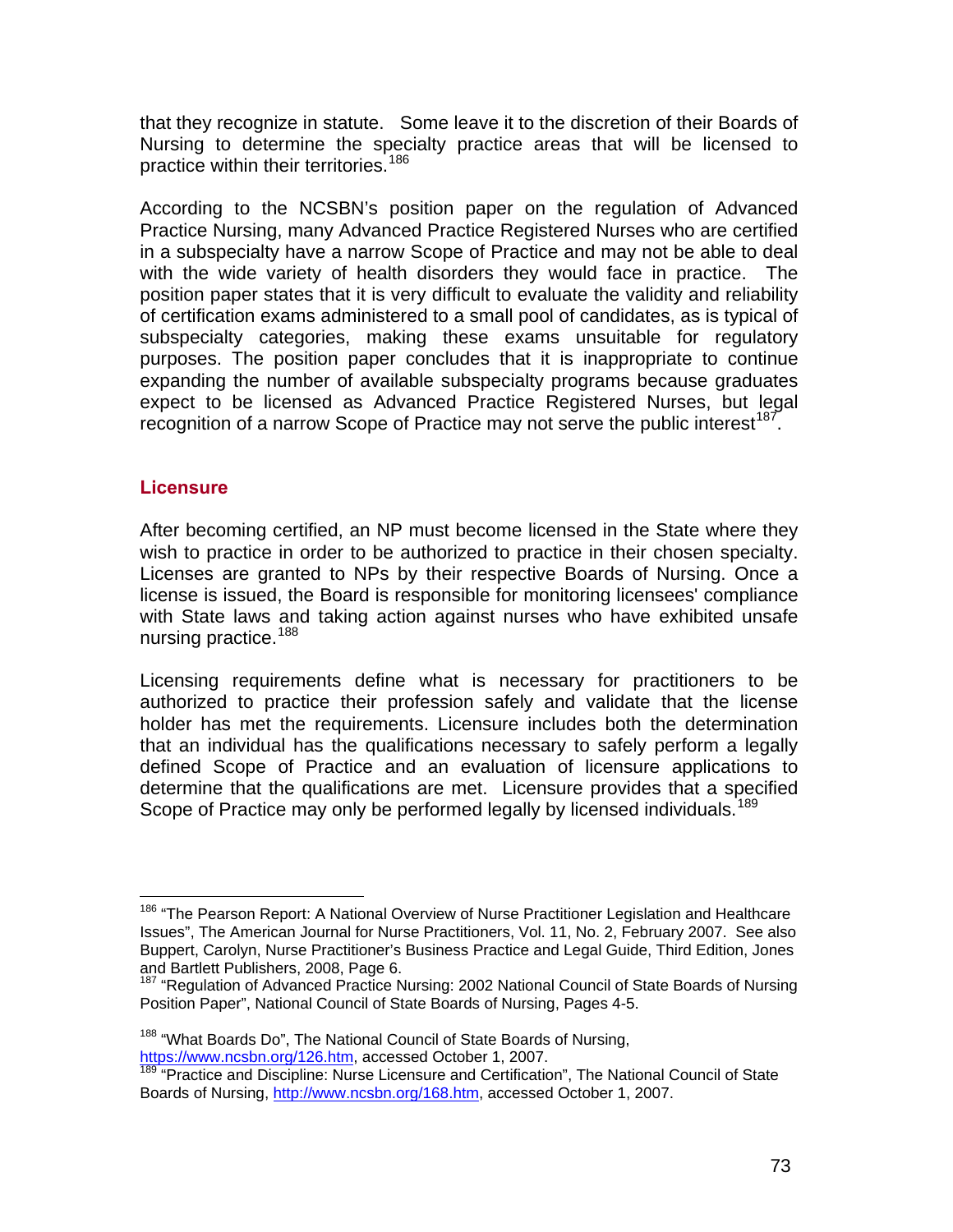#### **National Standards**

In the United States there are several national organizations involved in setting broad national standards for the practice of nursing. The NCSBN, national certification bodies and regulatory organizations promote a level of consistency in a field with many players, including educators and patient advocates.

In 2004, the NCSBN produced the third major revision of its *Model Nursing Practice Act* and Model Nursing Administrative Rules.<sup>[19](#page-73-0)0</sup> This document is intended to provide both an overview of the current state of regulation and legislation as well as new ideas, approaches and suggestions for the future of NP regulation. In the context of the evolutions in nursing education, practice and policy, *the Model Nursing Practice Act* aims to promote a degree of uniformity among jurisdictions and a common national understanding of what constitutes the practice of nursing, while allowing State Boards to gain new ideas and different approaches to regulation or use them to test their existing regulatory structures.<sup>[1](#page-73-1)91</sup> Advanced Practice Registered Nurses were first incorporated into the *Model Nursing Practice Act* in [19](#page-73-2)93.<sup>192</sup>

Another national initiative is the Nurse Licensure Compact (NLC). Dating to a [19](#page-73-3)98 policy statement by the NCSBN's Board of Directors<sup>193</sup>, the NLC is designed to facilitate the movement of Registered Nurses and Licensed Practical/Vocational Nurses and the recognition of credentials across borders by allowing a nurse to have one license (in their State of residency) and to practice in other States, subject to each State's law and regulations. In order to achieve mutual recognition, each State must enact legislation or regulations authorizing the NLC and adopt administrative rules and regulations to implement it. As of October, 2007, 22 States had implemented the NLC.<sup>[19](#page-73-4)4</sup>

A similar initiative for APRNs began in 2000. The APRN Compact offers states a mechanism for mutually recognizing APRN licenses and authority to practice. A State must either be a member of the NLC, or choose to enter into both Compacts simultaneously to be eligible for the APRN Compact.<sup>[19](#page-73-5)5</sup> To date three States have passed APRN Compact Legislation, although they have not

<span id="page-73-4"></span> $194$  "Participating States in the NLC", The National Council of State Boards of Nursing, https://www.ncsbn.org/158.htm, accessed October 3, 2007.

<span id="page-73-0"></span> $\overline{a}$ <sup>190</sup> "Introduction to the Revised Models", The National Council of State Boards of Nursing, https://www.ncsbn.org/ModelRulesIntro.pdf, accessed on October 17, 2007.

<span id="page-73-1"></span><sup>&</sup>lt;sup>191</sup> "Model Nursing Act and Rules", The National Council of State Boards of Nursing, https://www.ncsbn.org/312.htm, accessed October 2, 2007

<span id="page-73-2"></span><sup>&</sup>lt;sup>192</sup> Model Nursing Practice Act, Adopted August 1993, Revised, August 1994, National Council of State Boards of Nursing, page ii, 1994.

<span id="page-73-3"></span><sup>&</sup>lt;sup>193</sup> "Background information about the RN and LPV/VN Nurse Licensure Compact", The National Council of State Boards of Nursing, https://www.ncsbn.org/156.htm, accessed October 3, 2007.

<span id="page-73-5"></span><sup>195 &</sup>quot;APRN Compact", The National Council of State Boards of Nursing, https://www.ncsbn.org/917.htm, accessed October 3, 2007.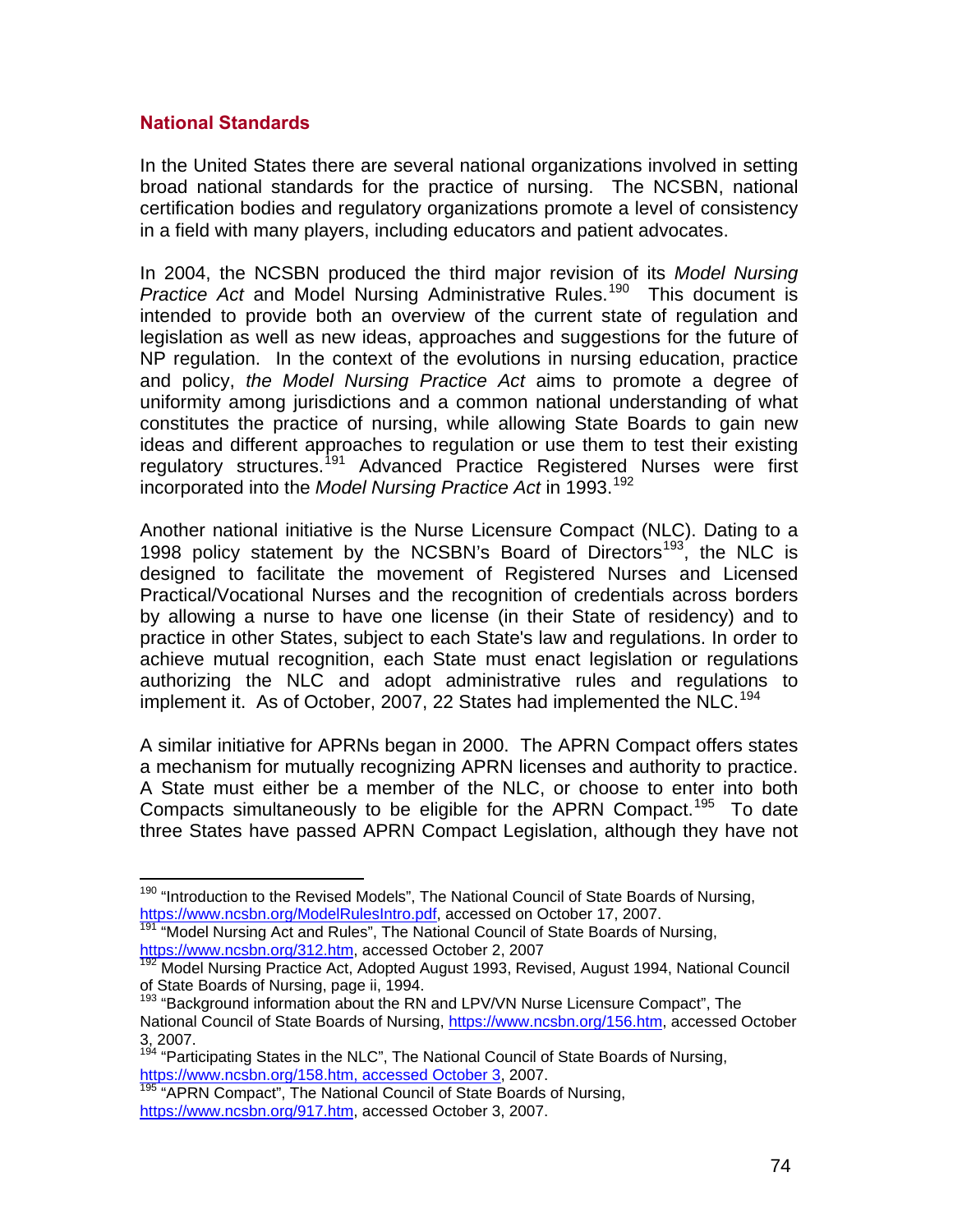begun drafting the rules. As such, there are currently no nurses practicing under the APRN Compact.<sup>[1](#page-74-0)96</sup>

## **Regulation of the Practice of Nurse Practitioners**

Subject to the legislative requirements of the jurisdictions where they practice, NPs are able to perform the following medical services:

- Take health histories;
- Provide complex physical examinations;
- Diagnose and treat many common acute and chronic problems;
- Interpret laboratory results and X-Rays;
- Prescribe and manage medications and other therapies;
- Provide health teaching and supportive counseling with an emphasis on the prevention of illness and health maintenance; and
- $\bullet$  Refer patients to other health professionals as needed.<sup>[19](#page-74-1)7</sup>

The Pearson Report includes two maps that give an overview of two aspects of a Nurse Practitioner's practice: their ability to diagnose and treat patients independently of a physician; and their ability to prescribe medication to patients independently of a physician. These maps reveal the American jurisdictions where NPs have a high degree of autonomy.

Pearson's first map identifies 23 jurisdictions with no requirement for physician involvement in diagnosing and treating aspects of Nurse Practitioner practice. In these jurisdictions, an NP's Scope of Practice is defined either in legislation or regulation and applies to an individual Nurse Practitioner.

#### **Map 1: Overview of Diagnosing and Treating Aspects of NP Practice**

The 23 jurisdictions with no requirement for physician involvement in NPs diagnosis or treatment of patients<sup>[1](#page-74-2)98</sup> are:

| Alaska               | New Jersey        |
|----------------------|-------------------|
| Arizona              | <b>New Mexico</b> |
| Colorado             | North Dakota      |
| District of Columbia | Oklahoma          |
| Hawaii               | Oregon            |

<span id="page-74-0"></span> $\overline{a}$ <sup>196</sup> "Background information on the APRN Compact", The National Council of State Boards of Nursing, https://www.ncsbn.org/156.htm, accessed October 3, 2007.

<span id="page-74-1"></span><sup>197</sup> "Nurse Practitioner Scope of Practice", American College of Nurse Practitioners, http://www.acnpweb.org/i4a/pages/index.cfm?pageid=3465, accessed October 1, 2007.

<span id="page-74-2"></span><sup>&</sup>lt;sup>198</sup> "The Pearson Report: A National Overview of Nurse Practitioner Legislation and Healthcare Issues", The American Journal for Nurse Practitioners, Vol. 11, No. 2, February 2007, Page 24.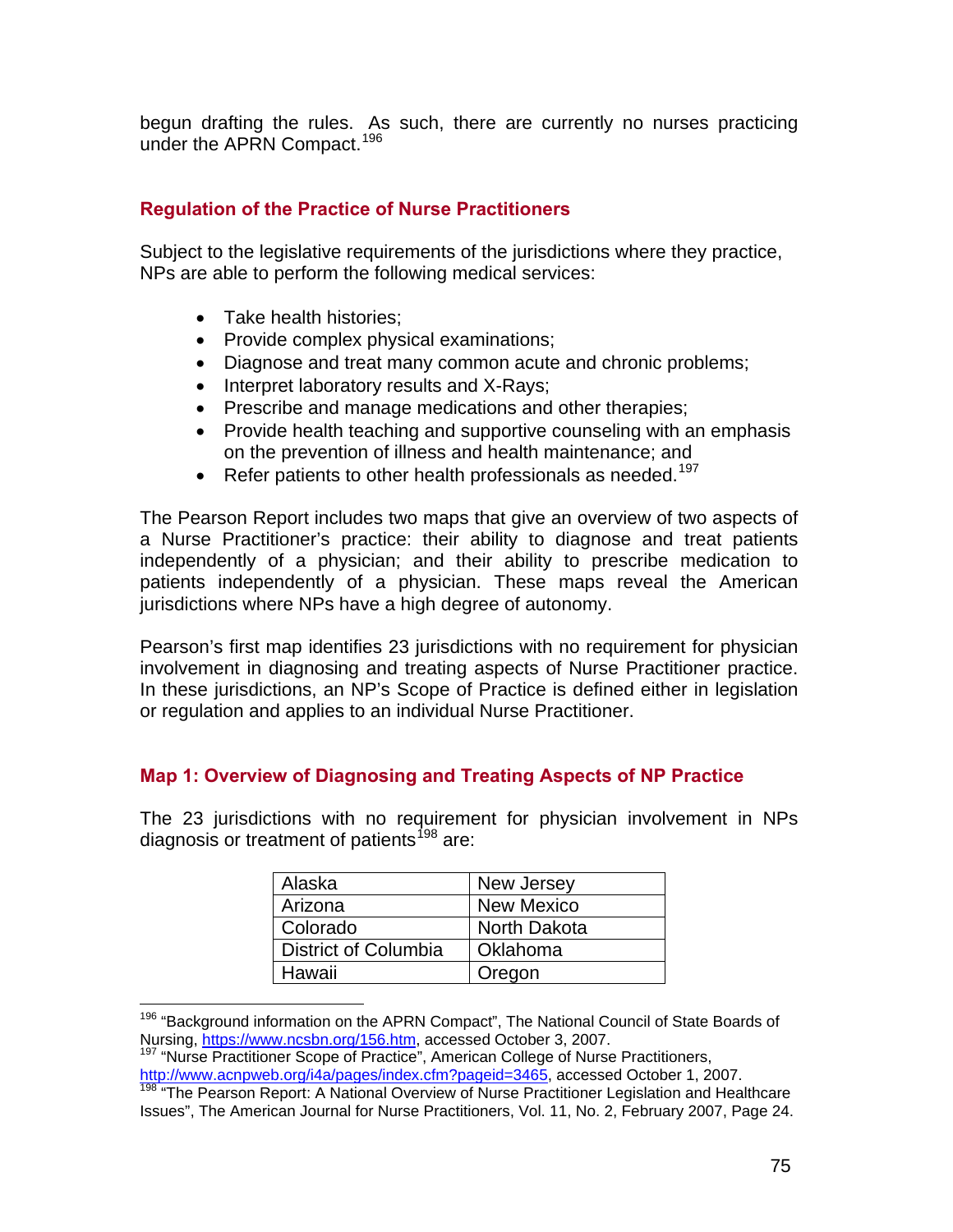| Idaho                     | Rhode Island     |
|---------------------------|------------------|
| lowa                      | <b>Tennessee</b> |
| Kentucky                  | Utah             |
| Maine (after the first 2) | Washington       |
| years of practice)        |                  |
| Michigan                  | West Virginia    |
| Montana                   | Wyoming          |
| New Hampshire             |                  |

Pearson cites an additional four States: Connecticut, Indiana, Pennsylvania and Minnesota, with a requirement for physician involvement in NPs diagnosis and treatment of patients, but no requirement for written documentation of the relationship. In these States, the relationship could vary from collaboration, supervision, authorization, and/or delegation to direction of activities. Although Pearson classified Pennsylvania as not requiring written documentation of a Nurse Practitioner's relationship with a physician, further research and discussion with the Legal Counsel to the Pennsylvania State Board of Nursing revealed that there is a requirement for a written collaborative agreement. We have therefore not included Pennsylvania in the chart attached as Appendix D. The remaining 24 States have a requirement for physician involvement that must be documented in writing.<sup>[19](#page-75-0)9</sup>

## **Map 2: Overview of Prescribing Aspect of NP Practice**

Twelve of the 23 jurisdictions mentioned above grant Nurse Practitioners prescribing privileges, in accordance with, and subject to, their Scopes of Practice, certification and licensure requirements, that are not subject to any requirement for physician involvement (Alaska, Arizona, the District of Columbia, Idaho, Iowa, Maine (after the first two years of practice), Montana, New Hampshire, New Mexico, Oregon, Washington and Wyoming).

In the remaining 39 American States, there is a requirement for physician involvement in the prescribing of Nurse Practitioner practice. This relationship must be documented in writing and may vary from collaboration, supervision, authorization and/or delegation, or direction of activities.<sup>[20](#page-75-1)0</sup>

## **Continuing Competence**

 $\overline{a}$ 

A majority of American jurisdictions require re-licensure on average every two years. The provisions for re-licensure tend to be found in either legislation or

<span id="page-75-1"></span><span id="page-75-0"></span><sup>&</sup>lt;sup>199</sup> "The Pearson Report: A National Overview of Nurse Practitioner Legislation and Healthcare Issues", The American Journal for Nurse Practitioners, Vol. 11, No. 2, February 2007, Page 24.<br><sup>200</sup> "The Pearson Report: A National Overview of Nurse Practitioner Legislation and Healthcare Issues", The American Journal for Nurse Practitioners, Vol. 11, No. 2, February 2007, Page 25.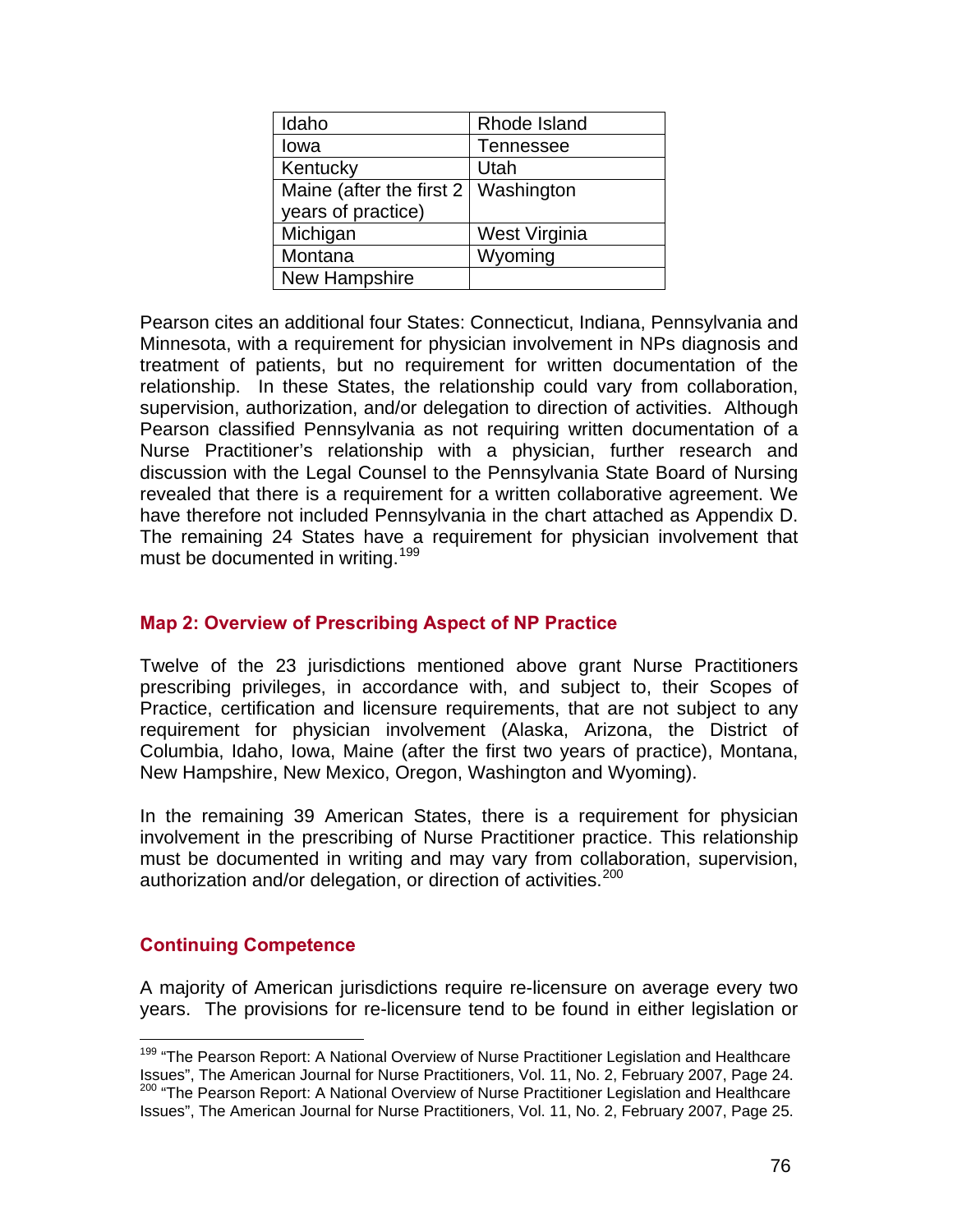regulations, and Boards of Nursing are responsible for ensuring that the qualifications and competencies of the nurses they regulate remain at an appropriate standard. The vast majority of jurisdictions require mandatory continuing education and the maintenance of national certification as requirements for Nurse Practitioners to maintain their licenses. Some also require a satisfactory employer evaluation of the NP's performance or participation in a peer review process.<sup>[2](#page-76-0)01</sup>

## **Conclusion**

 $\overline{a}$ 

To provide greater detail about each jurisdiction, we have attached the two documents noted in the introduction.

The chart attached as Appendix D is divided into three sections, as follows:

- Section 1 summarizes the *Model Nursing Practice Act* and Model Nursing Administrative Rules, and the 12 jurisdictions with no requirement for physician involvement in diagnosing, treating and prescribing aspects of Nurse Practitioner practice;
- Section 2 summarizes 11 jurisdictions with no requirement for physician involvement in diagnosing and treating aspects of Nurse Practitioner practice; and
- Section 3 summarizes three jurisdictions with a requirement for physician involvement in Nurse Practitioners' diagnosis and treatment of patients, but no requirement for written documentation of the relationship.

The chart is based on information found in The Pearson Report and cites relevant statutes, regulations and rules that define Nurse Practitioners Scopes of Practice, and where possible, quality assurance or continuing education requirements.

While the chart is designed to give an overview of how these jurisdictions regulate NPs and determine their Scopes of Practice, it does not represent an exhaustive legal review of the legislation, regulation and rules from each jurisdiction. Appendix D should not be relied upon as an up to date review of the legislative and regulatory frameworks from the jurisdictions cited.

<span id="page-76-0"></span><sup>&</sup>lt;sup>201</sup> "The Pearson Report: A National Overview of Nurse Practitioner Legislation and Healthcare Issues", The American Journal for Nurse Practitioners, Vol. 11, No. 2, February 2007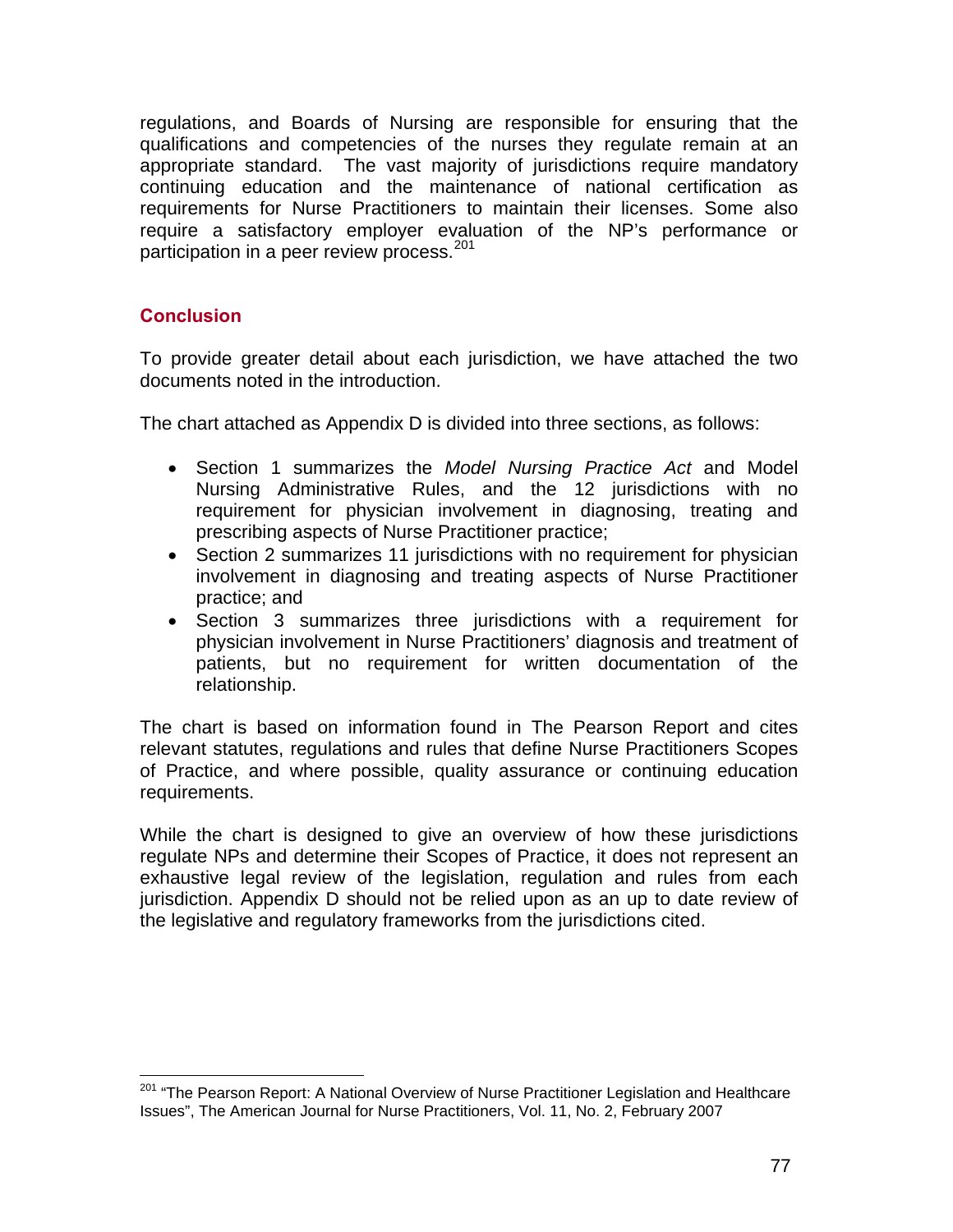# **PART 5 – SELECTED U.S. JURISDICTIONS**

# **1. COLORADO**

## **Regulatory body**

Colorado State Board of Nursing (the "Board")

## **Legislation**

*Colorado Nurse Practice Act*, C.R.S. Title 12, Article 38 (the "*Colorado Nurse Practice Act*" or the "Act")

Nursing Board Rules (3 CCR 716-1) (the "Colorado Rules" or the "Rules")

## **Regulatory recognition of NPs**

Yes.

 $\overline{a}$ 

#### **Classes of registration**

- Registered nurse or registered professional nurse ("RN")
	- The term "advanced practice nurse" ("APN"), is an umbrella term that includes nurse practitioners ("NPs") and other specialties of advanced practice nurses. The advanced practice and prescriptive authorities are authorities that attach to the RN license.<sup>[20](#page-77-0)2</sup>
- Practical nurse, trained practical nurse, licensed vocational nurse, licensed practical nurse ("PN")

## **Definitions of nursing practice**

The "practice of professional nursing" is defined to mean,  $203$  $203$ 

<span id="page-77-0"></span><sup>202</sup> *Colorado Nurse Practice Act*, s.12-38-111.5(3); the other categories of APNs are: certified nurse midwife ("CNM"); clinical nurse specialist ("CNS"); certified registered nurse anesthetist ("CRNA")

<span id="page-77-1"></span><sup>203</sup> *Colorado Nurse Practice Act*, s.12-38-103(10)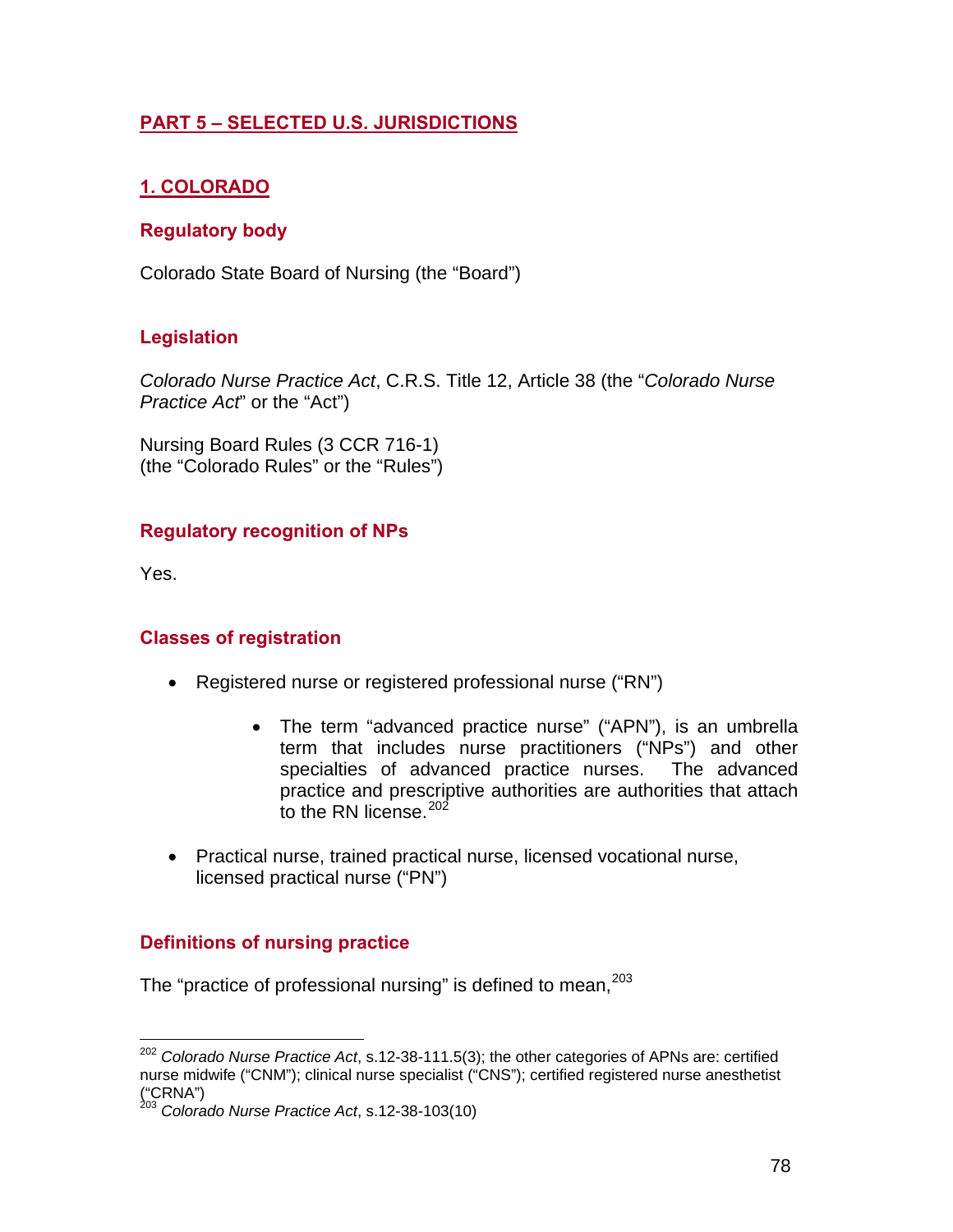The performance of both independent nursing functions and delegated medical functions in accordance with accepted practice standards. Such functions include the initiation and performance of nursing care through health promotion, supportive or restorative care, disease prevention, diagnosis and treatment of human disease, ailment, pain, injury, deformity, and physical or mental condition using specialized knowledge, judgment, and skill involving the application of biological, physical, social, and behavioral science principles required for licensure as a professional nurse pursuant to section 12-38-111.

- (i) The "practice of professional nursing" shall include the performance of such services as:
- (ii) Evaluating health status through the collection and assessment of health data;
- (iii) Health teaching and health counseling;
- (iv) Providing therapy and treatment that is supportive and restorative to life and well-being either directly to the patient or indirectly through consultation with, delegation to, supervision of, or teaching of others;
- (v) Executing delegated medical functions;
- (vi) Referring to medical or community agencies those patients who need further evaluation or treatment;
- (vii) Reviewing and monitoring therapy and treatment plans."

The term "diagnosing" as used in the Act is defined to mean,  $204$  $204$ 

The use of professional nursing knowledge and skills in the identification of, and discrimination between, physical and psychological signs or symptoms to arrive at a conclusion that a condition exists for which nursing care is indicated or for which referral to appropriate medical or community resources is required.

The term "treating" as used in the Act is defined to mean,  $205$  $205$ 

The selection, recommendation, execution, and monitoring of those nursing measures essential to the effective determination and management of actual or potential human health problems and to the execution of the delegated medical functions. Such delegated medical functions shall be performed under the responsible direction and supervision of a person licensed under the laws of this state to practice medicine, podiatry, or dentistry.

<span id="page-78-0"></span><sup>&</sup>lt;sup>204</sup> Colorado Nurse Practice Act, s.12-38-103(5)

<span id="page-78-1"></span><sup>204</sup> *Colorado Nurse Practice Act*, s.12-38-103(5) 205 *Colorado Nurse Practice Act*, s.12-38-103(12)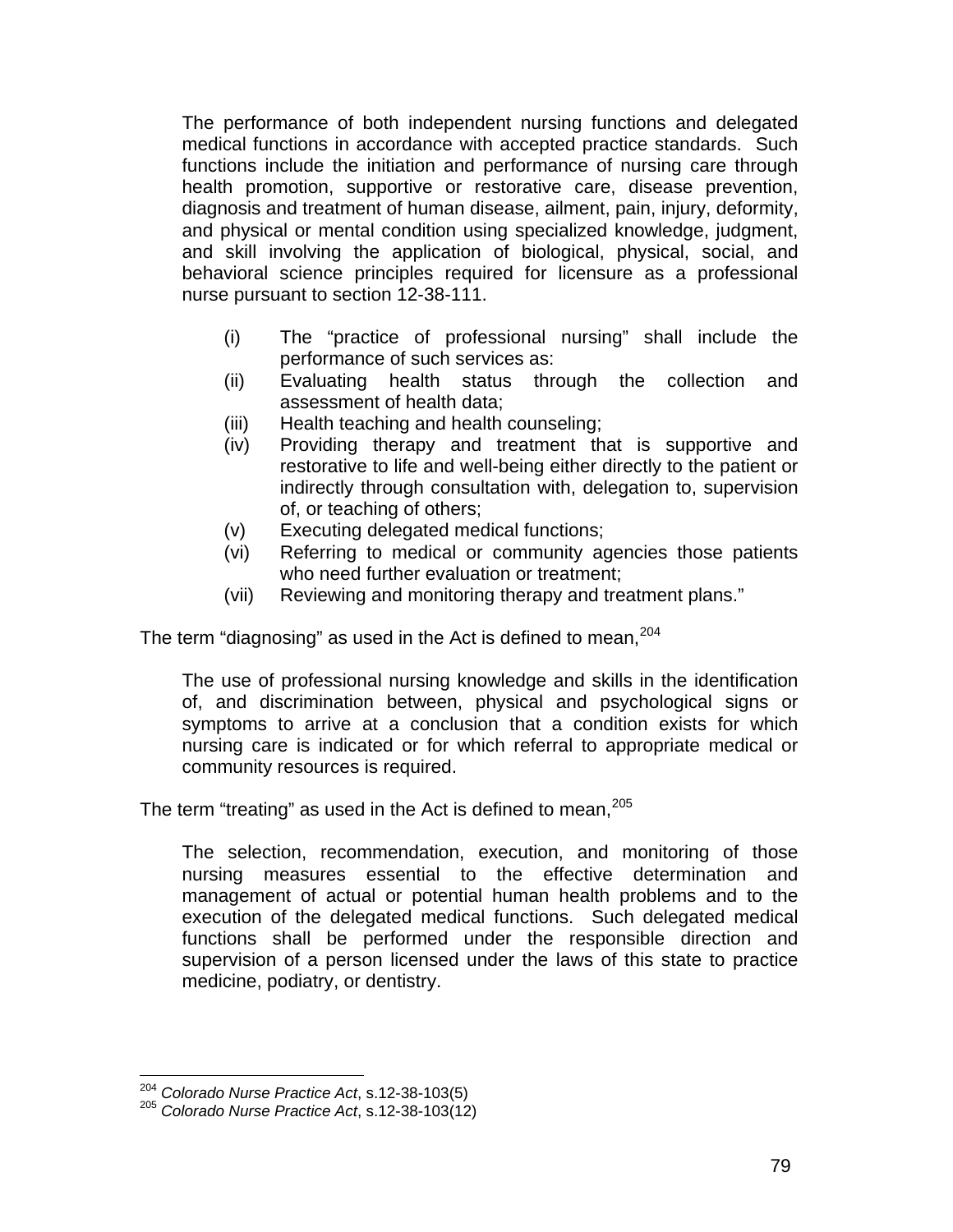## **Overview of regulatory approach to NP scope of practice**

NPs are APNs.

APNs are RNs licensed to engage in the "practice of professional nursing" (defined as set out above) who have been accepted by the Board as having specialized education or training sufficient to be included in the Board's Advanced Practice Registry.[2](#page-79-0)06

The only detailed legislative provisions specific to NP scope of practice (i.e., beyond the general definitions pertinent to the "practice of professional nursing" as set out above) pertain to prescriptive authority.

## **Authorized practice by NPs**

The following extracts from the Board's policy, "Overview of the scope of practice of advanced practice nursing" explain NPs' scope of practice as APNs:<sup>[2](#page-79-1)07</sup>

#### Advanced Practice Nursing – Scope of Practice

The APN scope of practice is founded on the specialized education or training acquired by the professional nurse in preparation for advanced practice [referred to as the NP's "preparation"]. It is within the independent scope of advanced practice nursing to order diagnostic testing, treatment and other nursing services. Prescribing or ordering medication is not within the APN scope of practice unless the APN has prescriptive authority.

#### Prescriptive Authority

The scope of prescriptive authority is founded on the practice area in which the APN received graduate or post-graduate education and experience, and the practice area recognized on the Advanced Practice Registry.

An advanced practice nurse who has prescriptive authority must have a currently valid collaborative agreement with a licensed physician. The nurse must keep the information regarding the collaborative agreement and the identity of the licensed physician current with the Board. An advanced practice nurse with prescriptive authority may prescribe only those prescription drugs and controlled substances that are appropriate for treating patients within the nurse's area of practice. Consistent with that limitation on the scope of prescriptive authority, the advanced practice

<span id="page-79-0"></span> $206$  Colorado Nurse Practice Act, s.12-38-111.5(2)

<span id="page-79-1"></span><sup>&</sup>lt;sup>207</sup> Board Policy Number 30-05; a complete copy of this policy is attached as Appendix C.- 42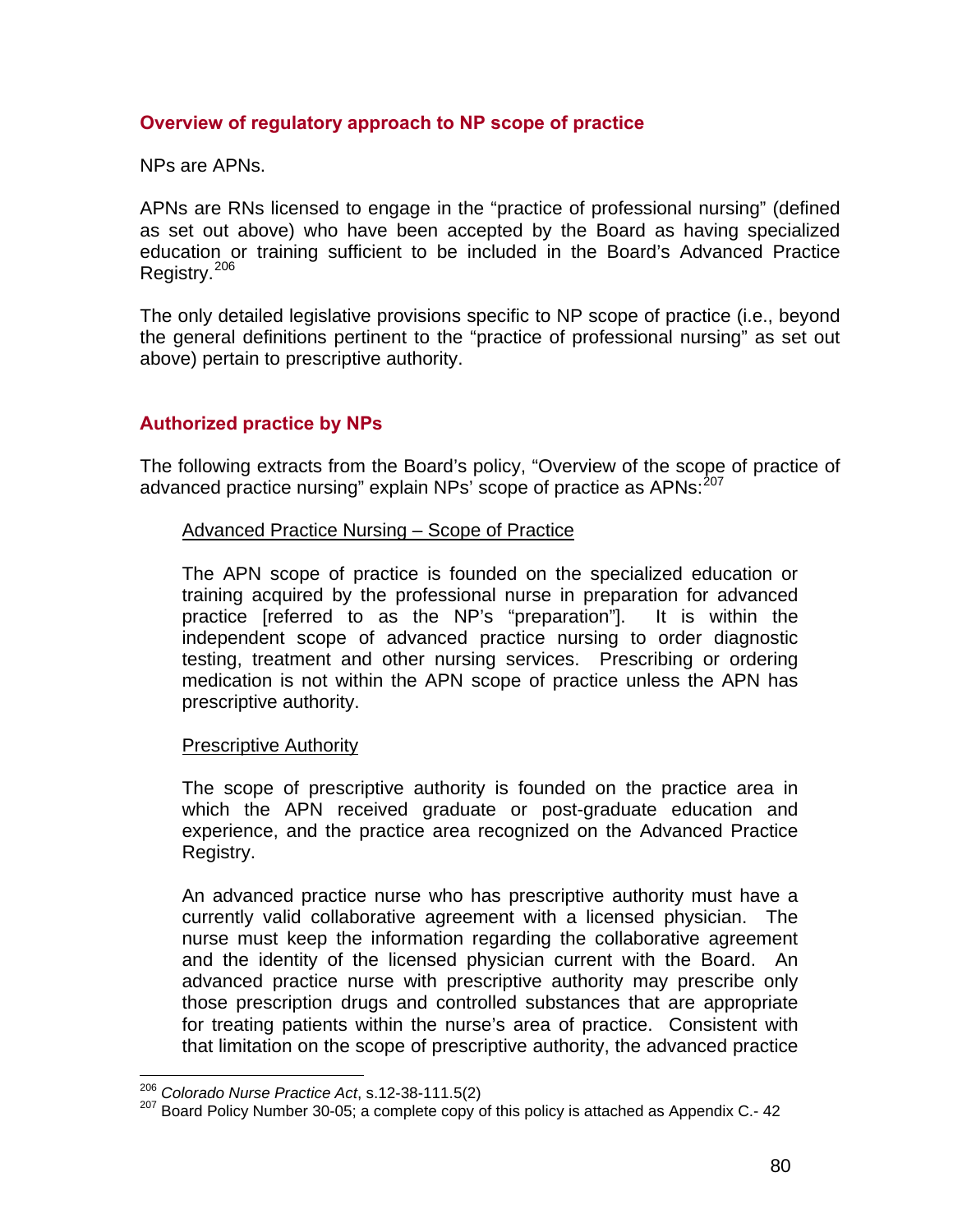nurse with prescriptive authority may accept, possess, administer and dispense medication including samples. The drugs prescribed may include drugs for routine health maintenance, for routine preventive care, for an acute self-limiting condition, for the care of a chronic condition that has stabilized, or for terminal comfort care. [20](#page-80-0)8

The Act expressly states that nothing in the section granting prescriptive authority to NPs is to be construed as permitting dispensing or distribution of drugs (other than samples).<sup>[20](#page-80-1)9</sup>

## **Entry to practice requirements for NPs**

The Act requires NPs to be licensed RNs and meet the following requirements for inclusion in the Advanced Practice Registry:<sup>[21](#page-80-2)0</sup>

- From July 1, 1995 to July 1, 2008, the requirements must include successful completion of a nationally accredited education program for preparation as an APN or a passing score on a certification examination of a nationally recognized accredited agency, or both, as defined in the Rules; and
- On and after July 1, 2008, the requirements shall include the successful completion of a graduate degree in the appropriate specialty (except for those previously included in the registry on the basis of the former requirements).

More detailed requirements specific to NPs are established by the Rules, and require NPs to: [21](#page-80-3)1

- Complete a nationally accredited educational program for NPs; or
- Pass a national advanced practice certification examination.

The authority to prescribe is a separate authority which must be applied for, and which has its own entry to practice requirements. In addition to holding an RN license in good standing and various administrative requirements, these include:

- Listing on the Advanced Practice Registry;
- Completion of specified coursework, either as part of a Master's degree in nursing program or post basic professional nursing in an accredited institution;
- At least 1800 hours of precepted post graduate experience during the last five years which includes a structured plan of precepted experience addressing the areas of advanced health/physical and

 $\overline{a}$ 

<span id="page-80-0"></span><sup>208</sup> *Colorado Nurse Practice Act*, s.12-38-111.6; Colorado Rules, Chapter XV (attached as Appendix C-43)<br><sup>209</sup> Colorado Nurse Practice Act, s.12-38-111.6(10)

<span id="page-80-2"></span><span id="page-80-1"></span><sup>209</sup> *Colorado Nurse Practice Act*, s.12-38-111.6(10) 210 *Colorado Nurse Practice Act*, s.12-38-111.5(4)(b) and (c) 211 Colorado Rules, Chapter XIV, s.2.4

<span id="page-80-3"></span>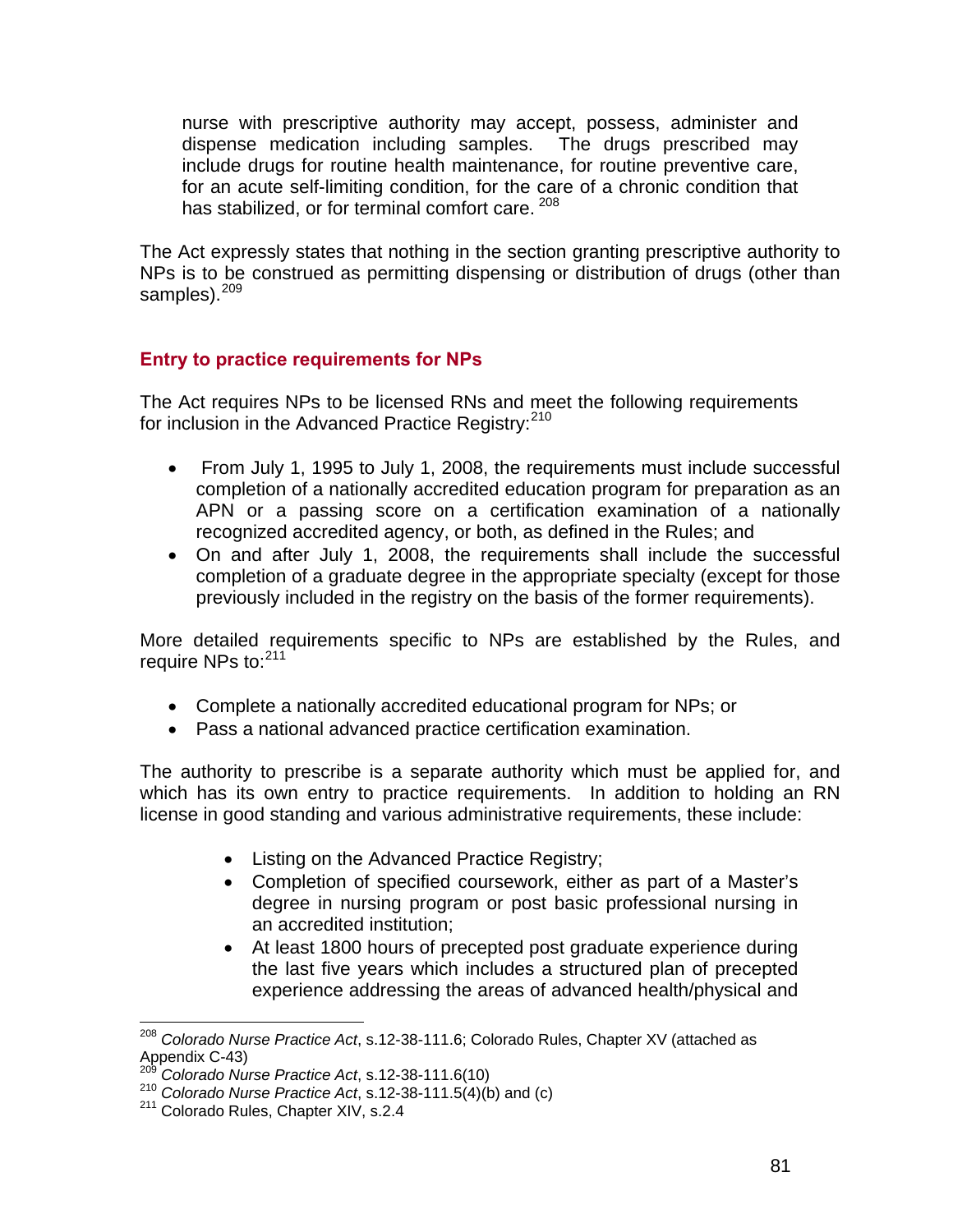psychological assessment, clinical diagnosis and management, and advanced pharmacology.

#### **Specialty designations for NPs**

None beyond specialization as an NP.<sup>[21](#page-81-0)2</sup>

#### **Title protection for NPs**

• "Nurse practitioner" and "NP"<sup>[2](#page-81-1)13</sup>

#### **Continuing competence requirements for NPs**

The Board is authorized to require no more than 20 hours of continuing education every two years as a condition of renewal of licenses and to establish procedures and standards for such educational requirements in the Rules.<sup>[21](#page-81-2)4</sup>

The Rules do not currently establish any continuing competence requirements specific to NPs.

#### **Insurance requirements for NPs**

No mandatory insurance requirement $^{215}$  $^{215}$  $^{215}$ .

#### **Anticipated legislative reform**

In accordance with standard legislative practice in Colorado, the Act "sunsets" in 2009, meaning that it must be re-enacted. At present, no specific changes to the regulation of NPs have been proposed.<sup>[2](#page-81-4)16</sup>

<span id="page-81-0"></span> $212$  Colorado Nurse Practice Act, s.12-38-111.5(3)

<span id="page-81-3"></span>

<span id="page-81-2"></span><span id="page-81-1"></span><sup>&</sup>lt;sup>213</sup> Colorado Nurse Practice Act, s.12-38-111.5(3)<br><sup>214</sup> Colorado Nurse Practice Act, s.12-38-127<br><sup>215</sup> Personal communication from Board representative<br><sup>216</sup> Personal communication from Board representative

<span id="page-81-4"></span>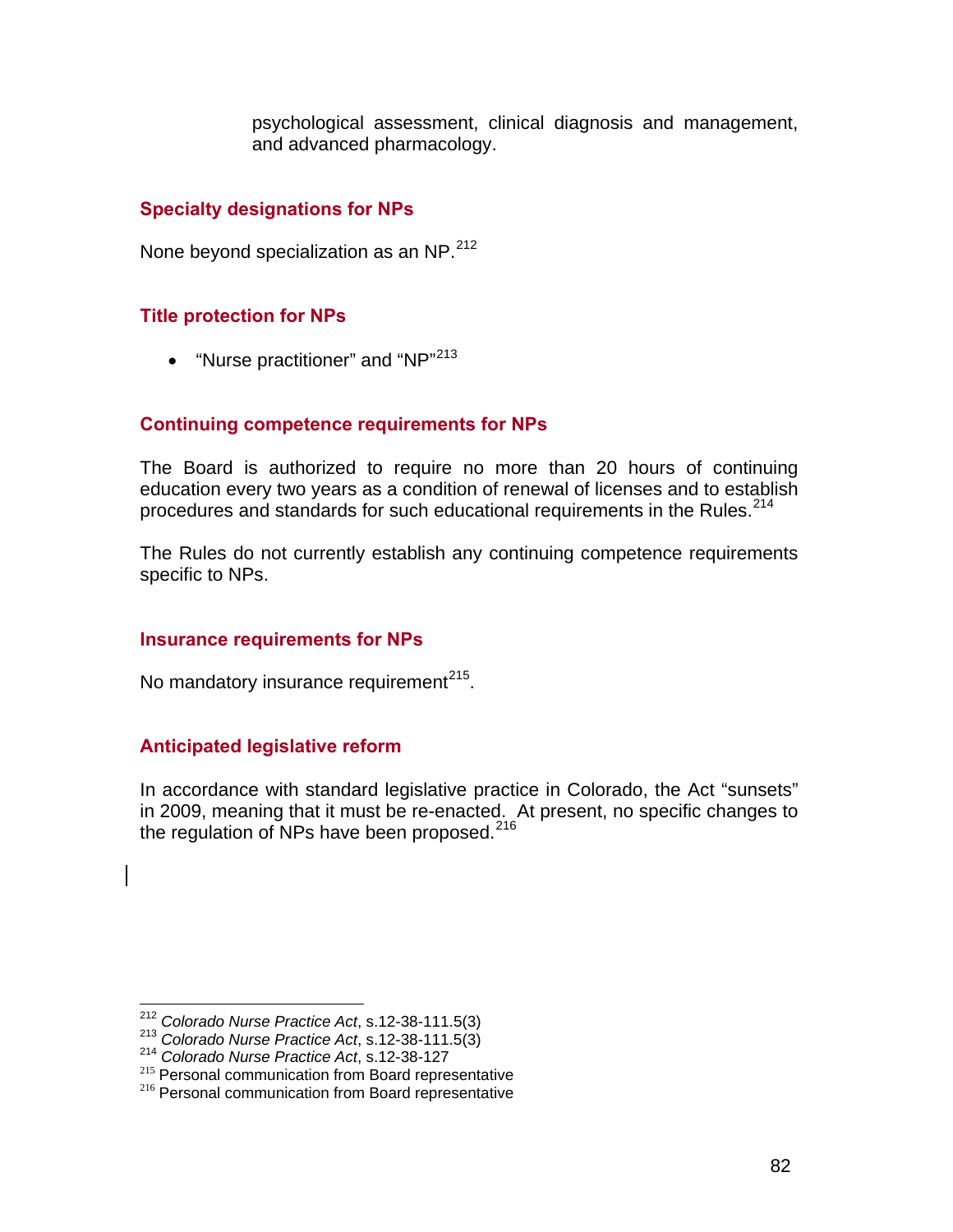# **2. MICHIGAN**

## **Regulatory body**

Michigan Board of Nursing (the "Board")

## **Legislation**

*Public Health Code*, Act 368 of 1978, Part 172 (Nursing) (the "*Michigan Code*" or the "Code")

Board of Nursing – General Rules (R 338.10101 – R 338.10705) (the "Michigan Rules" or the "Rules")

#### **Regulatory recognition of NPs**

Yes.

#### **Classes of registration**

- Registered professional nurse ("RN");
- Nurse specialists, who are RNs certified in one of the following specialties:
	- o Nurse anesthetist
	- o Nurse midwife
	- $\circ$  Nurse practitioner ("NP")<sup>[21](#page-82-0)7</sup>
- Licensed practical nurse ("LPN").

## **Definitions of nursing practice**

The practice of nursing is defined to mean,  $218$  $218$ 

The systematic application of substantial specialized knowledge and skill, derived from the biological, physical, and behavioral sciences, to the care, treatment, counsel, and health teaching of individuals who are experiencing changes in the normal health processes or who require assistance in the maintenance of health and the prevention or management of illness, injury, or disability.

 $\overline{a}$ <sup>217</sup> *Michigan Code)*, Sec.17210

<span id="page-82-1"></span><span id="page-82-0"></span><sup>218</sup> *Michigan Code*, Sec.17201(1)(a)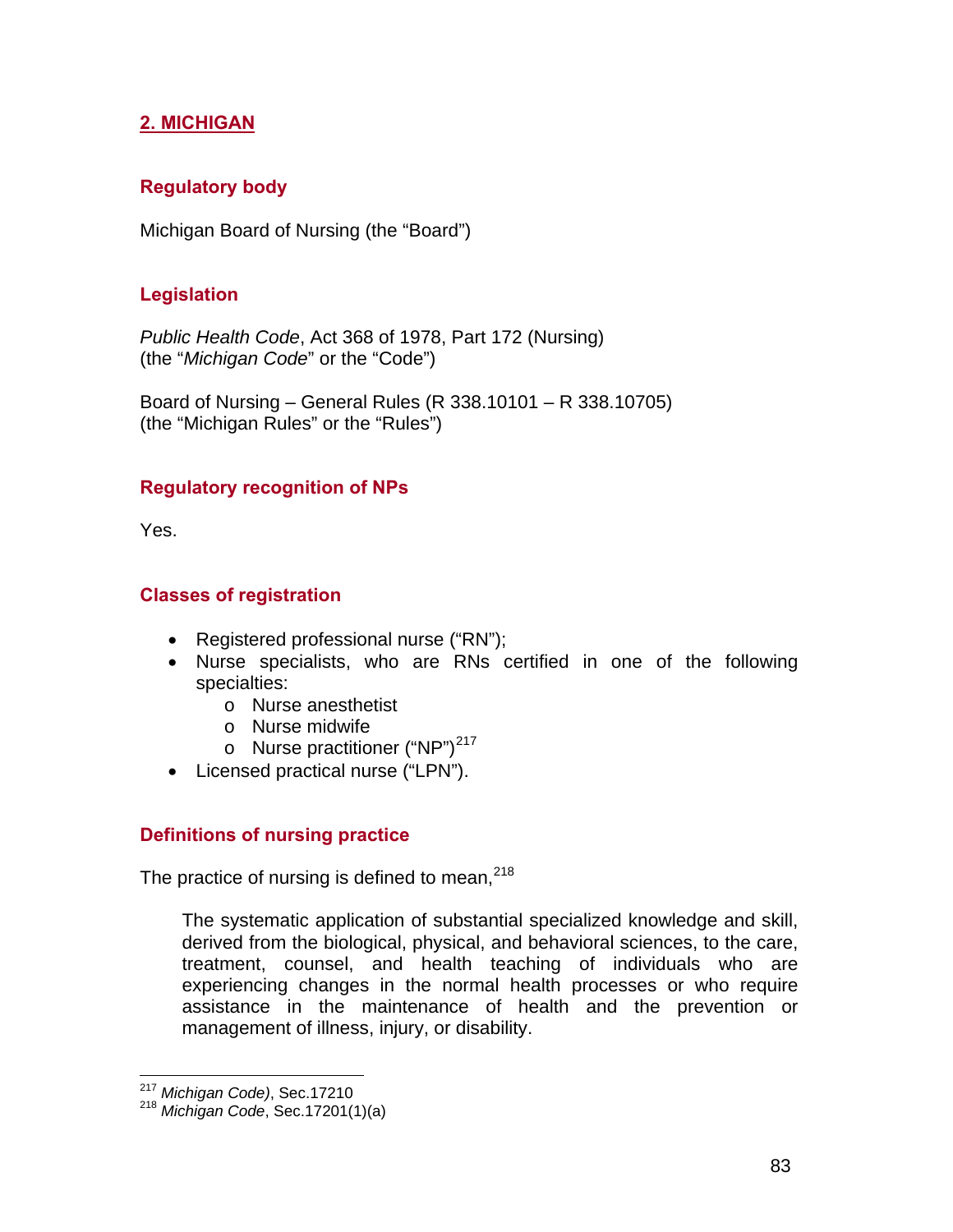#### **Overview of regulatory approach to NPs scope of practice**

Neither the Code nor the Rules delineate a scope of practice for NPs beyond the definition of nursing practice set out above.

As summarized by the Michigan Nursing Association:<sup>[21](#page-83-0)9</sup>

In the Michigan Public Health Code, all health professionals have a broad definition of their practice such as the above and definitive tasks or roles are not encoded for any specialty area for any health occupation. Therefore, the State of Michigan does not delineate by law a scope of practice specific to nurse practitioners.

A nurse practitioner is a registered nurse with advanced education and training in a health care specialty area. All nurses are responsible and accountable for recognizing the limits of their knowledge and skill.

#### **Authorized practice by NPs**

#### **General**

Again, as summarized by the Michigan Nursing Association:<sup>[22](#page-83-1)0</sup>

A nurse practitioner is a registered nurse with advanced education and training in a health care specialty area. All nurses are responsible and accountable for recognizing the limits of their knowledge and skill.

In the state of Michigan, nurse practitioners practice within a scope of practice that is defined by their specialty education and training. The depth of scope of practice is further defined by the knowledge base of the nurse practitioner, the role he/she is in, and the client population within the practice environment. The American Nurses Association has developed two publications to assist nurse practitioners in explaining their scope of practice: Scope and Standards of Advanced Practice Registered Nursing and Standards of Clinical Practice and Scope of Practice for the Acute Care Nurse Practitioner.

#### **Prescribing**

 $\overline{a}$ 

Independent prescribing by NPs is removed from the scope of activities open to NPs by provisions in the *Michigan Code* that limit the right to administer and prescribe drugs to licensed dentists, physicians, doctors of osteopathic

<span id="page-83-0"></span><sup>&</sup>lt;sup>219</sup> "How do I explain my scope of practice as a nurse practitioner?", Michigan Nursing Association: www.minurses.org/apn/apn-npfaq.shtml#scopeofpractice<br><sup>220</sup> "How do I explain my scope of practice as a nurse practitioner?", Michigan Nursing

<span id="page-83-1"></span>Association: www.minurses.org/apn/apn-npfaq.shtml#scopeofpractice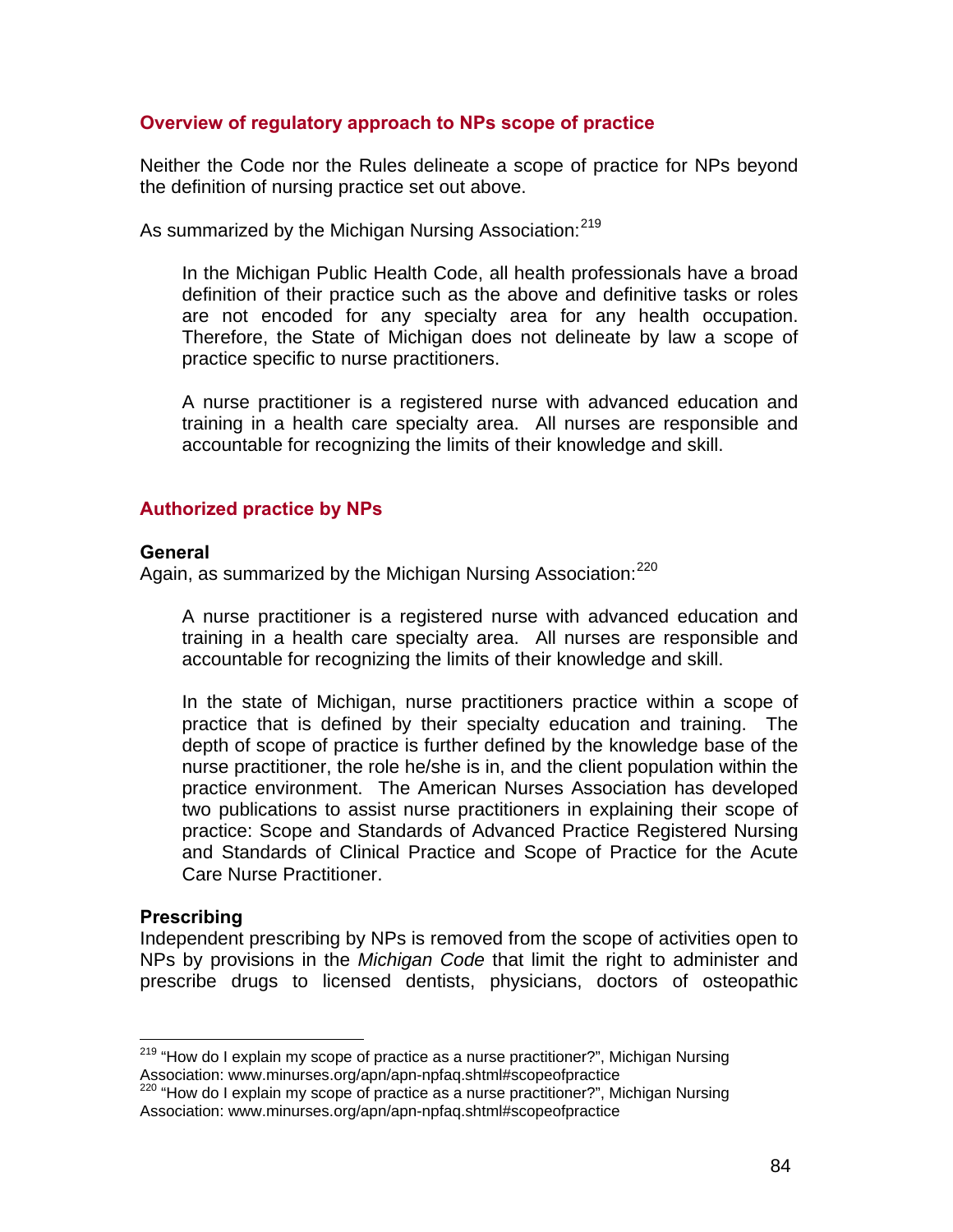medicine and surgery, and doctors of podiatric medicine and surgery.<sup>[2](#page-84-0)21</sup> NPs are only authorized to prescribe and administer drugs under the delegation of a physician (as a "physician's assistant").<sup>[2](#page-84-1)22</sup>

When such delegation occurs, the NP must use both his or her name and the name of the delegating physician. The delegation must also be performed under the "supervision" of the delegating physician, defined to mean:  $223$  $223$ 

"circumstances where at least all of the following conditions exist:

- (a) The continuous availability of direct communication in person or by radio, telephone, or telecommunication between the supervised individual and a licensed health professional;
- (b) The availability of a licensed health professional on a regularly scheduled basis to review the practice of the supervised individual, to provide consultation to the supervised individual, to review records, and to further educate the supervised individual in the performance of the individual's functions;
- (c) The provision by the licensed supervising health professional of predetermined procedures and drug protocol."

Ultimate responsibility for the quality of delegated services remains with the physician.<sup>[2](#page-84-3)24</sup>

# **Entry to practice requirements for NPs**

NP specialty certification will be granted to RNs who, in addition to holding a current and valid RN license and meeting relevant administrative requirements, meets the advanced practice certification standards of one of the following organizations: [22](#page-84-4)5

- The American nurses credentialing center, whose standards are adopted by reference and are set forth in the publication entitled "American Nurses Credentialing Center (ANCC) Certification, Advanced Practice and Informatics Nurse, Computer-Based Testing" 2002
- The National Certification Board of Pediatric Nurse Practitioners and Nurses, Inc. whose standards are adopted by reference to these rules and are set forth in the publication entitled National Certification Board of Pediatric Nurse Practitioners and Nurses, Inc. National Qualifying Exam and Certification Maintenance Program, 2003"

<span id="page-84-0"></span> $221$  Michigan Code, Sec.333.17708(3), 333.16104(1)

<span id="page-84-2"></span>

<span id="page-84-1"></span><sup>222</sup> Michigan Code, Sec. 333.17048(5), 333.17212(1)<br>
223 Michigan Code, Sec. 333.16215(1) and 333.16109(2)<br>
224 Michigan Code, Sec. 333.17048(4)<br>
225 Michigan Rules, R 338.10404(3)

<span id="page-84-4"></span><span id="page-84-3"></span>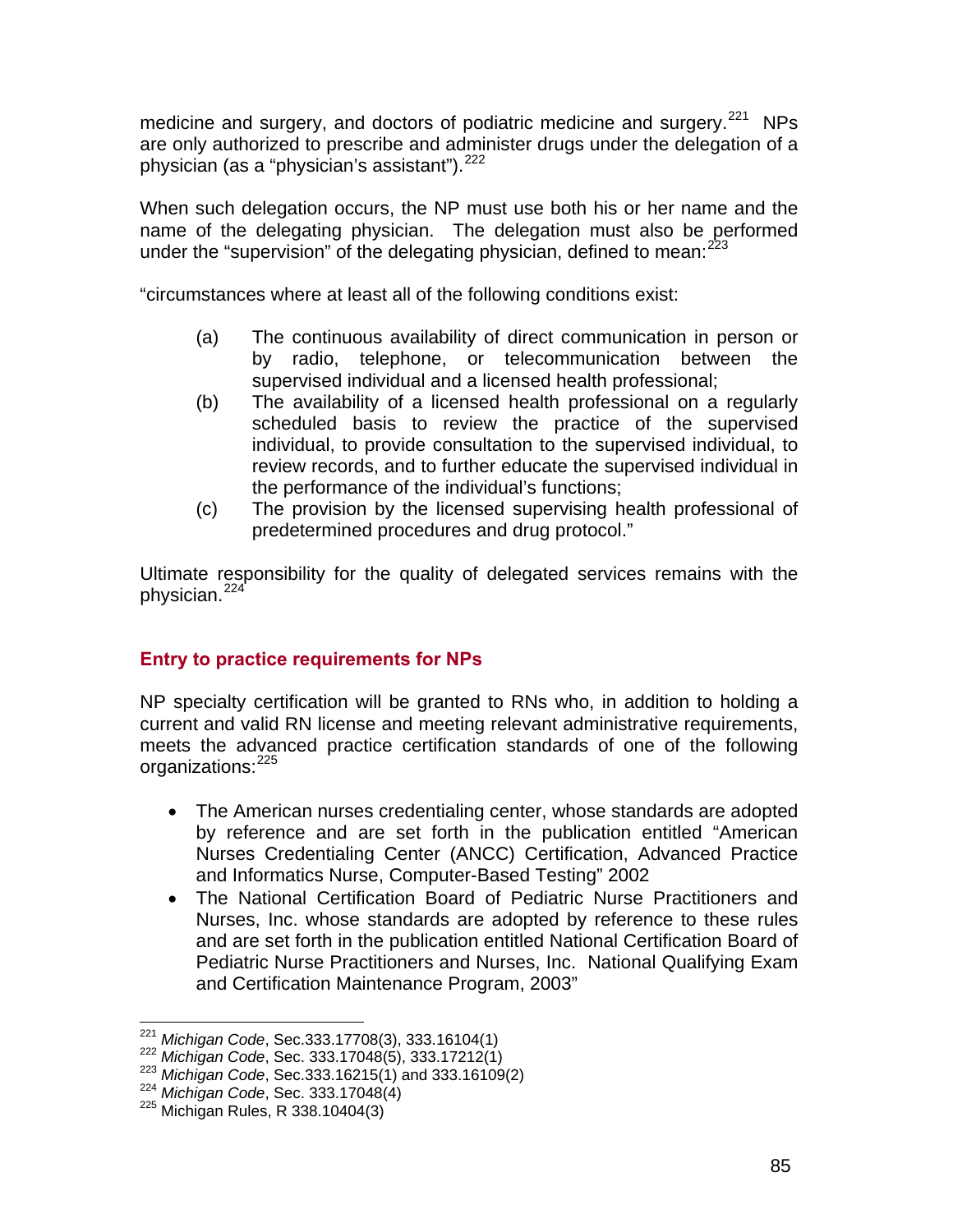- The National Certification Corporation (NCC) for obstetric, gynecologic, and neonatal nursing specialties, whose standards are adopted by reference in these rules and are set forth in the publication entitled "NCC Registration Catalog" 2003 edition
- The American Academy of Nurse Practitioners, whose standards are adopted by reference in these rules and are set forth in the publication entitled "American Academy of Nurse Practitioners report on Certification Methodologies 1997"
- Oncology nursing certification corporation, whose standards are adopted by reference to these rules and are set forth in the publication entitled "The 2003 Oncology Nursing Certification Corporation Certification Bulletin.

# **Specialty designations for NPs**

As noted above, to obtain certification as an NP is a specialty in and of itself. <sup>[22](#page-85-0)6</sup> Further specialty designations are as provided for by the national organization, the American Nurses Credentialing Center. These are as follows: $^{227}$  $^{227}$  $^{227}$ 

- NP Adult
- NP Family
- NP Acute
- NP Family, psychiatric and mental health
- NP Gerontology
- NP Pediatric
- NP Adult psychiatric and mental health
- NP Diabetes management (advanced)

## **Title protection for NPs**

• "Nurse practitioner" $^{228}$  $^{228}$  $^{228}$ 

## **Continuing competence requirements for NPs**

NPs who held a specialty certification for the two year period immediately preceding license renewal shall meet requirements including:<sup>[2](#page-85-3)29</sup>

<span id="page-85-0"></span> $226$  Michigan Code, Sec.333.17210

<span id="page-85-2"></span><span id="page-85-1"></span><sup>&</sup>lt;sup>227</sup> Personal communication from Board representative<br><sup>228</sup> *Michigan Code*, Sec.333.17211(2) and Michigan Rules, R 338.1043<br><sup>229</sup> Michigan Rules, R 338.10405(2)(c)

<span id="page-85-3"></span>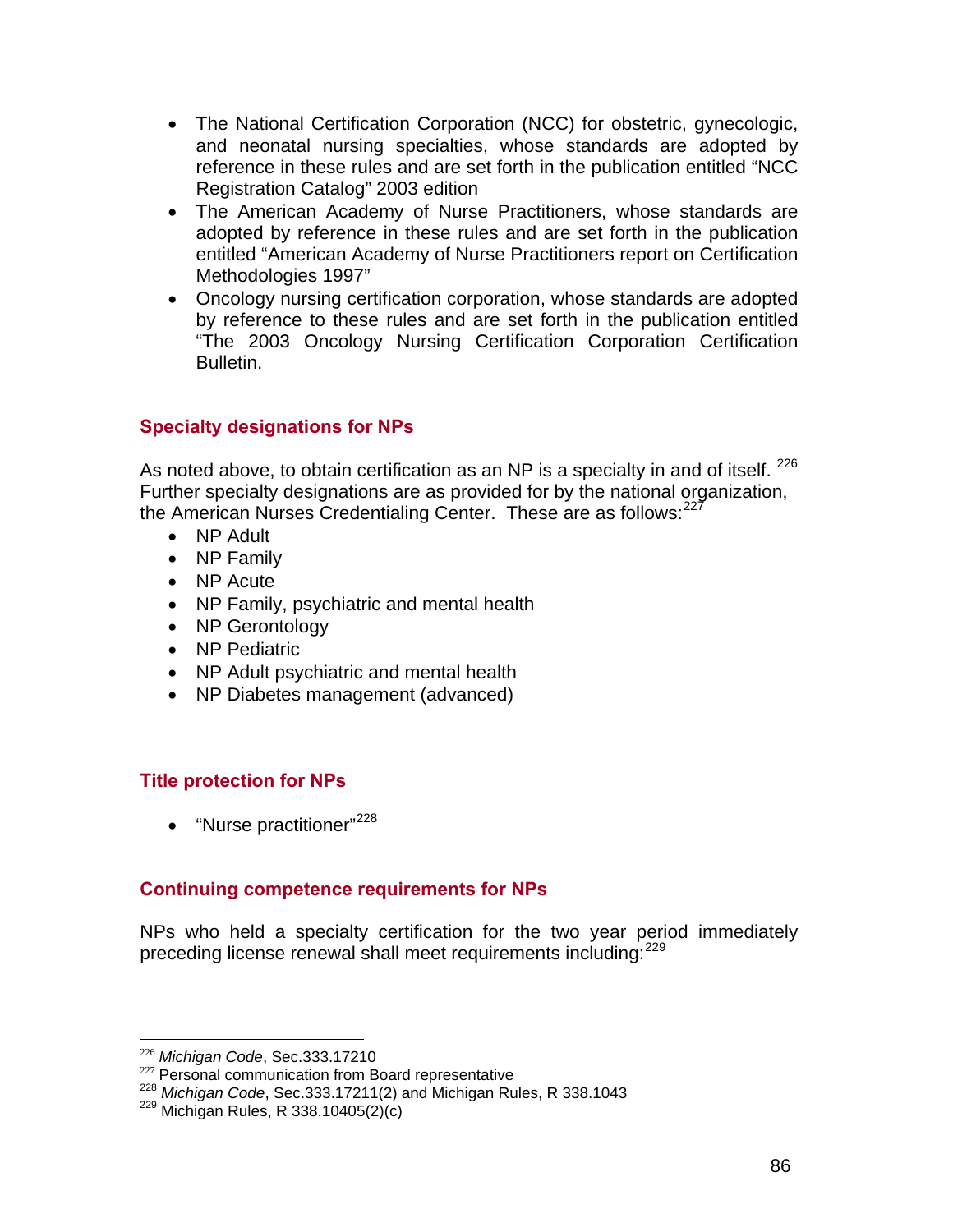- Those holding national certification as an NP shall have obtained recertification or maintained certification within the prior two years that meets the requirements of the following organizations:
	- (A) The American Nurses Credentialing Center as set forth in the publication, "Recertification Catalog" 2003
	- (B) The National Certification Board of Pediatric Nurse Practitioners and Nurses as set forth in the publication, "National Certification Board of Pediatric Nurses Practitioners and Nurses, Inc. National Qualifying Exam and Certification Maintenance Program, 2003"
	- (C) The National Certification Corporation (NCC) for obstetric, gynecologic, and neonatal nursing specialties set forth in the publication, "NCC Certification Maintenance Program" 2003 edition.
- For those NPs who obtained board certification before 1991, 40 continuing education units in the nursing specialty filed within the two years immediately preceding the application.
- Otherwise the Board relies upon certification at the national level to ensure ongoing competency.<sup>[2](#page-86-0)30</sup>

#### **Insurance requirements for NPs**

No mandatory insurance requirement.<sup>[2](#page-86-1)31</sup>

## **Anticipated legislative reform**

HPRAC has been advised that no legislative reform is presently anticipated.<sup>[2](#page-86-2)32</sup>

<span id="page-86-0"></span><sup>&</sup>lt;sup>230</sup> Personal communication from Board representative

<span id="page-86-2"></span><span id="page-86-1"></span> $231$  Personal communication from Board representative  $232$  Personal communication from Board representative.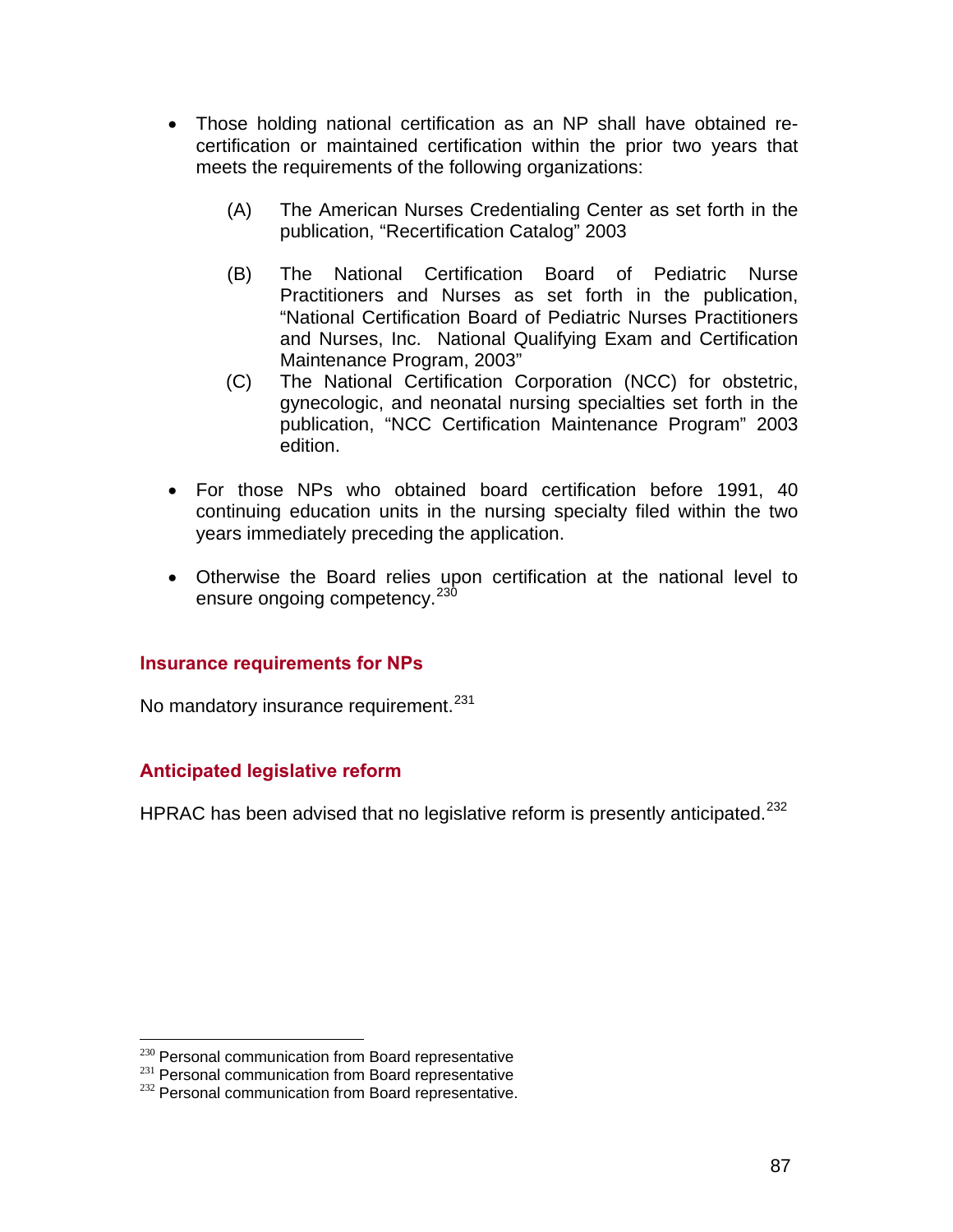# **3. OREGON**

## **Regulatory body**

Oregon State Board of Nursing (the "Board")

## **Legislation**

*Nurse Practice Act* (Oregon Revised Statutes, Chapter 678.380) (the "*Nurse Practice Act* (Ore.)" or the "Act")

Oregon State Administrative Rules, Division 50, Nurse Practitioner Scope of Practice and Division 56, Clinical Nurse Specialist and Nurse Practitioner Authority to Prescribe and Dispense (the "Ore. Rules" or the "Rules")

## **Regulatory recognition of NPs**

Yes.

 $\overline{a}$ 

## **Classes of registration**

- Registered nurse ("RN")
- Licensed practical nurse ("LPN")
- Nurse practitioner ("NP")
- Clinical nurse specialist ("CNS")
- Nurse anesthetist ("NA")
- Registered nurse first assistant ("RNFA")

## **Definitions of nursing practice**

The practice of nursing is defined to mean,  $233$  $233$ 

diagnosing and treating human responses to actual or potential health problems through such services as identification thereof, health teaching, health counseling and providing care supportive to or restorative of life and well-being and including the performance of such additional services requiring education and training which are recognized by the nursing profession as proper to be performed by nurses licensed under ORS 678.010 to 678.410 and which are recognized by rules of the board.

<span id="page-87-0"></span><sup>233</sup> *Nurses Act* (Ore.), ORS 678.010(8)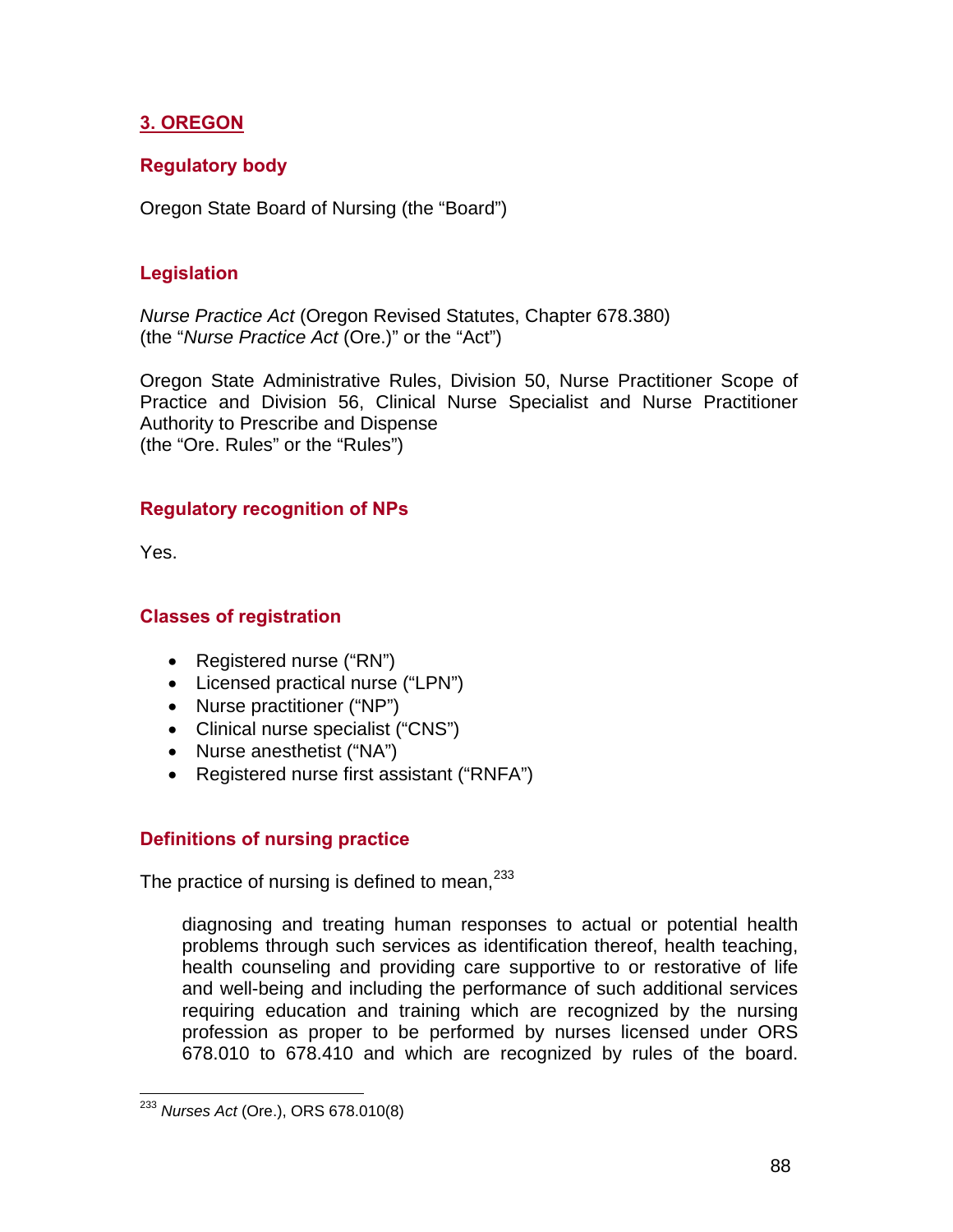"Practice of nursing" includes executing medical orders as prescribed by a physician or dentist but does not include such execution by a member of the immediate family for another member or execution by a person designated by or on behalf of a person requiring care as provided by board rule where the person executing the care is not licensed under ORS 678.010 to 678.410. The practice of nursing includes providing supervision of nursing assistants.

The practice of registered nursing is defined to mean,  $234$  $234$ 

the application of knowledge drawn from broad in-depth education in the social and physical sciences in assessing, planning, ordering, giving, delegating, teaching and supervising care which promotes the person's optimum health and independence.

## **Overview of regulatory approach to NPs scope of practice**

The Rules provide a comprehensive statement of NP scope of practice, as set out below.

Within this broadly stated scope, however, NPs are expressly limited to practicing within the limits of their educational preparation and established competency.

The Rules state:<sup>[2](#page-88-1)35</sup>

- The nurse practitioner is responsible for recognizing limits of knowledge and experience, and for resolving situations beyond his/her nurse practitioner expertise by consulting with or referring clients to other health care providers.
- The nurse practitioner will only provide health care services within the nurse practitioner's scope of practice for which he/she is educationally prepared and for which competency has been established and maintained. Educational preparation includes academic coursework, workshops or seminars, provided both theory and clinical experience are included.

The specialty categories for NPs (set out below) serve to delineate the populations to be served by NPs.[2](#page-88-2)36

 $\overline{a}$ 

<span id="page-88-1"></span><span id="page-88-0"></span><sup>&</sup>lt;sup>234</sup> *Nurses Act* (Ore.), ORS 678.010(10)<br><sup>235</sup> Oregon Rules, 851-050-0005(7)-(8)<br><sup>236</sup> Oregon Rules, 851-050-0005(9)

<span id="page-88-2"></span>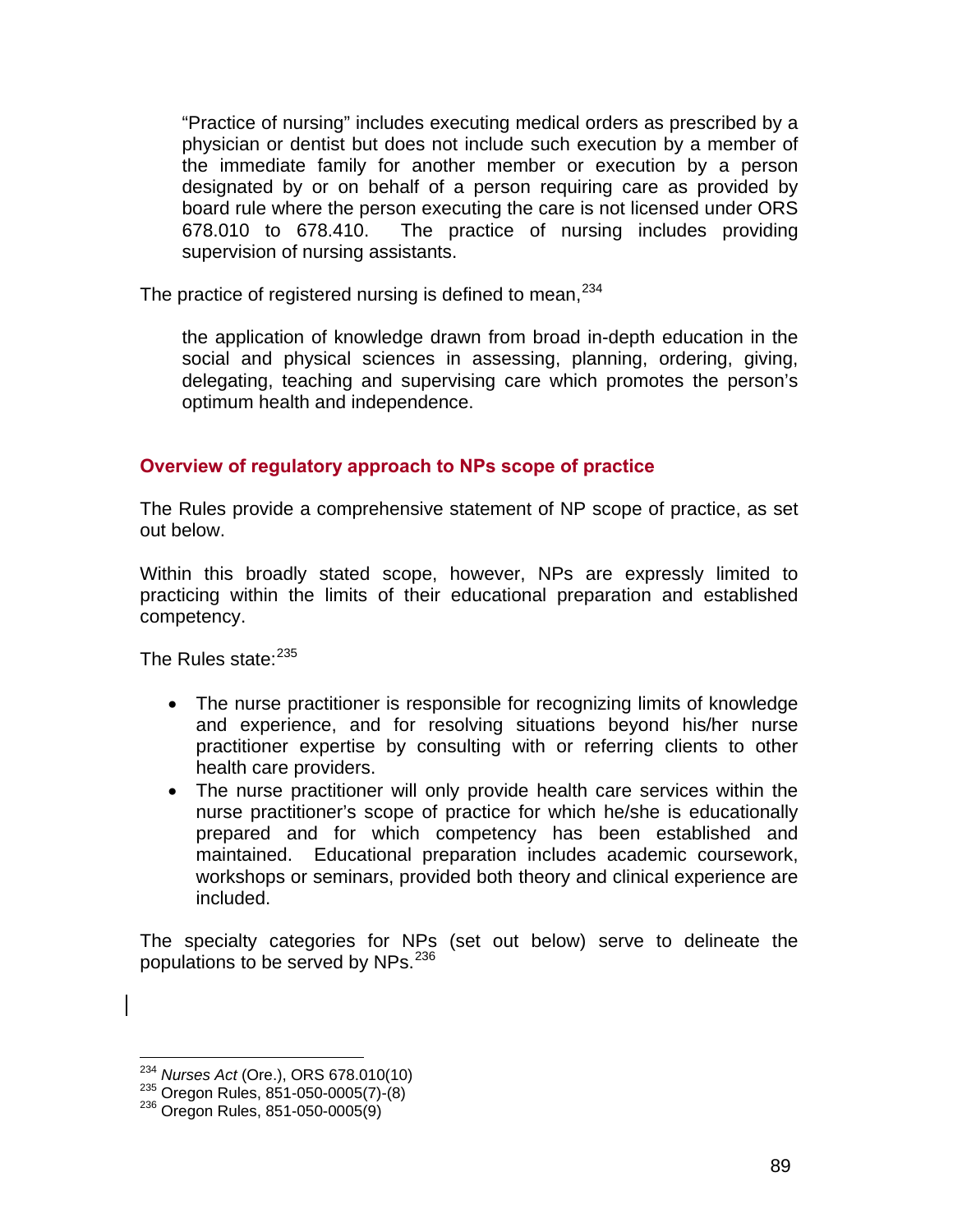## **Authorized practice by NPs**

The comprehensive statement of NP scope of practice established by the Rules includes the following key provisions:  $237$  $237$ 

- "The nurse practitioner provides holistic health care to individuals, families, and groups across the life span in a variety of settings, including hospitals, long term care facilities and community-based settings."
- "Within his or her specialty, the nurse practitioner is responsible for managing health problems encountered by the client and is accountable for health outcomes. This process includes:
	- (a) Assessment;
	- (b) Diagnosis;
	- (c) Development of a plan;
	- (d) Intervention;
	- (e) Evaluation."
- "The nurse practitioner is independently responsible and accountable for the continuous and comprehensive management of a broad range of health care, which may include:
	- (a) Promotion and maintenance of health;
	- (b) Prevention of illness and disability;
	- (c) Assessment of clients, synthesis and analysis of data and application of nursing principles and therapeutic modalities;
	- (d) Management of health care during acute and chronic phases of illness;
	- (e) Admission of his/her clients to hospitals and/or health services including but not limited to home health, hospice, long term care and drug and alcohol treatment;
	- (f) Counseling;

 $\overline{a}$ 

- (g) Consultation and/or collaboration with other health care providers and community resources;
- (h) Referral to other health care providers and community resources;
- (i) Management and coordination of care;
- (j) Use of research skills;
- (k) Diagnosis of health/illness status;
- (l) Prescribing, dispensing, and administration of therapeutic devices and measures, including legend drugs and controlled substances as provided in Division 56 of the *Oregon Nurse Practice Act*, consistent with the definition of the practitioner's specialty category and scope of practice."

<span id="page-89-0"></span> $237$  Oregon Rules, 851-050-0005(3)-(5); a complete copy of the Rules pertaining to NPs is attached at Appendix C: Ore.-44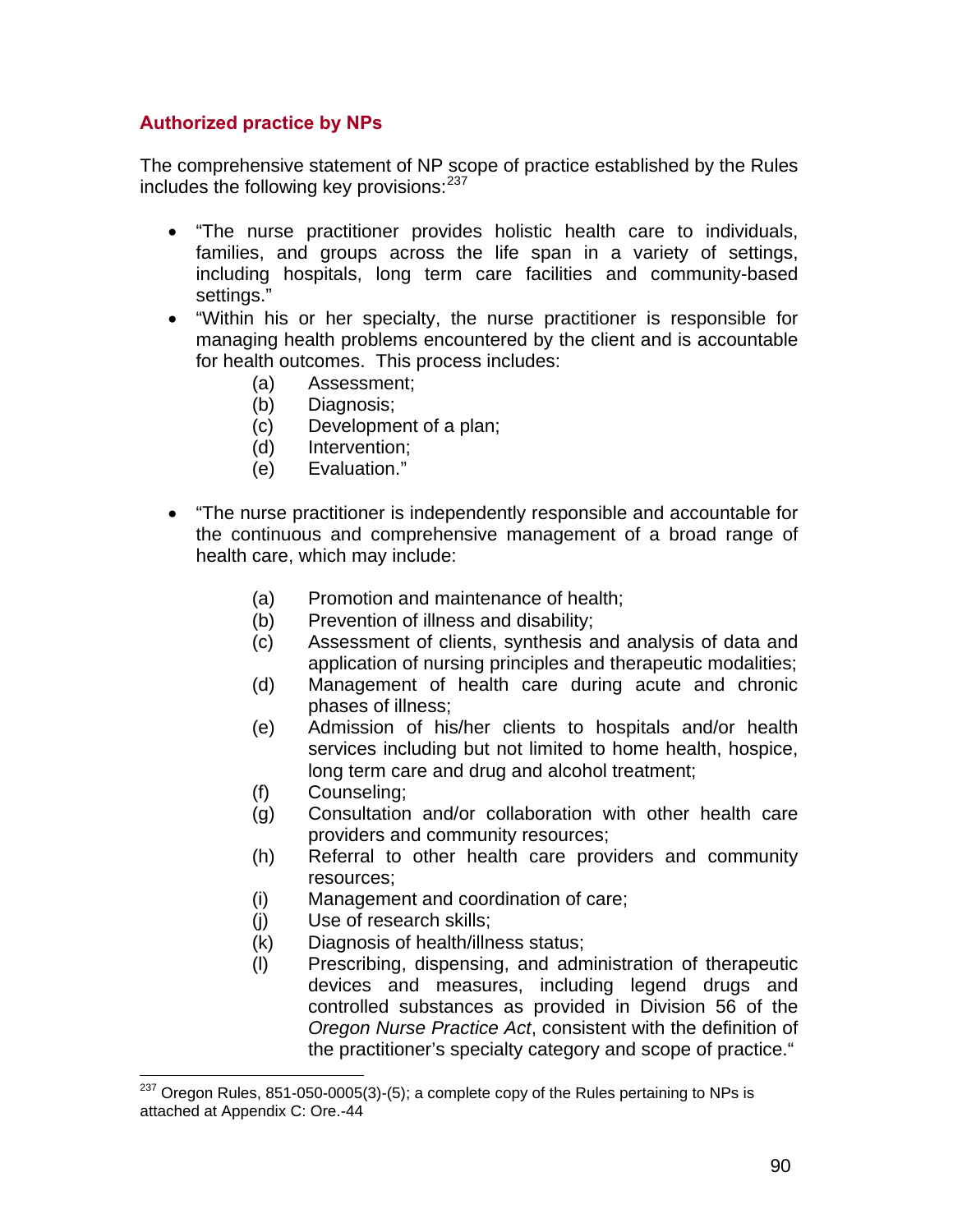The Act further provides that NPs are authorized:

- $\bullet$  To complete and sign death certificates.  $238$  $238$
- To prescribe drugs for the use of and administration to other persons if approval has been given under the Act, with the qualification that the drugs the NP is authorized to prescribe shall be included within the NPs scope of practice and the drugs shall be listed on a formulary established by the Board to include medicines that may be prescribed by an NP or CNS.<sup>[23](#page-90-1)9</sup> The authority to prescribe is a separate authority although, as a practical matter, all NP's must have the necessary qualifications to have prescriptive authority in order to be certified as an  $NP.<sup>240</sup>$  $NP.<sup>240</sup>$  $NP.<sup>240</sup>$
- To dispense prescription drugs upon application to the Board in circumstances in which there is a lack of readily available access to pharmacy services in the NPs practice area that would be corrected by granting the NP authority to dispense<sup>[2](#page-90-3)41</sup>.

# **Entry to practice requirements for NPs**

NP certification will be granted to RNs who, in addition to holding a current and valid RN license and meeting relevant administrative requirements: <sup>[2](#page-90-4)42</sup>

- Hold a Master's Degree in Nursing or a Doctorate in Nursing from a CCNE (Commission on Collegiate Nursing Education) or NLNAC (National League for Nursing Accreditation Commission) accredited graduate nursing education program;
- Have satisfactorily completed an NP program (that meets prescribed requirements<sup>[24](#page-90-5)3</sup>) and is specific to the expanded specialty role / category for which application is made (see the categories set out below); and
- Meet the prescribed practice requirements.  $244$  $244$

# **Specialty designations for NPs**

NPs are RNs who are additionally certified in an advanced practice specialty category that delineates the population served, from among the following: $245$  $245$ 

<span id="page-90-0"></span><sup>&</sup>lt;sup>238</sup> Nurses Act (Ore.), ORS 678.375(3), 678.375, 675.390(1)

<span id="page-90-2"></span><span id="page-90-1"></span><sup>239</sup> *Nurses Act* (Ore.), ORS 678.375(4), 678.375<br><sup>240</sup> Oregon Rules 851-056-0000 to 851-056-0026; appended in their entirety as Appendix C: Ore.- 45<br><sup>241</sup> Nurses Act (Ore.), ORS 675.390(2) - (4)

<span id="page-90-6"></span><span id="page-90-5"></span>

<span id="page-90-4"></span><span id="page-90-3"></span><sup>242</sup> Nurses Act (Ore.), ORS 678.380; Oregon Rules, 851-050-0002 and 851-050-0004<br>
243 Oregon Rules, 851-050-0001; see Appendix C: Ore.- 44;<br>
<sup>244</sup> Oregon Rules, 851-050-0004; see Appendix C: Ore.- 44; see also the requirem to prescribing authority; Appendix C:Ore. - 45

<span id="page-90-7"></span>Oregon Rules, 851-050-0005(9)